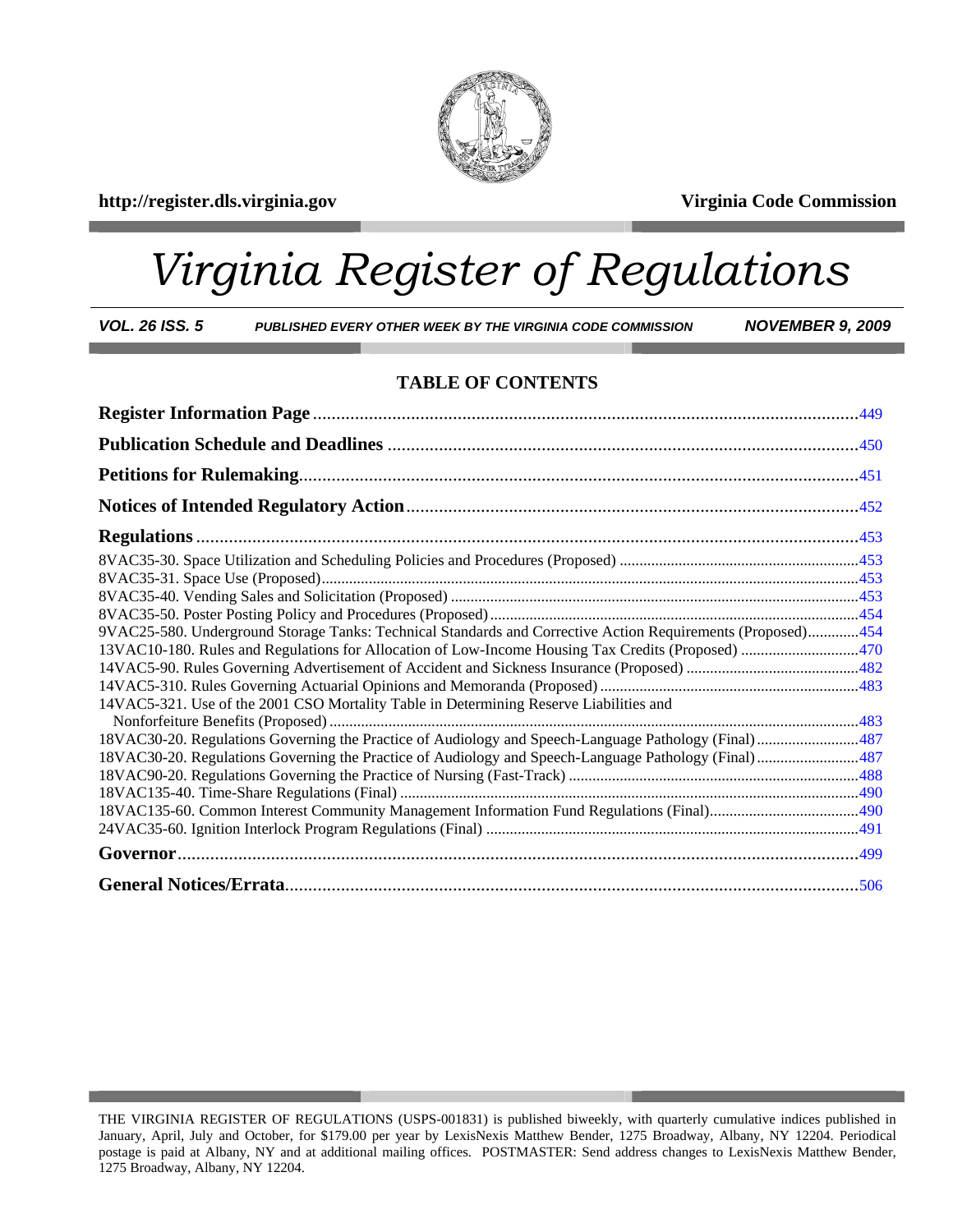### **THE VIRGINIA REGISTER INFORMATION PAGE**

<span id="page-1-0"></span>**THE VIRGINIA REGISTER OF REGULATIONS** is an official state publication issued every other week throughout the year. Indexes are published quarterly, and are cumulative for the year. The *Virginia Register* has several functions. The new and amended sections of regulations, both as proposed and as finally adopted, are required by law to be published in the *Virginia Register*. In addition, the *Virginia Register* is a source of other information about state government, including petitions for rulemaking, emergency regulations, executive orders issued by the Governor, the Virginia Tax Bulletin issued periodically by the Department of Taxation, and notices of public hearings and open meetings of state agencies.

#### **ADOPTION, AMENDMENT, AND REPEAL OF REGULATIONS**

An agency wishing to adopt, amend, or repeal regulations must first publish in the *Virginia Register* a notice of intended regulatory action; a basis, purpose, substance and issues statement; an economic impact analysis prepared by the Department of Planning and Budget; the agency's response to the economic impact analysis; a summary; a notice giving the public an opportunity to comment on the proposal; and the text of the proposed regulation.

Following publication of the proposal in the Virginia Register, the promulgating agency receives public comments for a minimum of 60 days. The Governor reviews the proposed regulation to determine if it is necessary to protect the public health, safety and welfare, and if it is clearly written and easily understandable. If the Governor chooses to comment on the proposed regulation, his comments must be transmitted to the agency and the Registrar no later than 15 days following the completion of the 60-day public comment period. The Governor's comments, if any, will be published in the *Virginia Register*. Not less than 15 days following the completion of the 60-day public comment period, the agency may adopt the proposed regulation.

The Joint Commission on Administrative Rules (JCAR) or the appropriate standing committee of each house of the General Assembly may meet during the promulgation or final adoption process and file an objection with the Registrar and the promulgating agency. The objection will be published in the *Virginia Register*. Within 21 days after receipt by the agency of a legislative objection, the agency shall file a response with the Registrar, the objecting legislative body, and the Governor.

When final action is taken, the agency again publishes the text of the regulation as adopted, highlighting all changes made to the proposed regulation and explaining any substantial changes made since publication of the proposal. A 30-day final adoption period begins upon final publication in the *Virginia Register*.

The Governor may review the final regulation during this time and, if he objects, forward his objection to the Registrar and the agency. In addition to or in lieu of filing a formal objection, the Governor may suspend the effective date of a portion or all of a regulation until the end of the next regular General Assembly session by issuing a directive signed by a majority of the members of the appropriate legislative body and the Governor. The Governor's objection or suspension of the regulation, or both, will be published in the *Virginia Register*. If the Governor finds that changes made to the proposed regulation have substantial impact, he may require the agency to provide an additional 30-day public comment period on the changes. Notice of the additional public comment period required by the Governor will be published in the *Virginia Register*.

The agency shall suspend the regulatory process for 30 days when it receives requests from 25 or more individuals to solicit additional public comment, unless the agency determines that the changes have minor or inconsequential impact.

A regulation becomes effective at the conclusion of the 30-day final adoption period, or at any other later date specified by the promulgating agency, unless (i) a legislative objection has been filed, in which event the regulation, unless withdrawn, becomes effective on the date specified, which shall be after the expiration of the 21-day objection period; (ii) the Governor exercises his authority to require the agency to provide for additional public comment, in which event the regulation, unless withdrawn, becomes effective on the date specified, which shall be after the expiration of the period for which the Governor has provided for additional public comment; (iii) the Governor and the General Assembly exercise their authority to suspend the effective date of a regulation until the end of the next regular legislative session; or (iv) the agency suspends the regulatory process, in which event the regulation, unless withdrawn, becomes effective on the date specified, which shall be after the expiration of the 30-day public comment period and no earlier than 15 days from publication of the readopted action.

Proposed regulatory action may be withdrawn by the promulgating agency at any time before the regulation becomes final.

#### **FAST-TRACK RULEMAKING PROCESS**

Section 2.2-4012.1 of the Code of Virginia provides an exemption from certain provisions of the Administrative Process Act for agency regulations deemed by the Governor to be noncontroversial. To use this process, Governor's concurrence is required and advance notice must be provided to certain legislative committees. Fast-track regulations will become effective on the date noted in the regulatory action if no objections to using the process are filed in accordance with § 2.2-4012.1.

#### **EMERGENCY REGULATIONS**

Pursuant to § 2.2-4011 of the Code of Virginia, an agency, upon consultation with the Attorney General, and at the discretion of the Governor, may adopt emergency regulations that are necessitated by an emergency situation. An agency may also adopt an emergency regulation when Virginia statutory law or the appropriation act or federal law or federal regulation requires that a regulation be effective in 280 days or less from its enactment. The emergency regulation becomes operative upon its adoption and filing with the Registrar of Regulations, unless a later date is specified. Emergency regulations are limited to no more than 12 months in duration; however, may be extended for six months under certain circumstances as provided for in § 2.2-4011 D. Emergency regulations are published as soon as possible in the *Register*. During the time the emergency status is in effect, the agency may proceed with the adoption of permanent regulations through the usual procedures. To begin promulgating the replacement regulation, the agency must (i) file the Notice of Intended Regulatory Action with the Registrar within 60 days of the effective date of the emergency regulation and (ii) file the proposed regulation with the Registrar within 180 days of the effective date of the emergency regulation. If the agency chooses not to adopt the regulations, the emergency status ends when the prescribed time limit expires.

#### **STATEMENT**

The foregoing constitutes a generalized statement of the procedures to be followed. For specific statutory language, it is suggested that Article 2 (§ 2.2-4006 et seq.) of Chapter 40 of Title 2.2 of the Code of Virginia be examined carefully.

#### **CITATION TO THE** *VIRGINIA REGISTER*

The *Virginia Register* is cited by volume, issue, page number, and date. **23:7 VA.R. 1023-1140 December 11, 2006,** refers to Volume 23, Issue 7, pages 1023 through 1140 of the *Virginia Register* issued on December 11, 2006.

*The Virginia Register of Regulations* is published pursuant to Article 6 (§ 2.2-4031 et seq.) of Chapter 40 of Title 2.2 of the Code of Virginia.

Members of the Virginia Code Commission: **R. Steven Landes,** Chairman; **John S. Edwards,** Vice Chairman; **Ryan T. McDougle; Robert Hurt; Robert L. Calhoun; Frank S. Ferguson; E.M. Miller, Jr.; Thomas M. Moncure, Jr.; James F. Almand; Jane M. Roush.** 

Staff of the *Virginia Register:* **Jane D. Chaffin,** Registrar of Regulations; **June T. Chandler,** Assistant Registrar.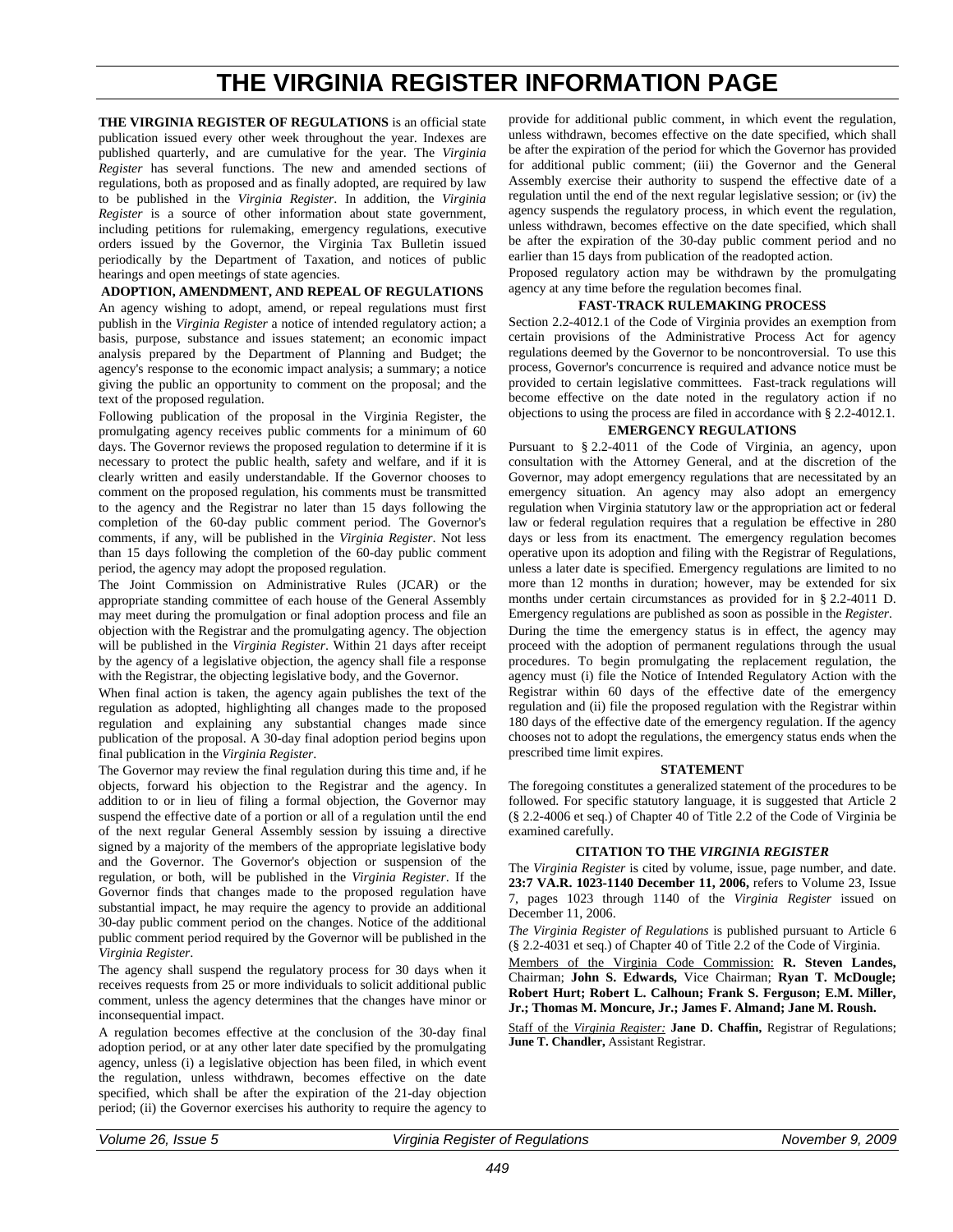## <span id="page-2-0"></span>**PUBLICATION SCHEDULE AND DEADLINES**

This schedule is available on the *Register*'s Internet home page (http://register.state.va.us).

#### **November 2009 through August 2010**

| <b>Volume: Issue</b>         | <b>Material Submitted By Noon*</b> | <b>Will Be Published On</b> |
|------------------------------|------------------------------------|-----------------------------|
| <b>FINAL INDEX Volume 25</b> |                                    | October 2009                |
| 26:5                         | October 21, 2009                   | November 9, 2009            |
| 26:6                         | November 4, 2009                   | November 23, 2009           |
| 26:7                         | November 17, 2009 (Tuesday)        | December 7, 2009            |
| <b>INDEX 1 Volume 26</b>     |                                    | <b>January 2010</b>         |
| 26:8                         | December 2, 2009                   | December 21, 2009           |
| 26:9                         | December 15, 2009 (Tuesday)        | January 4, 2010             |
| 26:10                        | December 29, 2009 (Tuesday)        | January 18, 2010            |
| 26:11                        | January 13, 2010                   | February 1, 2010            |
| 26:12                        | January 27, 2010                   | February 15, 2010           |
| 26:13                        | February 10, 2010                  | March 1, 2010               |
| 26:14                        | February 24, 2010                  | March 15, 2010              |
| <b>INDEX 2 Volume 26</b>     |                                    | April 2010                  |
| 26:15                        | March 10, 2010                     | March 29, 2010              |
| 26:16                        | March 24, 2010                     | April 12, 2010              |
| 26:17                        | April 7, 2010                      | April 26, 2010              |
| 26:18                        | April 21, 2010                     | May 10, 2010                |
| 26:19                        | May 5, 2010                        | May 24, 2010                |
| 26:20                        | May 19, 2010                       | June 7, 2010                |
| <b>INDEX 3 Volume 26</b>     |                                    | <b>July 2010</b>            |
| 26:21                        | June 2, 2010                       | June 21, 2010               |
| 26:22                        | June 16, 2010                      | July 5, 2010                |
| 26:23                        | June 30, 2010                      | July 19, 2010               |
| 26:24                        | July 14, 2010                      | August 2, 2010              |
| 26:25                        | July 28, 2010                      | August 16, 2010             |
| 26:26                        | August 11, 2010                    | August 30, 2010             |
|                              |                                    |                             |

\*Filing deadlines are Wednesdays unless otherwise specified.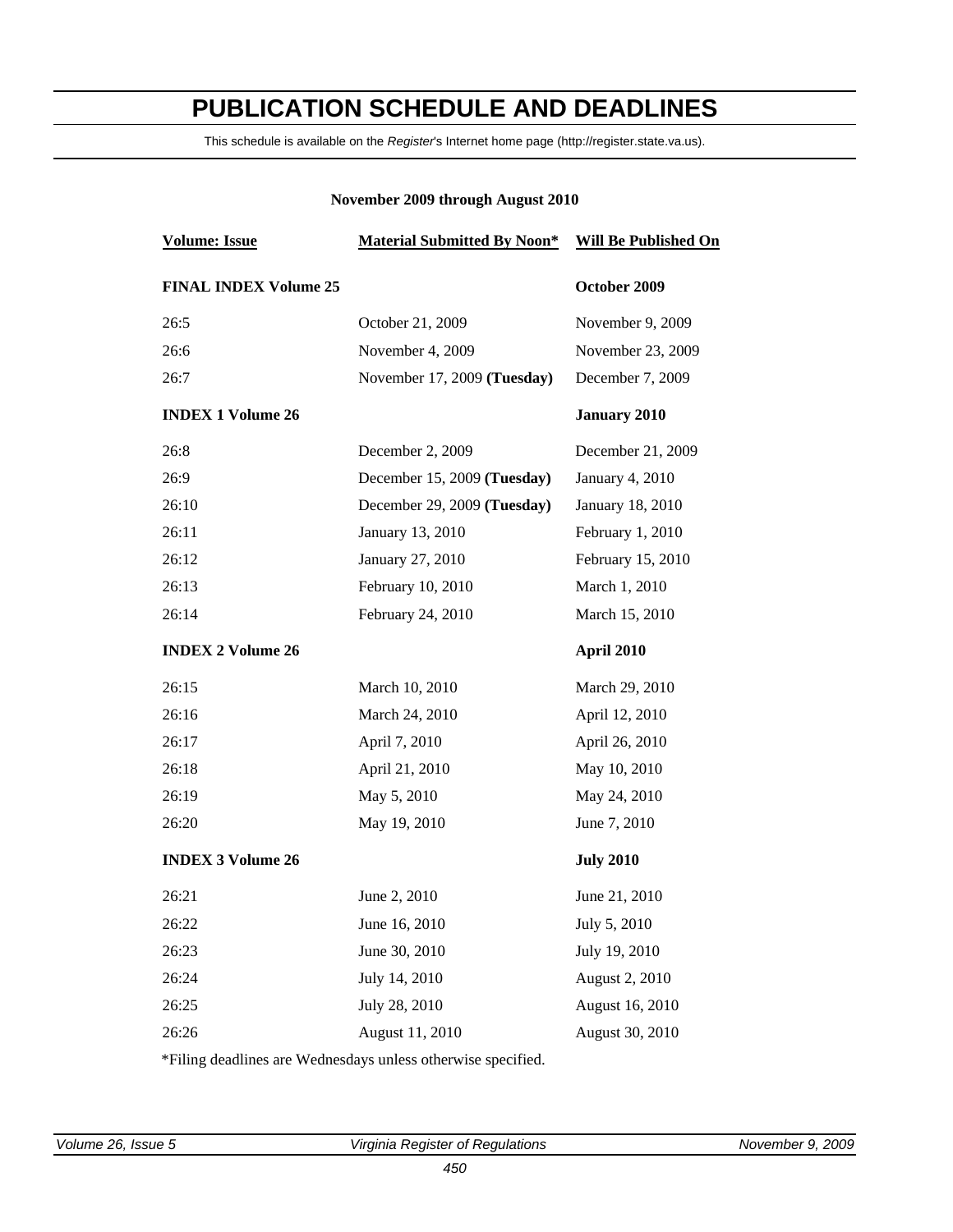#### <span id="page-3-0"></span>**TITLE 2. AGRICULTURE**

#### **PESTICIDE CONTROL BOARD**

#### **Initial Agency Notice**

Title of Regulation: **2VAC20-51. Regulations Governing Pesticide Applicator Certification Under Authority of Virginia Pesticide Control Act.** 

Statutory Authority: § 3.2-3931 of the Code of Virginia.

Name of Petitioner: Cecil R. Harris, Jr., County Administrator, Hanover County; Kimberly A. Hynes, Executive Director, Central Virginia Waste Management Authority.

Nature of Petitioner's Request: Requesting that certain government employees who utilize FIFRA 25(b) minimumrisk pesticide products be exempt from the applicator certification requirements of the Virginia Pesticide Control Act when the only intended use of those products is to prevent immediate personal harm from stinging or biting insects.

Agency's Plan for Disposition of the Request: Agency will consider this request at its next quarterly meeting following the comment period.

Public comments may be submitted until December 1, 2009.

Agency Contact: Liza Fleeson, Program Manager, Office of Pesticide Services, Virginia Department of Agriculture and Consumer Services, P.O. Box 1163, Richmond, VA 23218, telephone (804) 371-6559, FAX (804) 786-9149, or email liza.fleeson.vdacs.virginia.gov.

VA.R. Doc. No. R10-20; Filed October 20, 2009, 11:55 a.m.

**––––––––––––––––––**

#### **TITLE 9. ENVIRONMENT**

#### **STATE WATER CONTROL BOARD**

#### **Initial Agency Notice**

Title of Regulation: **9VAC25-260. Water Quality Management Planning Regulation.** 

Statutory Authority: § 62.1-44.15 of the Code of Virginia.

Name of Petitioner: Town of Urbanna.

Nature of Petitioner's Request: To amend the State Water Quality Standards Regulation (9VAC25-260) to designate Urbanna Creek from its mouth to its headwaters and all tributaries as Exceptional State Waters (Tier 3).

Agency's Plan for Disposition of the Request: Public comment will be accepted until November 30, 2009. The State Water Control Board will consider whether or not to

move forward with the rulemaking at their first regular meeting of 2010.

Public comments may be submitted until November 30, 2009.

Agency Contact: David C. Whitehurst, Environmental Specialist I, Department of Environmental Quality, P.O. Box 1105, Richmond, VA 23218, telephone (804) 698-4121, FAX (804) 592-5482, or email david.whitehurst@deq.virginia.gov.

VA.R. Doc. No. R10-25; Filed October 19, 2009, 3:22 p.m.

#### **Initial Agency Notice**

Title of Regulation: **9VAC25-720. Water Quality Management Planning Regulation.** 

Statutory Authority: § 62.1-44.15 of the Code of Virginia.

Name of Petitioner: L. Waverly Smith, Environmental Engineer.

Nature of Petitioner's Request: By letter dated October 9, 2009 - Amend the Water Quality Management Planning Regulation (9VAC25-720-60 C, James River Basin), regarding the total nitrogen (TN) and total phosphorus (TP) waste load allocations (WLAs) for the DuPont-Spruance facility (VPDES Permit #VA0004669; General Permit #VAN040079). Current nutrient WLAs are  $TN = 201,080$ lb/yr;  $TP = 7.816$  lb/yr, based on a discharge flow of 23.33 million gallons per day (MGD). DuPont-Spruance presents two amendment options: (i) allow determination of compliance with the existing WLAs at Outfall 001 based on just the loads attributable to manufacturing processes on the site, "netting" out nutrient content of the raw intake water pumped from the James; (ii) amend the WLAs to  $TN =$ 197,390 lbs/yr (a 3,690 lb/yr decrease) and  $TP = 11,840$ lbs/yr (a 4,025 lb/yr increase), based on: (a) relocating the compliance monitoring point from combined Outfall 001 to internal process Outfall 101, thereby eliminating contributions of noncontact cooling water and storm water from the regulated discharge flow; (b) achieving nutrient reduction treatment (NRT) equivalent to POTW enhanced NRT (70-75% removal); (c) setting design flow of the process wastewater system at 12.96 MGD, based on maximum effluent pumping capacity out of the treatment lagoons.

Agency's Plan for Disposition of the Request: Public-notice receipt of the petition and provide for a 21-day public comment period. Upon close of the public comment period, review any comments received and then make a decision to either initiate a rulemaking or place the petition on the board's next meeting agenda for their consideration.

Public comments may be submitted until November 30, 2009.

Agency Contact: John M. Kennedy, Chesapeake Bay Program Manager, Department of Environmental Quality, P.O. Box 1105, Richmond, VA 23218, telephone (804) 698-4312, toll free (800) 592-5482, or email john.kennedy@deq.virginia.gov.

VA.R. Doc. No. R10-19; Filed October 19, 2009, 3:22 p.m.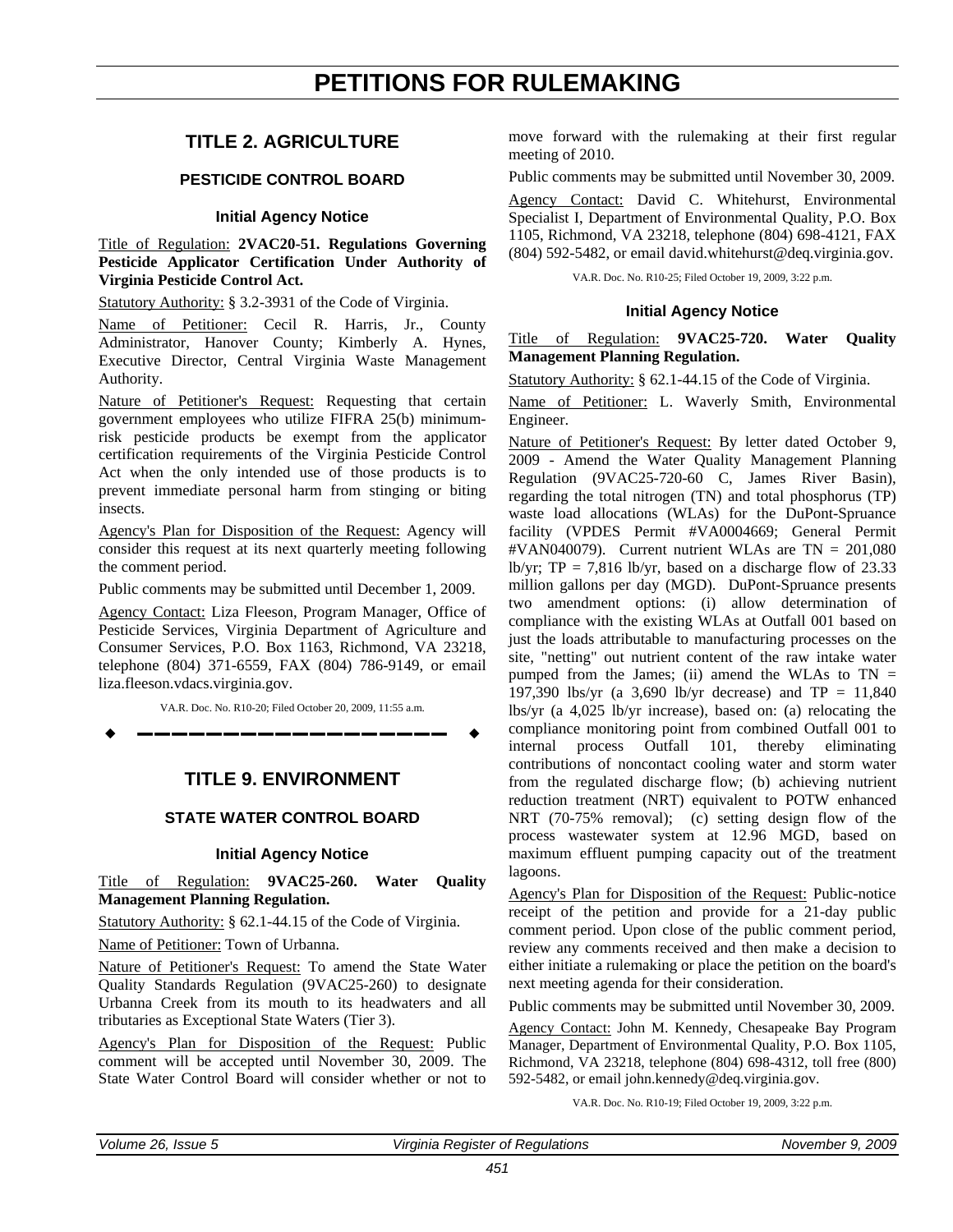### <span id="page-4-0"></span>**NOTICES OF INTENDED REGULATORY ACTION**

### **TITLE 2. AGRICULTURE**

#### **PESTICIDE CONTROL BOARD**

#### **Withdrawal of Notice of Intended Regulatory Action**

The Virginia Pesticide Control Board has withdrawn the Notice of Intended Regulatory Action for **2VAC20-20, Rules and Regulations for Enforcement of the Virginia Pesticide Law**, and **2VAC20-25, Rules and Regulations for the Registration of Pesticides and Pesticide Products Under Authority of the Virginia Pesticide Control Act**, which was published 22:6 VA.R. 776 November 28, 2005.

Agency Contact: Perida Giles, Virginia Pesticide Control Board, P.O. Box 1163, Richmond, VA 23218, telephone (804) 786-5175, or email perida.giles@vdacs.virginia.gov.

VA.R. Doc. No. R06-110; Filed October 19, 2009, 4:59 p.m.

**––––––––––––––––––**



#### **STATE BOARD OF HEALTH**

#### **Withdrawal of Notice of Intended Regulatory Action**

The State Board of Health is withdrawing the Notice of Intended Regulatory Action for **12VAC5-550, Board of Health Regulations Governing Vital Records**, which was published 23:24 VA.R. 3996 August 6, 2007. The intended action was accomplished in a separate process.

Agency Contact: Janet Rainey, Director and State Registrar, Department of Health, 1601 Willow Lawn Drive, Suite 275, Richmond, VA 23230, telephone (804) 662-6207, FAX (804) 662-7262, or email janet.rainey@vdh.virginia.gov.

VA.R. Doc. No. R07-645; Filed October 14, 2009, 10:24 a.m.

**––––––––––––––––––**

### **TITLE 22. SOCIAL SERVICES**

#### **DEPARTMENT OF SOCIAL SERVICES**

#### **Notice of Intended Regulatory Action**

Notice is hereby given in accordance with § 2.2-4007.01 of the Code of Virginia that the State Board of Social Services intends to consider amending the following regulations: **22VAC40-160, Fee Requirements for Processing Applications.** The purpose of the proposed action is to revise the schedule for fees charged to process the licensing applications of assisted living facilities, adult day care centers, and child welfare agencies. Fees for processing licensing applications have not increased since 1991. The Code of Virginia requires the fees to be used for the

development and delivery of training for operators and staff of assisted living facilities, adult day care centers, and child welfare agencies. Currently, the cost of developing and delivering training far exceeds the amount collected for fees. The majority of the cost of provider training is covered by the use of state and federal funds.

The agency intends to hold a public hearing on the proposed action after publication in the Virginia Register.

Statutory Authority: §§ 63.2-217 and 63.2-1700 of the Code of Virginia.

Public Comment Deadline: December 9, 2009.

Agency Contact: Karen H. Cullen, Program Development Consultant, Department of Social Services, Division of Licensing Programs, 7 North Eighth Street, Richmond, VA 23219, telephone (804) 726-7152, FAX (804) 726-7132, TTY (800) 828-1120, or email karen.cullen@dss.virginia.gov.

VA.R. Doc. No. R10-2113; Filed October 21, 2009, 9:09 a.m.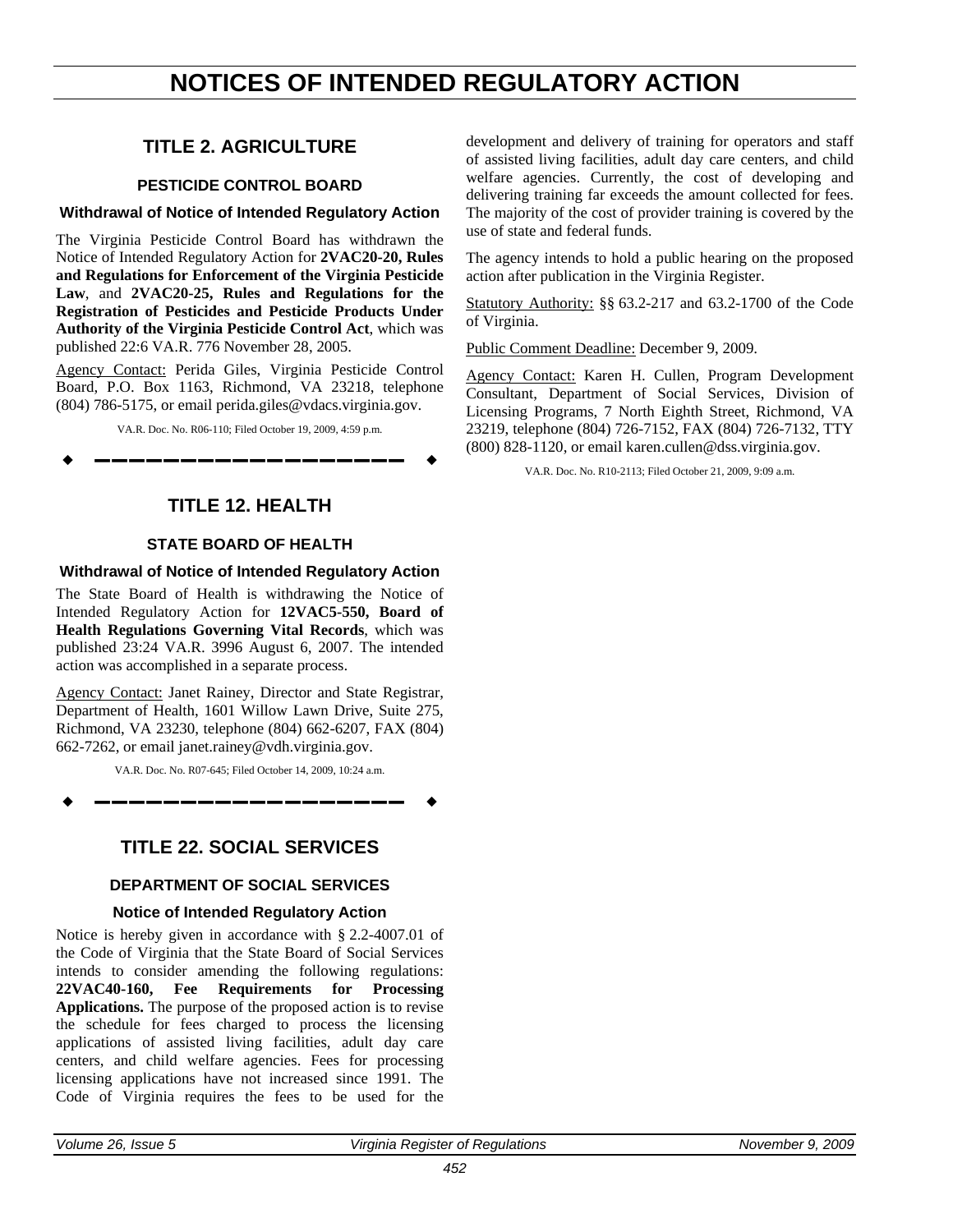### **REGULATIONS**

For information concerning the different types of regulations, see the Information Page.

#### **Symbol Key**

<span id="page-5-0"></span>Roman type indicates existing text of regulations. Underscored language indicates proposed new text. Language that has been stricken indicates proposed text for deletion. Brackets are used in final regulations to indicate changes from the proposed regulation.

#### **TITLE 8. EDUCATION**

#### **GEORGE MASON UNIVERSITY**

REGISTRAR'S NOTICE: George Mason University is exempt from the Administrative Process Act in accordance with § 2.2-4002 A 6 of the Code of Virginia, which exempts educational institutions operated by the Commonwealth.

#### **Proposed Regulation**

Titles of Regulations: **8VAC35-30. Space Utilization and Scheduling Policies and Procedures (repealing 8VAC35- 30-10 through 8VAC35-30-240).** 

**8VAC35-31. Space Use (adding 8VAC35-31-10 through 8VAC35-31-50).**

Statutory Authority: § 23-91.29 of the Code of Virginia.

Agency Contact: Kenneth W. Hubble, Agency Regulatory Coordinator, George Mason University, 4400 University Drive, Fairfax, VA 22030, telephone (703) 993-3091 or email khubble@gmu.edu.

#### Summary:

*This action repeals the current space use regulation and promulgates a new space use regulation to incorporate university policies within designated areas.*

#### CHAPTER 31 SPACE USE

#### **8VAC35-31-10. Scope.**

This chapter applies to all George Mason University faculty, staff, students, university contractors, and the general public.

#### **8VAC35-31-20. Policy statement.**

George Mason University facilities are intended primarily for the use of its students, faculty, and staff in their efforts to advance the educational mission of the university. No use shall be permitted that is inconsistent with the mission of the university.

#### **8VAC35-31-30. Definitions.**

The following words and terms when used in this chapter shall have the following meanings unless the context clearly indicates otherwise:

"Educational enclave" means that portion of university property in academic buildings, administrative office buildings, student residence buildings, dining facilities, athletic facilities, child care facilities, or that portion of university property in use for university-sponsored or university-sanctioned sporting, entertainment, or educational events.

"University property" means any property owned, leased, or controlled by George Mason University.

#### **8VAC35-31-40. Entry upon, and use of, university property.**

A. Entry upon, or use of, university property in the educational enclave shall be in accord with all applicable university policies.

B. Entry upon, or use of, university property outside the educational enclave for noncommercial purposes is permitted if otherwise lawful and does not interfere with educational functions.

C. Entry upon, or use of, university property for commercial purposes shall be in accord with all applicable university policies.

#### **8VAC35-31-50. Persons lawfully in charge.**

In addition to individuals authorized by university policy, George Mason University police officers are lawfully in charge for the purposes of forbidding entry upon or remaining upon university property in violation of this regulation.

VA.R. Doc. No. R10-2188; Filed October 14, 2009, 3:34 p.m.

#### **Proposed Regulation**

Title of Regulation: **8VAC35-40. Vending Sales and Solicitation (repealing 8VAC35-40-10 through 8VAC35- 40-160).**

Statutory Authority: § 23-91.26 of the Code of Virginia.

Agency Contact: Kenneth W. Hubble, Agency Regulatory Coordinator, George Mason University, 4400 University Drive, Fairfax, VA 22030, telephone (703) 993-3091 or email khubble@gmu.edu.

#### Summary:

*The proposed action repeals the Vending Sales and Solicitation regulation. Activity proscribed in this regulation is either subject to other regulation or governed by contract.*

VA.R. Doc. No. R10-2192; Filed October 14, 2009, 3:33 p.m.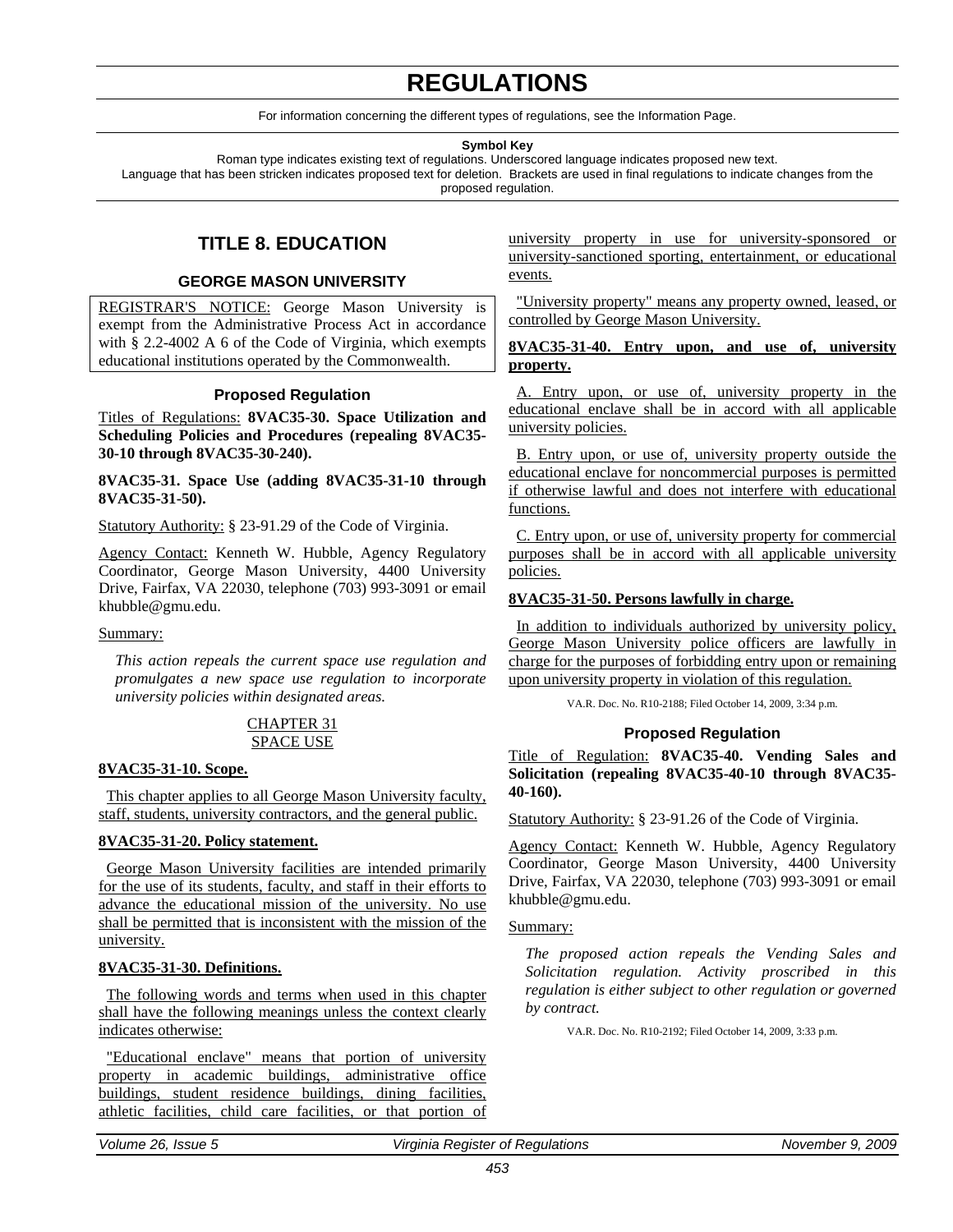#### **Proposed Regulation**

<span id="page-6-0"></span>Title of Regulation: **8VAC35-50. Poster Posting Policy and Procedures (repealing 8VAC35-50-10 through 8VAC35- 50-180).**

Statutory Authority: § 23-91.29 of the Code of Virginia.

Agency Contact: Kenneth W. Hubble, Agency Regulatory Coordinator, George Mason University, 4400 University Drive, Fairfax, VA 22030, telephone (703) 993-3091 or email khubble@gmu.edu.

Summary:

*The proposed action repeals the Poster Posting Policy and Procedures regulation. Activity proscribed in the regulation is either subject to other regulation or governed by contract.*

VA.R. Doc. No. R10-2193; Filed October 14, 2009, 3:33 p.m.

**––––––––––––––––––**

#### **TITLE 9. ENVIRONMENT**

#### **STATE WATER CONTROL BOARD**

#### **Proposed Regulation**

Title of Regulation: **9VAC25-580. Underground Storage Tanks: Technical Standards and Corrective Action Requirements (amending 9VAC25-580-10, 9VAC25-580- 20, 9VAC25-580-50, 9VAC25-580-120, 9VAC25-580-130, 9VAC25-580-140; adding 9VAC25-580-125, 9VAC25-580- 370).**

Statutory Authority: §§ 62.1-44.15 and 62.1-44.34:9 of the Code of Virginia; 40 CFR Parts 280 and 281.

Public Hearing Information:

December 17, 2009 - 1 p.m. - Department of Environmental Quality, 629 East Main Street, 2nd Floor Training Room, Richmond, VA

Public Comment Deadline: January 8, 2010.

Agency Contact: Russell Ellison, Department of Environmental Quality, 629 East Main Street, P.O. Box 1105, Richmond, VA 23218, telephone (804) 698-4269, FAX (804) 698-4266, or email russell.ellison@deq.virginia.gov.

Basis: The legal basis is the State Water Control Law. Specifically, § 62.1-44.34:9 of the Code of Virginia authorizes the board to promulgate such regulations as may be necessary to carry out its powers and duties with regard to underground storage tanks in accordance with applicable federal laws and regulations. Section 62.1-44.34:9 of the Code of Virginia authorizes the board to apply for such funds as may become available under federal acts and transmit such funds to appropriate persons.

Purpose: The amendments are necessary to protect the health, safety, or welfare of citizens of the Commonwealth. Secondary containment for new and replaced USTs within 1,000 feet of a public water supply or potable well will help prevent future UST leaks and limit the extent and impact of contamination. A delivery prohibition program will provide added incentive for UST owner/operators to maintain compliant tank systems. Compliant tank systems reduce the likelihood and severity of petroleum leaks into the environment. An operator training program will educate UST operators about how to maintain compliant tank systems and how to recognize and respond to problems associated with leaking USTs. Operator familiarity with UST regulatory requirements and with their own UST systems will increase compliance, help prevent future UST releases, and limit the extent, impact, and cleanup costs of contamination in the event of a release.

Substance: Key changes are as follows:

1. Amend 9VAC25-580-10 to add new definitions that will apply to the new secondary containment, delivery prohibition, and operator training requirements.

2. Minor changes to 9VAC25-580-20 accommodate proper references to the other substantive changes.

3. Amend 9VAC25-580-50 and 9VAC25-580-140 to require secondary containment for all new tanks and piping within 1,000 feet of existing community water systems or other potable drinking water wells.

4. Add 9VAC25-580-125 to identify specific classes of UST operators and require training for those classes of UST operators.

5. Add 9VAC25-580-370 to prohibit delivery of petroleum products to tanks deemed ineligible by the board due to noncompliance. This new section of the regulation will contain criteria for determining what tanks are ineligible for petroleum delivery, the process for identifying a tank as ineligible, the methods for marking the tanks and providing notice to owners/operators and delivery companies that the tanks are ineligible, and the criteria for reclassifying ineligible tanks as eligible.

The board followed the U.S. Environmental Protection Agency's (EPA) grant guidelines for secondary and containment, delivery prohibition, and operator training to develop the amendments.

Issues: The primary advantages to the public are the diminished impacts from leaking USTs to drinking water supplies, wells, and the reduction in the extent of any future releases. The disadvantages are the incremental cost burden to businesses that will be incurred to install and replace USTs with required secondary containment and train their operators, and the cost to UST owners who have lost the ability to accept fuel deliveries to a noncompliant UST.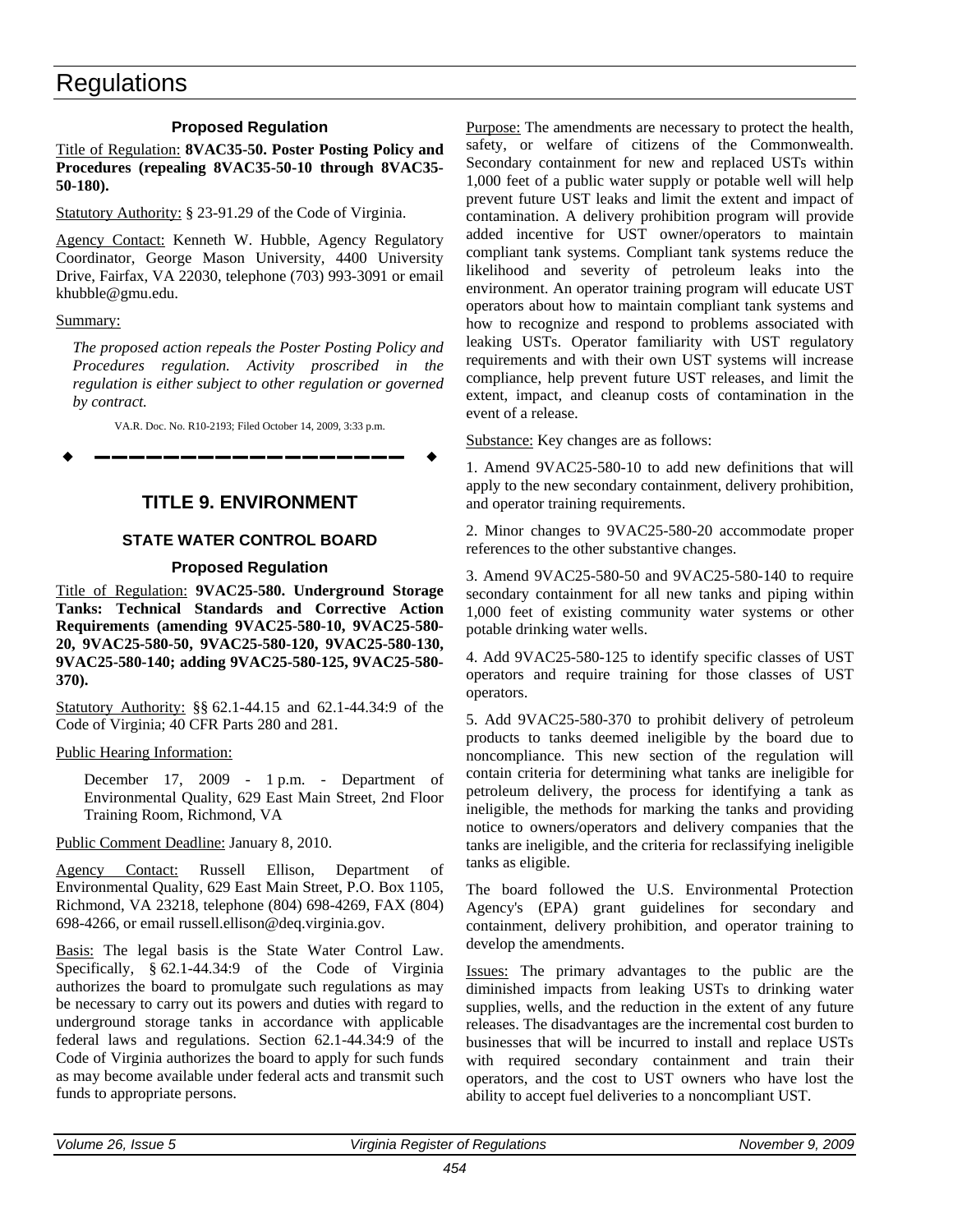The primary advantages to the agency include better deterrence against noncompliant USTs (Delivery Prohibition) and early discovery of leaking USTs in cases where secondarily contained systems exist. The primary agency disadvantage is the cost to implement and oversee the new program activities.

Operator training and delivery prohibition efforts have been in existence and worked in other states for years to better limit violations and releases.

#### The Department of Planning and Budget's Economic Impact Analysis:

Summary of the Proposed Amendments to Regulation. Pursuant to the requirements of the federal Energy Policy Act of 2005, the State Water Control Board is proposing 1) to require secondary containment of all new and replacement underground storage tanks and associated piping within 1000 feet of an existing community water system or other potable drinking water well; 2) to establish criteria for determining what tanks are ineligible for petroleum delivery, the methods for marking the tanks, providing notice to owners/operators and delivery companies that the tanks are ineligible and for developing criteria for reclassifying ineligible tanks as eligible; and (3) to require training for certain classes of underground storage tank operators.

Result of Analysis. The benefits likely exceed the costs for all proposed changes.

Estimated Economic Impact. Pursuant to the requirements of the federal Energy Policy Act of 2005, the State Water Control Board is proposing 1) to require secondary containment of all new and replacement underground storage tanks (UST) and associated piping within 1000 feet of an existing community water system or other potable drinking water well; 2) to establish criteria for determining what tanks are ineligible for petroleum delivery, the methods for marking the tanks, providing notice to owners/operators and delivery companies that the tanks are ineligible and for developing criteria for reclassifying ineligible tanks as eligible; and (3) to require training for certain classes of UST operators. The goal of the amendments is to reduce the number and severity of petroleum leaks from UST systems by strengthening pollution prevention requirements and encouraging UST owners and operators to maintain compliant UST systems.

The proposal to require secondary containment of all new and replacement USTs is expected to add to the costs of operating these tanks. According to the Department of Environmental Quality (DEQ), the price of a 10,000 gallon single walled tank is \$11,100 while the price of double walled tank is \$17,900. However, the additional costs are believed to be the lowest possible between the two options made available by the Energy Policy Act of 2005. The federal policy requires states to promulgate regulations either to require UST owners and operators to provide secondary containment for new and

replacement USTs and piping if the system is within 1,000 feet of any existing community water system or any existing potable drinking water well; or require tank manufacturers and installers to maintain evidence of financial responsibility for releases associated with improper installation or manufacture of tanks. The Energy Act mandates that states choose between requiring secondary containment and requiring tank manufacturers and installer to be financially responsible.

According to DEQ, the board chose secondary containment as in 54 other states and territories because it is the most environmentally protective alternative and preliminary research indicates that the majority of new tanks (66%) and piping (72%) installed today are secondarily contained. The complexities of implementing a financial responsibility program for all UST equipment installed in the state would require significant administrative resources to audit installer and manufacturer financial responsibility requirements and referee litigations. Further, establishing a program for manufacturer and installer financial responsibility may result in an additional burden on the Virginia Petroleum Storage Tank Fund. The Fund currently acts as a financial responsibility mechanism for tank owners and operators in addition to funding petroleum cleanups. Requiring this additional financial responsibility could mean the Fund will be called upon to act as an additional financial responsibility mechanism for manufacturers and installers, as well, potentially resulting in fewer funds available for petroleum cleanups.

The proposed regulations will also establish criteria for determining what tanks are ineligible for petroleum delivery, the methods for marking the tanks, providing notice to owners/operators and delivery companies that the tanks are ineligible and for developing criteria for reclassifying ineligible tanks as eligible. These requirements are expected to strengthen the enforcement of prevention of delivery for problematic USTs.

Finally, the proposed regulations will require training for certain classes of underground storage tank operators. There are three main types of operator classes. Class A for owners, Class B for managers, Class C for cashiers. One person could be certified as all three types of classes. The training of these operators would increase compliance costs in terms of the actual expense of the training classes, the wages associated with the time spent in completing the training, and any room and board expenses if necessary. While there are approximately 6842 facilities in the Commonwealth, it is not known how many individuals would be required to complete training classes.

In addition to reducing the number and severity of petroleum leaks from UST systems by strengthening pollution prevention requirements and encouraging UST owners and operators to maintain compliant UST systems, the proposed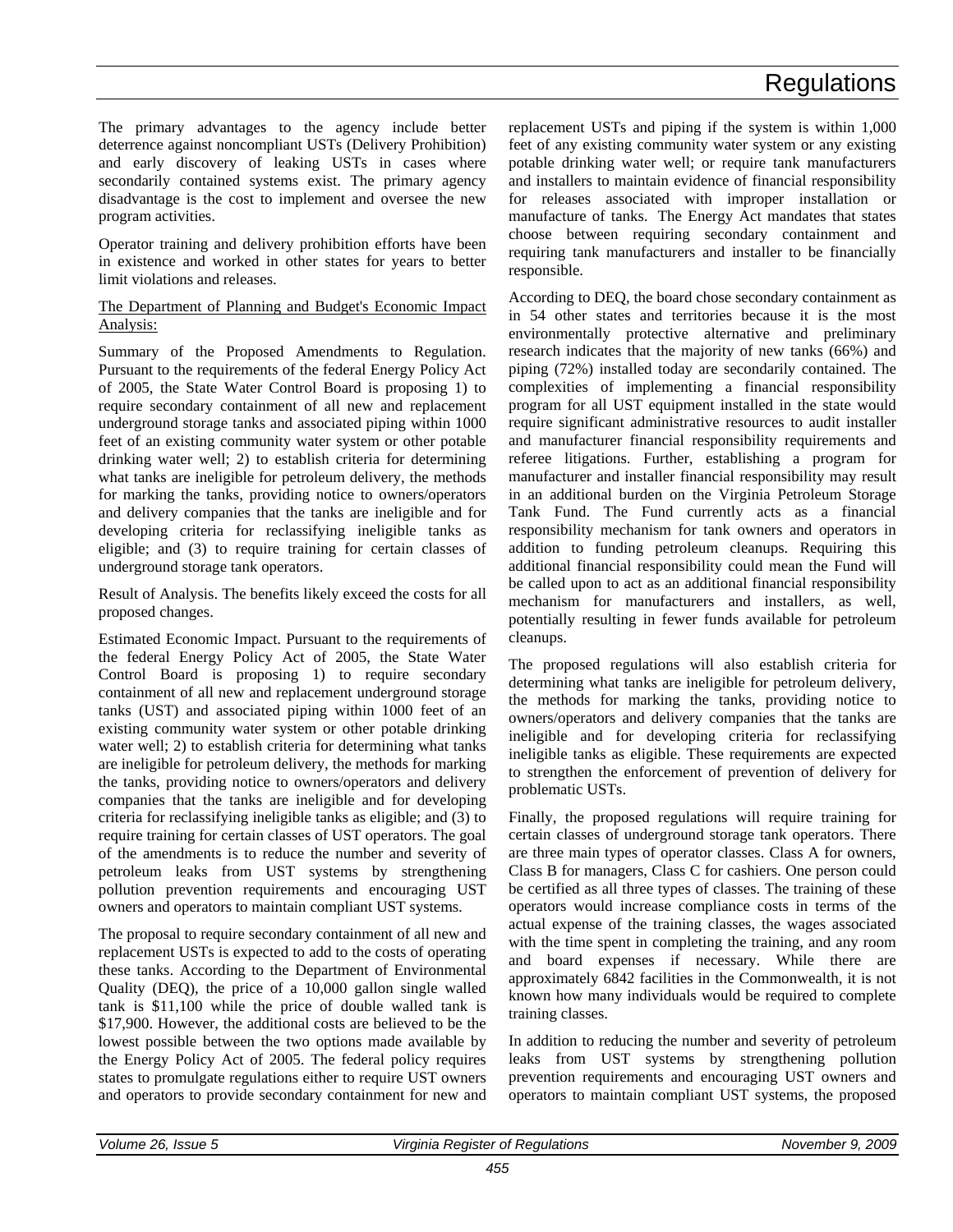regulations will also satisfy the federal Energy Policy Act requirements to maintain approximately \$2.5 million in federal grants.

Businesses and Entities Affected. The proposed regulations apply to approximately 6842 facilities with underground storage tanks.

Localities Particularly Affected. The proposed regulations apply throughout the Commonwealth.

Projected Impact on Employment. The proposed requirements are expected to increase compliance costs of UST operators and may reduce their demand for labor. However, higher UST standards and training requirements are expected to increase demand for labor in other areas. More importantly, the proposed regulations are expected to prevent loss of approximately \$2.5 million in federal grant funds and maintain associated demand for labor through this grant.

Effects on the Use and Value of Private Property. The proposed regulations are expected to increase compliance costs of UST facilities and consequently reduce their asset values. To the extent the proposed regulations reduce the frequency and severity of UST leaks, the value of real estate that may have been otherwise adversely affected would be maintained. Also, the asset value of operator training businesses and double walled UST systems are expected to increase.

Small Businesses: Costs and Other Effects. Most of the affected facilities are believed to be small businesses.

Small Businesses: Alternative Method that Minimizes Adverse Impact. The proposed alternative is the one that is believed to have the minimum adverse impact on small businesses.

Real Estate Development Costs. The proposed regulations are not expected to have a significant effect on real estate development costs.

Legal Mandate. The Department of Planning and Budget (DPB) has analyzed the economic impact of this proposed regulation in accordance with § 2.2-4007.04 of the Administrative Process Act and Executive Order Number 36 (06). Section 2.2-4007.04 requires that such economic impact analyses include, but need not be limited to, the projected number of businesses or other entities to whom the regulation would apply, the identity of any localities and types of businesses or other entities particularly affected, the projected number of persons and employment positions to be affected, the projected costs to affected businesses or entities to implement or comply with the regulation, and the impact on the use and value of private property. Further, if the proposed regulation has adverse effect on small businesses, § 2.2- 4007.04 requires that such economic impact analyses include (i) an identification and estimate of the number of small businesses subject to the regulation; (ii) the projected reporting, recordkeeping, and other administrative costs required for small businesses to comply with the regulation, including the type of professional skills necessary for preparing required reports and other documents; (iii) a statement of the probable effect of the regulation on affected small businesses; and (iv) a description of any less intrusive or less costly alternative methods of achieving the purpose of the regulation. The analysis presented above represents DPB's best estimate of these economic impacts.

Agency's Response to the Department of Planning and Budget's Economic Impact Analysis: The department has reviewed the economic impact analysis prepared by the Department of Planning and Budget and has no comment.

#### Summary:

*Pursuant to the requirements of the federal Energy Policy Act of 2005, the board is amending the regulation to accomplish the following: (i) require secondary containment of all new and replacement underground storage tanks (USTs) and associated piping within 1,000 feet of an existing community water system (this includes the piping distribution system) or other potable drinking water well; (ii) develop criteria for determining what tanks are ineligible for petroleum delivery, the methods for marking the tanks, providing notice to owners/operators and delivery companies that the tanks are ineligible, and for developing criteria for reclassifying ineligible tanks as eligible; and (iii) require training for certain classes of UST operators. The goal of the amendments is to reduce the number and severity of petroleum leaks from UST systems by strengthening pollution prevention requirements and encouraging UST owners and operators to maintain compliant UST systems. The full text of this new federal legislation can be found at http://www.epa.gov/oust/fedlaws/nrg05\_01.htm. This proposal consolidates two Notices of Intended Regulatory Action: Amendment Regarding Operator Training for Owners and Operators (24:14 VA.R. 1887 March 17, 2008) and Incorporation of Requirements of Federal Energy Policy Act of 2005 (23:25 VA.R. 4100 August 20, 2007).*

#### Part I

Definitions, Applicability and Interim Prohibition

#### **9VAC25-580-10. Definitions.**

The following words and terms when used in this chapter shall have the following meanings unless the context clearly indicates otherwise:

"Aboveground release" means any release to the surface of the land or to surface water. This includes, but is not limited to, releases from the aboveground portion of a UST system and aboveground releases associated with overfills and transfer operations as the regulated substance moves to or from a UST system.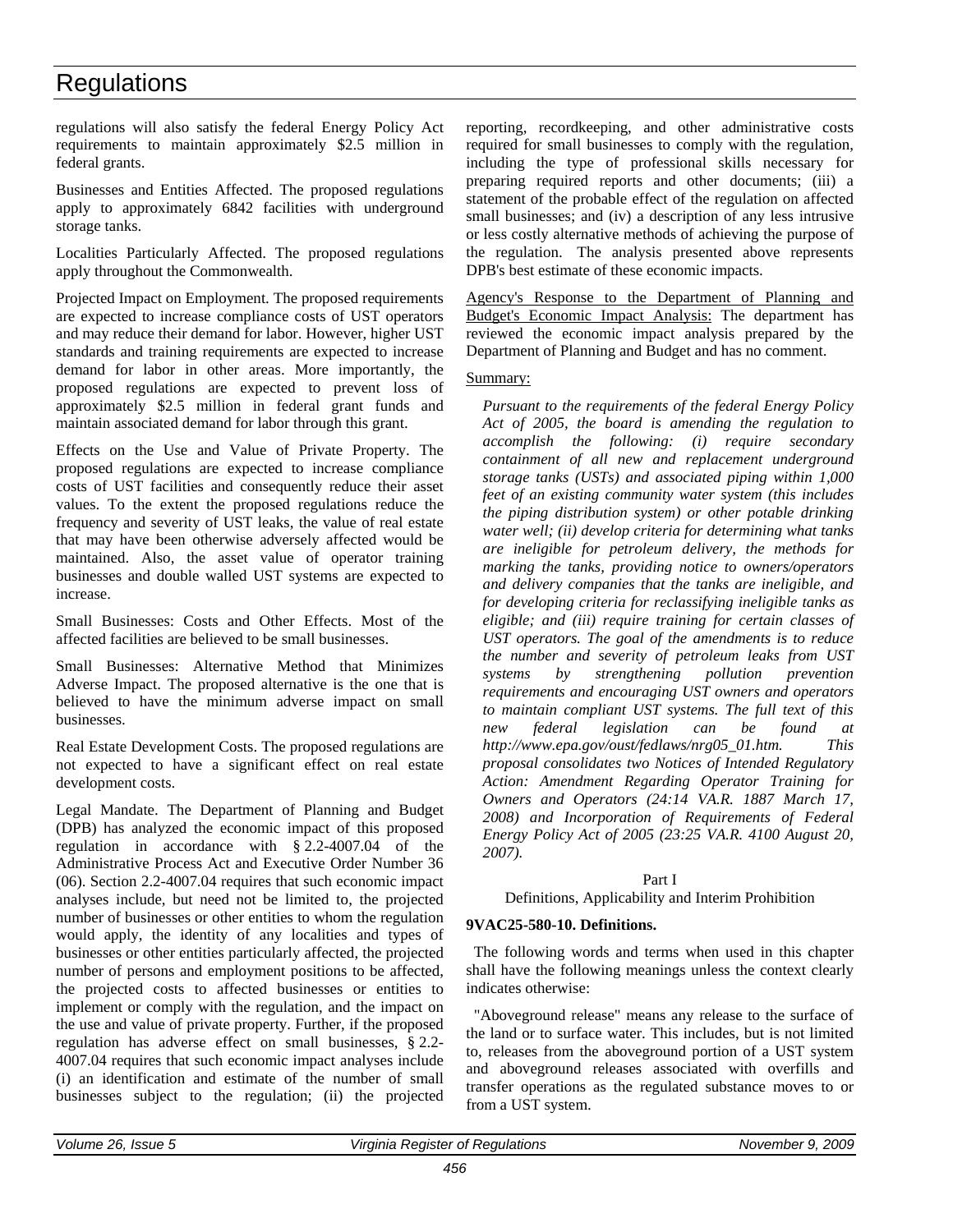"Ancillary equipment" means any devices including, but not limited to, such devices as piping, fittings, flanges, valves, and pumps used to distribute, meter, or control the flow of regulated substances to and from an UST.

"Below ground release" means any release to the subsurface of the land and to ground water. This includes, but is not limited to, releases from the belowground portions of an underground storage tank system and belowground releases associated with overfills and transfer operations as the regulated substance moves to or from an underground storage tank.

"Beneath the surface of the ground" means beneath the ground surface or otherwise covered with earthen materials.

"Board" means the State Water Control Board.

"Building official" means the executive official of the local government building department empowered by § 36-105 of the Code of Virginia to enforce and administer the Virginia Uniform Statewide Building Code (USBC).

"Cathodic protection" is a technique to prevent corrosion of a metal surface by making that surface the cathode of an electrochemical cell. For example, a tank system can be cathodically protected through the application of either galvanic anodes or impressed current.

"Cathodic protection tester" means a person who can demonstrate an understanding of the principles and measurements of all common types of cathodic protection systems as applied to buried or submerged metal piping and tank systems. At a minimum, such persons must have education and experience in soil resistivity, stray current, structure-to-soil potential, and component electrical isolation measurements of buried metal piping and tank systems.

"CERCLA" means the Comprehensive Environmental Response, Compensation, and Liability Act of 1980, as amended (42 USC § 9601 et seq.).

"Compatible" means the ability of two or more substances to maintain their respective physical and chemical properties upon contact with one another for the design life of the tank system under conditions likely to be encountered in the UST.

"Community water system" means a public water system that serves at least 15 service connections used by year-round residents or regularly serves at least 25 year-round residents.

"Connected piping" means all underground piping including valves, elbows, joints, flanges, and flexible connectors attached to a tank system through which regulated substances flow. For the purpose of determining how much piping is connected to any individual UST system, the piping that joins two UST systems should be allocated equally between them.

"Corrosion expert" means a person who, by reason of thorough knowledge of the physical sciences and the principles of engineering and mathematics acquired by a professional education and related practical experience, is qualified to engage in the practice of corrosion control on buried or submerged metal piping systems and metal tanks. Such a person must be accredited or certified as being qualified by the National Association of Corrosion Engineers or be a registered professional engineer who has certification or licensing that includes education and experience in corrosion control of buried or submerged metal piping systems and metal tanks.

"De minimis" means trivial and beyond the intent of regulation, as that term is used at 53 Fed. Reg. 37108-37109.

"Delivery prohibition" is prohibiting the delivery, deposit, or acceptance of product to an underground storage tank system that has been determined to be ineligible by the board for such delivery, deposit, or acceptance.

"Delivery prohibition tag" means a tag, device, or mechanism on the tank's fill pipes that clearly identifies an underground storage tank system as ineligible for product delivery. The tag or device is easily visible to the product deliverer and clearly states and conveys that it is unlawful to deliver to, deposit into, or accept product into the ineligible underground storage tank system. The tag, device, or mechanism is generally tamper resistant.

"Dielectric material" means a material that does not conduct direct electrical current. Dielectric coatings are used to electrically isolate UST systems from the surrounding soils. Dielectric bushings are used to electrically isolate portions of the UST system (e.g., tank from piping).

"Director" means the director of the Department of Environmental Quality.

"Electrical equipment" means underground equipment that contains dielectric fluid that is necessary for the operation of equipment such as transformers and buried electrical cable.

"Excavation zone" means the volume containing the tank system and backfill material bounded by the ground surface, walls, and floor of the pit and trenches into which the UST system is placed at the time of installation.

"Existing community water system or existing potable drinking water well" means a community water system or potable drinking water well is in place when a new installation or replacement of an underground tank, piping, or motor fuel dispensing system begins.

"Existing tank system" means a tank system used to contain an accumulation of regulated substances or for which installation has commenced on or before December 22, 1988. Installation is considered to have commenced if:

1. The owner or operator has obtained all federal, state, and local approvals or permits necessary to begin physical construction of the site or installation of the tank system; and if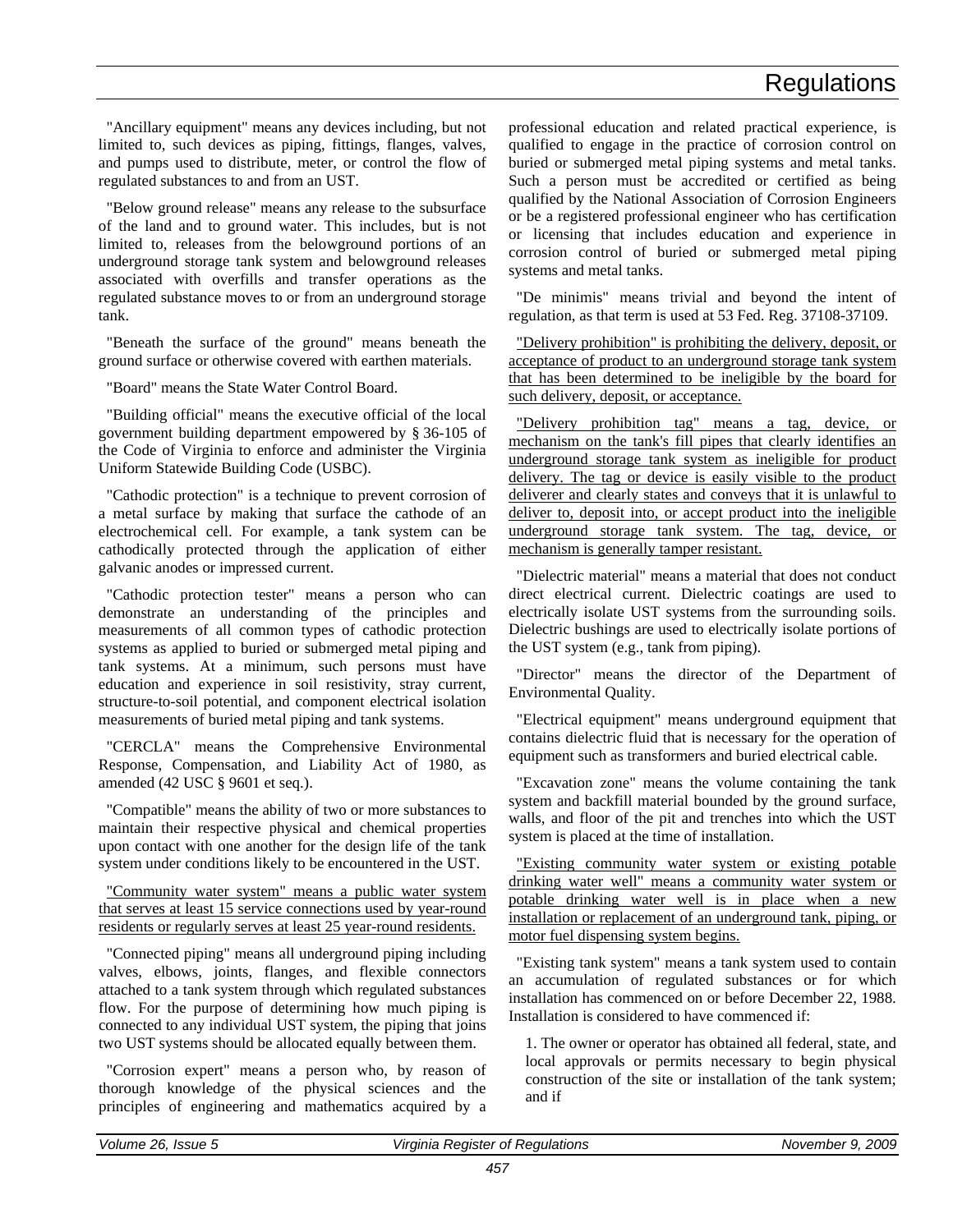2. a. Either a continuous on-site physical construction or installation program has begun; or

b. The owner or operator has entered into contractual obligations-which cannot be cancelled or modified without substantial loss-for physical construction at the site or installation of the tank system to be completed within a reasonable time.

"Farm tank" is a tank located on a tract of land devoted to the production of crops or raising animals, including fish, and associated residences and improvements. A farm tank must be located on the farm property. "Farm" includes fish hatcheries, rangeland and nurseries with growing operations.

"Flow-through process tank" is a tank that forms an integral part of a production process through which there is a steady, variable, recurring, or intermittent flow of materials during the operation of the process. Flow-through process tanks do not include tanks used for the storage of materials prior to their introduction into the production process or for the storage of finished products or by-products from the production process.

"Free product" refers to a regulated substance that is present as a nonaqueous phase liquid (e.g., liquid not dissolved in water).

"Gathering lines" means any pipeline, equipment, facility, or building used in the transportation of oil or gas during oil or gas production or gathering operations.

"Hazardous substance UST system" means an underground storage tank system that contains a hazardous substance defined in § 101(14) of the Comprehensive Environmental Response, Compensation and Liability Act (CERCLA) of 1980 (42 USC § 9601 et seq.) (but not including any substance regulated as a hazardous waste under subtitle C of RCRA) or any mixture of such substances and petroleum, and which is not a petroleum UST system.

"Heating oil" means petroleum that is No. 1, No. 2, No. 4 light, No. 4-heavy, No. 5-light, No. 5-heavy, and No. 6 technical grades of fuel oil; other residual fuel oils (including Navy Special Fuel Oil and Bunker C); and other fuels when used as substitutes for one of these fuel oils. Heating oil is typically used in the operation of heating equipment, boilers, or furnaces.

"Hydraulic lift tank" means a tank holding hydraulic fluid for a closed-loop mechanical system that uses compressed air or hydraulic fluid to operate lifts, elevators, and other similar devices.

"Liquid trap" means sumps, well cellars, and other traps used in association with oil and gas production, gathering, and extraction operations (including gas production plants), for the purpose of collecting oil, water, and other liquids. These liquid traps may temporarily collect liquids for subsequent disposition or reinjection into a production or

pipeline stream, or may collect and separate liquids from a gas stream.

"Maintenance" means the normal operational upkeep to prevent an underground storage tank system from releasing product.

"Motor fuel" means petroleum or a petroleum-based substance that is motor gasoline, aviation gasoline, No. 1 or No. 2 diesel fuel, or any grade of gasohol, and is typically used in the operation of a motor engine. This definition applies to blended petroleum motor fuels such as biodiesel and ethanol blends that contain more than a de minimis amount of petroleum or petroleum-based substance.

"Motor fuel dispenser system" means the motor fuel dispenser and the equipment necessary to connect the dispenser to the underground storage tank system. The equipment necessary to connect the motor fuel dispenser to the underground storage tank system may include check valves, shear valves, unburied risers or flexible connectors, or other transitional components that are beneath the dispenser and connect the dispenser to the underground piping.

"New tank system" means a tank system that will be used to contain an accumulation of regulated substances and for which installation has commenced after December 22, 1988 (See also "existing tank system").

"Noncommercial purposes" with respect to motor fuel means not for resale.

"On the premises where stored" with respect to heating oil means UST systems located on the same property where the stored heating oil is used.

"Operational life" refers to the period beginning when installation of the tank system has commenced until the time the tank system is properly closed under Part VII (9VAC25- 580-310 et seq.) of this chapter.

"Operator" means any person in control of, or having responsibility for, the daily operation of the UST system.

"Overfill release" is a release that occurs when a tank is filled beyond its capacity, resulting in a discharge of the regulated substance to the environment.

"Owner" means:

1. In the case of a UST system in use on November 8, 1984, or brought into use after that date, any person who owns an UST system used for storage, use, or dispensing of regulated substances; and

2. In the case of any UST system in use before November 8, 1984, but no longer in use on that date, any person who owned such UST immediately before the discontinuation of its use.

The term "owner" shall not include any person who, without participating in the management of an underground storage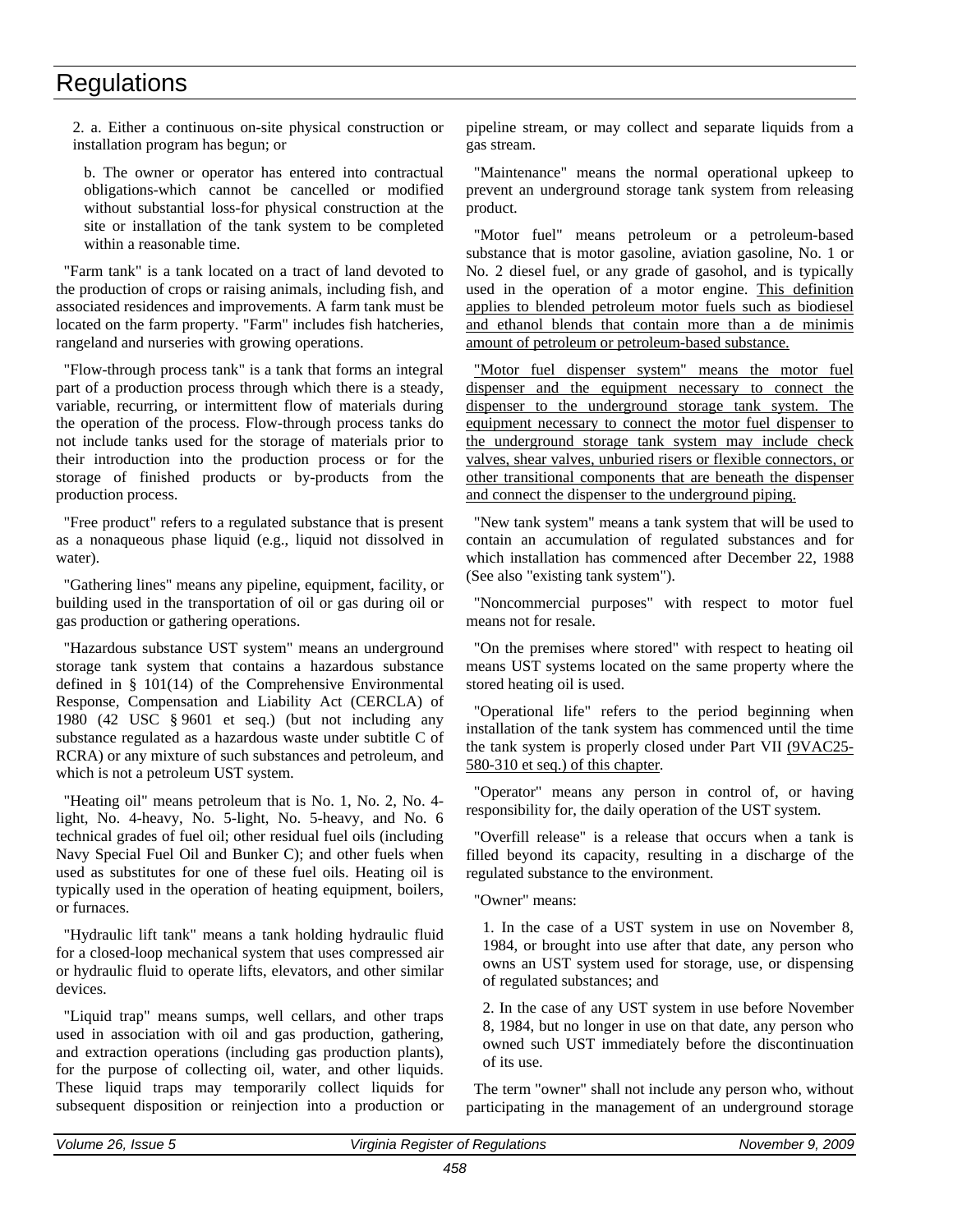tank or being otherwise engaged in petroleum production, refining, and marketing, holds indicia of ownership primarily to protect the holder's security interest in the tank.

"Person" means an individual, trust, firm, joint stock company, corporation, including a government corporation, partnership, association, any state or agency thereof, municipality, county, town, commission, political subdivision of a state, any interstate body, consortium, joint venture, commercial entity, the government of the United States or any unit or agency thereof.

"Petroleum UST system" means an underground storage tank system that contains petroleum or a mixture of petroleum with de minimis quantities of other regulated substances. Such systems include those containing motor fuels, jet fuels, distillate fuel oils, residual fuel oils, lubricants, petroleum solvents, and used oils.

"Pipe" or "piping" means a hollow cylinder or the tubular conduit that is constructed of nonearthen materials that routinely contains and conveys regulated substances from the underground tank(s) to the dispenser(s) or other end-use equipment. Such piping includes any elbows, couplings, unions, valves, or other in-line fixtures that contain and convey regulated substances from the underground tank(s) to the dispenser(s). Pipe or piping does not include vent, vapor recovery, or fill lines.

"Pipeline facilities (including gathering lines)" are new and existing pipe rights-of-way and any associated equipment, facilities, or buildings.

"Potable drinking water well" means any hole (dug, driven, drilled, or bored) that extends into the earth until it meets groundwater that supplies water for a noncommunity public water system, or otherwise supplies water for household use (consisting of drinking, bathing, cooking, or other similar uses). Such wells may provide water to entities such as a single-family residence, group of residences, businesses, schools, parks, campgrounds, and other permanent or seasonal communities.

"Product deliverer" is any person who delivers or deposits product into an underground storage tank.

"Public water system" means a system for the provision to the public of water for human consumption through pipes or, after August 5, 1998, other constructed conveyances, if such system has at least 15 service connections or regularly serves an average of at least 25 individuals daily at least 60 days out of the year. Such term includes (i) any collection, treatment, storage, and distribution facilities under control of the operator of such system and used primarily in connection with such system and (ii) any collection or pretreatment storage facilities not under such control that are used primarily in connection with such system. Such term does not include any "special irrigation district." A public water

system is either a "community water system" or a "noncommunity water system."

"RCRA" means the federal Resource Conservation and Recovery Act of 1976 as amended (42 USC § 6901 et seq.).

"Regulated substance" means an element, compound, mixture, solution, or substance that, when released into the environment, may present substantial danger to the public health or welfare, or the environment. The term "regulated substance" includes:

1. Any substance defined in § 101(14) of the Comprehensive Environmental Response, Compensation, and Liability Act (CERCLA) of 1980 (42 USC § 9601 et seq.), but not any substance regulated as a hazardous waste under subtitle C of the Resource Conservation and Recovery Act (RCRA) of 1976 (42 USC § 6901 et seq.); and

2. Petroleum, including crude oil or any fraction thereof, that is liquid at standard conditions of temperature and pressure (60°F and 14.7 pounds per square inch absolute). The term "regulated substance" includes but is not limited to petroleum and petroleum-based substances comprised of a complex blend of hydrocarbons derived from crude oil through processes of separation, conversion, upgrading, and finishing, such as motor fuels, jet fuels, distillate fuel oils, residual fuel oils, lubricants, petroleum solvents, and used oils.

"Release" means any spilling, leaking, emitting, discharging, escaping, leaching or disposing from an UST into ground water, surface water or subsurface soils.

"Release detection" means determining whether a release of a regulated substance has occurred from the UST system into the environment or into the interstitial space between the UST system and its secondary barrier or secondary containment around it.

"Repair" means to restore a tank or UST system component that has caused a release of product from the UST system.

"Replace" means, when applied to underground storage tanks and piping, to remove an underground storage tank and install a new underground storage tank or to remove and put back greater than 50% of the length of a piping run excluding connectors (such as flexible connectors) connected to an underground storage tank.

"Residential tank" is a tank located on property used primarily for dwelling purposes.

"SARA" means the Superfund Amendments and Reauthorization Act of 1986.

"Secondary containment" means a release prevention and release detection system for an underground tank and/or piping. For purposes of this definition, release prevention means an underground tank and/or piping having an inner and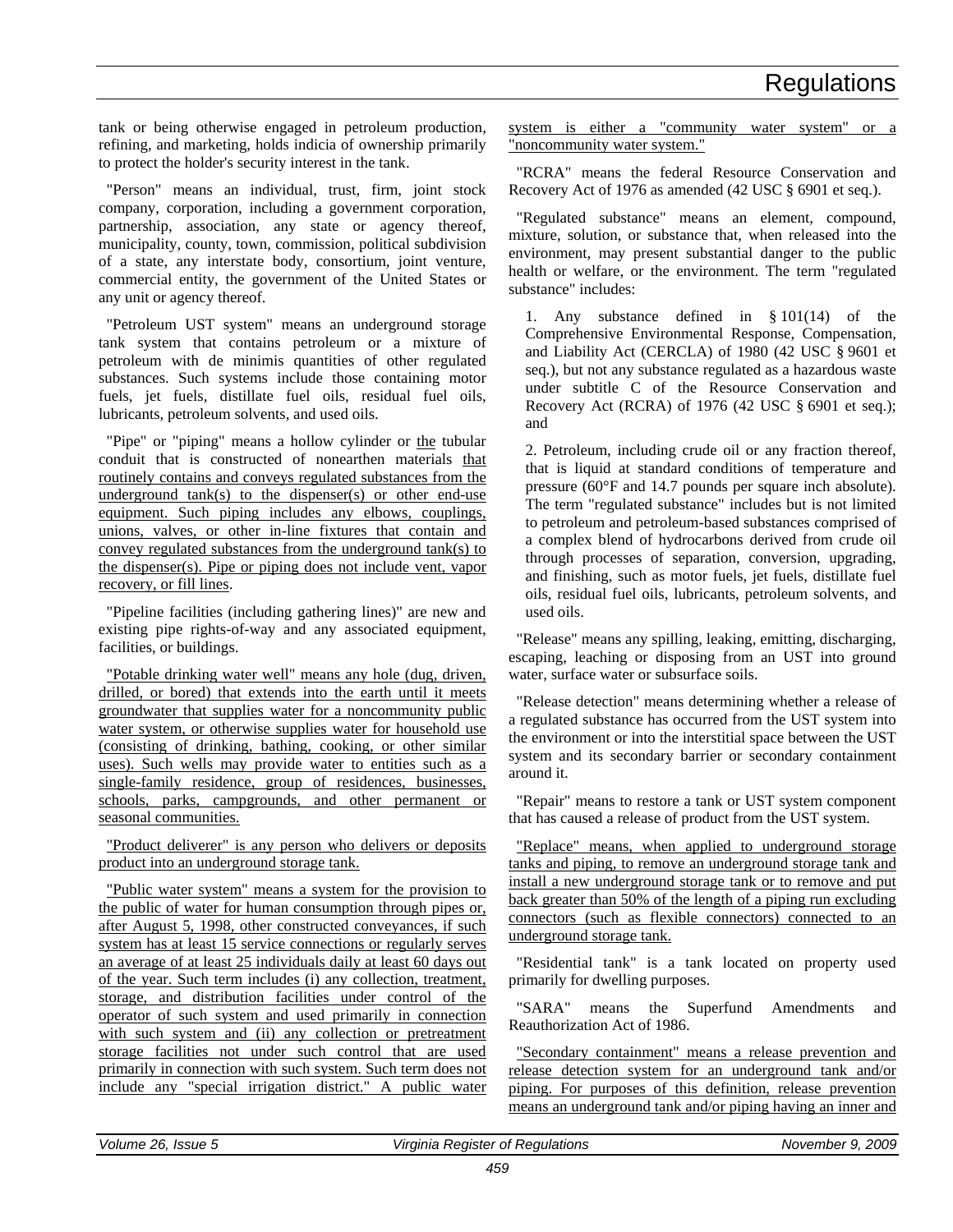outer barrier and release detection means a method of monitoring the space between the inner and outer barriers for a leak or release of regulated substances from the underground tank and/or piping.

"Septic tank" is a water-tight covered receptacle designed to receive or process, through liquid separation or biological digestion, the sewage discharged from a building sewer. The effluent from such receptacle is distributed for disposal through the soil and settled solids and scum from the tank are pumped out periodically and hauled to a treatment facility.

"Storm water or waste water collection system" means piping, pumps, conduits, and any other equipment necessary to collect and transport the flow of surface water run-off resulting from precipitation, or domestic, commercial, or industrial wastewater to and from retention areas or any areas where treatment is designated to occur. The collection of storm water and wastewater does not include treatment except where incidental to conveyance.

"Surface impoundment" is a natural topographic depression, man-made excavation, or diked area formed primarily of earthen materials (although it may be lined with man-made materials) that is not an injection well.

"Tank" is a stationary device designed to contain an accumulation of regulated substances and constructed of nonearthen materials (e.g., concrete, steel, plastic) that provide structural support.

"Underdispenser containment" means containment underneath a dispenser that will prevent leaks from the dispenser from reaching soil or groundwater.

"Underground area" means an underground room, such as a basement, cellar, shaft or vault, providing enough space for physical inspection of the exterior of the tank situated on or above the surface of the floor.

"Underground release" means any belowground release.

"Underground storage tank" or "UST" means any one or combination of tanks (including underground pipes connected thereto) that is used to contain an accumulation of regulated substances, and the volume of which (including the volume of underground pipes connected thereto) is 10% or more beneath the surface of the ground. This term does not include any:

1. Farm or residential tank of 1,100 gallons or less capacity used for storing motor fuel for noncommercial purposes;

2. Tank used for storing heating oil for consumption on the premises where stored;

3. Septic tank;

4. Pipeline facility (including gathering lines) regulated under:

a. The Regulated under the Natural Gas Pipeline Safety Act of 1968 (49 USC App. § 1671, et seq.);

b. The Regulated under the Hazardous Liquid Pipeline Safety Act of 1979 (49 USC App. § 2001, et seq.); or

c. Which is an intrastate pipeline facility regulated under state laws comparable to the provisions of the law referred to in subdivisions 4 a or 4 b of this definition;

5. Surface impoundment, pit, pond, or lagoon;

6. Storm water or wastewater collection system;

7. Flow-through process tank;

8. Liquid trap or associated gathering lines directly related to oil or gas production and gathering operations; or

9. Storage tank situated in an underground area (such as a basement, cellar, mineworking, drift, shaft, or tunnel) if the storage tank is situated upon or above the surface of the floor.

The term "underground storage tank" or "UST" does not include any pipes connected to any tank which is described in subdivisions 1 through 9 of this definition.

"Upgrade" means the addition or retrofit of some systems such as cathodic protection, lining, or spill and overfill controls to improve the ability of an underground storage tank system to prevent the release of product.

"UST system" or "tank system" means an underground storage tank, connected underground piping, underground ancillary equipment, and containment system, if any.

"Wastewater treatment tank" means a tank that is designed to receive and treat an influent wastewater through physical, chemical, or biological methods.

#### **9VAC25-580-20. Applicability.**

A. The requirements of this chapter apply to all owners and operators of an UST system as defined in 9VAC25-580-10 except as otherwise provided in subsections B, C, and D of this section. Any UST system listed in subsection C of this section must meet the requirements of 9VAC25-580-30.

B. The following UST systems are excluded from the requirements of this chapter:

1. Any UST system holding hazardous wastes listed or identified under Subtitle C of the Solid Waste Disposal Act (33 USC § 1251 et seq.), or a mixture of such hazardous waste and other regulated substances.

2. Any wastewater treatment tank system that is part of a wastewater treatment facility regulated under § 402 or § 307(b) of the Clean Water Act.

3. Equipment or machinery that contains regulated substances for operational purposes such as hydraulic lift tanks and electrical equipment tanks.

4. Any UST system whose capacity is 110 gallons or less.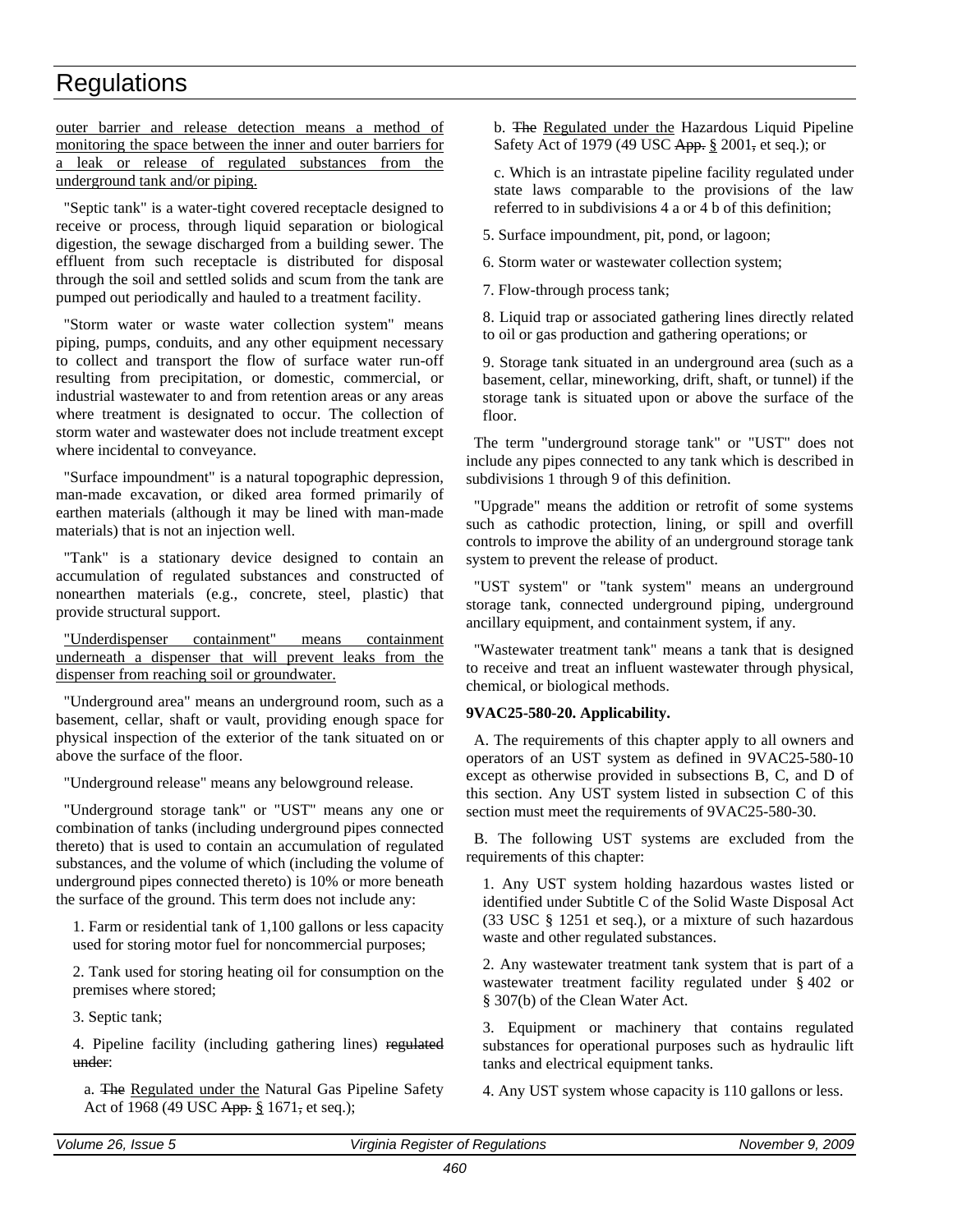5. Any UST system that contains a de minimis concentration of regulated substances.

6. Any emergency spill or overflow containment UST system that is expeditiously emptied after use.

C. Deferrals. Parts II, III, IV, V, and VII, and IX of this chapter do not apply to any of the following types of UST systems:

1. Wastewater treatment tank systems;

2. Any UST systems containing radioactive material that are regulated under the Atomic Energy Act of 1954 (42 USC § 2011 et seq.);

3. Any UST system that is part of an emergency generator system at nuclear power generation facilities regulated by the Nuclear Regulatory Commission under 10 CFR Part 50, Appendix A;

4. Airport hydrant fuel distribution systems; and

5. UST systems with field-constructed tanks.

D. Deferrals. Part IV does not apply to any UST system that was installed before the effective date of the secondary containment requirements in subdivision 7 of 9VAC25-580- 50 and stores fuel solely for use by emergency power generators.

#### Part II

UST Systems: Design, Construction, Installation, and Notification

#### **9VAC25-580-50. Performance standards for new UST systems.**

Owners and operators must obtain a permit, the required inspections and a Certificate of Use issued in accordance with the provisions of the Virginia Uniform Statewide Building Code. No UST system shall be installed or placed into use without the owner and operator having obtained the required permit, inspections and Certificate of Use from the building official under the provisions of the Virginia Uniform Statewide Building Code (Chapter 6 (§ 36-97 et seq.) of Title 36 of the Code of Virginia).

In the case of state-owned facilities the Department of General Services shall function as the building official in accordance with § 36-98.1 of the Code of Virginia.

In the case of federal facilities the building official must be contacted. Owners and operators must obtain a permit, the required inspections and a Certificate of Use must be issued in accordance with the provisions of the Virginia Uniform Statewide Building Code.

In order to prevent releases due to structural failure, corrosion, or spills and overfills for as long as the UST system is used to store regulated substances, all owners and operators of new UST systems must meet the following requirements.

1. Tanks.

Each tank must be properly designed and constructed, and any portion underground that routinely contains product must be protected from corrosion, in accordance with a code of practice developed by a nationally recognized association or independent testing laboratory as specified below:

a. The tank is constructed of fiberglass-reinforced plastic;

NOTE: The following industry codes may be used to comply with subdivision 1 a of this section: Underwriters Laboratories Standard 1316, "Standard for Glass-Fiber-Reinforced Plastic Underground Storage Tanks for Petroleum Products"; Underwriters Laboratories of Canada CAN4-S615-M83, "Standard for Reinforced Plastic Underground Tanks for Petroleum Products"; or American Society of Testing and Materials Standard D4021-86, "Standard Specification for Glass-Fiber-Reinforced Polyester Underground Petroleum Storage Tanks."

b. The tank is constructed of steel and cathodically protected in the following manner:

(1) The tank is coated with a suitable dielectric material;

(2) Field-installed cathodic protection systems are designed by a corrosion expert;

(3) Impressed current systems are designed to allow determination of current operating status as required in subdivision 3 of 9VAC25-580-90; and

(4) Cathodic protection systems are operated and maintained in accordance with 9VAC25-580-90; or

NOTE: The following codes and standards may be used to comply with subdivision 1 b of this section:

(a) Steel Tank Institute "Specification for STI-P3 System of External Corrosion Protection of Underground Steel Storage Tanks";

(b) Underwriters Laboratories Standard 1746, "Corrosion Protection Systems for Underground Storage Tanks";

(c) Underwriters Laboratories of Canada CAN4-S603- M85, "Standard for Steel Underground Tanks for Flammable and Combustible Liquids," and CAN4- G03.1-M85, "Standard for Galvanic Corrosion Protection Systems for Underground Tanks for Flammable and Combustible Liquids," and CAN4-S631-M84, "Isolating Bushings for Steel Underground Tanks Protected with Coatings and Galvanic Systems"; or

(d) National Association of Corrosion Engineers Standard RP-02-85, "Control of External Corrosion on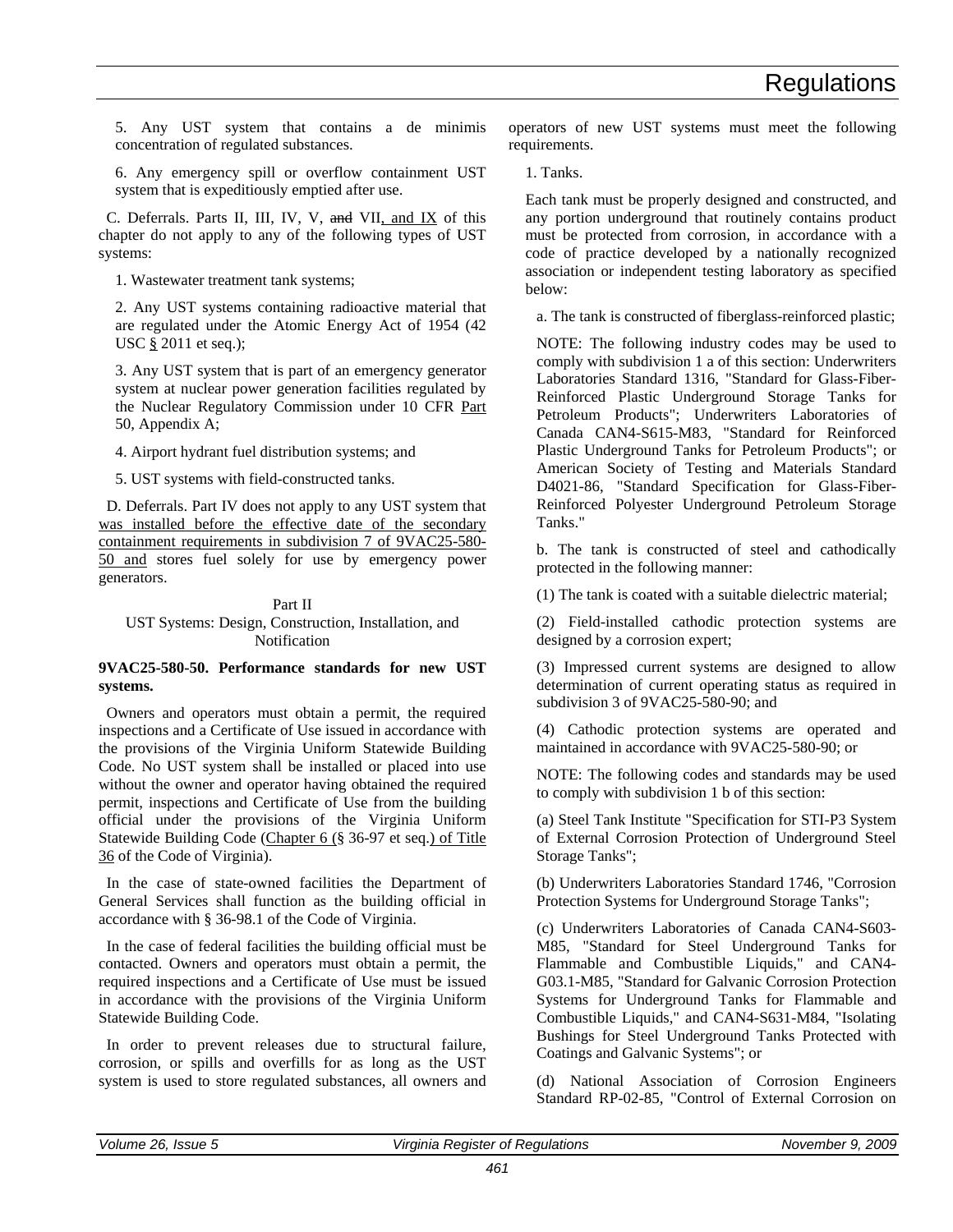Metallic Buried, Partially Buried, or Submerged Liquid Storage Systems," and Underwriters Laboratories Standard 58 "Standard for Steel Underground Tanks for Flammable and Combustible Liquids."

c. The tank is constructed of a steel-fiberglass-reinforcedplastic composite; or

NOTE: The following industry codes may be used to comply with subdivision 1 c of this section: Underwriters Laboratories Standard 1746, "Corrosion Protection Systems for Underground Storage Tanks," or the Association for Composite Tanks ACT-100, "Specification for the Fabrication of FRP Clad Underground Storage Tanks."

d. The tank construction and corrosion protection are determined by the board to be designed to prevent the release or threatened release of any stored regulated substance in a manner that is no less protective of human health and the environment than subdivisions 1 a through c of this section.

2. Piping. The piping that routinely contains regulated substances and is in contact with the ground must be properly designed, constructed, and protected from corrosion in accordance with a code of practice developed by a nationally recognized association or independent testing laboratory as specified below:

a. The piping is constructed of fiberglass-reinforced plastic.

NOTE: The following codes and standards may be used to comply with subdivision 2 a of this section:

(1) Underwriters Laboratories Subject 971, "UL Listed Non-Metal Pipe Nonmetallic Underground Piping for Flammable Liquids";

(2) Underwriters Laboratories Standard 567, "Pipe Connectors for Flammable and Combustible and LP Gas";

(3) Underwriters Laboratories of Canada Guide ULC-107, "Glass Fiber Reinforced Plastic Pipe and Fittings for Flammable Liquids"; and

(4) Underwriters Laboratories of Canada Standard CAN 4-S633-M81, "Flexible Underground Hose Connectors."

b. The piping is constructed of steel and cathodically protected in the following manner:

(1) The piping is coated with a suitable dielectric material;

(2) Field-installed cathodic protection systems are designed by a corrosion expert;

(3) Impressed current systems are designed to allow determination of current operating status as required in subdivision 3 of 9VAC25-580-90; and

(4) Cathodic protection systems are operated and maintained in accordance with 9VAC25-580-90; or

NOTE: The following codes and standards may be used to comply with subdivision 2 b of this section:

(a) National Fire Protection Association Standard 30, "Flammable and Combustible Liquids Code";

(b) American Petroleum Institute Publication 1615, "Installation of Underground Petroleum Storage Systems";

(c) American Petroleum Institute Publication 1632, "Cathodic Protection of Underground Petroleum Storage Tanks and Piping Systems"; and

(d) National Association of Corrosion Engineers Standard RP-01-69, "Control of External Corrosion on Submerged Metallic Piping Systems."

c. The piping construction and corrosion protection are determined by the board to be designed to prevent the release or threatened release of any stored regulated substance in a manner that is no less protective of human health and the environment than the requirements in subdivisions 2 a through b of this section.

3. Spill and overfill prevention equipment.

a. Except as provided in subdivision 3 b of this section, to prevent spilling and overfilling associated with product transfer to the UST system, owners and operators must use the following spill and overfill prevention equipment:

(1) Spill prevention equipment that will prevent release of product to the environment when the transfer hose is detached from the fill pipe (for example, a spill catchment basin); and

(2) Overfill prevention equipment that will:

(a) Automatically shut off flow into the tank when the tank is no more than 95% full;

(b) Alert the transfer operator when the tank is no more than 90% full by restricting the flow into the tank or triggering a high-level alarm; or

(c) Restrict the flow 30 minutes prior to overfilling, alert the operator with a high level alarm one minute before overfilling, or automatically shut off flow into the tank so that none of the fittings located on top of the tank are exposed to product due to overfilling.

b. Owners and operators are not required to use the spill and overfill prevention equipment specified in subdivision 3 a of this section if: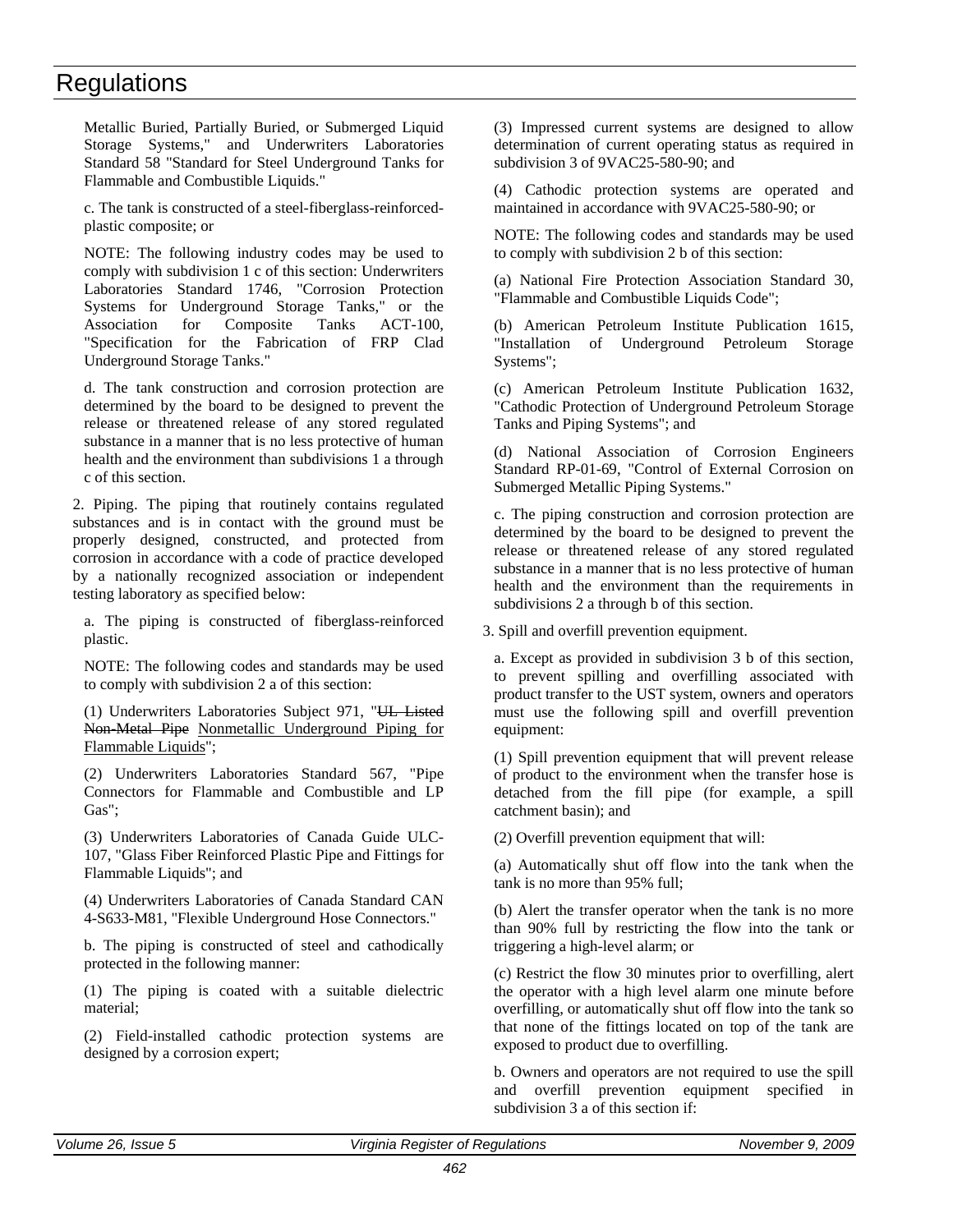(1) Alternative equipment is used that is determined by the board to be no less protective of human health and the environment than the equipment specified in subdivision 3 a (1) or (2) of this section; or

(2) The UST system is filled by transfers of no more than 25 gallons at one time.

4. Installation. All tanks and piping must be properly installed in accordance with a code of practice developed by a nationally recognized association or independent testing laboratory and in accordance with the manufacturer's instructions.

NOTE: Tank and piping system installation practices and procedures described in the following codes may be used to comply with the requirements of subdivision 4 of this section:

a. American Petroleum Institute Publication 1615, "Installation of Underground Petroleum Storage System";

b. Petroleum Equipment Institute Publication RP100, "Recommended Practices for Installation of Underground Liquid Storage Systems"; or

c. American National Standards Institute Standard B31.3, "Petroleum Refinery Piping," and American National Standards Institute Standard B31.4 "Liquid Petroleum Transportation Piping System."

NOTE: These industry codes require that prior to bringing the system into use the following tests be performed: (i) tank tightness test (air); (ii) pipe tightness test (air or hydrostatic); and (iii) precision system test in accordance with NFPA 329 (detection of .05 gal/hr leak rate).

5. Certification of installation. All owners and operators must ensure that one or more of options a through d of the following methods of certification, testing, or inspection is performed, and a Certificate of Use has been issued in accordance with the provisions of the Virginia Uniform Statewide Building Code to demonstrate compliance with subdivision 4 of this section. A certification of compliance on the UST Notification form must be submitted to the board in accordance with 9VAC25-580-70.

a. The installer has been certified by the tank and piping manufacturers;

b. The installation has been inspected and certified by a registered professional engineer with education and experience in UST system installation;

c. All work listed in the manufacturer's installation checklists has been completed; or

d. The owner and operator have complied with another method for ensuring compliance with subdivision 4 of

this section that is determined by the board to be no less protective of human health and the environment.

6. Release detection. Release detection shall be provided in accordance with Part IV (9VAC25-580-130 et seq.) of this chapter.

7. Secondary containment.

a. Each new or replaced petroleum underground storage tank, or piping connected to any petroleum underground storage tank, installed within 1,000 feet of any existing community water system or existing potable drinking water well must be secondarily contained in accordance with 9VAC25-580-140 A. In the case of a replacement of a petroleum underground storage tank or the piping connected to the petroleum underground storage tank, the secondary containment requirements shall apply only to the specific petroleum underground storage tank or piping run being replaced, not to other petroleum underground storage tanks and connected pipes comprising such system. The entire piping run must be secondarily contained if more than 50% of the length of a piping run connected to a petroleum underground storage tank is to be replaced.

b. Motor fuel dispenser systems. Each new motor fuel dispenser system installed within 1,000 feet of any existing community water system or existing potable drinking water well shall have underdispenser containment in accordance with 9VAC25-580-140 B. A motor fuel dispenser system is considered new when:

(1) A dispenser is installed at a location where there previously was no dispenser (new UST system or new dispenser location at an existing UST system), or

(2) An existing dispenser is removed and replaced with another dispenser and the equipment used to connect the dispenser to the UST system is replaced. This equipment may include unburied flexible connectors or risers or other transitional components that are beneath the dispenser and connect the dispenser to the piping.

c. If an owner or operator intends to install a new petroleum UST system that is located greater than 1,000 feet from any existing community water system or existing potable drinking water well and the owner or operator will install a potable drinking water well at the new facility that is within 1,000 feet of the petroleum underground storage tanks, piping, or motor fuel dispenser systems as part of the new UST installation, then secondary containment and underdispenser containment are required, regardless of whether the well is installed before or after the petroleum underground storage tanks, piping, and motor fuel dispenser systems are installed.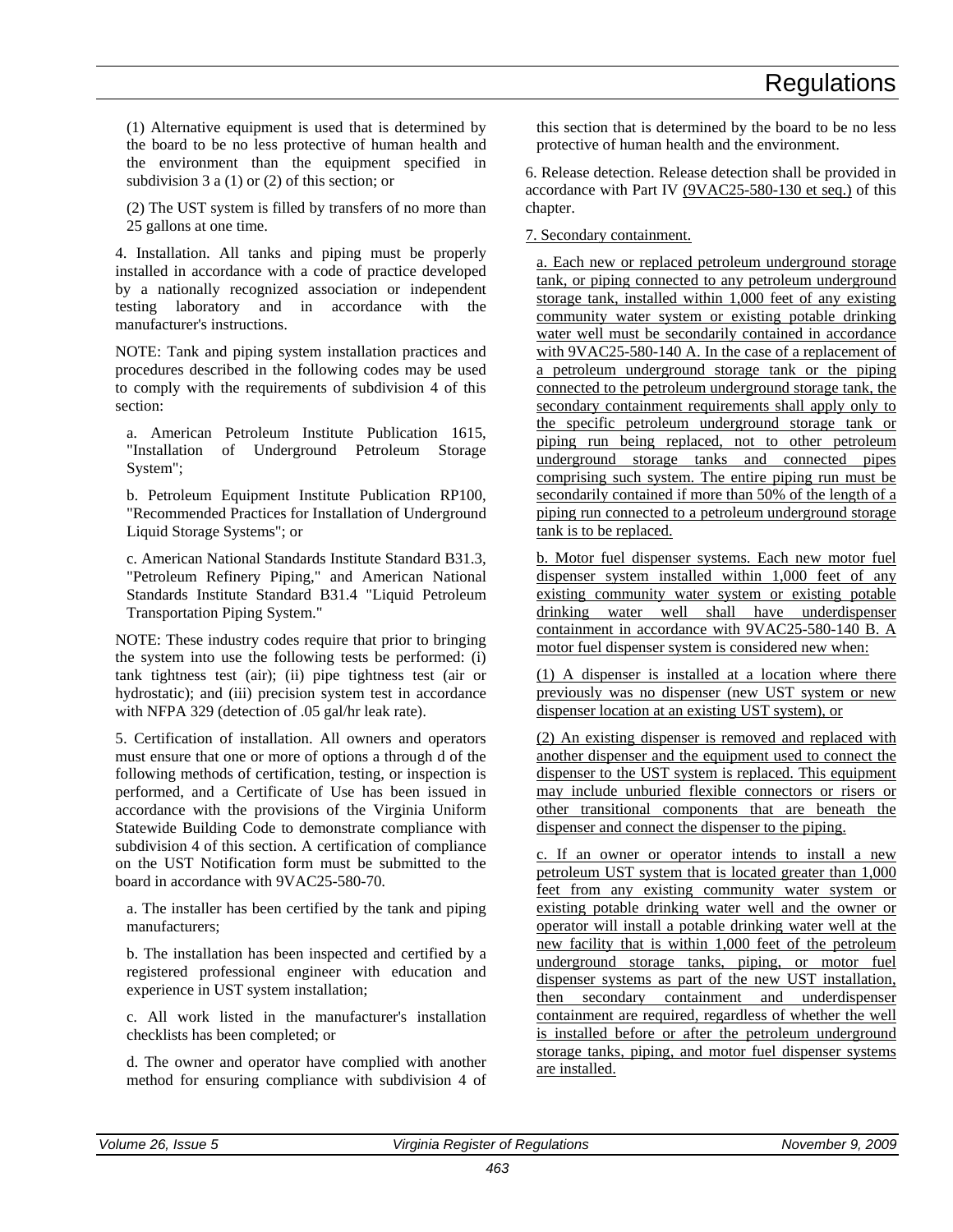d. A tank owner or operator who intends to install an UST system or motor fuel dispenser system that will not meet the requirements in subdivision 7 a or c of this subsection must demonstrate to the board that the distance from the proposed new or replacement petroleum underground storage tank or piping or motor fuel dispenser system to the existing community water system or existing potable drinking water well is greater than 1,000 feet.

(1) The tank owner or operator shall make such a demonstration by submitting to the board a map showing the distance from the proposed new or replacement petroleum underground storage tank or piping or motor fuel dispenser system to the existing community water system or existing potable drinking water well. If the distance is greater than 1,000 feet but less than 2,000 feet, the map must be prepared by a licensed professional surveyor. If the distance is greater than 2,000 feet, the map is not required to be prepared by a licensed professional surveyor. The tank owner or operator must submit the map to the board at least 30 days prior to the installation.

(2) The map must delineate the distance from the proposed new or replacement petroleum underground storage tank or piping or motor fuel dispenser system to the closest existing community water system or existing potable drinking water well. The distance must be measured from the closest part of the proposed new or replacement petroleum underground storage tank or piping or motor fuel dispenser system to:

(a) The closest part of the nearest existing community water system including such components as the location of the wellhead(s) for ground water or location of the intake point(s) for surface water, water lines, processing tanks, and water storage tanks; and water distribution or service lines under the control of the community water system operator; and

(b) The wellhead of the nearest existing potable drinking water well.

e. The requirement for secondary containment does not apply to:

(1) Petroleum underground storage tanks that are not new or not replaced in a manifolded UST system;

(2) Piping runs that are not new or not replaced on petroleum underground storage tanks with multiple piping runs;

(3) Suction piping that meets the requirements at 9VAC 25-580-140 C 2 b or piping that manifolds two or more petroleum USTs together;

(4) Repairs meant to restore a petroleum underground storage tank, pipe, or dispenser to operating condition. For purposes of this subsection, a repair is any activity that does not meet the definition of "replace"; and

(5) Other instances approved by the board where equivalent protection is provided.

#### **9VAC25-580-120. Reporting and recordkeeping.**

Owners and operators of UST systems must cooperate fully with inspections, monitoring and testing conducted by the board, as well as requests for document submission, testing, and monitoring by the owner or operator pursuant to § 9005 of Subtitle I of the Resource Conservation and Recovery Act, as amended.

1. Reporting. Owners and operators must submit the following information to the board:

a. Notification for all UST systems (9VAC25-580-70), which includes certification of installation for new UST systems  $(9VAC25-580-50-5)$  (subdivision 5 of 9VAC25-580-50),

b. Reports of all releases including suspected releases (9VAC25-580-190), spills and overfills (9VAC25-580- 220), and confirmed releases (9VAC25-580-240);

c. Corrective actions planned or taken including initial abatement measures (9VAC25-580-250), site characterization (9VAC25-580-260), free product removal (9VAC25-580-270), and corrective action plan (9VAC25-580-280); and

d. An amended notification form must be submitted within 30 days after permanent closure or change-inservice (9VAC25-580-320).

2. Recordkeeping. Owners and operators must maintain the following information:

a. Documentation of operation of corrosion protection equipment (9VAC25-580-90);

b. Documentation of UST system repairs (9VAC25-580-110 6) (subdivision 6 of 9VAC25-580-110);

c. Recent compliance with release detection requirements (9VAC25-580-180); and

d. Results of the site investigation conducted at permanent closure (9VAC25-580-350).

e. Documentation of operator training required by 9VAC25-580-125, including verification of training for current Class A, Class B, and Class C operators, and current list of operators and written instructions or procedures for Class C operators in accordance with 9VAC25-580-125 (relating to operator training).

3. Availability and maintenance of records. Owners and operators must keep the records required either: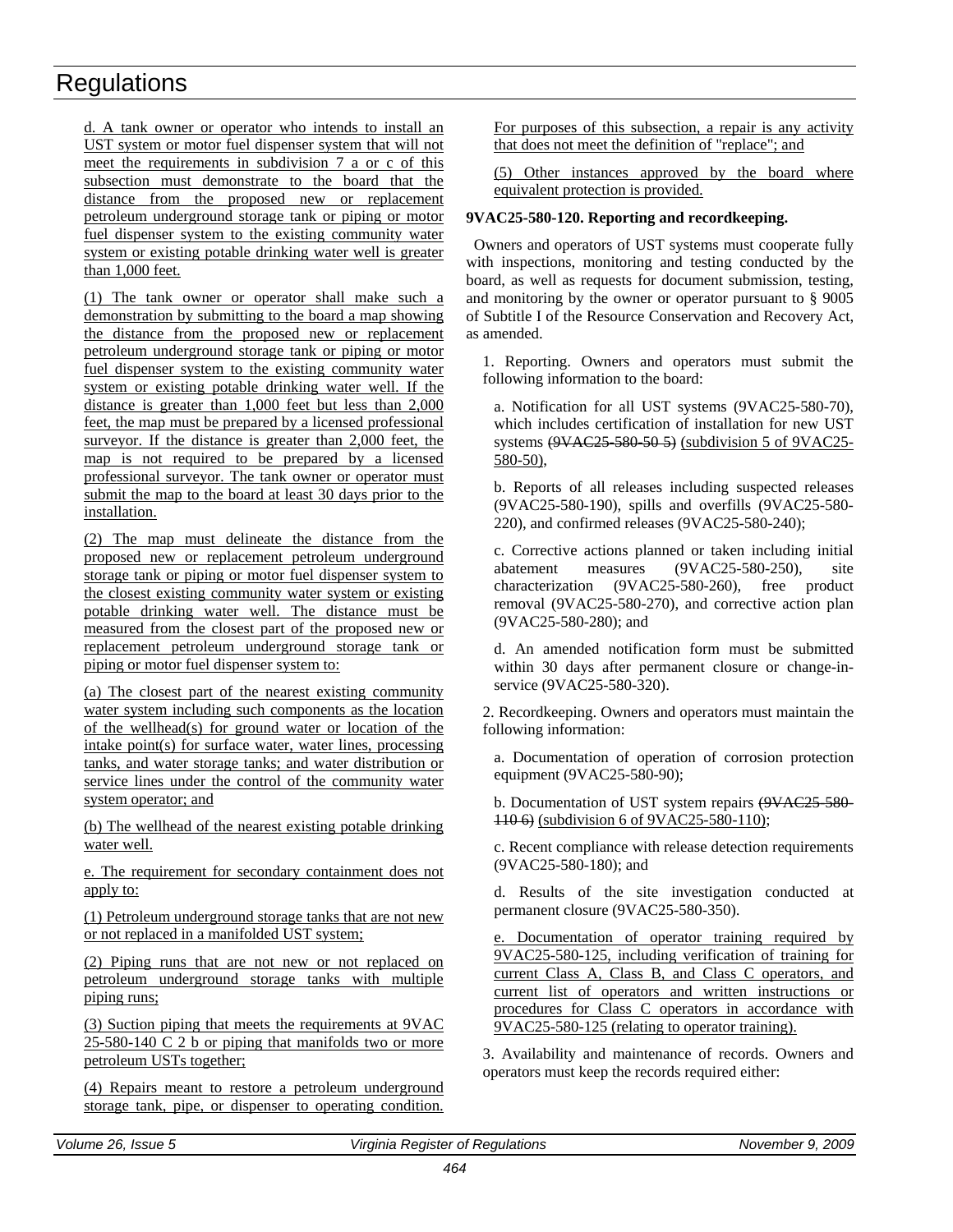a. At the UST site and immediately available for inspection by the board; or

b. At a readily available alternative site and be provided for inspection to the board upon request.

In the case of permanent closure records required under 9VAC25-580-350, owners and operators are also provided with the additional alternative of mailing closure records to the board if they cannot be kept at the site or an alternative site as indicated above.

#### Part IV

#### Release Detection

#### **9VAC25-580-125. Operator training.**

#### A. Definitions.

1. For purposes of this section, "Class A operator" means an operator who has primary responsibility to operate and maintain the underground storage tank system and facility. The Class A operator's responsibilities include managing resources and personnel, such as establishing work assignments, to achieve and maintain compliance with regulatory requirements. In general, Class A operators focus on the broader aspects of the underground storage tank statutory and regulatory requirements and standards necessary to properly operate and maintain the underground storage tank system and facility.

2. For purposes of this section, "Class B operator" means an operator who implements applicable underground storage tank regulatory requirements and standards in the field or at the underground storage tank facility. A Class B operator oversees and implements the day-to-day aspects of operations, maintenance, and recordkeeping for the underground storage tanks at one or more facilities.

3. For purposes of this section, "Class C operator" means the person responsible for responding to alarms or other indications of emergencies caused by spills or releases from underground storage tank systems and equipment failures. A Class C operator, generally, is the first line of response to events indicating emergency conditions.

#### B. Requirements for trained operators.

1. Owners and operators of UST systems shall designate Class A, Class B, and Class C operators for each UST system or facility that has underground storage tanks.

a. A person may be designated for more than one class of operator.

b. Any person designated for more than one class of operator shall successfully complete the required training under subsection C of this section for each operator class for which he is designated.

c. Persons trained in accordance with subsection C of this section may perform operator duties consistent with their training when employed or contracted by the tank owner or operator to perform these functions.

2. Designated operators shall successfully complete required training under subsection C of this section no later than August 8, 2012.

3. Class A operators shall be familiar with training requirements for each class of operator and may provide required training for Class C operators.

4. Class B operators shall be familiar with Class B and Class C operator responsibilities and may provide training for Class C operators.

5. Trained operators shall be readily available to respond to suspected/confirmed releases, other unusual operating conditions and equipment shut-offs or failures.

a. The Class A or Class B operator shall be available for immediate telephone consultation when an UST facility is in operation. A Class A or Class B operator shall be able to be onsite at the facility within 24 hours.

b. For manned facilities, a Class C operator shall be onsite whenever the UST facility is in operation. After [effective date] written instructions or procedures shall be maintained and visible at manned UST facilities for persons performing duties of the Class C operator to follow and to provide notification necessary in the event of emergency conditions.

c. For unmanned facilities, a Class C operator shall be available for immediate telephone consultation and shall be able to be onsite within two hours of being contacted. Emergency contact information shall be prominently displayed at the site. After [effective date] written instructions or procedures shall be maintained and visible at unmanned UST facilities for persons performing duties of the Class C operator to follow and to provide notification necessary in the event of emergency conditions.

#### C. Required training.

1. Class A operators shall successfully complete a training course approved by the board that includes a general knowledge of UST system requirements. Training shall provide information that should enable the operator to make informed decisions regarding compliance and ensuring that appropriate persons are fulfilling operation, maintenance, and recordkeeping requirements and standards of this chapter and/or federal underground storage tank requirements in 40 CFR Part 280 (relating to technical standards and corrective action requirements for owners and operators of underground storage tanks (UST)), including, at a minimum, the following:

#### a. Spill and overfill prevention;

b. Release detection and related reporting requirements;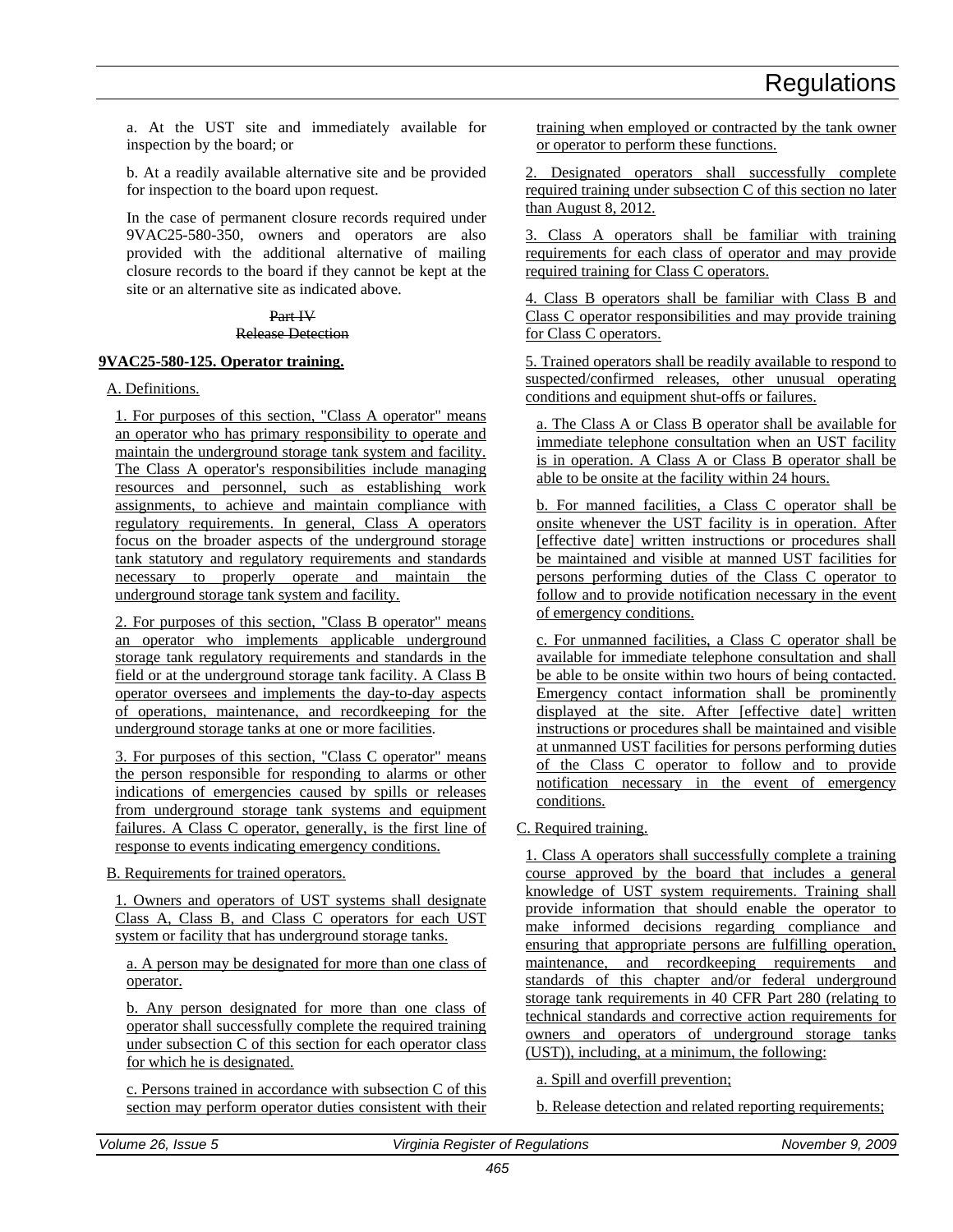c. Corrosion protection;

d. Emergency response;

e. Product and equipment compatibility;

f. Financial responsibility;

Notification and storage tank registration requirements;

h. Temporary and permanent closure requirements; and

i. Class B and Class C operator training requirements.

2. Class B operators shall successfully complete a training course approved by the board that includes an in-depth understanding of operation and maintenance aspects of UST systems and related regulatory requirements. Training shall provide specific information on the components of UST systems, materials of construction, methods of release detection and release prevention applied to UST systems and components. Training shall address operation and maintenance requirements of this chapter and/or federal underground storage tank requirements in 40 CFR Part 280, including, at a minimum, the following:

a. Spill and overfill prevention;

b. Release detection and related reporting requirements;

c. Corrosion protection and related testing;

- d. Emergency response;
- e. Product and equipment compatibility;

f. Reporting and recordkeeping requirements; and

g. Class C operator training requirements.

3. Class C operators. At a minimum, training provided by the tank owner or Class A or Class B operator shall enable the Class C operator to take action in response to emergencies caused by spills or releases and alarms from an underground storage tank. Training shall include written instructions or procedures for the Class C operator to follow and to provide notification necessary in the event of emergency conditions.

4. Successful completion for Class A and Class B operators means completion of the entire training course and demonstration of knowledge of the course material as follows:

a. Receipt of a passing grade (a score of 80% or better) on an examination of material presented in the training course, or demonstration through practical (hands-on) application to the trainer of operation and maintenance checks of underground storage tank equipment, including performance of release detection at the UST facility, at the conclusion of onsite training; and

b. Receipt of a training certificate by an approved trainer upon verification of successful completion of training under this section.

5. Reciprocity. The board may also recognize successful completion of Class A and Class B operator training on regulatory standards consistent with 40 CFR Part 280, which is recognized by other state or implementing agencies and which is approved by EPA as meeting operator training grant guidelines published by EPA.

6. The tank owner and operator shall incur the costs of the training.

D. Timing of training.

1. An owner and operator shall ensure that Class A, Class B and Class C operators are trained as soon as practicable after [effective date] contingent upon availability of approved training providers, but not later than August 8, 2012.

2. When a Class A or Class B operator is replaced after August 8, 2012, a new operator shall be trained within 60 days of assuming duties for that class of operator.

3. Class C operators shall be trained before assuming duties of a Class C operator. After [effective date] written instructions or procedures shall be provided to Class C operators to follow and to provide notification necessary in the event of emergency conditions. Class C operators shall be briefed on these instructions or procedures at least annually (every 12 months), which may be concurrent with annual safety training required under Occupational Safety and Health Administration, 29 CFR Part 1910 (relating to Occupational Safety and Health Standards).

E. Retraining.

1. Owners and operators of UST systems shall ensure that Class A and B operators in accordance with subsection C of this section are retrained if the board determines that the UST system is out of compliance with the requirements of 9VAC25-580-30 through 9VAC25-580-190. At a minimum, Class A and Class B operators shall successfully complete retraining in the areas identified as out of compliance.

2. Class A and B operators shall complete training pursuant to this subsection no later than 90 days from the date the board identifies the noncompliance.

#### F. Documentation.

1. Owners and operators of underground storage tank facilities shall prepare and maintain a list of designated Class A, Class B, and Class C operators. The list shall represent the current Class A, Class B, and Class C operators for the UST facility and shall include: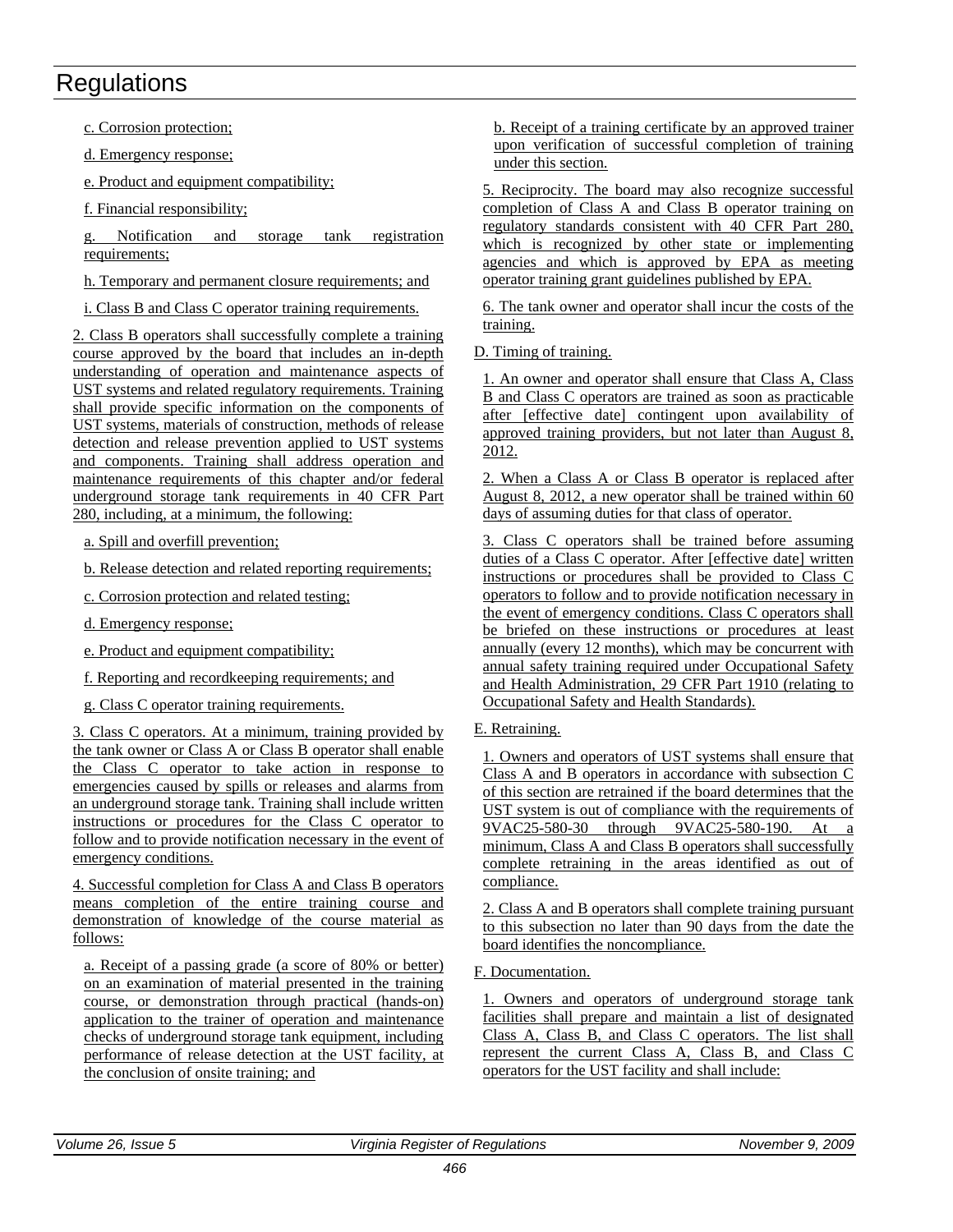a. The name of each operator, class of operation trained for, and the date each operator successfully completed initial training and refresher training, if any.

b. For Class A and Class B operators that are not permanently onsite or assigned to more than one facility, telephone numbers to contact the operators.

2. A copy of the certificates of training for Class A and Class B operators shall be on file and readily available and a copy of the facility list of Class A, Class B, and Class C operators and Class C operator instructions or procedures shall be kept onsite and immediately available for manned UST facilities and readily available for unmanned facilities (see subdivision 2 e of 9VAC25-580-120 relating to reporting and recordkeeping).

3. Class C operator and owner contact information, including names and telephone numbers, and any emergency information shall be conspicuously posted at unmanned facilities.

#### Part IV Release Detection

#### **9VAC25-580-130. General requirements for all petroleum and hazardous substance UST systems.**

A. Owners and operators of new and existing UST systems must provide a method, or combination of methods, of release detection that:

1. Can detect a release from any portion of the tank and the connected underground piping that routinely contains product;

2. Is installed, calibrated, operated, and maintained in accordance with the manufacturer's instructions, including routine maintenance and service checks for operability or running condition; and

3. Meets the performance requirements in 9VAC25-580- 160 or 9VAC25-580-170, with any performance claims and their manner of determination described in writing by the equipment manufacturer or installer. In addition, methods used after December 22, 1990, except for methods permanently installed prior to that date, must be capable of detecting the leak rate or quantity specified for that method in subsections subdivisions 2, 3 and 4 of 9VAC25-580-160 or subdivisions 1 and 2 of 9VAC25-580-170 with a probability of detection of 0.95 and a probability of false alarm of 0.05.

B. When a release detection method operated in accordance with the performance standards in 9VAC25-580-160 or 9VAC25-580-170 indicates a release may have occurred, owners and operators must notify the board in accordance with Part V (9VAC25-580-190 et seq.) of this chapter.

C. Owners and operators of all UST systems must comply with the release detection requirements of this part by December 22 of the year listed in the following table:

#### SCHEDULE FOR PHASE-IN OF RELEASE **DETECTION**

| Year<br>system                                | Year when release detection is required<br>(by December 22 of the year indicated) |      |           |           |      |
|-----------------------------------------------|-----------------------------------------------------------------------------------|------|-----------|-----------|------|
| was<br>installed                              | 1989                                                                              | 1990 | 1991      | 1992      | 1993 |
| <b>Before</b><br>$1965$ or<br>date<br>unknown | <b>RD</b>                                                                         | P    |           |           |      |
| 1965-<br>1969                                 |                                                                                   | P/RD |           |           |      |
| 1970-<br>1974                                 |                                                                                   | P    | <b>RD</b> |           |      |
| 1975-<br>1979                                 |                                                                                   | P    |           | <b>RD</b> |      |
| 1980-<br>1988                                 |                                                                                   | P    |           |           | RD   |

New tanks (after December 22, 1988) immediately upon installation.

 $P =$  Must begin release detection for all pressurized piping in accordance with subdivision C 2 a of 9VAC25-580-140.

 $RD = Must$  begin release detection for tanks and suction piping in accordance with subsection subdivisions  $C_1$  and subdivision C 2 b of 9VAC25-580-140, and 9VAC25-580- 150.

D. Any existing UST system that cannot apply a method of release detection that complies with the requirements of this part must complete the closure procedures in Part VII (9VAC25-580-310 et seq.) of this chapter by the date on which release detection is required for that UST system under subsection C of this section.

#### **9VAC25-580-140. Requirements for petroleum UST systems.**

A. Owners and operators of petroleum UST systems required to have secondary containment under subdivision 7 of 9VAC25-580-50 must provide secondary containment and release detection for tanks and piping as follows:

- 1. Secondary containment systems must be designed, constructed, and installed to:
	- a. Contain regulated substances released from the tank system until they are detected and removed;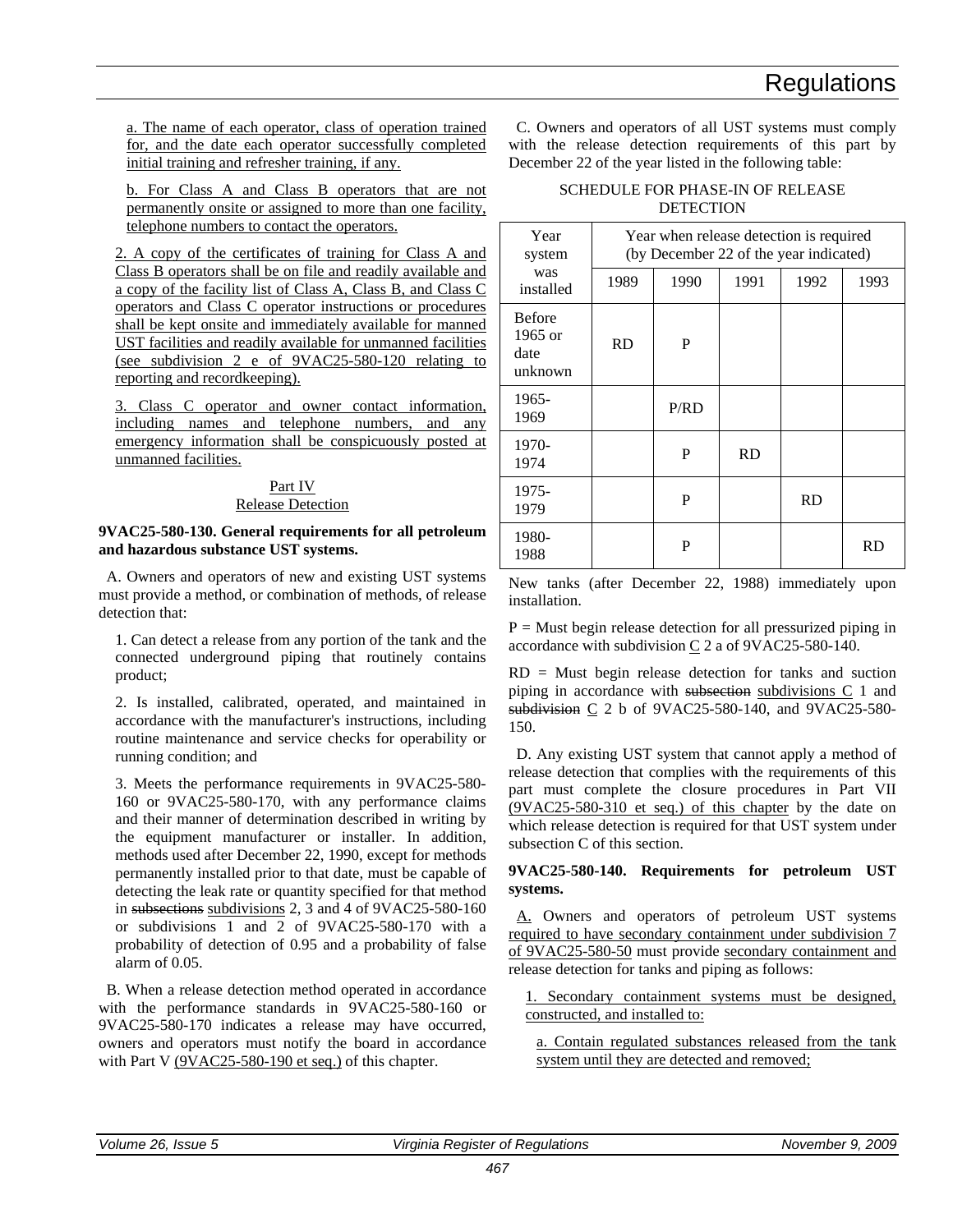b. Prevent the release of regulated substances to the environment at any time during the operational life of the UST system; and

c. Be checked for evidence of a release at least every 30 days.

2. Double-walled tanks must be designed, constructed, and installed to:

a. Contain a release from any portion of the inner tank within the outer wall; and

b. Detect the failure of the inner wall.

3. External liners (including vaults) must be designed, constructed, and installed to:

a. Contain 100% of the capacity of the largest tank within its boundary;

b. Prevent the interference of precipitation or groundwater intrusion with the ability to contain or detect a release of regulated substances; and

c. Surround the tank completely (i.e., it is capable of preventing lateral as well as vertical migration of regulated substances).

4. Underground piping must be equipped with secondary containment that satisfies the requirements of subdivision 1 of this subsection (e.g., trench liners, jacketing of doublewalled pipe). In addition, underground piping that conveys regulated substances under pressure must be equipped with an automatic line leak detector in accordance with subdivision 1 of 9VAC25-580-170.

5. Perform interstitial monitoring in accordance with subdivision 7 of 9VAC 25-580-160.

B. Owners and operators of petroleum USTs required to have secondary containment under subdivision 7 of 9VAC25- 580-50 must have motor fuel underdispenser containment that is liquid-tight on its sides, bottom, and at any penetrations; be compatible with the substance conveyed by the piping; and allow for visual inspection and access to the components in the containment system or be monitored.

C. Owners and operators of petroleum UST systems not required to have secondary containment under subdivision 7 of 9VAC25-580-50 must provide release detection for tanks and piping as follows:

1. Tanks. Tanks must be monitored at least every 30 days for releases using one of the methods listed in subsections subdivisions 4 through 8 of 9VAC25-580-160 except that:

a. UST systems that meet the performance standards in subsections subdivisions 1 through 5 of 9VAC25-580-50 or subsections subdivisions 1 through 4 of 9VAC25-580- 60 may use both monthly inventory control requirements in subsection subdivision 1 or 2 of 9VAC25-580-160,

and tank tightness testing (conducted in accordance with subsection subdivision 3 of 9VAC25-580-160 at least every five years until December 22, 1998, or until 10 years after the tank is installed or upgraded under subsection subdivision 2 of 9VAC25-580-60, whichever is later;

b. UST systems that do not meet the performance standards in 9VAC25-580-50 or 9VAC25-580-60 may use monthly inventory controls (conducted in accordance with subsection subdivision 1 or 2 of 9VAC25-580-160) and annual tank tightness testing (conducted in accordance with subsection subdivision 3 of 9VAC25- 580-160) until December 22, 1998, when the tank must be upgraded under 9VAC25-580-60 or permanently closed under 9VAC25-580-320; and

c. Tanks with capacity of 550 gallons or less may use weekly tank gauging (conducted in accordance with subsection subdivision 2 of 9VAC25-580-160).

2. Piping. Underground piping that routinely contains regulated substances must be monitored for releases in a manner that meets one of the following requirements:

a. Pressurized piping. Underground piping that conveys regulated substances under pressure must:

(1) Be equipped with an automatic line leak detector conducted in accordance with subdivision 1 of 9VAC25- 580-170; and

(2) Have an annual line tightness test conducted in accordance with subdivision 2 of 9VAC25-580-170 or have monthly monitoring conducted in accordance with subdivision 3 of 9VAC25-580-170.

b. Suction piping. Underground piping that conveys regulated substances under suction must either have a line tightness test conducted at least every three years and in accordance with subdivision 2 of 9VAC25-580- 170, or use a monthly monitoring method conducted in accordance with subdivision 3 of 9VAC25-580-170. No release detection is required for suction piping that is designed and constructed to meet the following standards:

(1) The below-grade piping operates at less than atmospheric pressure;

(2) The below-grade piping is sloped so that the contents of the pipe will drain back into the storage tank if the suction is released;

(3) Only one check valve is included in each suction line;

(4) The check valve is located directly below and as close as practical to the suction pump; and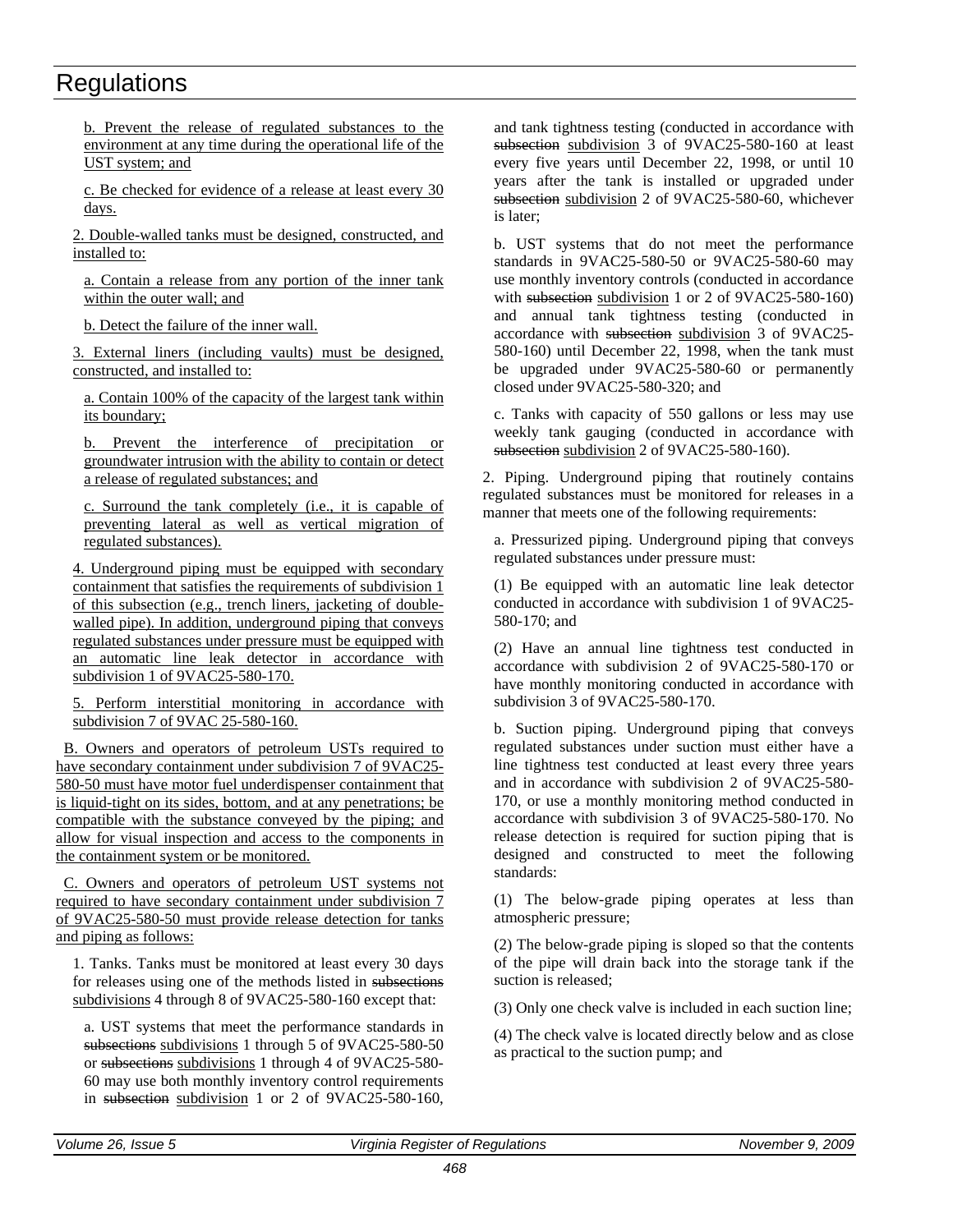(5) A method is provided that allows compliance with subdivisions  $2 b (2)$  through  $(4)$  of this section subsection to be readily determined.

#### **9VAC25-580-370. Requirements for delivery prohibition.**

A. No person shall deliver to, deposit into, or accept a petroleum product or other regulated substance into an underground storage tank that has been identified by the board to be ineligible for such delivery, deposit, or acceptance. Unless authorized in writing by the board, no person shall alter, deface, remove, or attempt to remove a tag that prohibits delivery, deposit, or acceptance of a petroleum product or other regulated substance to an underground storage tank.

B. When an inspection or other information provides reason to believe one or more of the following violations exists, the board shall initiate a proceeding in accordance with subsection D of this section:

1. Spill prevention equipment is not installed on the UST system properly as required by 9VAC25-580-50 or 9VAC25-580-60 or is disabled;

2. Overfill protection equipment is not installed on the UST system properly as required by 9VAC25-580-50 or 9VAC25-580-60 or is disabled;

3. Release detection equipment is not installed on the UST system properly or is disabled or a release detection method is not being performed as required by 9VAC25- 580-50 or 9VAC25-580-60;

4. Corrosion protection equipment is not installed on the UST system properly as required by 9VAC25-580-50 or 9VAC25-580-60 or is disabled;

5. Secondary containment is not installed on the UST system properly as required by 9VAC25-580-50, 9VAC25- 580-60, or 9VAC25-580-150 or is disabled; or

6. The board has reason to believe that an UST system is leaking and the owner or operator has failed to initiate and complete the investigation and confirmation requirements of 9VAC25-580-190 through 9VAC25-580-210.

C. For purposes of subsection B of this section, spill prevention, overfill prevention, corrosion protection, release detection, or secondary containment equipment that is not verifiable as installed is not installed.

D. The board shall provide written notice to the owner and operator pursuant to subdivision G 1 of this section that it will conduct an informal fact finding pursuant to  $\S$  2.2-4019 of the Code of Virginia to determine whether the underground storage tank(s) shall be ineligible for delivery, deposit, or acceptance of a petroleum product or other regulated substance. The fact finding shall be scheduled as soon as practicable after the notice, and within 10 business days in any event. Upon a finding to impose delivery prohibition, the

board shall affix a tag to the fill pipe of the underground storage tank(s) prohibiting delivery, deposit, or acceptance of a petroleum product or other regulated substance.

E. When the board issues a notice of alleged violation based on an inspection or other information that provides reason to believe a UST system is not in compliance with the requirements of Part II, III, or IV of this chapter not listed in subsection B of this section, the requirements of 9VAC25- 580-240 through 9VAC25-580-280, or the requirements of 9VAC25-590 (Petroleum Underground Storage Tank Financial Responsibility Requirements), and the owner or operator fails to comply with the notice of alleged violation within the time prescribed by the board, the board may proceed in accordance with subsection D of this section.

F. The board may classify all underground storage tanks containing petroleum or any other regulated substance at a facility as ineligible for delivery, deposit, or acceptance of a petroleum product or other regulated substance if one or more underground storage tanks at the facility has been classified as ineligible for more than 90 days and the ineligible underground storage tank(s) has neither been closed in accordance with 9VAC25-580-310 or 9VAC25-580-320 nor returned to compliance. The board shall provide written notice to the owner and operator pursuant to subdivision G 1 of this section that it will conduct an informal fact finding pursuant to § 2.2-4019 of the Code of Virginia to determine whether all the underground storage tanks shall be ineligible for delivery, deposit, or acceptance of a petroleum product or other regulated substance. The fact finding shall be scheduled as soon as practicable after the notice, and within 10 business days in any event.

#### G. Notice.

1. The board shall provide written notice of an informal fact finding to consider delivery prohibition to the owner and operator. The notice shall meet the requirements of § 2.2-4019 of the Code of Virginia. The notice shall further advise the owner and operator of the possibility of a special order pursuant to subsection I of this section.

2. The presence of the delivery prohibition tag on the fill pipe of an ineligible underground storage tank shall be sufficient notice to any person, including the owner, the operator, and product deliverers, that the underground storage tank is ineligible for delivery or deposit. The board may use other methods in addition to the delivery prohibition tag to provide notice to product deliverers.

H. An owner or operator shall notify the board in writing once an ineligible underground storage tank has been returned to compliance and provide a written report detailing all actions that have been taken to return the UST system to compliance, as well as supporting evidence such as test reports, invoices, receipts, inventory records, etc. As soon as practicable after confirming that the underground storage tank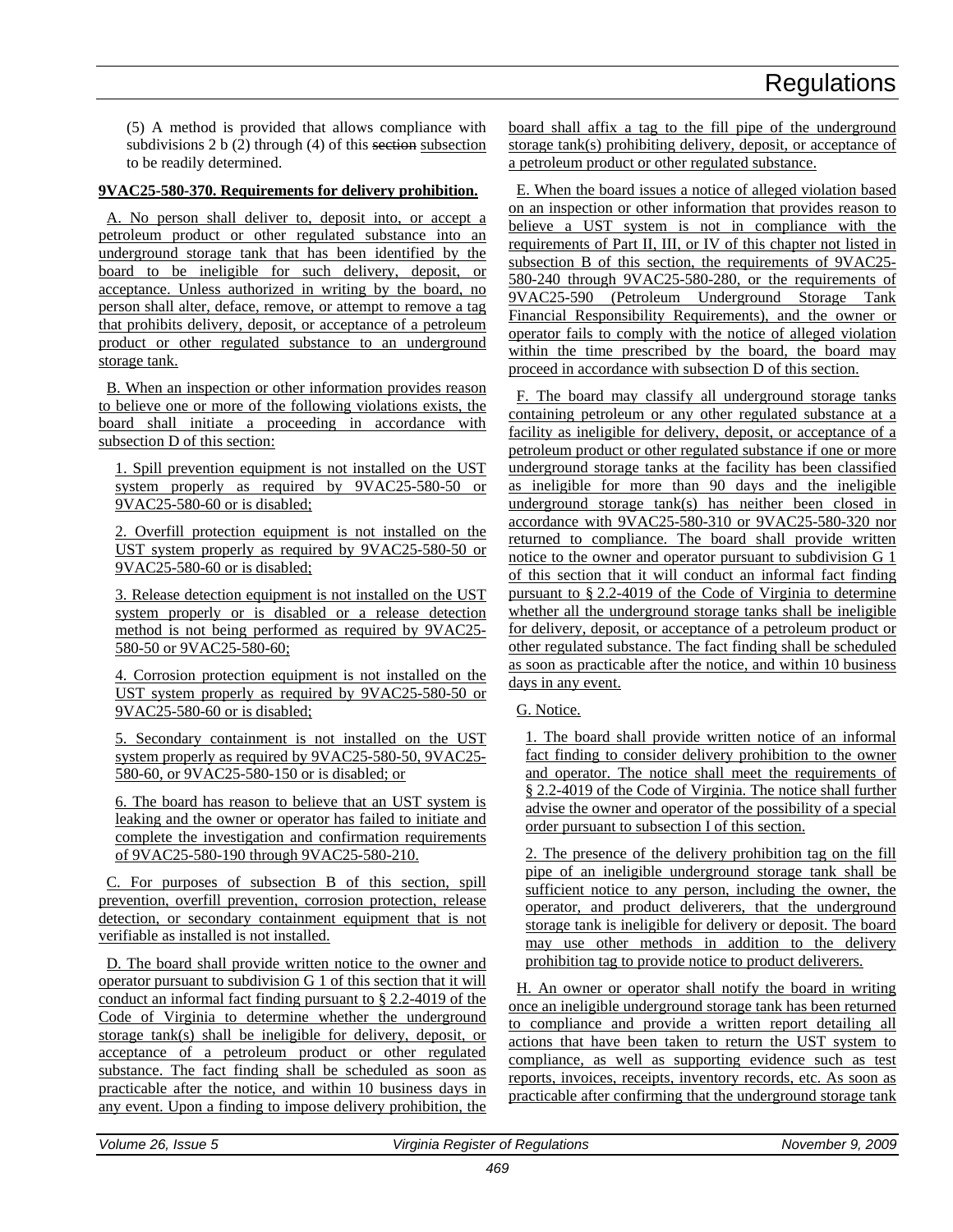<span id="page-22-0"></span>is in compliance with the requirements of this chapter or 9VAC25-590, or both, but in no event later than two business days, the board shall remove or authorize the owner or operator, in writing, to remove the delivery prohibition tag.

I. If the board determines that a violation exists that warrants the imposition of delivery prohibition, the board may further consider whether the threat posed by the violation is outweighed by the need for fuel from the underground storage tank(s) in question to meet an emergency situation or the need for availability of or access to motor fuel in any rural and remote area. If the board finds that such a condition outweighs the immediate risk of the violation, the board may defer imposition of delivery prohibition for up to 180 days. In every such case the director shall consider (i) issuing a special order under the authority of subdivision 10 of § 10.1-1186 of the Code of Virginia prescribing a prompt schedule for abating the violation and (ii) imposing a civil penalty.

J. The board may temporarily authorize an owner or operator to accept delivery into an ineligible underground storage tank(s) if such activity is necessary to test or calibrate the underground storage tank(s) or dispenser system.

K. Nothing in this section shall prevent the board or the director from exercising any other enforcement authority including, without limitation, their authority to issue emergency orders and their authority to seek injunctive relief.

VA.R. Doc. Nos. R07-749 and R08-1196; Filed October 21, 2009, 11:20 a.m.

**––––––––––––––––––**

### **TITLE 13. HOUSING**

#### **VIRGINIA HOUSING DEVELOPMENT AUTHORITY**

#### **Proposed Regulation**

REGISTRAR'S NOTICE: The Virginia Housing Development Authority is exempt from the Administrative Process Act (§ 2.2-4000 et seq. of the Code of Virginia) pursuant to § 2.2-4002 A 4; however, under the provisions of § 2.2-4031, it is required to publish all proposed and final regulations.

Title of Regulation: **13VAC10-180. Rules and Regulations for Allocation of Low-Income Housing Tax Credits (amending 13VAC10-180-60; repealing 13VAC10-180-80).**

Statutory Authority: § 36-55.30:3 of the Code of Virginia.

Public Hearing Information:

November 17, 2009 - Virginia Housing Development Authority, 601 S. Belvidere Street, Richmond, VA

Public Comment Deadline: November 17, 2009.

Agency Contact: J. Judson McKellar, Jr., General Counsel, Virginia Housing Development Authority, 601 S. Belvidere

Street, Richmond, VA 23220, telephone (804) 343-5540 or email judson.mckellar@vhda.com.

#### Summary:

*The proposed amendments (i) add a source of financing to the subsidized funding category, (ii) add a negative point category to discourage construction of new rental space in areas anticipated to have little or no increase in rentburdened households, (iii) add a point category to encourage new rental space in urban development growth areas or zoned areas with an affordable dwelling unit bonus, (iv) revise the amenity category for high efficiency heat pumps and gas furnaces, (v) add a point amenity category for geothermal heat pump systems, (vi) add a point amenity category for solar electric systems, (vii) revise the point category for units for persons with disabilities with federal project-based subsidy, (viii) delete the point category for a LEED-certified design team member, (ix) suspend the preservation pool for credit year 2010, and (x) make other miscellaneous administrative clarification changes.*

#### **13VAC10-180-60. Review and selection of applications; reservation of credits.**

The executive director may divide the amount of credits into separate pools and each separate pool may be further divided into separate tiers. The division of such pools and tiers may be based upon one or more of the following factors: geographical areas of the state; types or characteristics of housing, construction, financing, owners, occupants, or source of credits; or any other factors deemed appropriate by him to best meet the housing needs of the Commonwealth.

An amount, as determined by the executive director, not less than 10% of the Commonwealth's annual state housing credit ceiling for credits, shall be available for reservation and allocation to buildings or developments with respect to which the following requirements are met:

1. A "qualified nonprofit organization" (as described in  $§$  42(h)(5)(C) of the IRC) which is authorized to do business in Virginia and is determined by the executive director, on the basis of such relevant factors as he shall consider appropriate, to be substantially based or active in the community of the development and is to materially participate (regular, continuous and substantial involvement as determined by the executive director) in the development and operation of the development throughout the "compliance period" (as defined in  $\S$  42(i)(1) of the IRC); and

2. (i) The "qualified nonprofit organization" described in the preceding subdivision 1 is to own (directly or through a partnership), prior to the reservation of credits to the buildings or development, all of the general partnership interests of the ownership entity thereof; (ii) the executive director of the authority shall have determined that such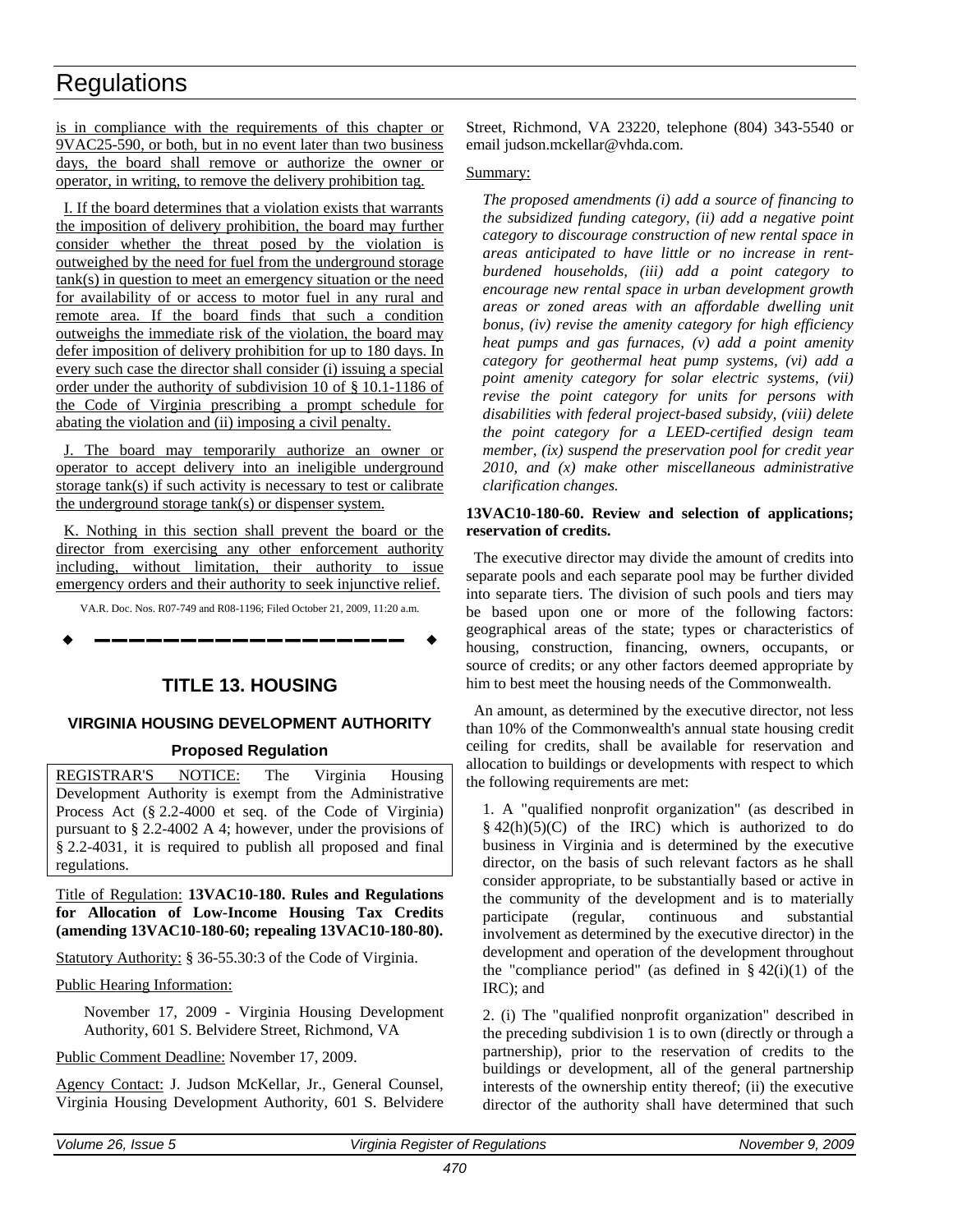qualified nonprofit organization is not affiliated with or controlled by a for-profit organization; (iii) the executive director of the authority shall have determined that the qualified nonprofit organization was not formed by one or more individuals or for-profit entities for the principal purpose of being included in any nonprofit pools (as defined below) established by the executive director, and (iv) the executive director of the authority shall have determined that no staff member, officer or member of the board of directors of such qualified nonprofit organization will materially participate, directly or indirectly, in the proposed development as a for-profit entity.

In making the determinations required by the preceding subdivision 1 and clauses (ii), (iii) and (iv) of subdivision 2 of this section, the executive director may apply such factors as he deems relevant, including, without limitation, the past experience and anticipated future activities of the qualified nonprofit organization, the sources and manner of funding of the qualified nonprofit organization, the date of formation and expected life of the qualified nonprofit organization, the number of paid staff members and volunteers of the qualified nonprofit organization, the nature and extent of the qualified nonprofit organization's proposed involvement in the construction or rehabilitation and the operation of the proposed development, the relationship of the staff, directors or other principals involved in the formation or operation of the qualified nonprofit organization with any persons or entities to be involved in the proposed development on a for-profit basis, and the proposed involvement in the construction or rehabilitation and operation of the proposed development by any persons or entities involved in the proposed development on a for-profit basis. The executive director may include in the application of the foregoing factors any other nonprofit organizations which, in his determination, are related (by shared directors, staff or otherwise) to the qualified nonprofit organization for which such determination is to be made.

For purposes of the foregoing requirements, a qualified nonprofit organization shall be treated as satisfying such requirements if any qualified corporation (as defined in  $§$  42(h)(5)(D)(ii) of the IRC) in which such organization (by itself or in combination with one or more qualified nonprofit organizations) holds 100% of the stock satisfies such requirements.

The applications shall include such representations and warranties and such information as the executive director may require in order to determine that the foregoing requirements have been satisfied. In no event shall more than 90% of the Commonwealth's annual state housing credit ceiling for credits be available for developments other than those satisfying the preceding requirements. The executive director may establish such pools (nonprofit pools) of credits as he may deem appropriate to satisfy the foregoing requirement. If any such nonprofit pools are so established, the executive director may rank the applications therein and reserve credits to such applications before ranking applications and reserving credits in other pools, and any such applications in such nonprofit pools not receiving any reservations of credits or receiving such reservations in amounts less than the full amount permissible hereunder (because there are not enough credits then available in such nonprofit pools to make such reservations) shall be assigned to such other pool as shall be appropriate hereunder; provided, however, that if credits are later made available (pursuant to the IRC or as a result of either a termination or reduction of a reservation of credits made from any nonprofit pools or a rescission in whole or in part of an allocation of credits made from such nonprofit pools or otherwise) for reservation and allocation by the authority during the same calendar year as that in which applications in the nonprofit pools have been so assigned to other pools as described above, the executive director may, in such situations, designate all or any portion of such additional credits for the nonprofit pools (or for any other pools as he shall determine) and may, if additional credits have been so designated for the nonprofit pools, reassign such applications to such nonprofit pools, rank the applications therein and reserve credits to such applications in accordance with the IRC and this chapter. In the event that during any round (as authorized hereinbelow) of application review and ranking the amount of credits reserved within such nonprofit pools is less than the total amount of credits made available therein, the executive director may either (i) leave such unreserved credits in such nonprofit pools for reservation and allocation in any subsequent round or rounds or (ii) redistribute, to the extent permissible under the IRC, such unreserved credits to such other pool or pools as the executive director shall designate reservations therefore in the full amount permissible hereunder (which applications shall hereinafter be referred to as "excess qualified applications") or (iii) carry over such unreserved credits to the next succeeding calendar year for the inclusion in the state housing credit ceiling (as defined in  $\S$  42(h)(3)(C) of the IRC) for such year. Notwithstanding anything to the contrary herein, no reservation of credits shall be made from any nonprofit pools to any application with respect to which the qualified nonprofit organization has not yet been legally formed in accordance with the requirements of the IRC. In addition, no application for credits from any nonprofit pools or any combination of pools may receive a reservation or allocation of annual credits in an amount greater than \$750,000 unless credits remain available in such nonprofit pools after all eligible applications for credits from such nonprofit pools receive a reservation of credits.

Notwithstanding anything to the contrary herein, applicants relying on the experience of a local housing authority for developer experience points described hereinbelow and/or using Hope VI funds from HUD in connection with the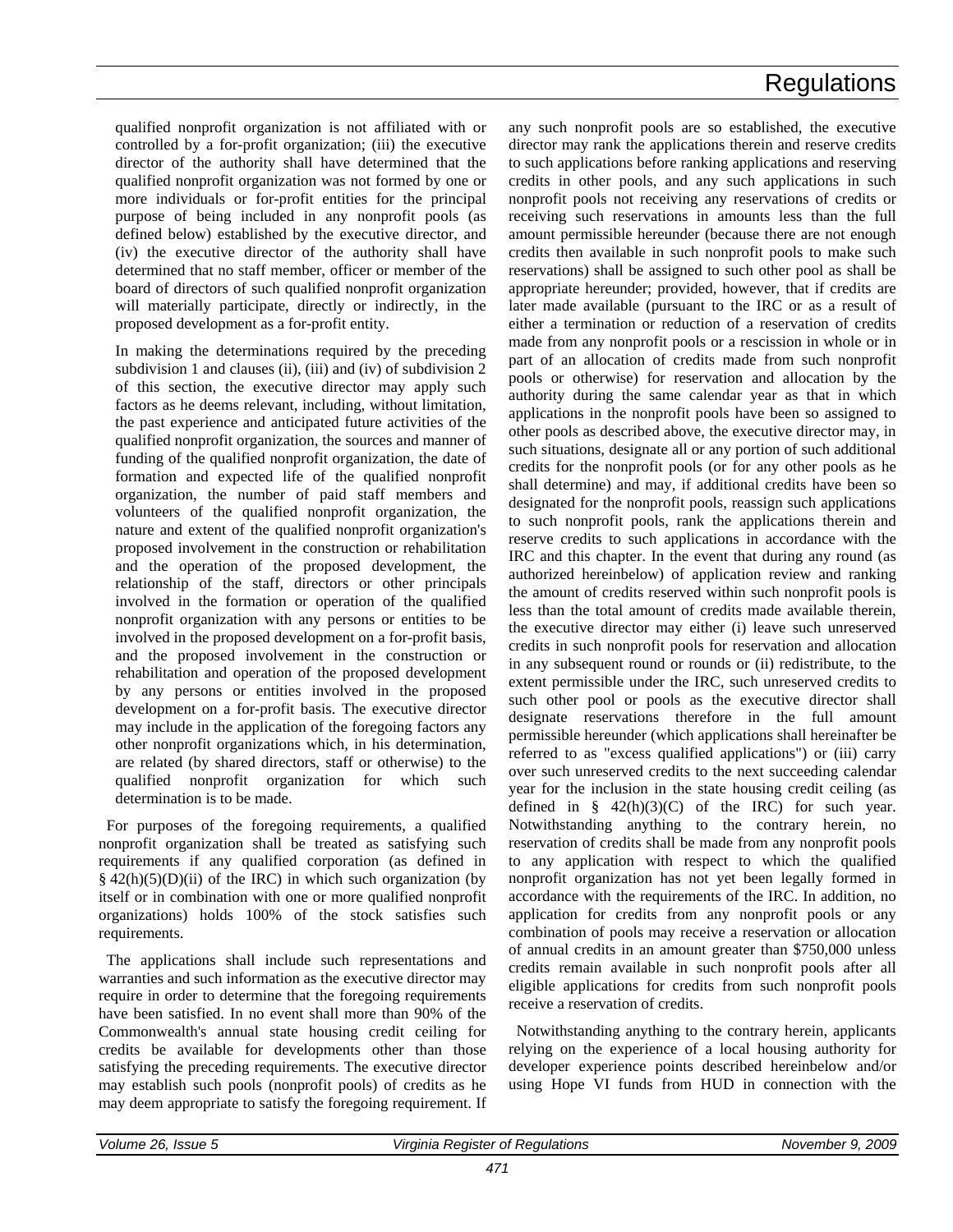proposed development shall not be eligible to receive a reservation of credits from any nonprofit pools.

The authority shall review each application, and, based on the application and other information available to the authority, shall assign points to each application as follows:

1. Readiness.

a. Written evidence satisfactory to the authority of unconditional approval by local authorities of the plan of development or site plan for the proposed development or that such approval is not required. (40 points; applicants receiving points under this subdivision 1 a are not eligible for points under subdivision 5 a below)

b. Written evidence satisfactory to the authority (i) of proper zoning or special use permit for such site or (ii) that no zoning requirements or special use permits are applicable. (40 points)

2. Housing needs characteristics.

a. Submission of the form prescribed by the authority with any required attachments, providing such information necessary for the authority to send a letter addressed to the current chief executive officer (or the equivalent) of the locality in which the proposed development is located, soliciting input on the proposed development from the locality within the deadlines established by the executive director. (minus 50 points for failure to make timely submission)

b. (1) A letter dated within three months prior to the application deadline addressed to the authority and signed by the chief executive officer of the locality in which the proposed development is to be located stating, without qualification or limitation, the following:

"The construction or rehabilitation of (name of development) and the allocation of federal housing tax credits available under IRC Section 42 for that development will help meet the housing needs and priorities of (name of locality). Accordingly, (name of locality) supports the allocation of federal housing tax credits requested by (name of applicant) for that development." (50 points)

(2) No letter from the chief executive officer of the locality in which the proposed development is to be located, or a letter addressed to the authority and signed by such chief executive officer stating neither support (as described in subdivision b (1) above) nor opposition (as described in subdivision b (3) below) as to the allocation of credits to the applicant for the development. (25 points)

(3) A letter in response to its notification to the chief executive officer of the locality in which the proposed development is to be located opposing the allocation of

credits to the applicant for the development. In any such letter, the chief executive officer must certify that the proposed development is not consistent with current zoning or other applicable land use regulations. (0 points)

c. Documentation in a form approved by the authority from the chief executive officer (or the equivalent) of the local jurisdiction in which the development is to be located (including the certification described in the definition of revitalization area in 13VAC10-180-10) that the area in which the proposed development is to be located is a revitalization area and the proposed development is an integral part of the local government's plan for revitalization of the area. (30 points)

d. If the proposed development is located in a qualified census tract as defined in §  $42(d)(5)(C)(ii)$  of the IRC and is in a revitalization area. (5 points)

e. Commitment by the applicant to give leasing preference to individuals and families (i) on public housing waiting lists maintained by the local housing authority operating in the locality in which the proposed development is to be located and notification of the availability of such units to the local housing authority by the applicant or (ii) on section 8 (as defined in 13VAC10-180-90) waiting lists maintained by the local or nearest section 8 administrator for the locality in which the proposed development is to be located and notification of the availability of such units to the local section 8 administrator by the applicant. (10 points; Applicants receiving points under this subdivision may not require an annual minimum income requirement for prospective tenants that exceeds the greater of \$3,600 or 2.5 times the portion of rent to be paid by such tenants.)

f. Any of the following: (i) firm financing commitment(s) from the local government, local housing authority, Federal Home Loan Bank affordable housing funds, Commonwealth of Virginia Department of Behavioral Health and Development Services funds from Item 315-Z of the 2008-2010 Appropriation Act, or the Rural Development for a below-market rate loan or grant or Rural Development's interest credit used to reduce the interest rate on the loan financing the proposed development; (ii) a resolution passed by the locality in which the proposed development is to be located committing such financial support to the development in a form approved by the authority; or (iii) a commitment to donate land, buildings or waive tap fee waivers from the local government. (The amount of such financing or dollar value of local support will be divided by the total development sources of funds and the proposed development receives two points for each percentage point up to a maximum of 40 points.)

g. Any development subject to (i) HUD's Section 8 or Section 236 programs or (ii) Rural Development's 515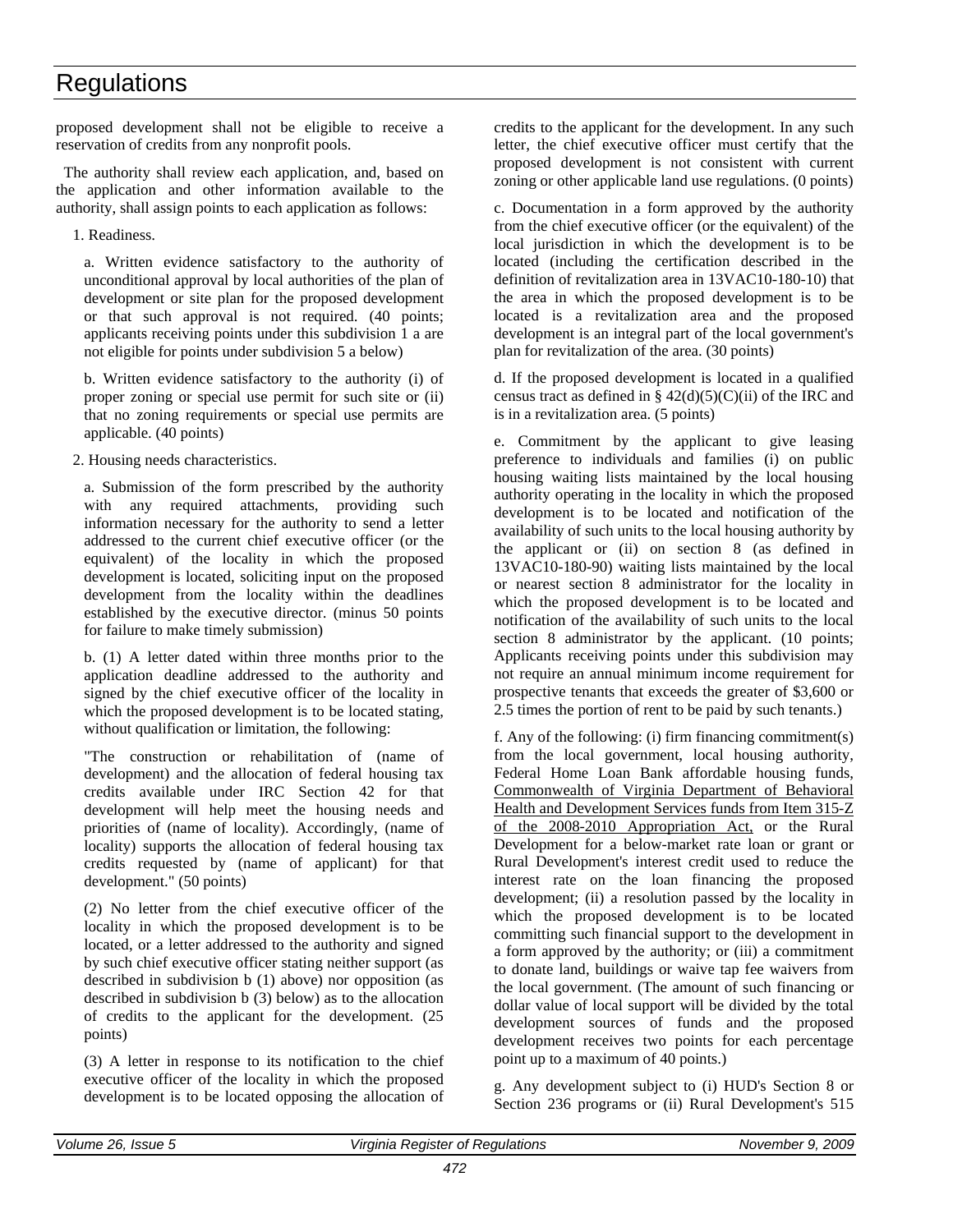program, at the time of application. (20 points, unless the applicant is, or has any common interests with, the current owner, directly or indirectly, the application will only qualify for these points if the applicant waives all rights to any developer's fee and any other fees associated with the acquisition and rehabilitation (or rehabilitation only) of the development unless permitted by the executive director for good cause.)

h. Any development receiving (i) a real estate tax abatement on the increase in the value of the development or (ii) new project-based subsidy from HUD or Rural Development for the greater of 5 units or 10% of the units of the proposed development. (10 points)

i. Any proposed development located in a census tract that has less than a 10% poverty rate (based upon Census Bureau data) with no other tax credit units in such census tract. (25 points)

j. Any proposed development listed in the top 25 developments identified by Rural Development as high priority for rehabilitation at the time the application is submitted to the authority. (15 points)

k. Any proposed new construction development (including adaptive re-use and rehabilitation that creates additional rental space) located in a pool identified by the authority as a pool with little or no increase in rentburdened population. (up to minus 20 points, depending upon the portion of the development that is additional rental space, in all pools except the at-large pool, 0 points in the at-large pool. The executive director may make exceptions in the following circumstances:

(1) Specialized types of housing designed to meet special needs that cannot readily be addressed utilizing existing residential structures;

(2) Housing designed to serve as a replacement for housing being demolished through redevelopment; or

(3) Housing that is an integral part of a neighborhood revitalization project sponsored by a local housing authority.)

l. Any proposed new construction development (including adaptive re-use and rehabilitation that creates additional rental space) that is located in a pool identified by the authority as a pool with an increasing rentburdened population and is also in an urban development area as defined in § 15.2-2223.1 of the Code of Virginia or participating in a locally adopted affordable housing dwelling unit program as described in either § 15.2-2304 or 15.2-2305 of the Code of Virginia. (up to 20 points, depending upon the portion of the development that is additional rental space, in all pools except the at-large pool, 0 points in the at-large pool)

3. Development characteristics.

a. The average unit size. (100 points multiplied by the sum of the products calculated by multiplying, for each unit type as defined by the number of bedrooms per unit, (i) the quotient of the number of units of a given unit type divided by the total number of units in the proposed development, times (ii) the quotient of the average actual gross square footage per unit for a given unit type minus the lowest gross square footage per unit for a given unit type established by the executive director divided by the highest gross square footage per unit for a given unit type established by the executive director minus the lowest gross square footage per unit for a given unit type established by the executive director. If the average actual gross square footage per unit for a given unit type is less than the lowest gross square footage per unit for a given unit type established by the executive director or greater than the highest gross square footage per unit for a given unit type established by the executive director, the lowest or highest, as the case may be, gross square footage per unit for a given unit type established by the executive director shall be used in the above calculation rather than the actual gross square footage per unit for a given unit type.)

b. Evidence satisfactory to the authority documenting the quality of the proposed development's amenities as determined by the following:

(1) The following points are available for any application:

(a) If 2-bedroom units have 1.5 bathrooms and 3 bedroom units have 2 bathrooms. (15 points multiplied by the percentage of units meeting these requirements)

(b) If a community/meeting room with a minimum of 749 square feet is provided. (5 points)

(c) Brick covering 30% or more of the exterior walls. (20 points times the percentage of exterior walls covered by brick)

(d) If all kitchen and laundry appliances meet the EPA's Energy Star qualified program requirements. (5 points)

(e) If all the windows meet the EPA's Energy Star qualified program requirements. (5 points)

(f) If every unit in the development is heated and air conditioned cooled with either (i) heat pump units equipment with both a SEER rating of  $14.0$  15.0 or more and a HSPF rating of 8.2 8.5 or more and a variable speed air handling unit or thru-the-wall heat pump equipment that has an EER rating of 11.0 or more or (ii) air conditioning units equipment with a SEER rating of 14.0 15.0 or more and a variable speed air handling unit, combined with a gas furnace with an AFUE rating of 90% or more. (10 points)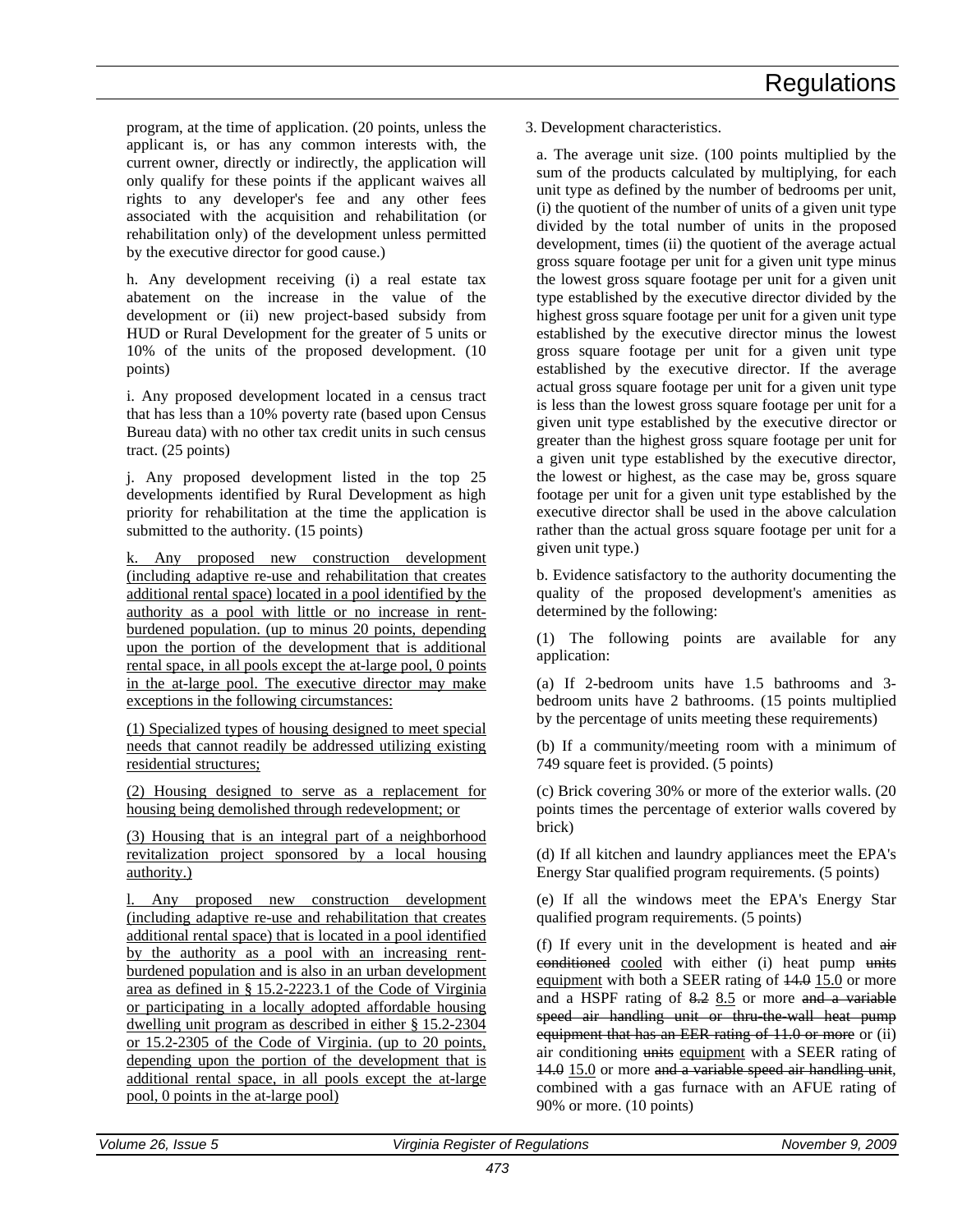(g) If the water expense is submetered (the tenant will pay monthly or bimonthly bill). (5 points)

(h) If each bathroom contains only low-flow faucets and showerheads as defined by the authority. (3 points)

(i) If each unit is provided with the necessary infrastructure for high-speed cable, DSL or wireless Internet service. (1 point)

(j) Beginning January 1, 2009, if If all the water heaters meet the EPA's Energy Star qualified program requirements. (5 points)

(k) If every unit in the development is heated and cooled with a geothermal heat pump that meets the EPA's Energy Star qualified program requirements. (5 points)

(l) If the development has a solar electric system that will remain unshaded year-round, be oriented to within 15 degrees of true south, and be angled horizontally within 15 degrees of latitude. (1 point for each 2.0% of the development's electrical load that can be met by the solar electric system, up to 5 points)

(2) The following points are available to applications electing to serve elderly and/or physically disabled tenants:

(a) If all cooking ranges have front controls. (1 point)

(b) If all units have an emergency call system. (3 points)

(c) If all bathrooms have an independent or supplemental heat source. (1 point)

(d) If all entrance doors to each unit have two eye viewers, one at 48 inches and the other at standard height. (1 point)

(3) If the structure is historic, by virtue of being listed individually in the National Register of Historic Places, or due to its location in a registered historic district and certified by the Secretary of the Interior as being of historical significance to the district, and the rehabilitation will be completed in such a manner as to be eligible for historic rehabilitation tax credits. (5 points)

The maximum number of points that may be awarded under any combination of the scoring categories under subdivision 3 b of this section is 60 70 points.

c. Any nonelderly development in which  $(i)$  the greater of 5 units or 10% of the units  $\overrightarrow{H}$  provide will be subject to federal project-based rent subsidies or equivalent assistance in order to ensure occupancy by extremely low-income persons; and (ii) the greater of 5 units or 10% of the units will conform to HUD regulations interpreting the accessibility requirements of § 504 of the Rehabilitation Act; and (iii) are be actively marketed to people with special needs in accordance with a plan submitted as part of the application for credits (if special

needs includes mobility impairments (all the units described in (ii) above must include roll-in showers and roll-under sinks and ranges) ranges, unless agreed to by the authority prior to the applicant's submission of its application). (50 points)

d. Any nonelderly development in which the greater of 5 units or 10% of the units (i) have rents within HUD's Housing Choice Voucher (HCV) payment standard; (ii) conform to HUD regulations interpreting the accessibility requirements of § 504 of the Rehabilitation Act; and (iii) are actively marketed to people with mobility impairments including HCV holders in accordance with a plan submitted as part of the application for credits. (30 points)

e. Any nonelderly development in which 4.0% of the units (i) conform to HUD regulations interpreting the accessibility requirements of § 504 of the Rehabilitation Act and (ii) are actively marketed to people with mobility impairments in accordance with a plan submitted as part of the application for credits. (15 points)

f. Any development located within one-half mile of an existing commuter rail, light rail or subway station or one-quarter mile of one or more existing public bus stops. (10 points, unless the development is located within the geographical area established by the executive director for a pool of credits for northern Virginia, in which case, the development will receive 20 points if the development is ranked against other developments in such northern Virginia pool, 10 points if the development is ranked against other developments in any other pool of credits established by the executive director)

g. Any development for which the applicant agrees to obtain either (i) EarthCraft certification or (ii) US Green Building Council LEED green-building certification prior to the issuance of an IRS Form 8609 with the proposed development's architect certifying in the application that the development's design will meet the criteria for such certification, provided that the proposed development's architect is on the Authority's list of LEED/EarthCraft certified architects. The executive director may, if needed, designate a proposed development as requiring an increase in credit in order to be financially feasible and such development shall be treated as if in a difficult development area as provided in the IRC for any applicant receiving points under this subdivision and 60 points under either subdivision 7 a or b of this section, provided however, any resulting increase in such development's eligible basis shall be limited to 5.0% of the development's eligible basis. (30 points)

h. Any development for which the applicant agrees to use an authority-certified property manager to manage the development. (25 points)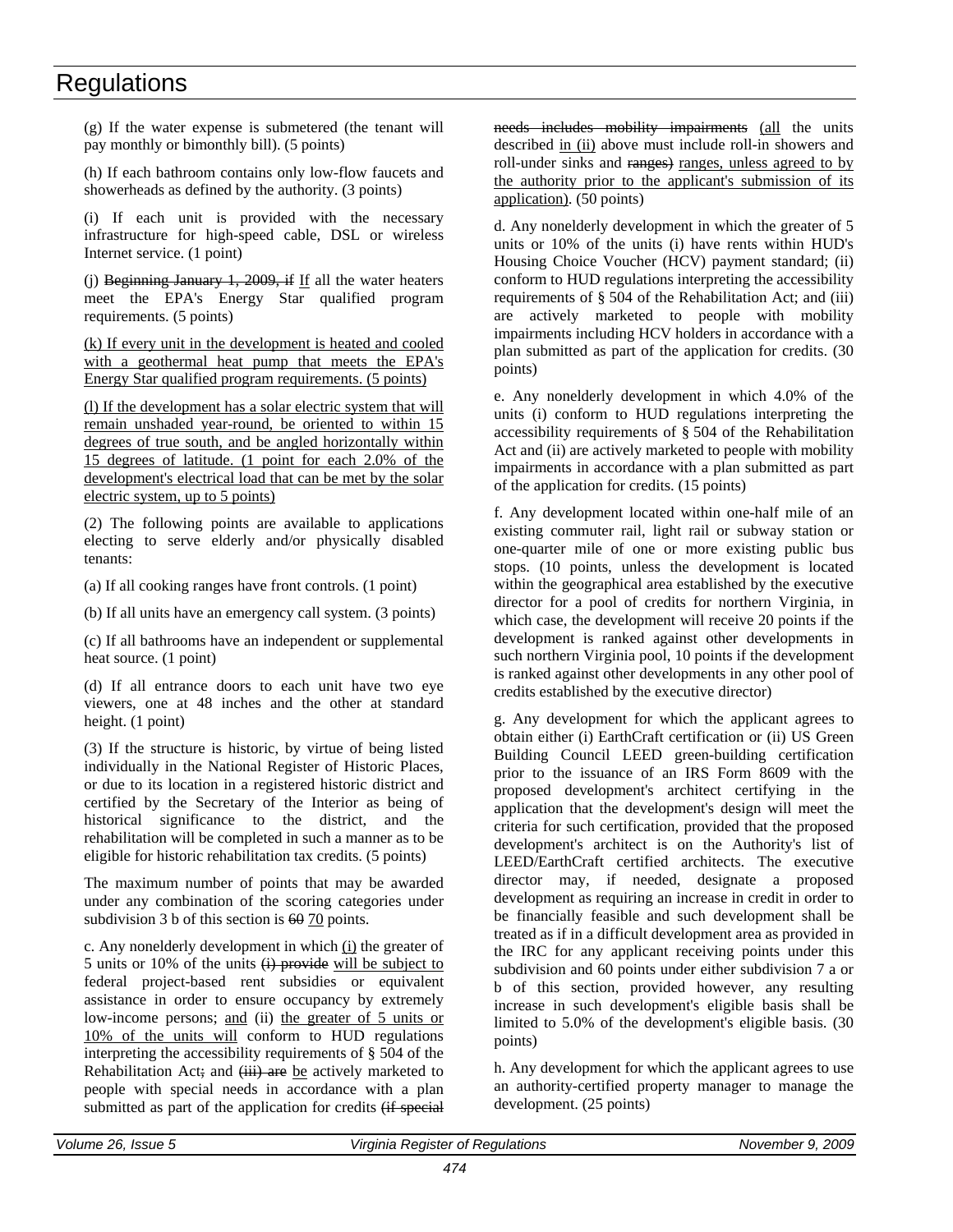i. If units are constructed to meet the authority's universal design standards, provided that the proposed development's architect is on the Authority's list of universal design certified architects. (15 points, if all the units in an elderly development meet this requirement; 15 points multiplied by the percentage of units meeting this requirement for nonelderly developments)

j. Any development in which the applicant proposes to produce less than 100 low-income housing units. (20 points for producing 50 low-income housing units or less, minus.4 points for each additional low-income housing unit produced down to 0 points for any development that produces 100 or more low-income housing units.)

4. Tenant population characteristics. Commitment by the applicant to give a leasing preference to individuals and families with children in developments that will have no more than 20% of its units with one bedroom or less. (15 points; plus 0.75 points for each percent of the low-income units in the development with three or more bedrooms up to an additional 15 points for a total of no more than 30 points)

5. Sponsor characteristics.

a. Evidence that the principal or principals, as a group or individually, for the proposed development have developed, as controlling general partner or managing member, (i) at least three tax credit developments that contain at least three times the number of housing units in the proposed development or (ii) at least six tax credit developments that contain at least the number of housing units in the proposed development. (50 points; applicants receiving points under this subdivision 5 a are not eligible for points under subdivision 1 a above)

b. Evidence that the principal or principals for the proposed development have developed at least one tax credit development that contains at least the number of housing units in the proposed development. (10 points)

c. Any applicant that includes a principal that was a principal in a development at the time the authority reported such development to the IRS for an uncorrected life-threatening hazard under HUD's Uniform Physical Condition Standards. (minus 50 points for a period of three years after the violation has been corrected)

d. Any applicant that includes a principal that was a principal in a development that either (i) at the time the authority reported such development to the IRS for noncompliance that has not been had not corrected such noncompliance by the time a Form 8823 is was filed by the authority or (ii) remained out-of-compliance with the terms of its extended use commitment after notice and expiration of any cure period set by the authority. (minus 15 points for a period of three years after the time the

authority filed Form 8823 or expiration of such cure period, unless the executive director determines that such principal's attempts to correct such noncompliance was prohibited by a court, local government or governmental agency, in which case, no negative points will be assessed to the applicant)

e. Any applicant that includes a principal that is or was a principal in a development that (i) did not build a development as represented in the application for credit (minus two times the number of points assigned to the item or items not built or minus 20 points for failing to provide a minimum building requirement, for a period of three years after the last Form 8609 is issued for the development, in addition to any other penalties the authority may seek under its agreements with the applicant), or (ii) has a reservation of credits terminated by the authority (minus 10 points a period of three years after the credits are returned to the authority).

f. Any applicant that includes a management company in its application that is rated unsatisfactory by the executive director or if the ownership of any applicant includes a principal that is or was a principal in a development that hired a management company to manage a tax credit development after such management company received a rating of unsatisfactory from the executive director during the compliance period and extended use period of such development. (minus 25 points)

g. Evidence that a US Green Building Council LEED certified design professional participated in the design of the proposed development. (10 points)

6. Efficient use of resources.

a. The percentage by which the total of the amount of credits per low-income housing unit (the "per unit credit amount") of the proposed development is less than the standard per unit credit amounts established by the executive director for a given unit type, based upon the number of such unit types in the proposed development. (180 points multiplied by the percentage by which the total amount of the per unit credit amount of the proposed development is less than the applicable standard per unit credit amount established by the executive director, negative points will be assessed using the percentage by which the total amount of the per unit credit amount of the proposed development exceeds the applicable standard per unit credit amount established by the executive director.)

b. The percentage by which the cost per low-income housing unit (the "per unit cost"), adjusted by the authority for location, of the proposed development is less than the standard per unit cost amounts established by the executive director for a given unit type, based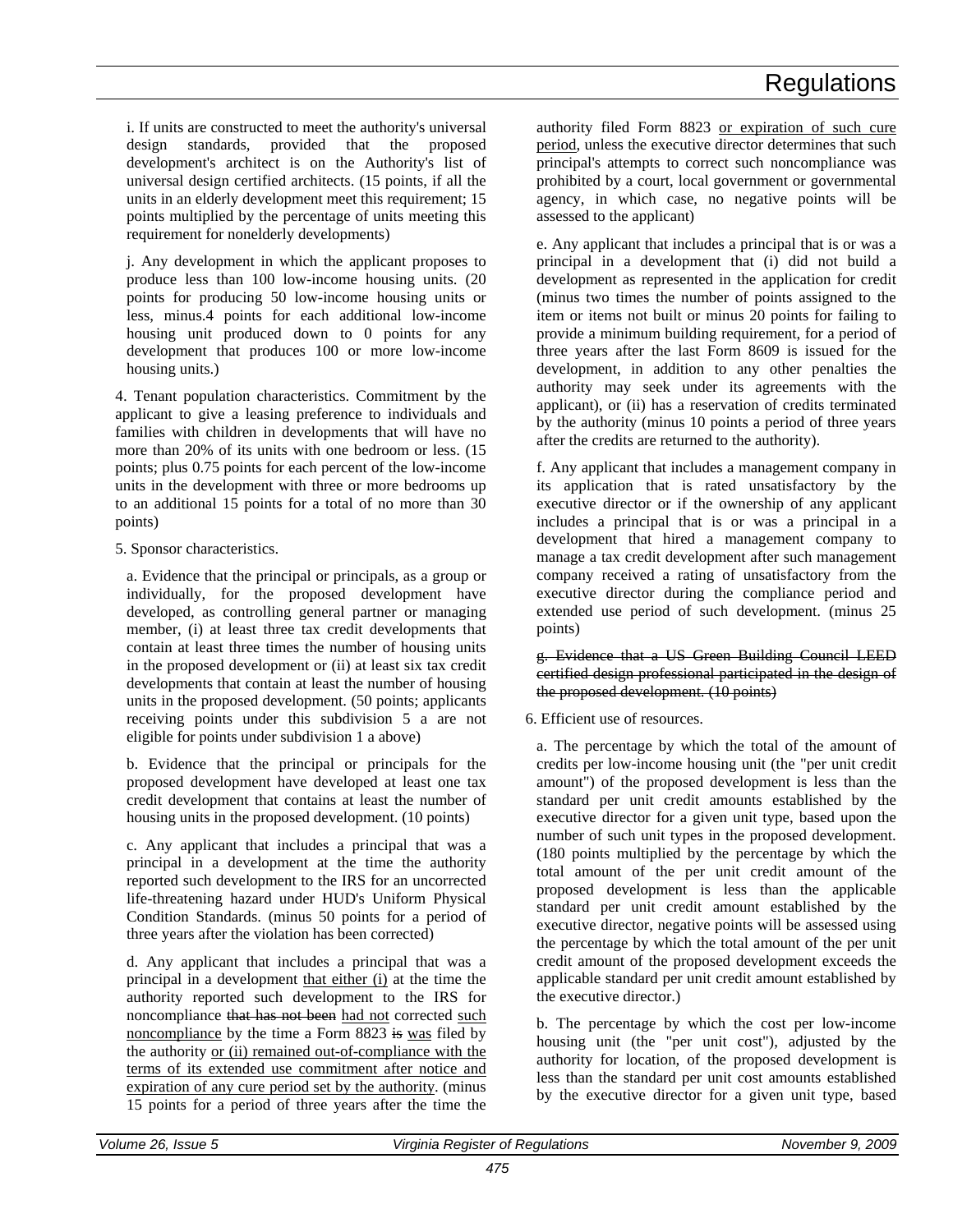upon the number of such unit types in the proposed development. (75 points multiplied by the percentage by which the total amount of the per unit cost of the proposed development is less than the applicable standard per unit cost amount established by the executive director.)

The executive director may use a standard per square foot credit amount and a standard per square foot cost amount in establishing the per unit credit amount and the per unit cost amount in subdivision 6 above. For the purpose of calculating the points to be assigned pursuant to such subdivision 6 above, all credit amounts shall include any credits previously allocated to the development, and the per unit credit amount for any building documented by the applicant to be located in both a revitalization area and either (i) a qualified census tract or (ii) difficult development area (such tract or area being as defined in the IRC) shall be determined based upon 100% of the eligible basis of such building, in the case of new construction, or 100% of the rehabilitation expenditures, in the case of rehabilitation of an existing building, notwithstanding any use by the applicant of 130% of such eligible basis or rehabilitation expenditures in determining the amount of credits as provided in the IRC.

#### 7. Bonus points.

a. Commitment by the applicant to impose income limits on the low-income housing units throughout the extended use period (as defined in the IRC) below those required by the IRC in order for the development to be a qualified low-income development. Applicants receiving points under this subdivision a may not receive points under subdivision b below. (The product of (i) 50 points multiplied by (ii) the percentage of housing units in the proposed development both rent restricted to and occupied by households at or below 50% of the area median gross income; plus 1 point for each percentage point of such housing units in the proposed development which are further restricted to rents at or below 30% of 40% of the area median gross income up to an additional 10 points.)

b. Commitment by the applicant to impose rent limits on the low-income housing units throughout the extended use period (as defined in the IRC) below those required by the IRC in order for the development to be a qualified low-income development. Applicants receiving points under this subdivision b may not receive points under subdivision a above. (The product of (i) 25 points (50 points for proposed developments in low-income jurisdictions) multiplied by (ii) the percentage of housing units in the proposed development rent restricted to households at or below 50% of the area median gross income; plus 1 point for each percentage point of such

housing units in the proposed development which are further restricted to rents at or below 30% of 40% of the area median gross income up to an additional 10 points.)

c. Commitment by the applicant to maintain the lowincome housing units in the development as a qualified low-income housing development beyond the 30-year extended use period (as defined in the IRC). Applicants receiving points under this subdivision c may not receive bonus points under subdivision d below. (40 points for a 10-year commitment beyond the 30-year extended use period or 50 points for a 20-year commitment beyond the 30-year extended use period.)

d. Participation by a local housing authority or qualified nonprofit organization (substantially based or active in the community with at least a 10% ownership interest in the general partnership interest of the partnership) and a commitment by the applicant to sell the proposed development pursuant to an executed, recordable option or right of first refusal to such local housing authority or qualified nonprofit organization or to a wholly owned subsidiary of such organization or authority, at the end of the 15-year compliance period, as defined by IRC, for a price not to exceed the outstanding debt and exit taxes of the for-profit entity. The applicant must record such option or right of first refusal immediately after the lowincome housing commitment described in 13VAC10- 180-70 and give the qualified nonprofit veto power over any refinancing of the development. Applicants receiving points under this subdivision d may not receive bonus points under subdivision c above. (60 points; plus 5 points if the local housing authority or qualified nonprofit organization submits a homeownership plan satisfactory to the authority in which the local housing authority or qualified nonprofit organization commits to sell the units in the development to tenants.)

In calculating the points for subdivisions 7 a and b above, any units in the proposed development required by the locality to exceed 60% of the area median gross income will not be considered when calculating the percentage of lowincome units of the proposed development with incomes below those required by the IRC in order for the development to be a qualified low-income development, provided that the locality submits evidence satisfactory to the authority of such requirement.

After points have been assigned to each application in the manner described above, the executive director shall compute the total number of points assigned to each such application. Any application that is assigned a total number of points less than a threshold amount of 450 points for calendar year 2008, and 500 points after January 1, 2009 (425 (475 points for developments financed with tax-exempt bonds in such amount so as not to require under the IRC an allocation of credits hereunder for calendar year 2008, and 475 points for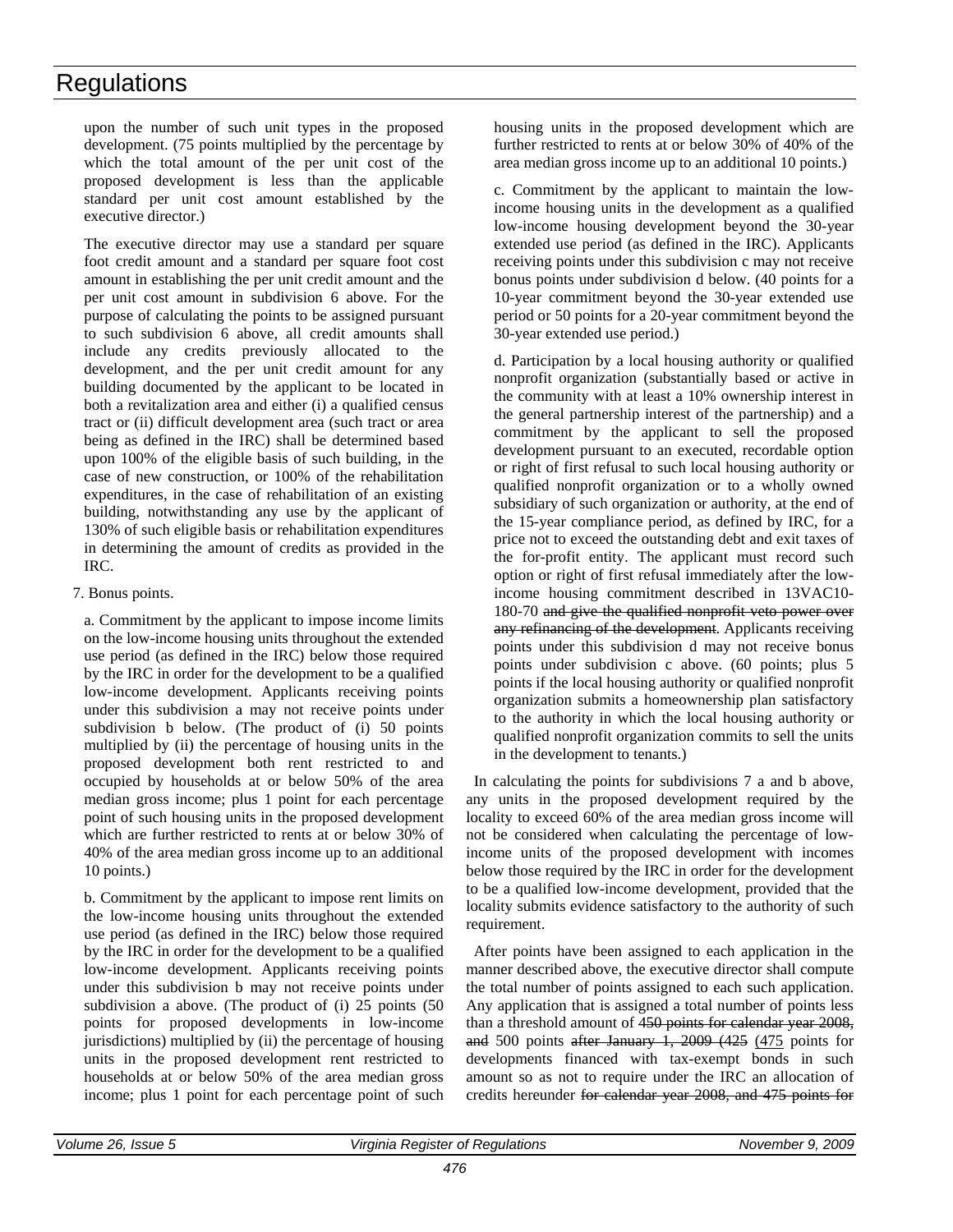such developments after January 1, 2009), shall be rejected from further consideration hereunder and shall not be eligible for any reservation or allocation of credits.

During its review of the submitted applications, the authority may conduct its own analysis of the demand for the housing units to be produced by each applicant's proposed development. Notwithstanding any conclusion in the market study submitted with an application, if the authority determines that, based upon information from its own loan portfolio or its own market study, inadequate demand exists for the housing units to be produced by an applicant's proposed development, the authority may exclude and disregard the application for such proposed development.

The executive director may exclude and disregard any application which he determines is not submitted in good faith or which he determines would not be financially feasible.

Upon assignment of points to all of the applications, the executive director shall rank the applications based on the number of points so assigned. If any pools shall have been established, each application shall be assigned to a pool and, if any, to the appropriate tier within such pool and shall be ranked within such pool or tier, if any. The amount of credits made available to each pool will be determined by the executive director. Available credits will include unreserved per capita dollar amount credits from the current calendar year under  $\S$  42(h)(3)(C)(i) of the IRC, any unreserved per capita credits from previous calendar years, and credits returned to the authority prior to the final ranking of the applications and may include up to 10% of next calendar year's per capita credits as shall be determined by the executive director. Those applications assigned more points shall be ranked higher than those applications assigned fewer points. However, if any set-asides established by the executive director cannot be satisfied after ranking the applications based on the number of points, the executive director may rank as many applications as necessary to meet the requirements of such set-aside (selecting the highest ranked application, or applications, meeting the requirements of the set-aside) over applications with more points.

In the event of a tie in the number of points assigned to two or more applications within the same pool, or, if none, within the Commonwealth, and in the event that the amount of credits available for reservation to such applications is determined by the executive director to be insufficient for the financial feasibility of all of the developments described therein, the authority shall, to the extent necessary to fully utilize the amount of credits available for reservation within such pool or, if none, within the Commonwealth, select one or more of the applications with the highest combination of points from subdivision 7 above, and each application so selected shall receive (in order based upon the number of such points, beginning with the application with the highest

number of such points) a reservation of credits. If two or more of the tied applications receive the same number of points from subdivision 7 above and if the amount of credits available for reservation to such tied applications is determined by the executive director to be insufficient for the financial feasibility of all the developments described therein, the executive director shall select one or more of such applications by lot, and each application so selected by lot shall receive (in order of such selection by lot) a reservation of credits.

For each application which may receive a reservation of credits, the executive director shall determine the amount, as of the date of the deadline for submission of applications for reservation of credits, to be necessary for the financial feasibility of the development and its viability as a qualified low-income development throughout the credit period under the IRC. In making this determination, the executive director shall consider the sources and uses of the funds, the available federal, state and local subsidies committed to the development, the total financing planned for the development as well as the investment proceeds or receipts expected by the authority to be generated with respect to the development, and the percentage of the credit dollar amount used for development costs other than the costs of intermediaries. He shall also examine the development's costs, including developer's fees and other amounts in the application, for reasonableness and, if he determines that such costs or other amounts are unreasonably high, he shall reduce them to amounts that he determines to be reasonable. The executive director shall review the applicant's projected rental income, operating expenses and debt service for the credit period. The executive director may establish such criteria and assumptions as he shall deem reasonable for the purpose of making such determination, including, without limitation, criteria as to the reasonableness of fees and profits and assumptions as to the amount of net syndication proceeds to be received (based upon such percentage of the credit dollar amount used for development costs, other than the costs of intermediaries, as the executive director shall determine to be reasonable for the proposed development), increases in the market value of the development, and increases in operating expenses, rental income and, in the case of applications without firm financing commitments (as defined hereinabove) at fixed interest rates, debt service on the proposed mortgage loan. The executive director may, if he deems it appropriate, consider the development to be a part of a larger development. In such a case, the executive director may consider, examine, review and establish any or all of the foregoing items as to the larger development in making such determination for the development.

At such time or times during each calendar year as the executive director shall designate, the executive director shall reserve credits to applications in descending order of ranking within each pool and tier, if applicable, until either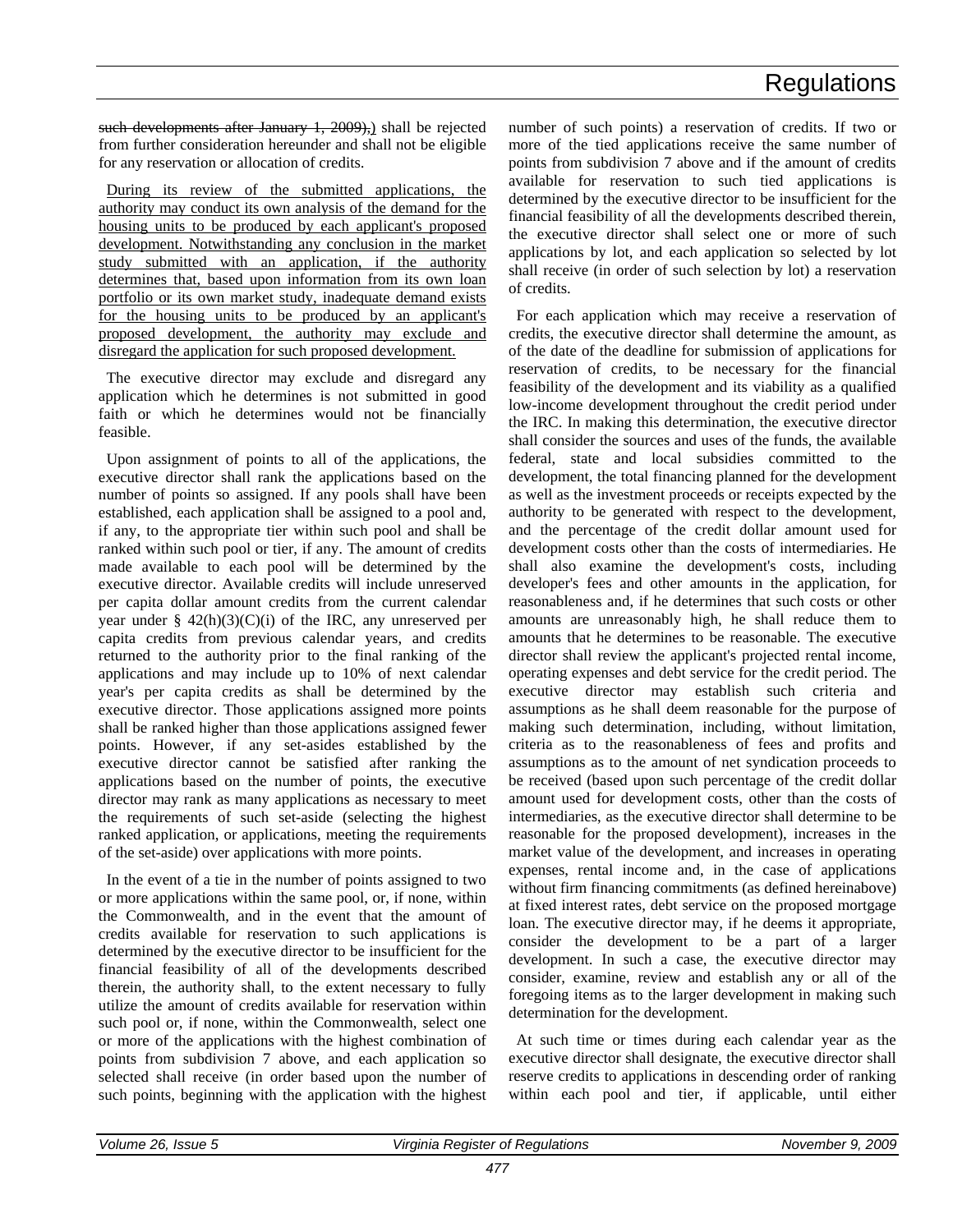substantially all credits therein are reserved or all qualified applications therein have received reservations. (For the purpose of the preceding sentence, if there is not more than a de minimis amount, as determined by the executive director, of credits remaining in a pool after reservations have been made, "substantially all" of the credits in such pool shall be deemed to have been reserved.) The executive director may rank the applications within pools at different times for different pools and may reserve credits, based on such rankings, one or more times with respect to each pool. The executive director may also establish more than one round of review and ranking of applications and reservation of credits based on such rankings, and he shall designate the amount of credits to be made available for reservation within each pool during each such round. The amount reserved to each such application shall be equal to the lesser of (i) the amount requested in the application or (ii) an amount determined by the executive director, as of the date of application, to be necessary for the financial feasibility of the development and its viability as a qualified low-income development throughout the credit period under the IRC; provided, however, that in no event shall the amount of credits so reserved exceed the maximum amount permissible under the IRC.

Not more than 20% of the credits in any pool may be reserved to developments intended to provide elderly housing, unless the feasible credit amount, as determined by the executive director, of the highest ranked elderly housing development in any pool exceeds 20% of the credits in such pool, then such elderly housing development shall be the only elderly housing development eligible for a reservation of credits from such pool. However, if credits remain available for reservation after all eligible nonelderly housing developments receive a reservation of credits, such remaining credits may be made available to additional elderly housing developments. The above limitation of credits available for elderly housing shall not include elderly housing developments with project-based subsidy providing rental assistance for at least 20% of the units that are submitted as rehabilitation developments or assisted living facilities licensed under Chapter 17 of Title 63.2 of the Code of Virginia.

If the amount of credits available in any pool is determined by the executive director to be insufficient for the financial feasibility of the proposed development to which such available credits are to be reserved, the executive director may move the proposed development and the credits available to another pool. If any credits remain in any pool after moving proposed developments and credits to another pool, the executive director may for developments that meet the requirements of  $\S$  42(h)(1)(E) of the IRC only, reserve the remaining credits to any proposed development(s) scoring at or above the minimum point threshold established by this chapter without regard to the ranking of such application with

additional credits from the Commonwealth's annual state housing credit ceiling for the following year in such an amount necessary for the financial feasibility of the proposed development, or developments. However, the reservation of credits from the Commonwealth's annual state housing credit ceiling for the following year shall be in the reasonable discretion of the executive director if he determines it to be in the best interest of the plan. In the event a reservation or an allocation of credits from the current year or a prior year is reduced, terminated or cancelled, the executive director may substitute such credits for any credits reserved from the following year's annual state housing credit ceiling.

In the event that during any round of application review and ranking the amount of credits reserved within any pools is less than the total amount of credits made available therein during such round, the executive director may either (i) leave such unreserved credits in such pools for reservation and allocation in any subsequent round or rounds or (ii) redistribute such unreserved credits to such other pool or pools as the executive director may designate or (iii) carry over such unreserved credits to the next succeeding calendar year for inclusion in the state housing credit ceiling (as defined in  $\S$  42(h)(3)(C) of the IRC) for such year.

Notwithstanding anything contained herein, the total amount of credits that may be awarded in any credit year after credit year 2001 to any applicant or to any related applicants for one or more developments shall not exceed 15% of Virginia's per capita dollar amount of credits for such credit year (the "credit cap"). However, if the amount of credits to be reserved in any such credit year to all applications assigned a total number of points at or above the threshold amount set forth above shall be less than Virginia's dollar amount of credits available for such credit year, then the authority's board of commissioners may waive the credit cap to the extent it deems necessary to reserve credits in an amount at least equal to such dollar amount of credits. Applicants shall be deemed to be related if any principal in a proposed development or any person or entity related to the applicant or principal will be a principal in any other proposed development or developments. For purposes of this paragraph, a principal shall also include any person or entity who, in the determination of the executive director, has exercised or will exercise, directly or indirectly, substantial control over the applicant or has performed or will perform (or has assisted or will assist the applicant in the performance of), directly or indirectly, substantial responsibilities or functions customarily performed by applicants with respect to applications or developments. For the purpose of determining whether any person or entity is related to the applicant or principal, persons or entities shall be deemed to be related if the executive director determines that any substantial relationship existed, either directly between them or indirectly through a series of one or more substantial relationships (e.g., if party A has a substantial relationship with party B and if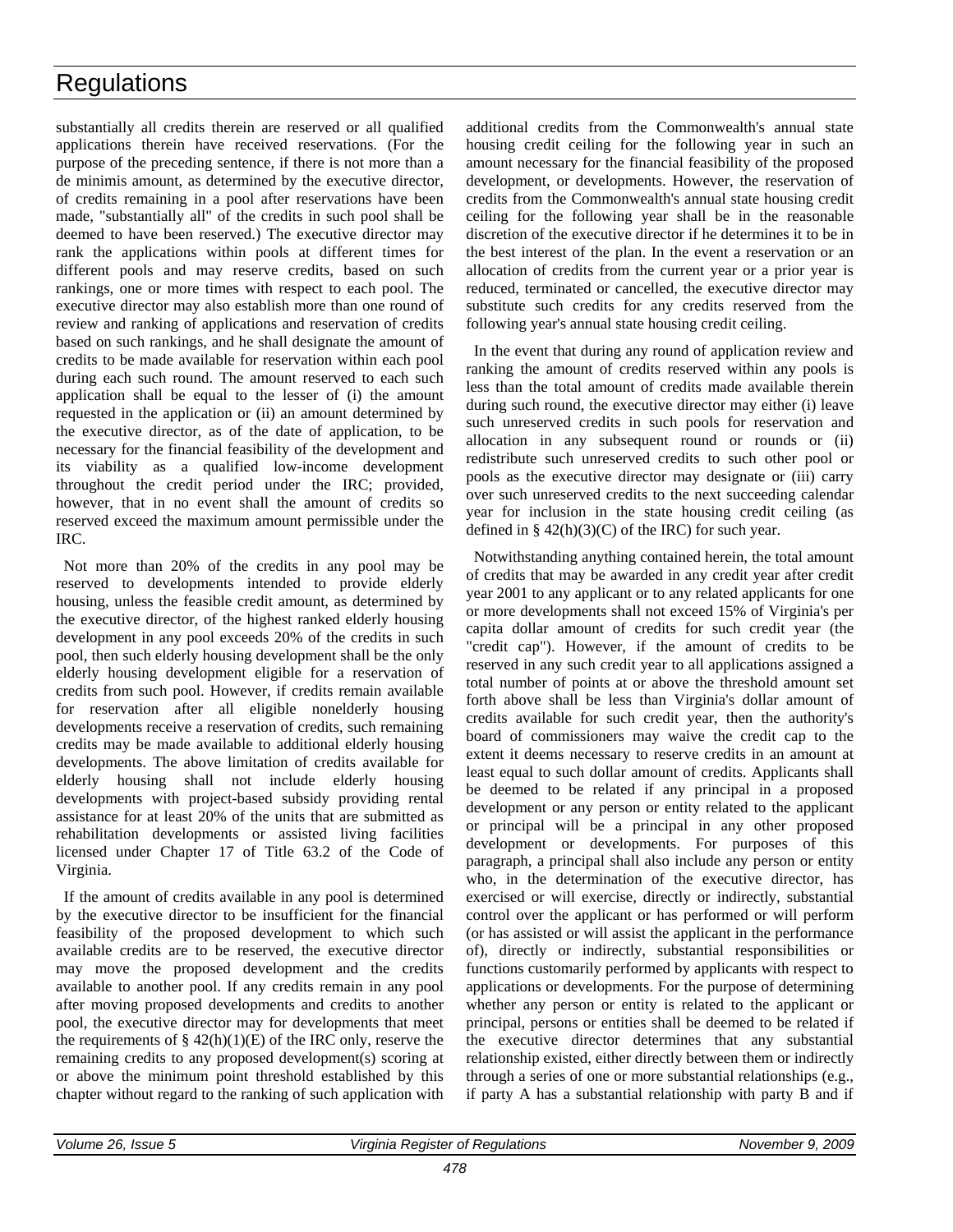party B has a substantial relationship with party C, then A has a substantial relationship with both party B and party C), at any time within three years of the filing of the application for the credits. In determining in any credit year whether an applicant has a substantial relationship with another applicant with respect to any application for which credits were awarded in any prior credit year, the executive director shall determine whether the applicants were related as of the date of the filing of such prior credit year's application or within three years prior thereto and shall not consider any relationships or any changes in relationships subsequent to such date. Substantial relationships shall include, but not be limited to, the following relationships (in each of the following relationships, the persons or entities involved in the relationship are deemed to be related to each other): (i) the persons are in the same immediate family (including, without limitation, a spouse, children, parents, grandparents, grandchildren, brothers, sisters, uncles, aunts, nieces, and nephews) and are living in the same household; (ii) the entities have one or more common general partners or members (including related persons and entities), or the entities have one or more common owners that (by themselves or together with any other related persons and entities) have, in the aggregate, 5.0% or more ownership interest in each entity; (iii) the entities are under the common control (e.g., the same person or persons and any related persons serve as a majority of the voting members of the boards of such entities or as chief executive officers of such entities) of one or more persons or entities (including related persons and entities); (iv) the person is a general partner, member or employee in the entity or is an owner (by himself or together with any other related persons and entities) of 5.0% or more ownership interest in the entity; (v) the entity is a general partner or member in the other entity or is an owner (by itself or together with any other related persons and entities) of 5.0% or more ownership interest in the other entity; or (vi) the person or entity is otherwise controlled, in whole or in part, by the other person or entity. In determining compliance with the credit cap with respect to any application, the executive director may exclude any person or entity related to the applicant or to any principal in such applicant if the executive director determines that (i) such person or entity will not participate, directly or indirectly, in matters relating to the applicant or the ownership of the development to be assisted by the credits for which the application is submitted, (ii) such person or entity has no agreement or understanding relating to such application or the tax credits requested therein, and (iii) such person or entity will not receive a financial benefit from the tax credits requested in the application. A limited partner or other similar investor shall not be determined to be a principal and shall be excluded from the determination of related persons or entities unless the executive director shall determine that such limited partner or investor will, directly or indirectly, exercise control over the applicant or participate in matters relating to the ownership of the development substantially beyond the

degree of control or participation that is usual and customary for limited partners or other similar investors with respect to developments assisted by the credits. If the award of multiple applications of any applicant or related applicants in any credit year shall cause the credit cap to be exceeded, such applicant or applicants shall, upon notice from the authority, jointly designate those applications for which credits are not to be reserved so that such limitation shall not be exceeded. Such notice shall specify the date by which such designation shall be made. In the absence of any such designation by the date specified in such notice, the executive director shall make such designation as he shall determine to best serve the interests of the program. Each applicant and each principal therein shall make such certifications, shall disclose such facts and shall submit such documents to the authority as the executive director may require to determine compliance with credit cap. If an applicant or any principal therein makes any misrepresentation to the authority concerning such applicant's or principal's relationship with any other person or entity, the executive director may reject any or all of such applicant's pending applications for reservation or allocation of credits, may terminate any or all reservations of credits to the applicant, and may prohibit such applicant, the principals therein and any persons and entities then or thereafter having a substantial relationship (in the determination of the executive director as described above) with the applicant or any principal therein from submitting applications for credits for such period of time as the executive director shall determine.

Within a reasonable time after credits are reserved to any applicants' applications, the executive director shall notify each applicant for such reservations of credits either of the amount of credits reserved to such applicant's application (by issuing to such applicant a written binding commitment to allocate such reserved credits subject to such terms and conditions as may be imposed by the executive director therein, by the IRC and by this chapter) or, as applicable, that the applicant's application has been rejected or excluded or has otherwise not been reserved credits in accordance herewith. The written binding commitment shall prohibit any transfer, direct or indirect, of partnership interests (except those involving the admission of limited partners) prior to the placed-in-service date of the proposed development unless the transfer is consented to by the executive director. The written binding commitment shall further limit the developers' fees to the amounts established during the review of the applications for reservation of credits and such amounts shall not be increased unless consented to by the executive director. The executive director shall, as a condition to the binding commitment, require each applicant to obtain a market study, in form and substance satisfactory to the authority, that shows adequate demand for the housing units to be produced by each applicant's proposed development.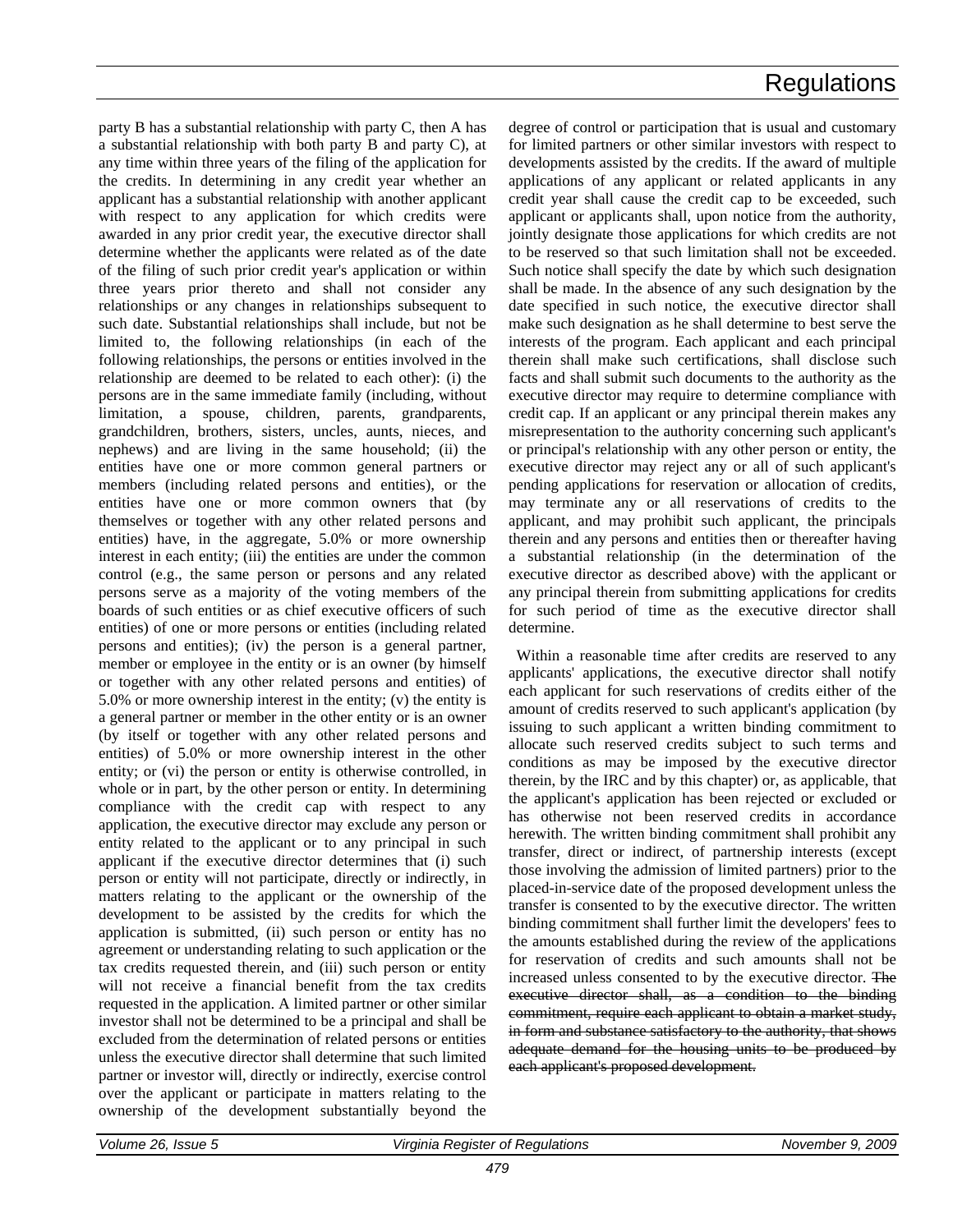If credits are reserved to any applicants for developments which have also received an allocation of credits from prior years, the executive director may reserve additional credits from the current year equal to the amount of credits allocated to such developments from prior years, provided such previously allocated credits are returned to the authority. Any previously allocated credits returned to the authority under such circumstances shall be placed into the credit pools from which the current year's credits are reserved to such applicants.

The executive director shall make a written explanation available to the general public for any allocation of housing credit dollar amount which is not made in accordance with established priorities and selection criteria of the authority.

The authority's board shall review and consider the analysis and recommendation of the executive director for the reservation of credits to an applicant, and, if it concurs with such recommendation, it shall by resolution ratify the reservation by the executive director of the credits to the applicant, subject to such terms and conditions as it shall deem necessary or appropriate to assure compliance with the aforementioned binding commitment issued or to be issued to the applicant, the IRC and this chapter. If the board determines not to ratify a reservation of credits or to establish any such terms and conditions, the executive director shall so notify the applicant.

Subsequent to such ratification of the reservation of credits, the executive director may, in his discretion and without ratification or approval by the board, increase the amount of such reservation by an amount not to exceed 10% of the initial reservation amount.

The executive director may require the applicant to make a good faith deposit or to execute such contractual agreements providing for monetary or other remedies as it may require, or both, to assure that the applicant will comply with all requirements under the IRC, this chapter and the binding commitment (including, without limitation, any requirement to conform to all of the representations, commitments and information contained in the application for which points were assigned pursuant to this section). Upon satisfaction of all such aforementioned requirements (including any postallocation requirements), such deposit shall be refunded to the applicant or such contractual agreements shall terminate, or both, as applicable.

If, as of the date the application is approved by the executive director, the applicant is entitled to an allocation of the credits under the IRC, this chapter and the terms of any binding commitment that the authority would have otherwise issued to such applicant, the executive director may at that time allocate the credits to such qualified low-income buildings or development without first providing a reservation of such credits. This provision in no way limits the authority of the executive director to require a good faith deposit or

contractual agreement, or both, as described in the preceding paragraph, nor to relieve the applicant from any other requirements hereunder for eligibility for an allocation of credits. Any such allocation shall be subject to ratification by the board in the same manner as provided above with respect to reservations.

The executive director may require that applicants to whom credits have been reserved shall submit from time to time or at such specified times as he shall require, written confirmation and documentation as to the status of the proposed development and its compliance with the application, the binding commitment and any contractual agreements between the applicant and the authority. If on the basis of such written confirmation and documentation as the executive director shall have received in response to such a request, or on the basis of such other available information, or both, the executive director determines any or all of the buildings in the development which were to become qualified low-income buildings will not do so within the time period required by the IRC or will not otherwise qualify for such credits under the IRC, this chapter or the binding commitment, then the executive director may (i) terminate the reservation of such credits and draw on any good faith deposit, or (ii) substitute the reservation of credits from the current credit year with a reservation of credits from a future credit year, if the delay is caused by a lawsuit beyond the applicant's control that prevents the applicant from proceeding with the development. If, in lieu of or in addition to the foregoing determination, the executive director determines that any contractual agreements between the applicant and the authority have been breached by the applicant, whether before or after allocation of the credits, he may seek to enforce any and all remedies to which the authority may then be entitled under such contractual agreements.

The executive director may establish such deadlines for determining the ability of the applicant to qualify for an allocation of credits as he shall deem necessary or desirable to allow the authority sufficient time, in the event of a reduction or termination of the applicant's reservation, to reserve such credits to other eligible applications and to allocate such credits pursuant thereto.

Any material changes to the development, as proposed in the application, occurring subsequent to the submission of the application for the credits therefor shall be subject to the prior written approval of the executive director. As a condition to any such approval, the executive director may, as necessary to comply with this chapter, the IRC, the binding commitment and any other contractual agreement between the authority and the applicant, reduce the amount of credits applied for or reserved or impose additional terms and conditions with respect thereto. If such changes are made without the prior written approval of the executive director, he may terminate or reduce the reservation of such credits, impose additional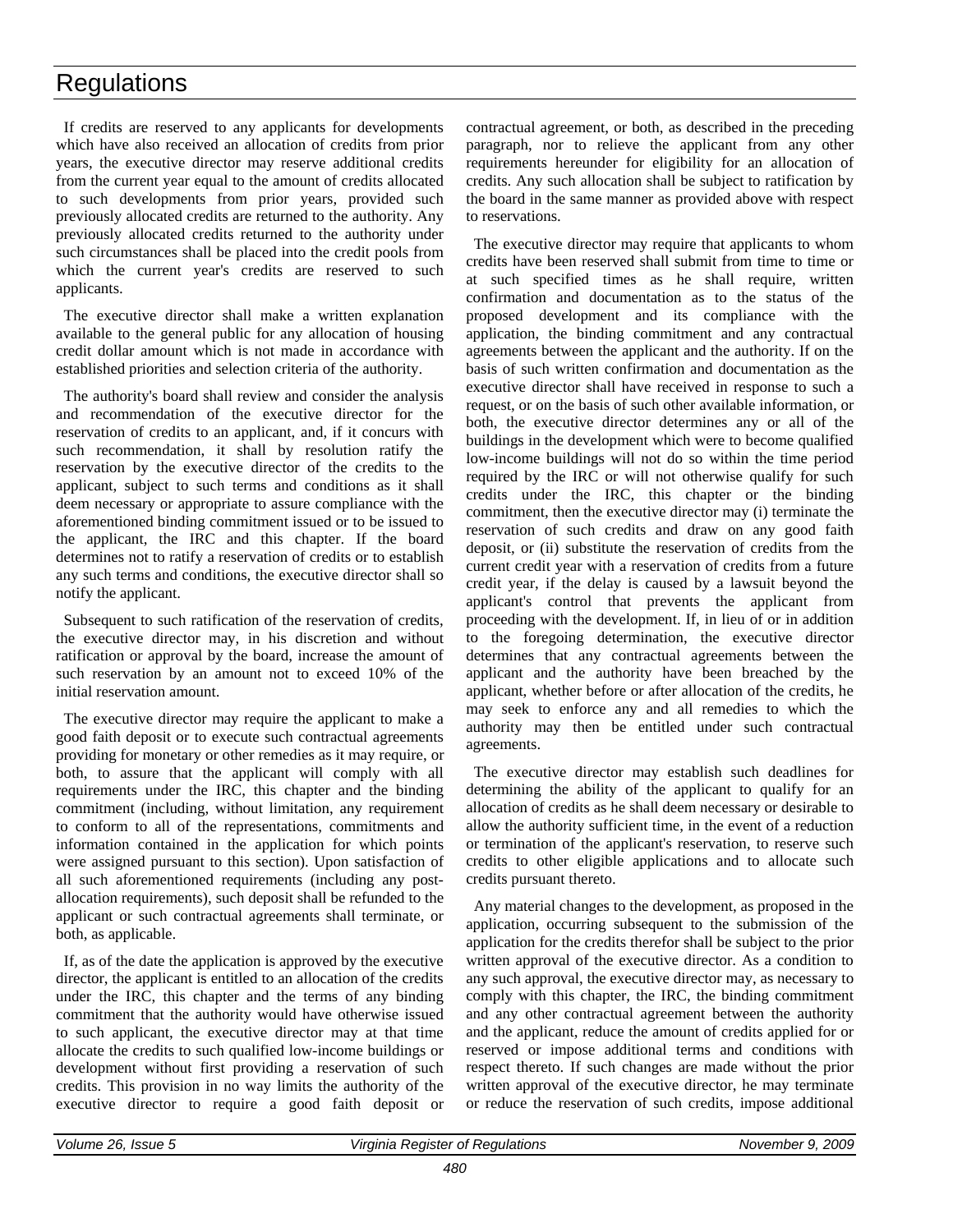terms and conditions with respect thereto, seek to enforce any contractual remedies to which the authority may then be entitled, draw on any good faith deposit, or any combination of the foregoing.

In the event that any reservation of credits is terminated or reduced by the executive director under this section, he may reserve, allocate or carry over, as applicable, such credits in such manner as he shall determine consistent with the requirements of the IRC and this chapter.

Notwithstanding the provisions of this section, the executive director may make a reservation of credits to any applicant that proposes a nonelderly development that (i) provides rent subsidies or equivalent assistance in order to ensure occupancy by extremely low-income persons; (ii) conforms to HUD regulations interpreting the accessibility requirements of § 504 of the Rehabilitation Act; and (iii) will be actively marketed to people with disabilities in accordance with a plan submitted as part of the application for credits and approved by the executive director for at least 50% of the units in the development. Any such reservations made in any calendar year may be up to 6.0% of the Commonwealth's annual state housing credit ceiling for the applicable credit year. However, such reservation will be for credits from the Commonwealth's annual state housing credit ceiling from the following calendar year.

Notwithstanding the provisions of this section, the executive director may, except in calendar year 2010 make a reservation of credits, to any applicant that proposes to acquire and rehabilitate a nonelderly development that the executive director determines (i) cannot be acquired within the schedule for the competitive scoring process described in this section and (ii) cannot be financed with tax-exempt bonds using the authority's normal underwriting criteria for its multifamily tax-exempt bond program. Any proposed development subject to an application submitted under this paragraph must meet the following criteria: (i) at least 20% of the units in the development must be low-income housing units for residents at 50% of the area median income or less, (ii) the development must be eligible for points under subdivision 3 b (1) (g) of this section or a combination of at least 20 points under subdivisions  $3 b (1) (b)$  through  $3 b (1) (i)$ , excluding subdivision  $3 b (1) (c)$ , (iii) the executive director's review of the application must confirm that the portion of the developer's fee to be deferred is at least 5.0% of the total development costs, (iv) participation by the local government in the form of low-interest loan/grant moneys from such locality's affordable housing funds in an amount equal to or greater than 20% of the total development costs, and (v) the application for the development must obtain as many points as the lowest ranked development that could have received a partial reservation of credits from the geographic pool in which the applicant would have been ranked in the most recent competitive scoring round. Any such reservations made in any calendar year may be up to 15% of the

Commonwealth's annual state housing credit ceiling for the applicable credit year, of which at least 10% of the Commonwealth's annual state housing credit ceiling for the applicable credit year will be reserved for developments within Arlington County, Fairfax County, Alexandria City, Fairfax City or Falls Church City. However, such reservation will be for credits from the Commonwealth's annual state housing credit ceiling from the following calendar year.

#### **13VAC10-180-80. Reservation and allocation of additional credits. (Repealed.)**

Prior to the initial determination of the qualified basis (as defined in the IRC) of the qualified low-income buildings of a development pursuant to the IRC, an applicant to whose buildings' credits have been reserved may submit an application for a reservation of additional credits. Subsequent to such initial determination of the qualified basis, the applicant may submit an application for an additional allocation of credits by reason of an increase in qualified basis based on an increase in the number of low-income housing units or in the amount of floor space of the lowincome housing units. Any application for an additional allocation of credits shall include such information, opinions, certifications and documentation as the executive director shall require in order to determine that the applicant's buildings or development will be entitled to such additional credits under the IRC and this chapter. The application shall be submitted, reviewed, ranked and selected by the executive director in accordance with the provisions of 13VAC10 180-60, and any allocation of credits shall be made in accordance with 13VAC10-180-70. For the purposes of such review, ranking and selection and the determinations to be made by the executive director under the rules and regulations as to the financial feasibility of the development and its viability as a qualified low-income development during the credit period, the amount of credits previously reserved to the application or allocated to the buildings or development (or, in the case of any development or building to be financed by certain taxexempt bonds in an amount so as not to require an allocation of credits hereunder, the amount of credit which may be claimed by the applicant) shall be included with the amount of such credits so requested.

VA.R. Doc. No. R10-2185; Filed October 21, 2009, 10:02 a.m.

$$
\bullet \hspace{2.7mm}\underline{\hspace{2.8mm}}\hspace{2.8mm}\bullet
$$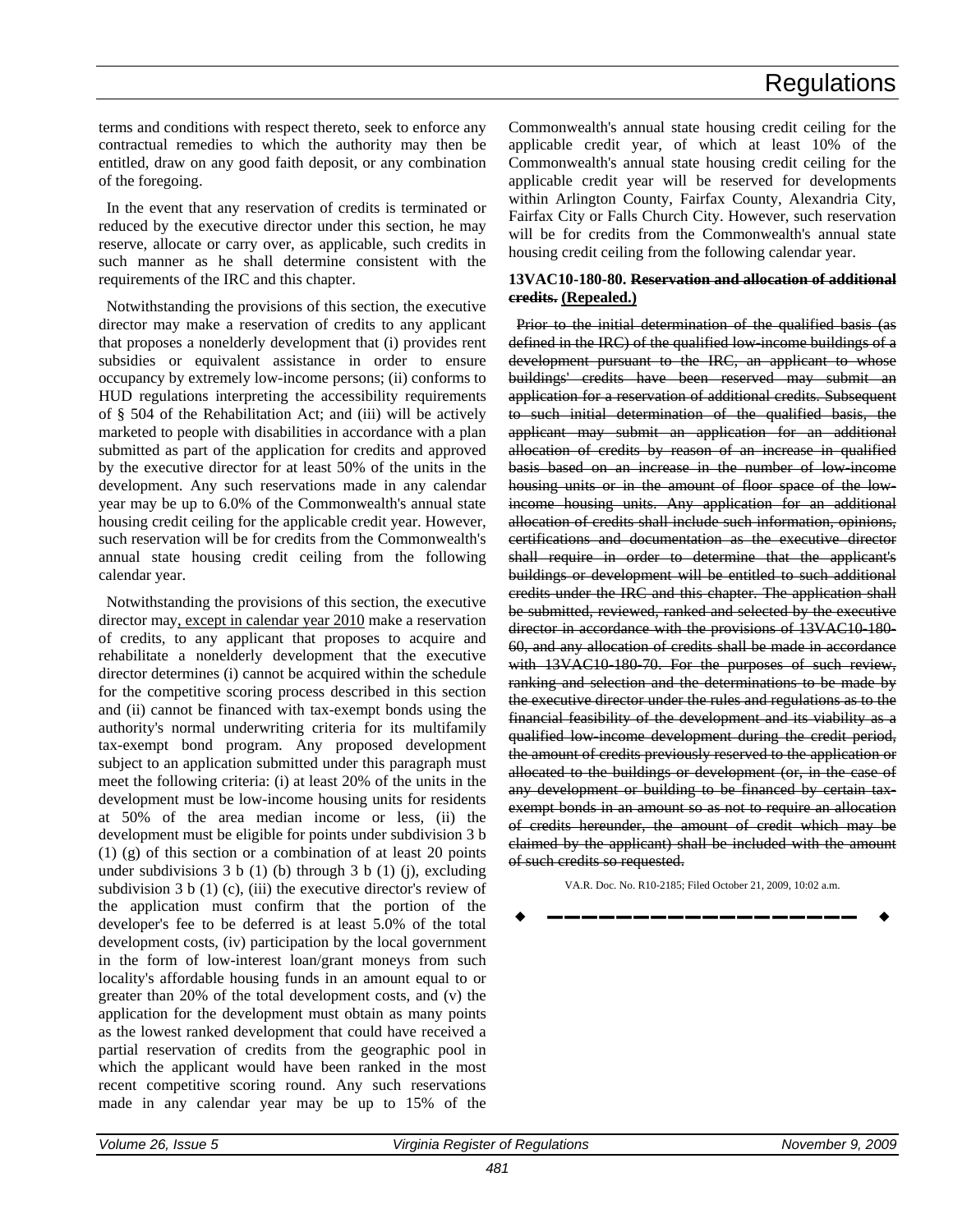### <span id="page-34-0"></span>**TITLE 14. INSURANCE**

#### **STATE CORPORATION COMMISSION**

REGISTRAR'S NOTICE: The State Corporation Commission is exempt from the Administrative Process Act in accordance with § 2.2-4002 A 2 of the Code of Virginia, which exempts courts, any agency of the Supreme Court, and any agency that by the Constitution is expressly granted any of the powers of a court of record.

#### **Proposed Regulation**

Title of Regulation: **14VAC5-90. Rules Governing Advertisement of Accident and Sickness Insurance (amending 14VAC5-90-170).**

Statutory Authority: §§ 12.1-13 and 38.2-223 of the Code of Virginia.

Public Hearing Information: A public hearing will be held upon request.

Public Comment Deadline: November 16, 2009.

Agency Contact: Jacqueline Cunningham, Deputy Commissioner, Bureau of Insurance, State Corporation Commission, 1300 East Main Street, P.O. Box 1157, Richmond, VA 23218, telephone (804) 371-9074, FAX (804) 371-9944, or email jackie.cunningham@scc.virginia.gov.

#### Summary:

*The proposed amendment eliminates the requirement for insurers to file a Certificate of Advertising Compliance with its Annual Statement filing. Subsection B of 14VAC5- 90-170 is being deleted, as well as accompanying Form R04.*

#### AT RICHMOND, OCTOBER 8, 2009

#### COMMONWEALTH OF VIRGINIA

At the relation of the

#### STATE CORPORATION COMMISSION

#### CASE NO. INS-2009-00221

Ex Parte: In the matter of Adopting Amendments to the Rules Governing Advertisement of Accident and Sickness Insurance

#### ORDER TO TAKE NOTICE

Section 12.1-13 of the Code of Virginia provides that the State Corporation Commission ("Commission") shall have the power to promulgate rules and regulations in the enforcement and administration of all laws within its jurisdiction. Section 38.2-223 of the Code of Virginia provides that the Commission may issue any rules and regulations necessary or appropriate for the administration

and enforcement of Title 38.2 of the Code of Virginia. The regulations issued by the Commission pursuant to § 38.2-223 are set forth in Title 14 of the Virginia Administrative Code.

The Bureau of Insurance ("Bureau") has submitted to the Commission a request to amend the regulations set forth in Chapter 90 of Title 14 of the Virginia Administrative Code, entitled "Rules Governing Advertisement of Accident and Sickness Insurance." The proposed amendment of 14 VAC 5- 90-170 is necessary because the certification statement contained in subsection B has not improved the quality of advertisement by insurers. Advertisement quality is better served through the standards set forth in the regulations. Therefore, the Bureau has recommended that subsection B be deleted, as well as the associated Form R04.

The Commission is of the opinion that the proposed amendment submitted by the Bureau should be considered for adoption with an effective date of January 1, 2010.

#### Accordingly, IT IS ORDERED THAT:

(1) The proposed regulation entitled "Rules Governing Advertisement of Accident and Sickness Insurance," which amends 14 VAC 5-90-170, be attached hereto and made a part hereof.

(2) All interested persons who desire to comment or request a hearing on the proposed regulation shall file such comments or hearing request on or before November 16, 2009, in writing with Joel H. Peck, Clerk, State Corporation Commission, c/o Document Control Center, 1300 East Main Street, 1st Floor, Richmond, Virginia 23219 and shall refer to Case No. INS-2009-00221. Requests for a hearing shall state why a hearing is necessary and why the issues cannot be adequately addressed in written comments. Interested persons desiring to submit comments electronically may do so by following the instructions available at the Commission's website: http://www.scc.virginia.gov/case.

(3) If no written request for a hearing on the proposed regulation is filed on or before November 16, 2009, the Commission, upon consideration of any comments submitted in support of or in opposition to the proposed regulation, may adopt the proposed regulation as submitted by the Bureau.

(4) The Commission's Division of Information Resources shall cause a copy of this Order, together with the proposed regulation, to be forwarded to the Virginia Registrar of Regulations for appropriate publication in the Virginia Register of Regulations and shall make this Order and the attached proposed regulation available on the Commission's website, http://www.scc.virginia.gov/case.

(5) AN ATTESTED COPY hereof, together with a copy of the proposed regulation, shall be sent by the Clerk of the Commission to the Bureau in care of Deputy Commissioner Jacqueline K. Cunningham, who shall mail a copy of this Order, together with the proposed regulation, to all insurance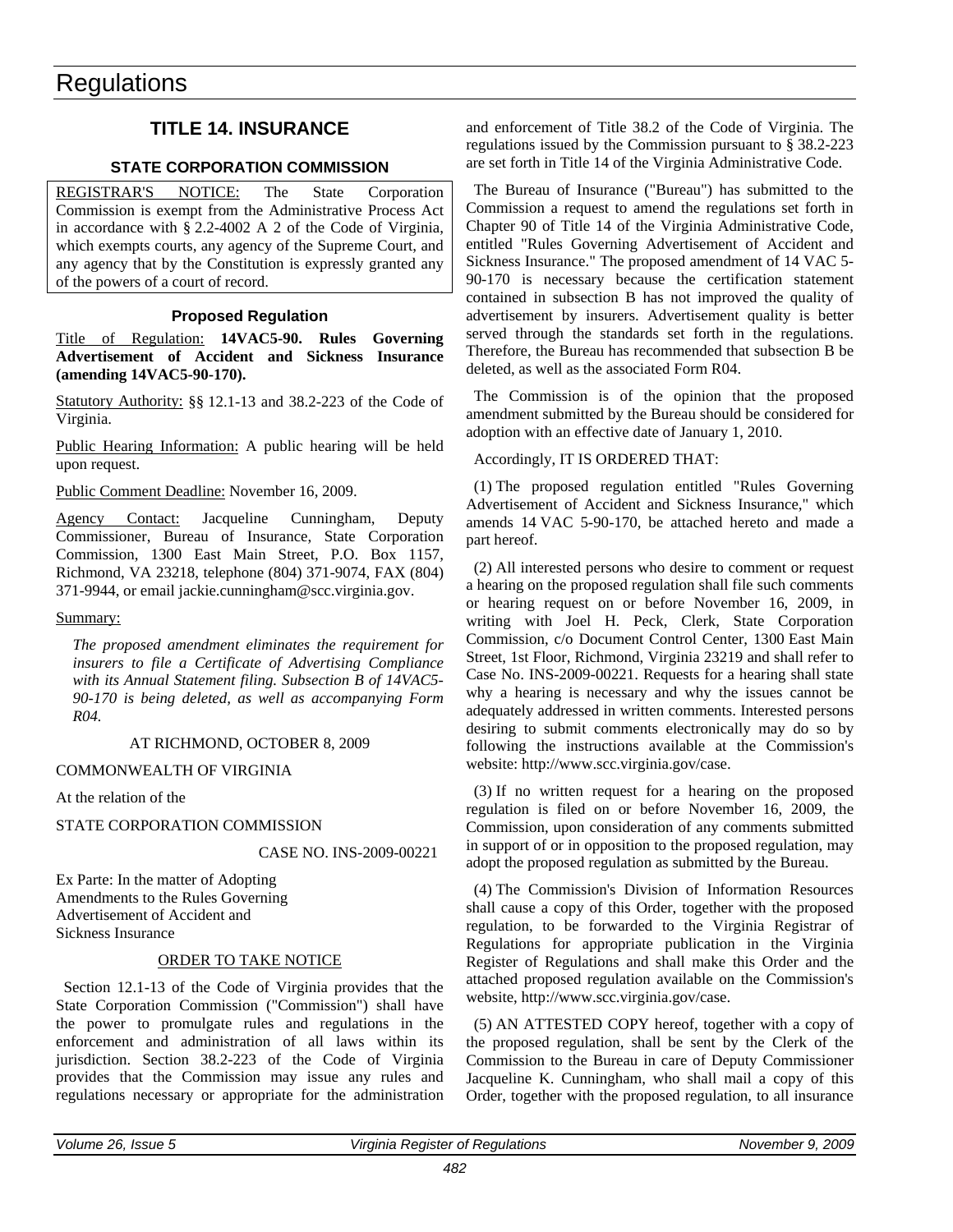<span id="page-35-0"></span>companies licensed by the Commission to write accident and sickness insurance in the Commonwealth of Virginia, and certain other interested parties designated by the Bureau.

(6) The Bureau shall file with the Clerk of the Commission an affidavit of compliance with the notice requirements of paragraph (5) above.

#### **14VAC5-90-170. Enforcement procedures; advertising file; certificate of compliance; corrective advertising.**

A. Each insurer shall maintain at its home or principal office a complete file containing every printed, published or prepared advertisement of its individual policies and typical printed, published or prepared advertisements of its blanket, franchise and group policies hereafter disseminated in this or any other state, whether or not licensed in another state, with a notation attached to each advertisement that indicates the manner and extent of distribution and the form number of any policy advertised. The file shall be subject to regular and periodical inspection by the commission. All the advertisements shall be maintained in a file for the longer of four years or until the filing of the next regular report on examination of the insurer.

B. Each insurer required to file an Annual Statement with the commission shall file with its Annual Statement, a Certificate of Advertising Compliance executed by an authorized officer of the insurer stating that, to the best of the officer's knowledge, information, and belief, the advertisements that were disseminated by the insurer during the preceding statement year complied or were made to comply in all respects with the provisions of this chapter and Title 38.2 of the Code of Virginia as implemented and interpreted by this chapter.

C. B. If the commission finds, after notice and opportunity to be heard, as provided in § 38.2-219 of the Code of Virginia, that any advertisement is in violation of the provisions of this chapter and that the violation was to substantially deceive or to mislead the public, the commission may, in addition to any other remedy or monetary penalty it may otherwise impose, order the insurer responsible for the dissemination of such advertisement to publish at the insurer's expense, a corrective advertisement in a form to be approved by the commission. If an insurer fails to publish a corrective advertisement as required by the commission, the commission may cause a corrective advertisement to be published, and the insurer shall, in addition to any other penalty that may have been imposed, reimburse the commission for the expenses incurred in connection with the publication of the advertisement.

#### FORMS (14VAC5-90) (Repealed.)

#### Certificate of Advertising Compliance, Form R04 (eff. 11/03).

VA.R. Doc. No. R10-2173; Filed October 9, 2009, 2:45 p.m.

#### **Proposed Regulation**

Titles of Regulations: **14VAC5-310. Rules Governing Actuarial Opinions and Memoranda (amending 14VAC5- 310-90).** 

**14VAC5-321. Use of the 2001 CSO Mortality Table in Determining Reserve Liabilities and Nonforfeiture Benefits (amending 14VAC5-321-30).**

Statutory Authority: §§ 12.1-13 and 38.2-223 of the Code of Virginia.

Public Hearing Information: A public hearing will be scheduled upon request.

Public Comment Deadline: November 29, 2009.

Agency Contact: Raquel C. Pino-Moreno, Principal Insururance Analyst, Bureau of Insurance, State Corporation Commission, 1300 E. Main Street, P.O. Box 1157, Richmond, VA 23218, telephone (804) 371-9499, FAX (804) 371-9511, or email raquel.pino-moreno@scc.virginia.gov.

#### Summary:

*The revisions allow the Bureau of Insurance to authorize insurance companies to use the 2001 CSO Mortality Table for policies issued on or after January 1, 2004 (14VAC5- 321), the current provision is applicable for policies issued on or after July 1, 2004. The proposed revisions also require an appointed actuary to produce a report attesting to the fact that a company has booked reserves satisfying the minimum reserve requirements and describing how they reached their conclusion regarding adequacy (14VAC5-310). The proposed revisions to the rules are based on the National Association of Insurance Commissioner's (NAIC) revisions to its Actuarial Opinion and Memorandum Regulation Model, which was adopted by the NAIC on September 23, 2009, and its Recognition of the 2001 CSO Mortality Table for Use in Determining Minimum Reserve Liabilities and Nonforfeiture Benefits Model Regulation, which was adopted by the NAIC in 2002.*

#### AT RICHMOND, OCTOBER 21, 2009

#### COMMONWEALTH OF VIRGINIA

#### At the relation of the

#### STATE CORPORATION COMMISSION

#### CASE NO. INS-2009-00230

Ex Parte: In the matter of Adopting Revisions to the Rules Governing Actuarial Opinions and Memoranda and Use of the 2001 CSO Mortality Table in Determining Reserve Liabilities and Nonforfeiture Benefits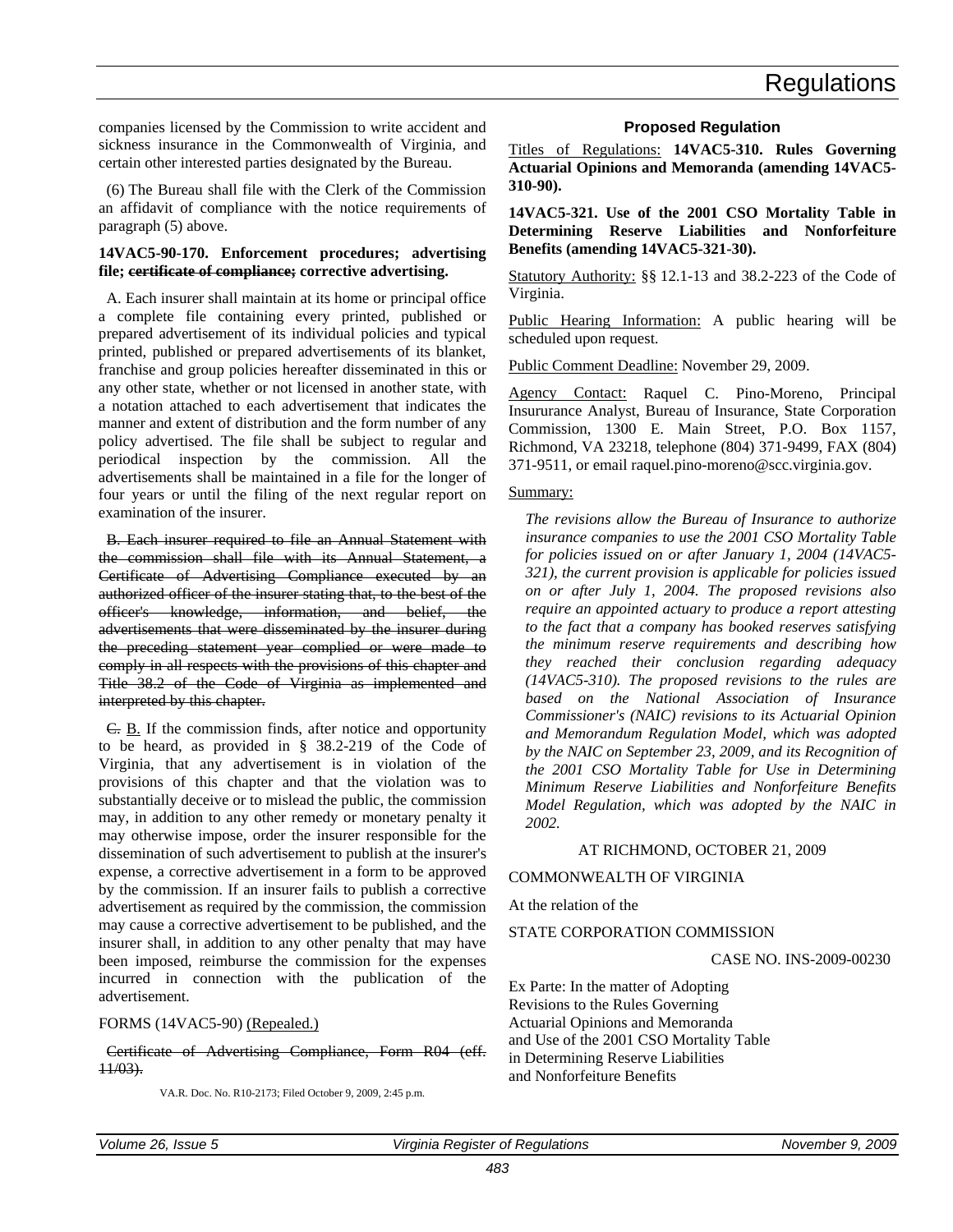#### ORDER TO TAKE NOTICE

Section 12.1-13 of the Code of Virginia provides that the State Corporation Commission ("Commission") shall have the power to promulgate rules and regulations in the enforcement and administration of all laws within its jurisdiction, and § 38.2-223 of the Code of Virginia provides that the Commission may issue any rules and regulations necessary or appropriate for the administration and enforcement of Title 38.2 of the Code of Virginia. The rules and regulations issued by the Commission pursuant to § 38.2- 223 of the Code of Virginia are set forth in Title 14 of the Virginia Administrative Code.

The Bureau of Insurance ("Bureau") has submitted to the Commission proposed amendments to the regulations set forth in Chapter 310 and 321 of Title 14 of the Virginia Administrative Code entitled "Rules Governing Actuarial Opinions and Memoranda" and "Use of the 2001 CSO Mortality Table in Determining Reserve Liabilities and Nonforfeiture Benefits."

The proposed amendments to the Rules Governing Actuarial Opinions and Memoranda are based on the National Association of Insurance Commissioners' ("NAIC") revisions to the model regulation on the same subject which were adopted on September 23, 2009. The proposed amendments to the Use of the 2001 CSO Mortality Table in Determining Reserve Liabilities for Nonforfeiture Benefits are based on the NAIC's revisions to the model regulations on the same subject which were adopted in 2002.

The Commission is of the opinion that the proposed amendments submitted by the Bureau and set out at 14 VAC 5-310-90 and 14 VAC 5-321-30 should be considered for adoption with an effective date of December 31, 2009.

#### Accordingly, IT IS ORDERED THAT:

(1) The proposed regulations entitled "Rules Governing Actuarial Opinions and Memoranda" and "Use of the 2001 CSO Mortality Table in Determining Reserve Liabilities and Nonforfeiture Benefits," which amend the regulations at 14 VAC 5-310-90 and 14 VAC 5-321-30, be attached hereto and made a part hereof.

(2) All interested persons who desire to comment in support of or in opposition to, or request a hearing to oppose the adoption of the proposed regulations, shall file such comments or hearing request on or before November 29, 2009, in writing, with Joel H. Peck, Clerk, State Corporation Commission, c/o Document Control Center, P.O. Box 2118, Richmond, Virginia 23218, and shall refer to Case No. INS-2009-00230. Interested persons desiring to submit comments electronically may do so by following the instructions available at the Commission's website: http://www.scc.virginia.gov/case.

(3) If no written request for a hearing on the proposed regulations is filed on or before November 29, 2009, the Commission, upon consideration of any comments submitted in support of or in opposition to the proposed regulations, may adopt the proposed regulations as submitted by the Bureau.

(4) The Commission's Division of Information Resources forthwith shall cause a copy of this Order, together with the proposed regulations, to be forwarded to the Virginia Registrar of Regulations for appropriate publication in the Virginia Register of Regulations and shall make available this Order and the attached proposed regulations on the Commission's website, http://www.scc.virginia.gov/case.

(5) AN ATTESTED COPY hereof, together with a copy of the proposed regulations, shall be sent by the Clerk of the Commission to the Bureau in care of Deputy Commissioner Douglas C. Stolte, who forthwith shall give further notice of the proposed adoption of the amended regulations by mailing a copy of this Order, together with the proposed regulations, to all licensed life insurers, burial societies, fraternal benefit societies, qualified reinsurers, and certain interested parties designated by the Bureau.

(6) The Bureau shall file with the Clerk of the Commission an affidavit of compliance with the notice requirements of Ordering Paragraph (5) above.

#### **14VAC5-310-90. Description of actuarial memorandum issued for an asset adequacy analysis and regulatory asset adequacy issues summary.**

A. The following general provisions shall apply with respect to the preparation and submission of the asset adequacy memorandum required by § 38.2-3127.1 of the Code of Virginia.

1. In accordance with § 38.2-3127.1 of the Code of Virginia, the appointed actuary shall prepare a memorandum to the company describing the analysis done in support of his opinion regarding the reserves. The memorandum shall be made available for examination by the commission upon its request but shall be returned to the company after such examination and shall not be considered a record of the Bureau of Insurance or subject to automatic filing with the commission.

2. In preparing the memorandum, the appointed actuary may rely on, and include as a part of his memorandum, memoranda prepared and signed by other actuaries who are qualified within the meaning of 14VAC5-310-50 B, with respect to the areas covered in such memoranda, and so state in their memoranda.

3. If the commission requests a memorandum and no such memorandum exists or if the commission finds that the analysis described in the memorandum fails to meet the standards of the Actuarial Standards Board or the standards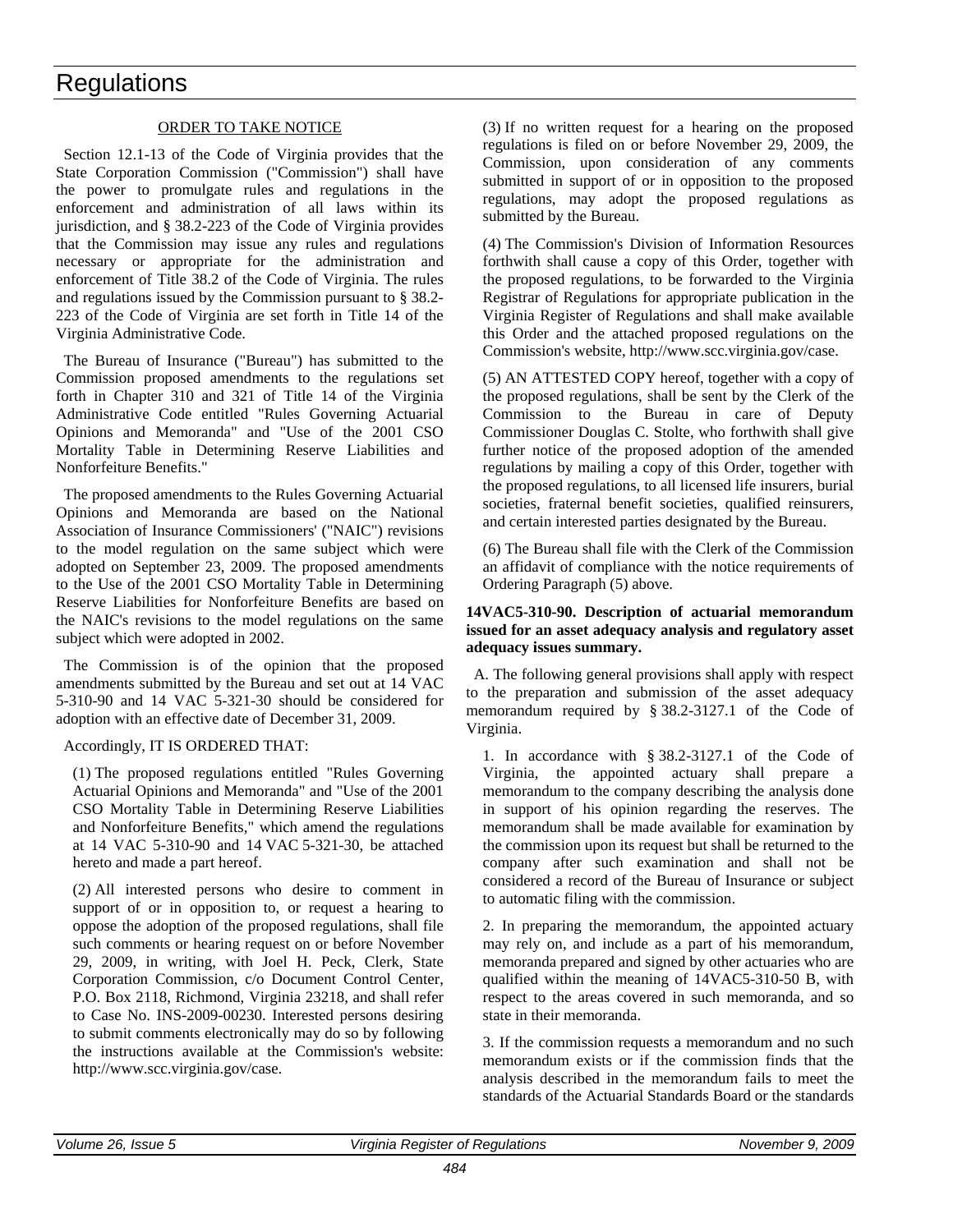and requirements of this chapter, the commission may designate a qualified actuary to review the opinion and prepare such supporting memorandum as is required for review. The reasonable and necessary expense of the independent review shall be paid by the company but shall be directed and controlled by the commission.

4. The reviewing actuary shall have the same status as an examiner for purposes of obtaining data from the company and the work papers and documentation of the reviewing actuary shall be retained by the commission; provided, however, that any information provided by the company to the reviewing actuary and included in the work papers shall be considered as material provided by the company to the commission and shall be kept confidential to the same extent as is prescribed by law with respect to other material provided by the company to the commission pursuant to the statute governing this chapter. The reviewing actuary shall not be an employee of a consulting firm involved with the preparation of any prior memorandum or opinion for the insurer pursuant to this chapter for any one of the current year or the preceding three years.

5. In accordance with § 38.2-3127.1 of the Code of Virginia, the appointed actuary shall prepare a regulatory asset adequacy issues summary, the contents of which are specified in subsection C of this section. The regulatory asset adequacy issues summary shall be submitted no later than March 15 of the year following the year for which a statement of actuarial opinion based on asset adequacy is required. The regulatory asset adequacy issues summary is to be kept confidential to the same extent and under the same conditions as the actuarial memorandum.

B. A section of the memorandum shall document asset adequacy testing by demonstrating that the analysis has been done in accordance with the standards for asset adequacy referred to in 14VAC5-310-50 D and any additional standards under this chapter. It shall specify:

1. For reserves:

a. Product descriptions including market description, underwriting and other aspects of a risk profile, and the specific risks the appointed actuary deems significant;

- b. Source of liability in force;
- c. Reserve method and basis;
- d. Investment reserves;
- e. Reinsurance arrangements;

f. Identification of any explicit or implied guarantees made by the general account in support of benefits provided through a separate account policy or contract and the methods used by the appointed actuary to provide for the guarantees in the asset adequacy analysis; and

g. Documentation of assumptions to test reserves for (i) lapse rates, whether base or excess, (ii) interest crediting rate strategy, (iii) mortality, (iv) policyholder dividend strategy, (v) competitor or market interest rate, (vi) annuitization rates, (vii) commission and expenses, and (viii) morbidity.

The documentation of the assumptions shall be such that an actuary reviewing the actuarial memorandum could form a conclusion as to the reasonableness of the assumption.

2. For assets:

a. Portfolio descriptions, including a risk profile disclosing the quality, distribution and types of assets;

b. Investment and disinvestment assumptions;

c. Source of asset data;

d. Asset valuation bases; and

e. Documentation of assumptions made for (i) default costs, (ii) bond call function, (iii) mortgage prepayment function, (iv) determining market value for assets sold due to disinvestment strategy, and (v) determining yield on assets acquired through the investment strategy.

The documentation of the assumptions shall be such that an actuary reviewing the actuarial memorandum could form a conclusion as to the reasonableness of the assumption.

3. For the analysis basis:

a. Methodology;

b. Rationale for inclusion or exclusion of different blocks of business and how pertinent risks were analyzed;

c. Rationale for degree of rigor in analyzing different blocks of business, including the rationale for the level of "materiality" that was used in determining how rigorously to analyze different blocks of business;

d. Criteria for determining asset adequacy, including in the criteria the precise basis for determining if assets are adequate to cover reserves under "moderately adverse conditions" or other conditions as specified in relevant actuarial standards of practice; and

e. Whether the impact of federal income taxes was considered and the method of treating reinsurance in the asset adequacy analysis.

4. Summary of material changes in methods, procedures, or assumptions from prior year's asset adequacy analysis;

5. Summary of results; and

6. Conclusion.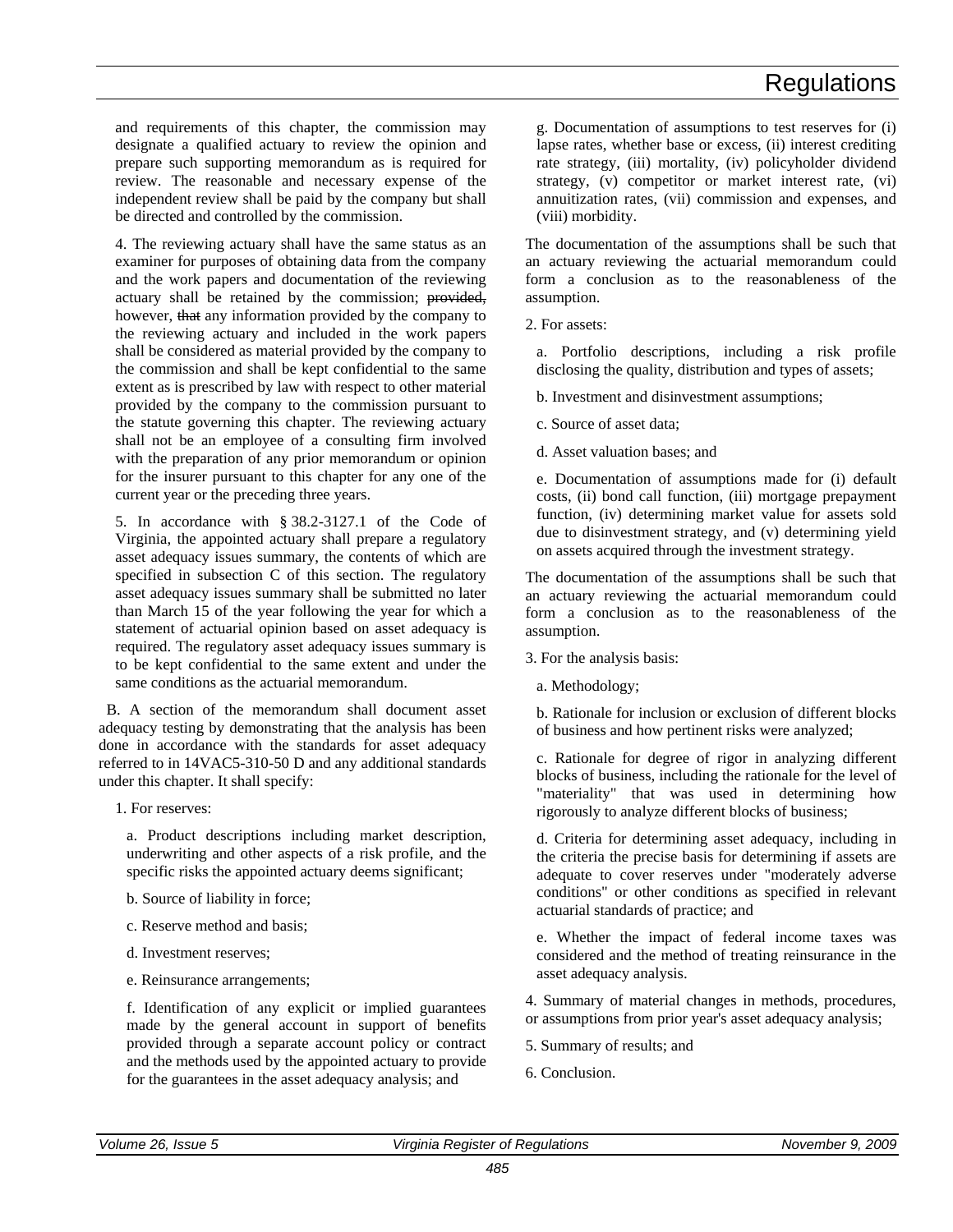C. The regulatory asset adequacy issues summary shall contain the name of the company for which the regulatory asset adequacy issues summary is being supplied and shall be signed and dated by the appointed actuary rendering the actuarial opinion. The regulatory asset adequacy issues summary also shall include each of the following:

1. Descriptions of the scenarios tested, including whether those scenarios are stochastic or deterministic, and the sensitivity testing done relative to those scenarios. If negative ending surplus results under certain tests in the aggregate, the actuary should describe those tests and the amount of additional reserve as of the valuation date which, if held, would eliminate the negative aggregate surplus values. Ending surplus values shall be determined by either extending the projection period until the in-force and associated assets and liabilities at the end of the projection period are immaterial or by adjusting the surplus amount at the end of the projection period by an amount that appropriately estimates the value that reasonably can be expected to arise from the assets and liabilities remaining in force;

2. The extent to which the appointed actuary uses assumptions in the asset adequacy analysis that are materially different from the assumptions used in the previous asset adequacy analysis;

3. The amount of reserves and the identity of the product lines that had been subjected to asset adequacy analysis in the prior opinion but were not subject to analysis for the current opinion;

4. Comments on any interim results that may be of significant concern to the appointed actuary. For example, the impact of the insufficiency of assets to support the payment of benefits and expenses and the establishment of statutory reserves during one or more interim periods;

5. The methods used by the actuary to recognize the impact of reinsurance on the company's cash flows, including both assets and liabilities, under each of the scenarios tested; and

6. Whether the actuary has been satisfied that all options whether explicit or embedded, in any asset or liability, including but not limited to those affecting cash flows embedded in fixed income securities, and equity-like features in any investments have been appropriately considered in the asset adequacy analysis.

D. The actuarial methods, considerations, and analyses shall conform to appropriate standards of practice and the memorandum shall include the following statement:

"Actuarial methods, considerations and analyses used in the preparation of this memorandum conform to the appropriate Standards of Practice as promulgated by the Actuarial Standards Board, which standards form the basis for this memorandum."

E. An appropriate allocation of assets in the amount of Interest Maintenance Reserve (IMR), whether positive or negative, shall be used in any asset adequacy analysis. Analysis of risks regarding asset default shall include an appropriate allocation of assets supporting the Asset Valuation Reserve (AVR); these AVR assets shall not be applied for any other risks with respect to reserve adequacy. Analysis of these and other risks shall include assets supporting other mandatory or voluntary reserves available to the extent not used for risk analysis and reserve support. The amount of the assets used for the AVR shall be disclosed in the Table of Reserves and Liabilities of the opinion and in the memorandum. The method used for selecting particular assets or allocated portions of assets shall be disclosed in the memorandum.

#### **14VAC5-321-30. 2001 CSO Mortality Table.**

A. At the election of the insurer for any one or more specified plans of insurance and subject to the conditions stated in this chapter, the 2001 CSO Mortality Table may be used as the minimum standard for policies issued on or after July January 1, 2004, and before the date specified in subsection B of this section to which subdivision 1 of § 38.2- 3130 and § 38.2-3209 of the Code of Virginia are applicable. If the insurer elects to use the 2001 CSO Mortality Table, it shall do so for both valuation and nonforfeiture purposes.

B. Subject to the conditions stated in this chapter, the 2001 CSO Mortality Table shall be used in determining minimum standards for policies issued on and after January 1, 2009, to which subdivision 1 of § 38.2-3130 and § 38.2-3209 of the Code of Virginia are applicable.

C. A table from the 2001 CSO Preferred Class Structure Mortality Table used in place of a 2001 CSO Mortality Table, pursuant to the requirements of 14VAC5-322, will be treated as part of the 2001 CSO Mortality Table only for purposes of reserve valuation pursuant to the requirements of this chapter.

VA.R. Doc. No. R10-2018; Filed October 21, 2009, 11:15 a.m.

**––––––––––––––––––**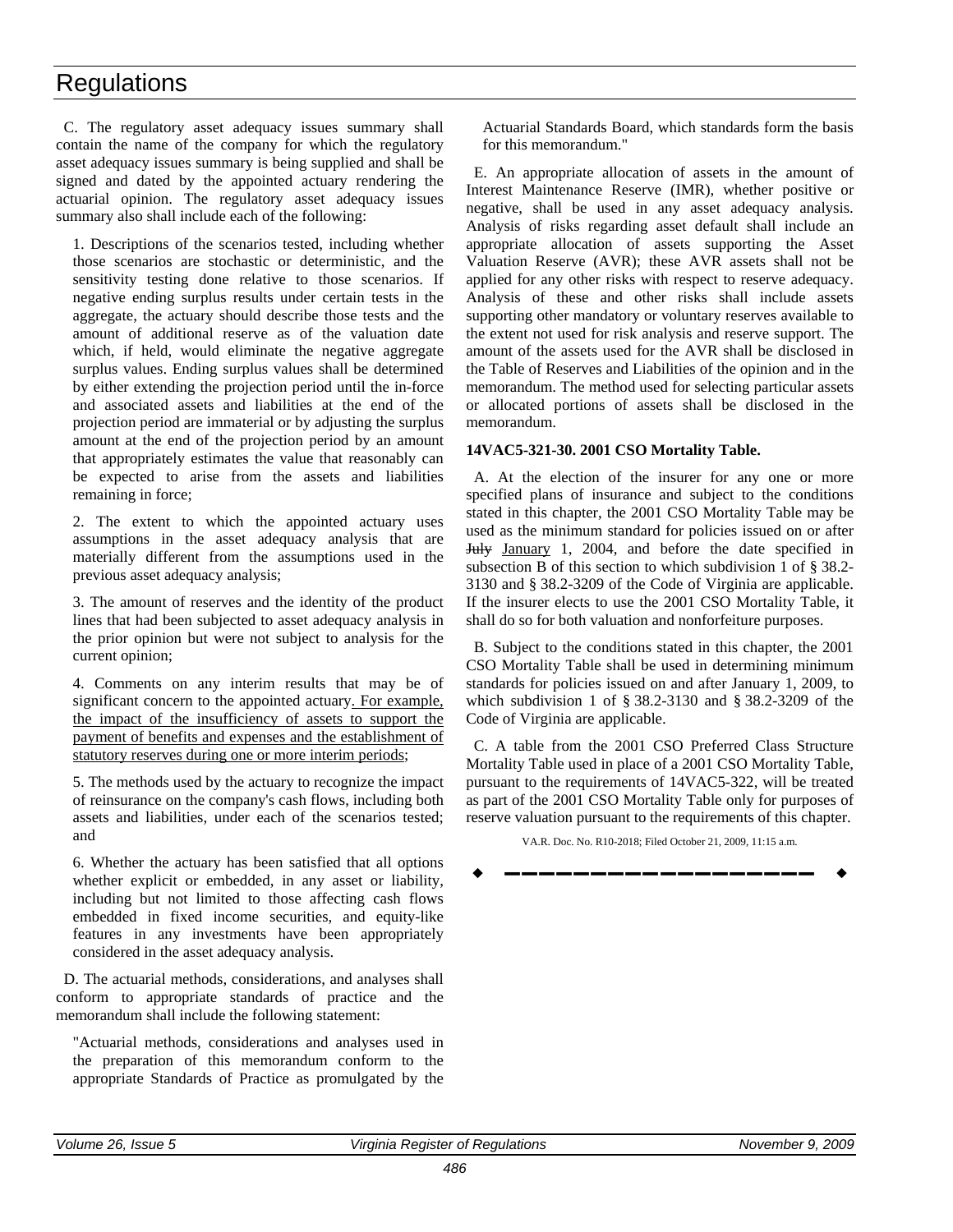### <span id="page-39-0"></span>**TITLE 18. PROFESSIONAL AND OCCUPATIONAL LICENSING**

#### **BOARD OF AUDIOLOGY AND SPEECH-LANGUAGE PATHOLOGY**

#### **Final Regulation**

REGISTRAR'S NOTICE: The Board of Audiology and Speech-Language Pathology is claiming an exemption from the Administrative Process Act in accordance with § 2.2-4006 A 4 a of the Code of Virginia, which excludes regulations that are necessary to conform to changes in Virginia statutory law where no agency discretion is involved. The Board of Audiology and Speech-Language Pathology will receive, consider, and respond to petitions from any interested person at any time with respect to reconsideration or revision.

#### Title of Regulation: **18VAC30-20. Regulations Governing the Practice of Audiology and Speech-Language Pathology (amending 18VAC30-20-70).**

Statutory Authority: § 54.1-2400 of the Code of Virginia.

Effective Date: December 9, 2009.

Agency Contact: Leslie L. Knachel, Executive Director, Board of Audiology and Speech-Language Pathology, 9960 Mayland Drive, Suite 300, Richmond, VA 23233-1463, telephone (804) 367-4630, FAX (804) 527-4413, or email leslie.knachel@dhp.virginia.gov.

#### Summary:

*In compliance with Chapter 687 of the 2009 Acts of Assembly, the Board of Audiology and Speech-language Pathology has amended its regulations relating to the responsibility of the licensee or registrant to provide current addresses. Every licensee and registrant is required to provide an address of record for use by the board, and is permitted to provide a second address to be used as the public address. If a second address is not provided, the address of record becomes the public address. Regulations are amended to use the statutory terminology of address of record and to clarify that the regulant has a responsibility to notify the board within 30 days if there is a change in the address of record or the public address, if different from the address of record.*

#### **18VAC30-20-70. Records; accuracy of information.**

A. All changes of mailing address or name, address of record or public address, if different from the address of record, shall be furnished to the board within 30 days after the change occurs.

B. All notices required by law and by this chapter to be mailed by the board to any registrant or licensee shall be validly given when mailed to the latest address of record on file with the board.

VA.R. Doc. No. R10-2117; Filed October 20, 2009, 10:31 a.m.

#### **Final Regulation**

REGISTRAR'S NOTICE: The following regulatory action is exempt from the Administrative Process Act in accordance with § 2.2-4006 A 7 of the Code of Virginia, which excludes regulations of the regulatory boards served by the Department of Health Professions pursuant to Title 54.1 that are limited to reducing fees charged to regulants and applicants. The Board of Audiology and Speech-Language Pathology will receive, consider, and respond to petitions by any interested person at any time with respect to reconsideration or revision.

#### Title of Regulation: **18VAC30-20. Regulations Governing the Practice of Audiology and Speech-Language Pathology (amending 18VAC30-20-80).**

Statutory Authority: § 54.1-2400 of the Code of Virginia.

Effective Date: December 9, 2009.

Agency Contact: Leslie L. Knachel, Executive Director, Board of Audiology and Speech-Language Pathology, 9960 Mayland Drive, Suite 300, Richmond, VA 23233-1463, telephone (804) 367-4630, FAX (804) 527-4413, or email leslie.knachel@dhp.virginia.gov.

#### Summary:

*In order to reduce an accumulated surplus in the budget of the Board of Audiology and Speech-Language Pathology, a one-time reduction in renewal fees has been adopted. The renewal fee for audiologists and speech-language pathologists will be reduced for the annual renewal from \$75 to \$40, and for school speech-language pathologists, the renewal fee will be reduced from \$40 to \$20. Fees for inactive licensure and provisional licensure in audiology (which are approximately one-half the active renewal fee) are reduced correspondingly.*

#### **18VAC30-20-80. Fees.**

A. The following fees shall be paid as applicable for licensure:

| 1. Application for audiology or speech-<br>language pathology license  | \$135 |
|------------------------------------------------------------------------|-------|
| 2. Application for school speech-language<br>pathology license         | \$70  |
| 3. Verification of licensure requests from<br>other states             | \$20  |
| 4. Annual renewal of audiology or<br>speech-language pathology license | \$75  |
| 5. Late renewal of audiology or speech-<br>language pathology license  | \$25  |
| 6. Annual renewal of school speech-<br>language pathology license      | SAC   |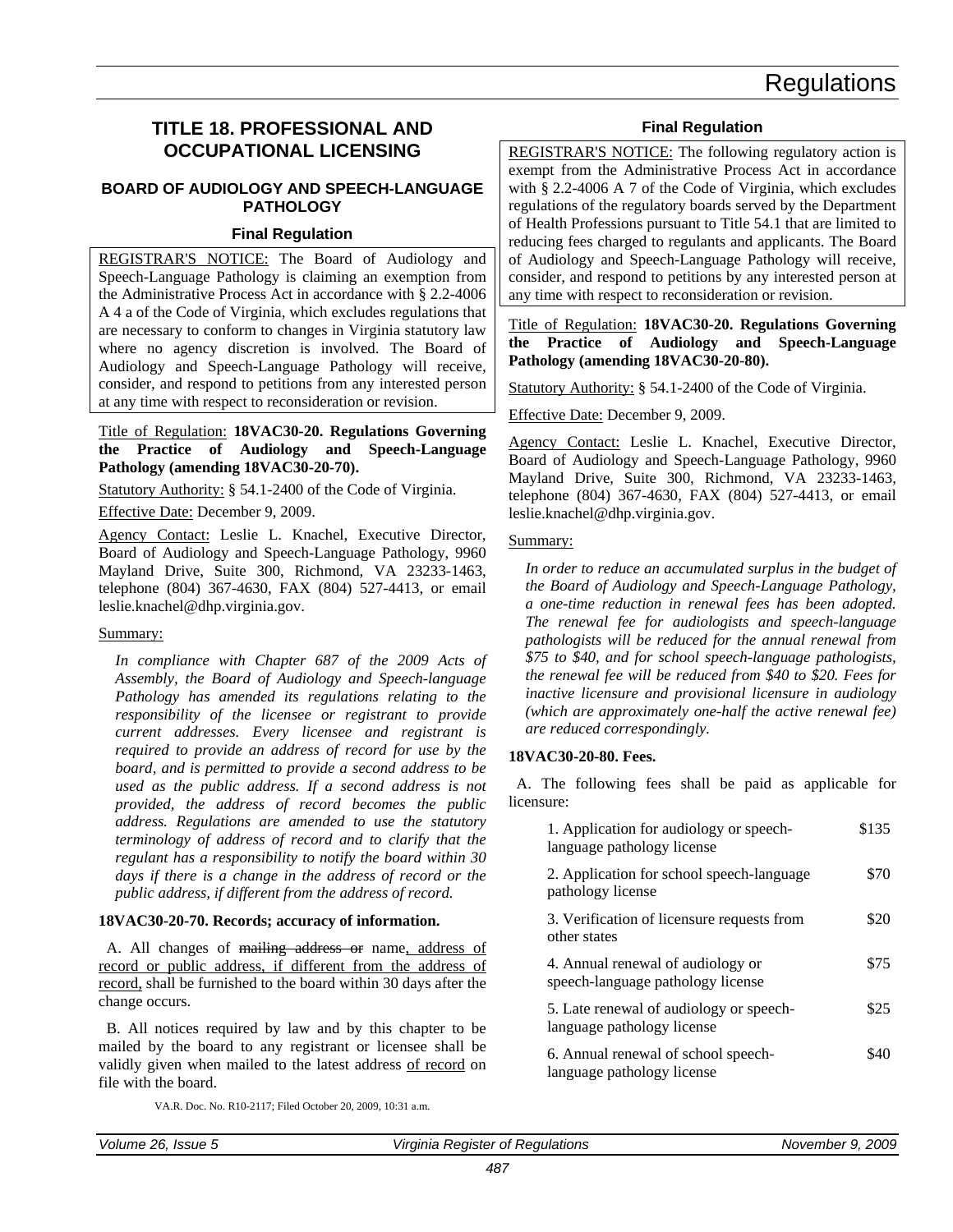<span id="page-40-0"></span>

| 7. Late renewal of school speech-language<br>pathology license                                          | \$15  |
|---------------------------------------------------------------------------------------------------------|-------|
| 8. Reinstatement of audiology or speech-<br>language pathology license                                  | \$135 |
| 9. Reinstatement of school speech-<br>language pathology license                                        | \$70  |
| 10. Duplicate wall certificates                                                                         | \$25  |
| 11. Duplicate license                                                                                   | \$5   |
| 12. Returned check                                                                                      | \$35  |
| 13. Inactive license renewal for audiology<br>or speech-language pathology                              | \$40  |
| 14. Inactive license renewal for school<br>speech-language pathology                                    | \$20  |
| 15. Approval of a continuing education<br>sponsor                                                       | \$200 |
| 16. Application for provisional license in<br>audiology                                                 | \$50  |
| 17. Renewal of provisional license in<br>audiology                                                      | \$25  |
| B. Fees shall be made payable to the Treasurer of Virginia<br>and shall not be refunded once submitted. |       |
| C. For the renewal of licenses by December 31, 2009, the<br>fees shall be as follows:                   |       |
| 1. Annual renewal of audiology or speech-<br>language pathology license                                 | \$40  |
| 2. Annual renewal of school speech-                                                                     | \$20  |

language pathology license 3. Inactive license renewal for audiology or speech-language pathology \$20

 4. Renewal of provisional license in audiology \$15

VA.R. Doc. No. R10-2166; Filed October 20, 2009, 10:31 a.m.

#### **BOARD OF NURSING**

#### **Fast-Track Regulation**

Title of Regulation: **18VAC90-20. Regulations Governing the Practice of Nursing (amending 18VAC90-20-181).**

Statutory Authority: § 54.1-2400 of the Code of Virginia.

Public Hearing Information: No public hearings are scheduled.

Public Comment Deadline: December 9, 2009.

Effective Date: December 24, 2009.

Agency Contact: Jay P. Douglas, R.N., Executive Director, Board of Nursing, 9960 Mayland Drive, Suite 300, Richmond, VA 23233-1463, telephone (804) 367-4515, FAX (804) 527-4455, or email jay.douglas@dhp.virginia.gov.

Basis: Chapter 24 (§ 54.1-2400 et seq.) of Title 54.1 of the Code of Virginia establishes the general powers and duties of health regulatory boards including the responsibility to promulgate regulations.

Purpose: The purpose of the action is to update requirements for issuance of a license with a multistate licensure privilege. Consistency with Model Rules for the Compact is necessary to ensure that nurses with a multistate privilege are appropriately licensed and able to provide services to protect the health and safety of patients in Virginia. If a compact state has restricted the privilege and only issued a single state license, such action must be acknowledged on the license.

Rationale for Using Fast-Track Process: The board is merely conforming language in its regulations with the Model Rules for the Nurse Licensure Compact, so the changes are not more restrictive and not expected to be controversial.

Substance: Two new identification forms would be acceptable evidence as primary residency, and a nurse from another country would have a choice of declaring either the country of origin or Virginia as the primary state. Additionally, a new regulation would specify that a single state license should be clearly marked that it is valid only in the state of issuance.

Issues: There are no advantages or disadvantages to the public. The primary advantage to the agency is consistency with the Nurse Licensure Compact of which Virginia is a member. There are no pertinent issues.

#### The Department of Planning and Budget's Economic Impact Analysis:

Summary of the Proposed Amendments to Regulation. The Board of Nursing (Board) proposes to amend its Regulations Governing the Practice of Nursing to allow two new forms of identification as proof of primary residency for the purposes of obtaining a license with multistate licensure privileges. The board also proposes to allow foreign nurses who are in the United States on a visa and are applying for licensure in Virginia to declare either Virginia or their country of origin as their primary state of residence.

Result of Analysis. The benefits likely exceed the costs for all proposed changes.

Estimated Economic Impact. Current regulations allow Virginia to issue a license with a multistate licensure privilege, for nurses who are currently licensed in Virginia or who are applying for licensure in Virginia, so long as the primary residence of the nurse seeking such a license is in Virginia. Currently, nurses may offer 1) a driver's license with a home address listed, 2) a voter registration card with a home address listed or 3) a federal or state tax return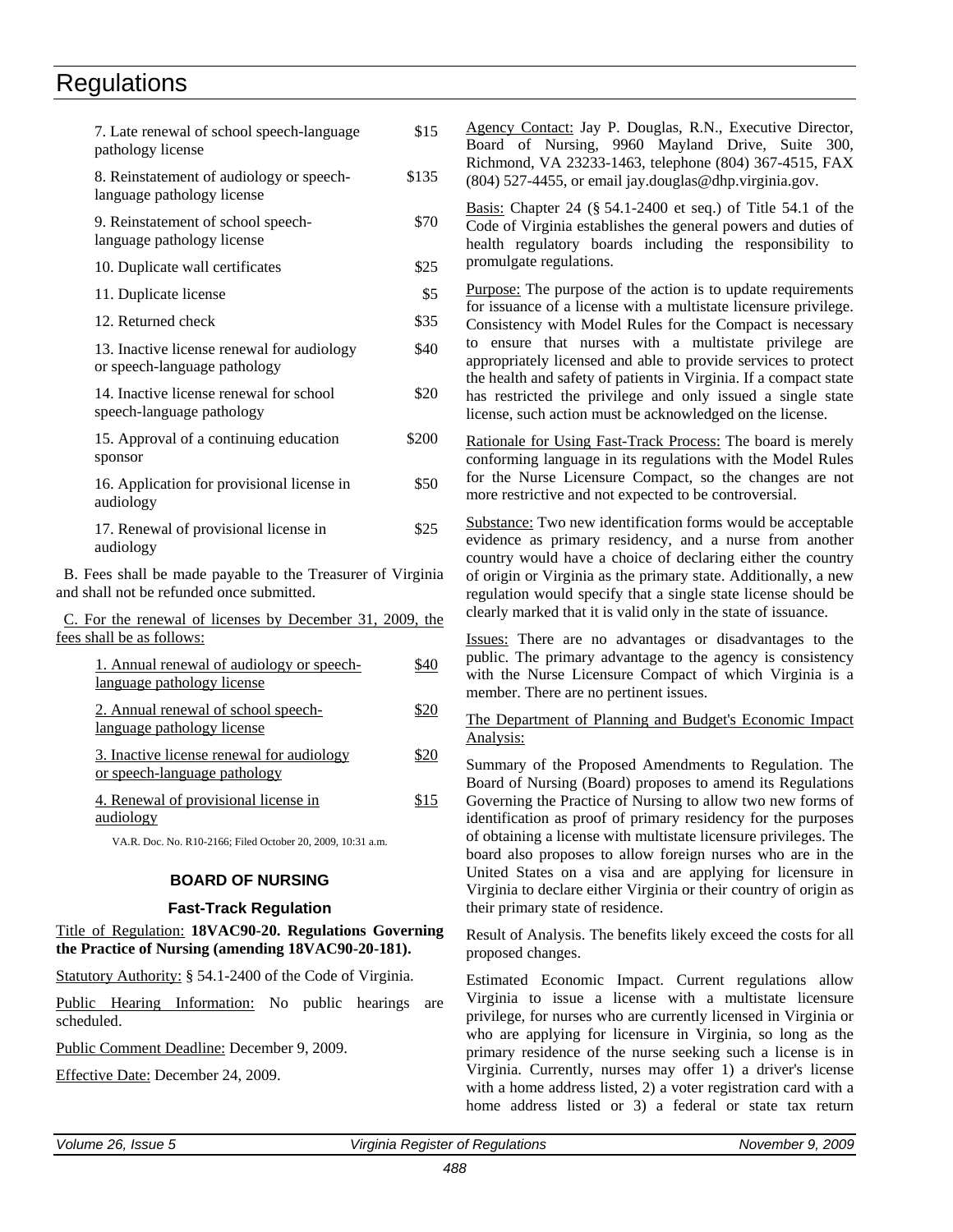declaring Virginia as primary state of residence as evidence that they meet the requirements for the multistate licensure privilege.

The Board proposes to add two new forms of identification, 1) Military Form No. 2058— state of legal residence and 2) form W2 from the United States Government or any bureau, division or agency thereof indicating Virginia as a declared state of residence, to this list of acceptable proof of residence. The Board also proposes to allow foreign nurses who are in the United States on a visa, and are applying for Virginia licensure, to choose whether they will list Virginia or their home country as their primary state of residence. If a foreign nurse declares his or her home country as the primary state of residence, he/she will only be eligible for a single state (Virginia) license. These proposed changes will make Virginia regulations consistent with the model rules for the compact that governs multistate licensure.

Since the proposed changes do not impose any new restrictions on licensees, no entity is likely to incur any additional costs on account of this regulatory action. Licensed Nurses, and applicants for nursing licensure, are likely to benefit from being able to use a wider variety of proof of residency as this will allow nurses who, for instance, have recently moved to Virginia and who have changed their addresses on their W2s… but who have not yet obtained a Virginia driver's license or registered to vote… to obtain multistate licensure.

Businesses and Entities Affected. The Department of Health Professions (DHP) reports that the Board currently licenses 5,200 registered nurses and 784 licensed practical nurses.

Localities Particularly Affected. No locality will be particularly affected by this proposed regulatory action.

Projected Impact on Employment. This regulatory action will likely have no impact on employment in the Commonwealth.

Effects on the Use and Value of Private Property. This regulatory action will likely have no effect on the use or value of private property in the Commonwealth.

Small Businesses: Costs and Other Effects Small businesses in the Commonwealth are unlikely to incur any costs on account of this regulatory action.

Small Businesses: Alternative Method that Minimizes Adverse Impact. Small businesses in the Commonwealth are unlikely to incur any costs on account of this regulatory action.

Real Estate Development Costs. This regulatory action will likely have no effect on real estate development costs in the Commonwealth.

Legal Mandate. The Department of Planning and Budget (DPB) has analyzed the economic impact of this proposed regulation in accordance with § 2.2-4007.04 of the

Administrative Process Act and Executive Order Number 36 (06). Section 2.2-4007.04 requires that such economic impact analyses include, but need not be limited to, the projected number of businesses or other entities to whom the regulation would apply, the identity of any localities and types of businesses or other entities particularly affected, the projected number of persons and employment positions to be affected, the projected costs to affected businesses or entities to implement or comply with the regulation, and the impact on the use and value of private property. Further, if the proposed regulation has adverse effect on small businesses, § 2.2- 4007.04 requires that such economic impact analyses include (i) an identification and estimate of the number of small businesses subject to the regulation; (ii) the projected reporting, recordkeeping, and other administrative costs required for small businesses to comply with the regulation, including the type of professional skills necessary for preparing required reports and other documents; (iii) a statement of the probable effect of the regulation on affected small businesses; and (iv) a description of any less intrusive or less costly alternative methods of achieving the purpose of the regulation. The analysis presented above represents DPB's best estimate of these economic impacts.

Agency's Response to the Department of Planning and Budget's Economic Impact Analysis: The Board of Nursing concurs with the analysis of the Department of Planning and Budget on proposed amended regulations for 18VAC90-20, Regulations Governing the Practice of Nursing.

#### Summary:

*The proposed amendments make board regulations for the issuance of a multistate licensure privilege consistent with the Model Rules of the Nurse Licensure Compact. Two new identification forms are acceptable evidence as primary residency, and a nurse from another country has a choice of declaring either the country of origin or Virginia as the primary state. Additionally, a new regulation specifies that a single state license should be clearly marked that it is valid only in the state of issuance.*

#### **18VAC90-20-181. Issuance of a license with a multistate licensure privilege.**

A. In order to be issued a license with a multistate licensure privilege by the board, a nurse currently licensed in Virginia or a person applying for licensure in Virginia shall submit a declaration stating that his primary residence is in Virginia. Evidence of a primary state of residence may be required to include but not be limited to:

1. A driver's license with a home address;

2. A voter registration card displaying a home address; or

3. A federal or state tax return declaring the primary state of residence. ;

4. A Military Form No. 2058 – state of legal residence; or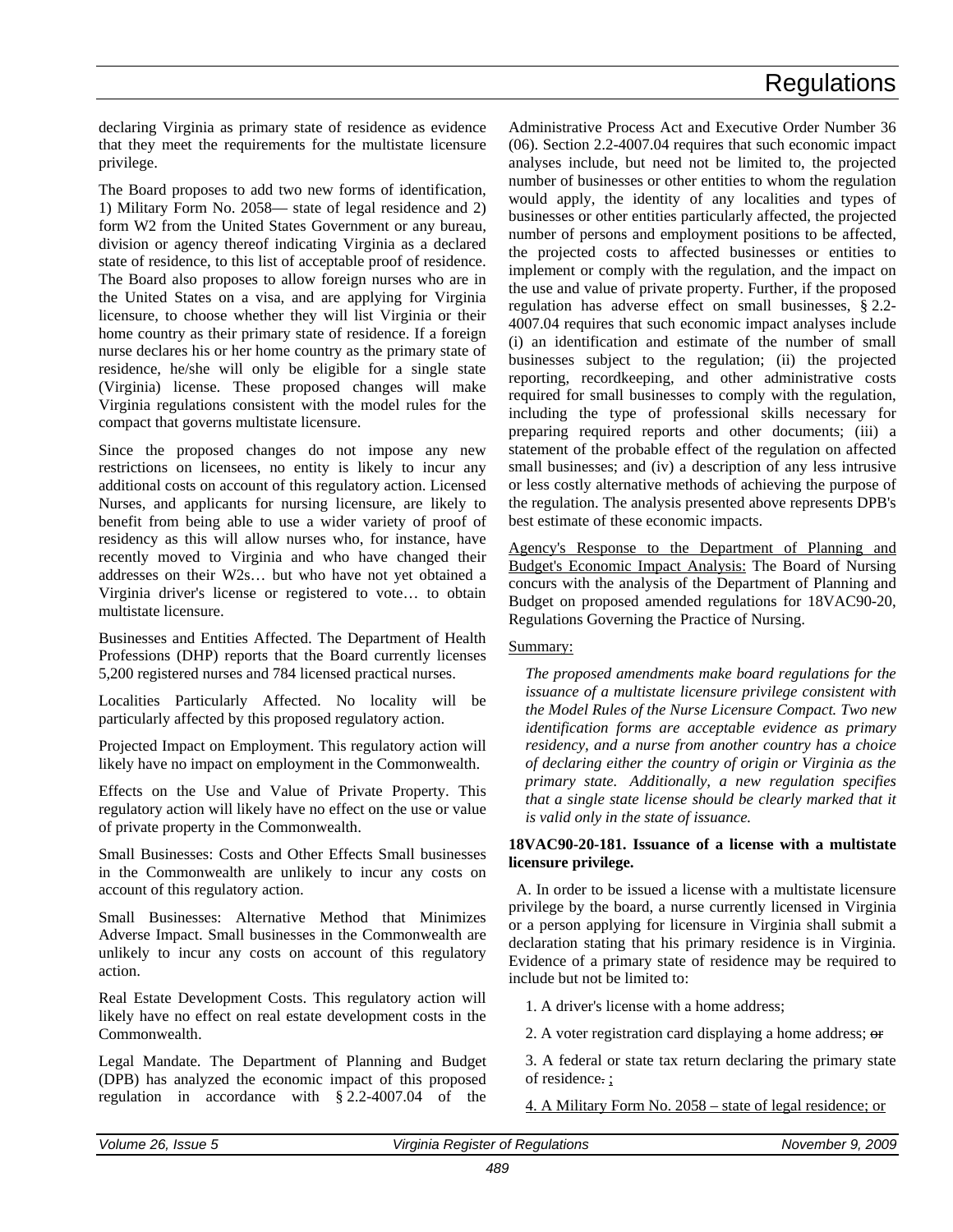<span id="page-42-0"></span>5. A W-2 from the United States government or any bureau, division, or agency thereof indicating the declared state of residence.

B. A nurse on a visa from another country applying for licensure in Virginia may declare either the country of origin or Virginia as the primary state of residence. If the foreign country is declared as the primary state of residence, a single state license shall be issued by Virginia.

C. A nurse changing the primary state of residence from another party state to Virginia may continue to practice under the former party state license and multistate licensure privilege during the processing of the nurse's licensure application by the board for a period not to exceed 30 days.

1. If a nurse is under a pending investigation by a former home state, the licensure application in Virginia shall be held in abeyance and the 30-day authorization to practice stayed until resolution of the pending investigation.

2. A license issued by a former party state shall no longer be valid upon issuance of a license by the board.

3. If the board denies licensure to an applicant from another party state, it shall notify the former home state within 10 business days, and the former home state may take action in accordance with the laws and regulations of that state.

D. A license issued by a party state is valid for practice in all other party states, unless clearly designated as valid only in the state that issued the license. When a party state issues a license authorizing practice only in that state and not authorizing practice in other party states, the license shall be clearly marked with words indicating that it is valid only in the state of issuance.

VA.R. Doc. No. R10-1938; Filed October 20, 2009, 10:31 a.m.

#### **REAL ESTATE BOARD**

#### **Final Regulation**

REGISTRAR'S NOTICE: The Real Estate Board is claiming an exemption from the Administrative Process Act in accordance with § 2.2-4006 A 4 a of the Code of Virginia, which excludes regulations that are necessary to conform to changes in Virginia statutory law where no agency discretion is involved. The Real Estate Board will receive, consider, and respond to petitions from any interested person at any time with respect to reconsideration or revision.

Title of Regulation: **18VAC135-40. Time-Share Regulations (repealing 18VAC135-40-20, 18VAC135-40- 50, 18VAC135-40-60, 18VAC135-40-80, 18VAC135-40- 100, 18VAC135-40-110, 18VAC135-40-140, 18VAC135- 40-150, 18VAC135-40-160, 18VAC135-40-420, 18VAC135-40-430).**

Statutory Authority: § 54.1-201 of the Code of Virginia.

Effective Date: December 11, 2009.

Agency Contact: Christine Martine, Executive Director, Real Estate Board, 9960 Mayland Drive, Suite 400, Richmond, VA 23233, telephone (804) 367-8552, FAX (804) 527-4299, or email reboard@dpor.virginia.gov.

Summary:

*Chapters 851 and 871 of the 2008 Acts of Assembly established the Common Interest Community Board. In addition, Clause 2 of Chapters 851 and 871 states that the Common Interest Community Board is successor in interest to the Real Estate Board to the extent that the law transfers powers and duties. As a result of the transfer of powers and duties to the Common Interest Community Board, the Real Estate Board Time-Share regulations should be repealed. The transfer of the regulations to the Common Interest Community Board became effective November 27, 2008.*

VA.R. Doc. No. R10-2181; Filed October 13, 2009, 2:22 p.m.

#### **Final Regulation**

REGISTRAR'S NOTICE: The Real Estate Board is claiming an exemption from the Administrative Process Act in accordance with § 2.2-4006 A 4 a of the Code of Virginia, which excludes regulations that are necessary to conform to changes in Virginia statutory law where no agency discretion is involved. The Real Estate Board will receive, consider, and respond to petitions from any interested person at any time with respect to reconsideration or revision.

Title of Regulation: **18VAC135-60. Common Interest Community Management Information Fund Regulations (repealing 18VAC135-60-10 through 18VAC135-60-60).**

Statutory Authority: § 54.1-201 of the Code of Virginia.

Effective Date: December 11, 2009.

Agency Contact: Thomas Perry, Property Registration Administrator, Real Estate Board, 9960 Mayland Drive, Suite 400, Richmond, VA 23233, telephone (804) 367-8510, FAX (804) 527-4299, or email propreg@dpor.virginia.gov.

#### Summary:

*Chapters 851 and 871 of the 2008 Acts of Assembly established the Common Interest Community Board. In addition, Clause 2 of Chapters 851 and 871 states that the Common Interest Community Board is successor in interest to the Real Estate Board to the extent that the law transfers powers and duties. As a result of the transfer of powers and duties to the Common Interest Community Board, the Real Estate Board Common Interest Community Management Information Fund regulations should be repealed. The transfer of the regulations to the Common Interest Community Board became effective November 27, 2008.*

VA.R. Doc. No. R10-2182; Filed October 13, 2009, 2:21 p.m.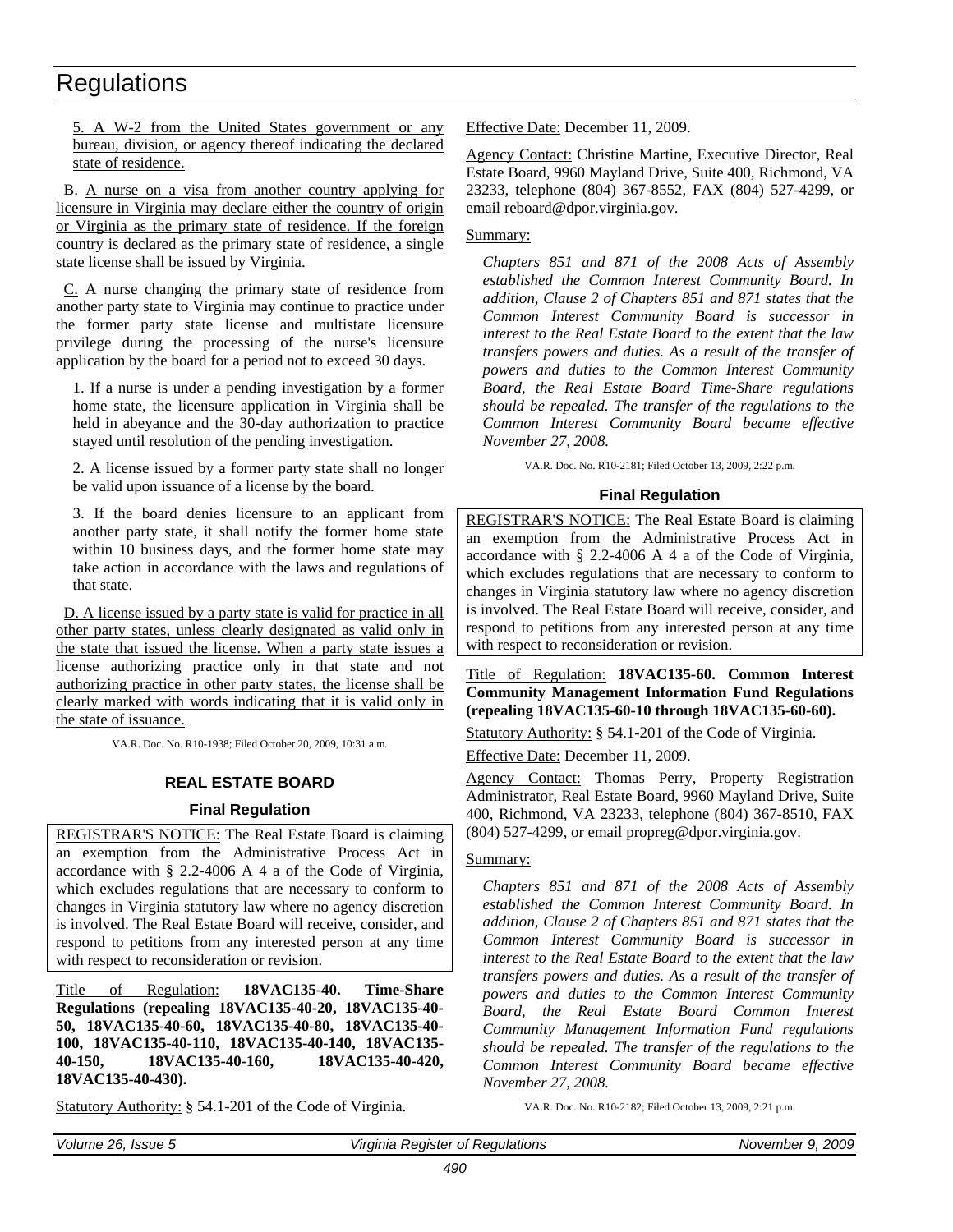<span id="page-43-0"></span>**––––––––––––––––––**

#### **TITLE 24. TRANSPORTATION AND MOTOR VEHICLES**

#### **COMMISSION ON THE VIRGINIA ALCOHOL SAFETY ACTION PROGRAM**

#### **Final Regulation**

Title of Regulation: **24VAC35-60. Ignition Interlock Program Regulations (adding 24VAC35-60-10 through 24VAC35-60-110).**

Statutory Authority: § 18.2-270.2 of the Code of Virginia.

Effective Date: January 1, 2010.

Agency Contact: Richard L. Foy, Technical Instructor, Commission on the Virginia Alcohol Safety Action Program, 701 East Franklin Street, Suite 1110, Richmond, VA 23219, telephone (804) 786-5895, FAX (804) 786-6286, or email rfoy.vasap@state.va.us.

#### Summary:

*This regulation provides information regarding the certification of service providers and ignition interlock devices in Virginia. Procedures for the installation, maintenance, and removal of ignition interlock devices are outlined as well as requirements for reporting and recordkeeping.*

Summary of Public Comments and Agency's Response: No public comments were received by the promulgating agency.

#### CHAPTER 60 IGNITION INTERLOCK PROGRAM REGULATIONS

#### **24VAC35-60-10. Purpose.**

The purpose of these regulations is to establish a set of standards for the Commonwealth of Virginia's ignition interlock program. Authority to issue these regulations is granted to the Executive Director of the Commission on Virginia Alcohol Safety Action Program (VASAP) or authorized designee by § 18.2-270.2 of the Code of Virginia.

#### **24VAC35-60-20. Definitions.**

The following words and terms when used in this chapter shall have the following meanings unless the context clearly indicates otherwise:

"Alcohol" means ethyl alcohol, also called ethanol  $(C<sub>2</sub>H<sub>5</sub>OH).$ 

"BAC" or "blood alcohol concentration" means the amount of alcohol in an offender's blood or breath as determined by chemical analysis, which shall be measured by the number of

grams of alcohol per 100 milliliters of blood, or 210 liters of breath.

"Breath test" means an analysis of the breath alcohol concentration of a deep lung breath sample.

"Calibration" means the process that ensures an accurate alcohol concentration reading is being obtained on the ignition interlock device.

"Commission" means the Commission on Virginia Alcohol Safety Action Program (VASAP).

"Deep lung breath sample," also known as "alveolar breath sample," means an air sample that is the last portion of a prolonged, uninterrupted exhalation and that gives a quantitative measurement of alcohol concentration from which breath alcohol concentrations can be determined. "Alveolar" refers to the aveoli, which are the smallest air passages in the lungs, surrounded by capillary blood vessels and through which an interchange of gases occurs during respiration.

"Device" means a breath alcohol ignition interlock device.

"Device certification" means the testing and approval process required by the Commission on Virginia Alcohol Safety Action Program (VASAP).

"DMV" means the Virginia Department of Motor Vehicles.

"Fail point" means the point at which the breath alcohol level of 0.02% is met.

"Free restart" means the ability to start the engine again within a preset period of time without completion of another breath test, when the condition exists where a breath test is successfully completed and the motor vehicle is started, but then the engine stops for any reason (including stalling).

"Ignition interlock system" means a device that (i) connects a motor vehicle ignition system to an analyzer that measures an offender's blood alcohol concentration; (ii) prevents a motor vehicle ignition from starting if the offender's blood alcohol concentration is at or above the fail point; and (iii) is equipped with the ability to perform a rolling retest and to electronically log the blood alcohol concentration during ignition, attempted ignition, and rolling retest.

"Interlock event" means vehicle operator activity that is recorded by the ignition interlock to include, but not limited to, vehicle starts and attempted starts, rolling retests, breath tests, lockouts, ignition shutoffs, power outages, and interlock tampering.

"Licensing" means the process of determining that a service center meets the requirements set by the Commission on VASAP.

"Lockout" means the ability of the ignition interlock device to prevent a motor vehicle's engine from starting.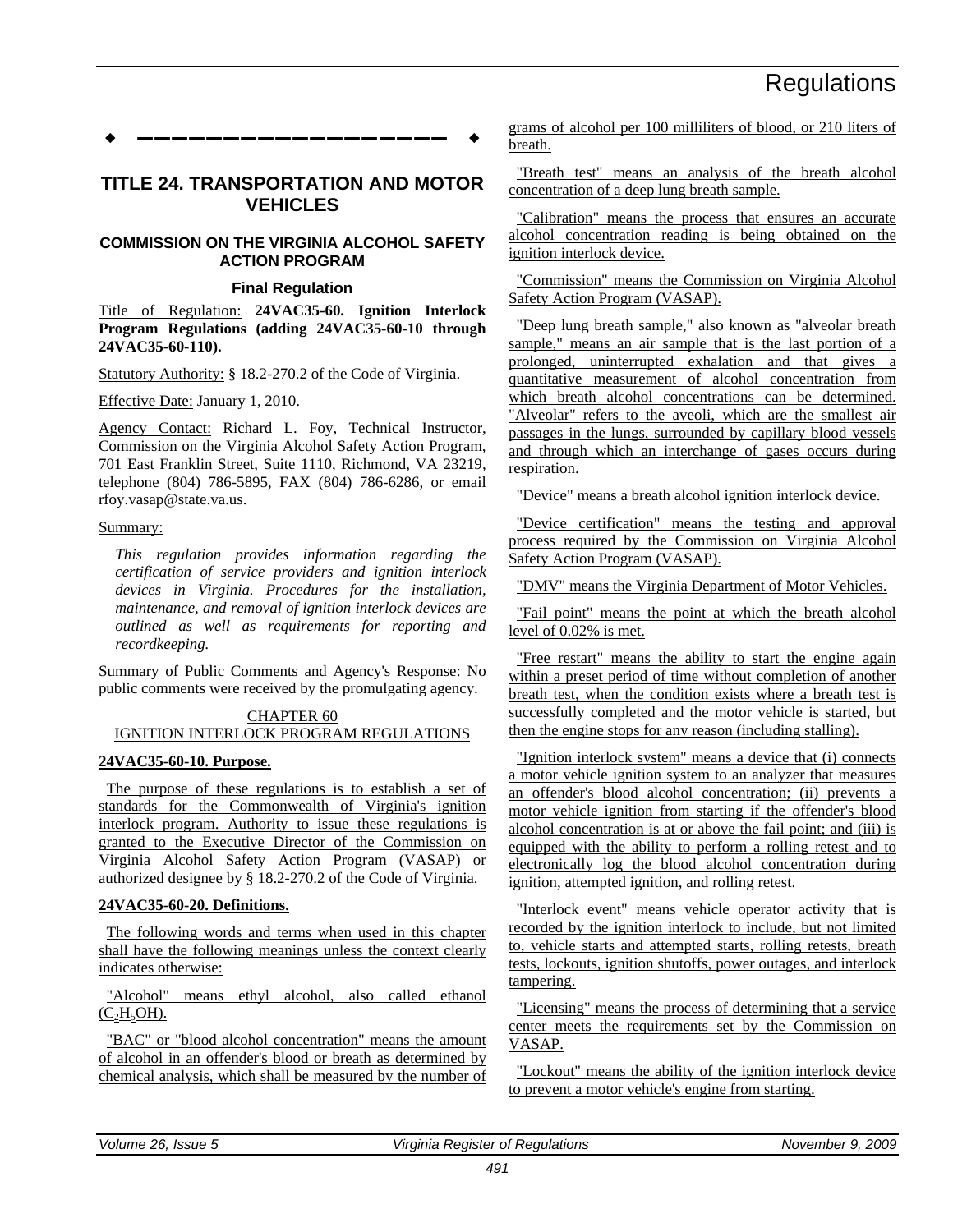"Manufacturer" means the actual maker of the ignition interlock device who assembles the product and distributes it to service providers.

"Motor vehicle<u>" means every vehicle as defined in §46.2-</u> 100 of the Code of Virginia, that is self-propelled, or designed for self-propulsion, to exclude bicycles, electric power-assisted mobility devices, electric powered-assisted bicycles, and mopeds.

"Offender" means the individual required by the court or the Department of Motor Vehicles to drive only motor vehicles that have certified ignition interlock devices installed.

"Permanent lockout" means a feature of the ignition interlock device in which a motor vehicle will not start until the ignition interlock device is reset by a service provider.

"Retest" means an additional opportunity to provide a deep lung breath sample below the alcohol fail point.

"Rolling retest" means a test of the offender's blood alcohol concentration required at random intervals during operation of the motor vehicle, which triggers the sounding of the horn and flashing of lights if (i) the test indicates that the offender has a blood alcohol concentration that is at or above the fail point or (ii) the offender fails to take the test.

"Service center" means the physical location where the service provider installs, calibrates, and removes the ignition interlock device on the offender's vehicle.

"Service provider" means [the an ] authorized supplier and installer of the approved ignition interlock devices. In some cases, the service provider may also be a manufacturer of an ignition interlock device.

"Tampering" means an unlawful act or attempt to disable or circumvent the legal operation of the ignition interlock device to include providing samples other than the natural breath of the offender, starting the motor vehicle without using the ignition switch, any other act intended to start the motor vehicle without first taking and passing a breath test, or physically tampering with the device to disable or otherwise disconnect the device from its power source.

"Temporary lockout" means a feature of the ignition interlock device that will not allow the motor vehicle to start for a preset time period after a breath test result indicates a BAC at or above the fail point.

"Vendor certification" means the process of determining that a vendor has been approved to provide services in the Commonwealth of Virginia.

"Violation" means an event, such as a breath test indicating a BAC at or above the fail point upon initial startup, a refusal to provide a rolling retest deep lung breath sample, a rolling retest with a BAC at or above the fail point, or tampering, which breaches the guidelines for use of the interlock device.

"Violation reset" means a feature of the ignition interlock device in which a service reminder is activated due to a violation.

#### **24VAC35-60-30. When ignition interlock devices are required.**

Ignition interlock devices are required:

1. When ordered by a court of proper jurisdiction pursuant to § 18.2-270.1 of the Code of Virginia; or

2. When administratively enforced by DMV pursuant to § 46.2-391.01 of the Code of Virginia.

#### **24VAC35-60-40. Approval of manufacturers and service providers.**

A. The commission shall issue a request for proposals (RFPs) in compliance with the state procurement procedures to contract with ignition interlock service providers for the services and commodities required for the implementation and maintenance of the Commonwealth's ignition interlock program. Contracts will be for three years with an optional two-year renewal.

B. Integrity of the Ignition Interlock Program shall be upheld by restricting the delivery of interlock client service to the actual provider of the product (authorized service provider), thereby effectively preventing the extension of subcontracts to other persons or businesses who lack longterm investment, long-term experience, or in-depth knowledge of product and service, potentially resulting in a higher likelihood of neglect of duty or illegal exchange of funds. Denial of subcontracting of the interlock service to the consumer is an integral part of protecting the chain of evidence for court testimony and evidentiary procedures.

C. Each service provider seeking to contract with the commission shall submit:

1. Evidence of a strong background in the development and maintenance of a statewide ignition interlock service program and evidence of operational programs in other states. The service provider must be dedicated to the installation and maintenance of ignition interlock devices and must supply and train staff and service center supervisors to assure good customer service and compliance with all contract requirements. [ Any personnel Personnel ] hired to install, calibrate, or inspect ignition interlock devices may not have ever been convicted of [ a any ] felony or a crime substantially related to the qualifications, functions, and duties associated with the installation and inspection of the [ devices, devices; ] or within a five-year period prior to hiring [, ] been convicted of a misdemeanor potentially punishable by confinement. The service provider must be able to ensure that technicians are trained and available to testify in court if required for noncompliance hearings.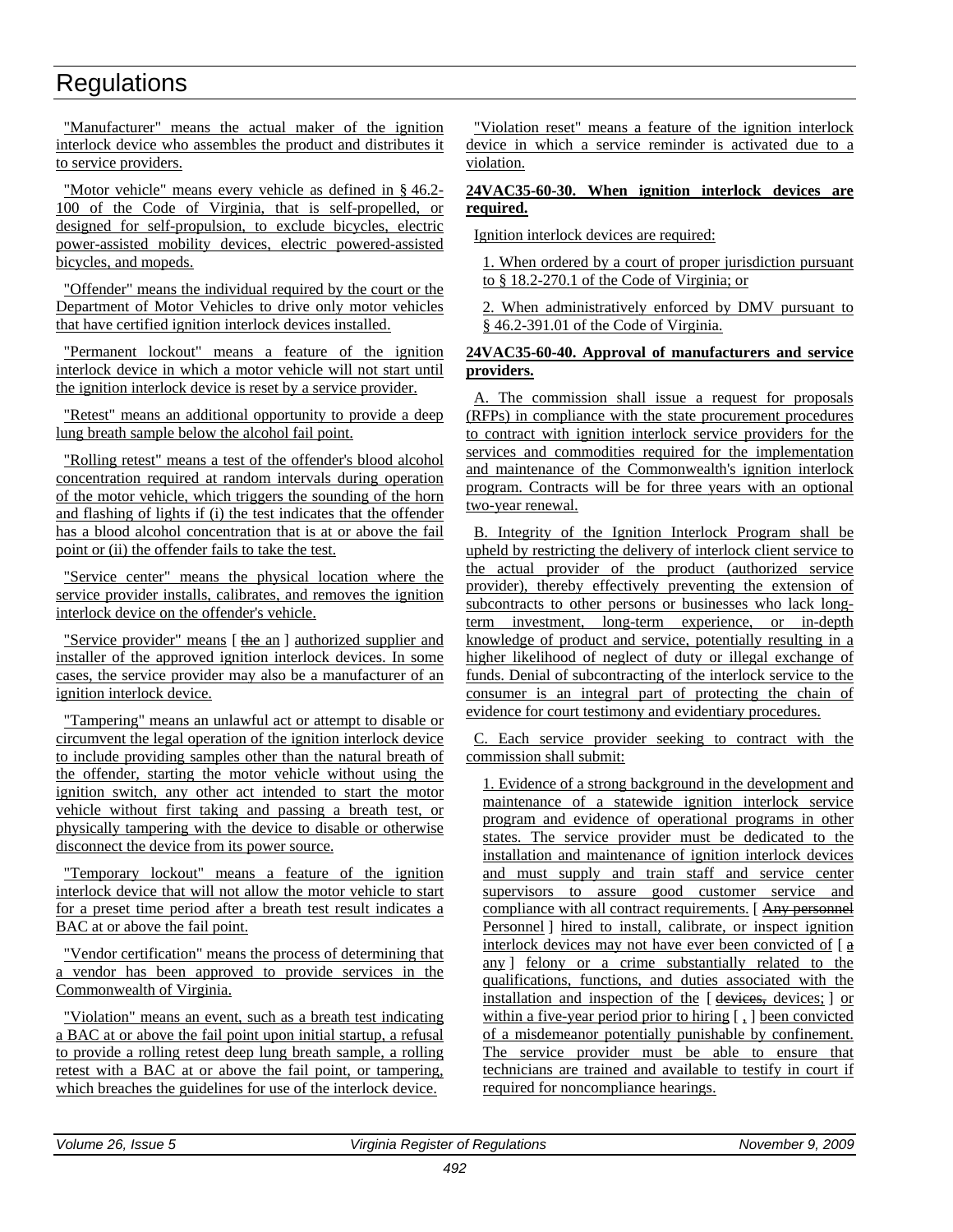2. A description of the service provider's present or planned provisions for distribution of the device in Virginia including all locations in the state where the device may be installed, serviced, repaired, calibrated, inspected, and monitored. Each facility shall be approved by the Commission on VASAP prior to its use and meet the following criteria:

a. Must pay an annual review fee to the Commission on VASAP.

b. Must comply with all local business license and zoning regulations, and with all federal, state, and local health, fire, and building code requirements.

c. Must [ meet the offender's physical needs for access comply with all local, state, and federal laws pertaining to the provision of physical access to persons with disabilities ].

d. Must maintain offender records in a manner that complies with federal confidentiality guidelines.

In addition, all services must be available statewide within a 50-mile drive to the home location of all residents of the Commonwealth.

3. Documentation of insurance covering product liability, including coverage in Virginia, with a minimum policy limit of \$1 million per occurrence, and \$3 million aggregate total. The service provider shall provide a signed statement from the manufacturer holding harmless the Commonwealth of Virginia, the commission, and its members, employees, and agents from all claims, demands, and actions, as a result of damage or injury to persons or property that may arise, directly or indirectly, out of any act or omission by the manufacturer or their service provider relating to the installation, service, repair, use, and/or removal of an ignition interlock device.

4. Documentation that the service provider will provide a full-time state ignition interlock coordinator who will work exclusively with the Virginia interlock program and reside in the Richmond, Virginia area. Among other duties, the coordinator will be expected to (i) respond promptly to any problems in the field, (ii) testify in court upon request, and (iii) assist and provide training to VASAP staff.

D. Provided that all vendor and device certification requirements are met, the commission shall contract with those manufacturers or service providers, and may approve multiple makes and models of ignition interlock devices for use in the Commonwealth.

#### **24VAC35-60-50. Fees.**

A. All potential service providers desiring to conduct business in the Commonwealth of Virginia's ignition interlock program shall submit a \$250 nonrefundable application fee.

B. The Commission on VASAP will establish by contract the following additional fees to be paid by the service provider:

1. Annual contract review fee to the Commission on VASAP.

2. Annual review fee for each service center to the Commission on VASAP.

3. Monthly fee to the Commission on VASAP for each offender with an ignition interlock installed until the device is removed.

4. Monthly fee to the local servicing ASAP for each offender with an ignition interlock device installed until the device is removed.

C. All service providers shall create and maintain an indigency fund for offenders who are eligible for a reduction in fees based upon a declaration of indigency by the court and approval by the commission.

#### **24VAC35-60-60. Cancellation, suspension, and revocation of manufacturers, service providers, and ignition interlock devices.**

A. The commission may cancel, suspend, or revoke certification of an ignition interlock device and/or its manufacturer and service provider for the following reasons:

1. When there is a voluntary request by a manufacturer to cancel certification of a device.

2. When a device is discontinued by the manufacturer.

3. When the manufacturer's liability insurance is terminated or cancelled.

4. When the manufacturer or service provider attempts to conceal its true ownership.

5. When materially false or inaccurate information is provided relating to a device's performance standards.

6. When there are defects in design, materials, or workmanship causing repeated failures of a device.

7. When the manufacturer or service provider knowingly permits nonqualified service technicians to perform work.

8. When a manufacturer or service provider assists users with circumventing or tampering with a device.

9. When service or the submission of required reports is not provided in a timely manner.

10. When required fees are not paid to the commission or local programs.

11. When there is a pattern of substandard customer service.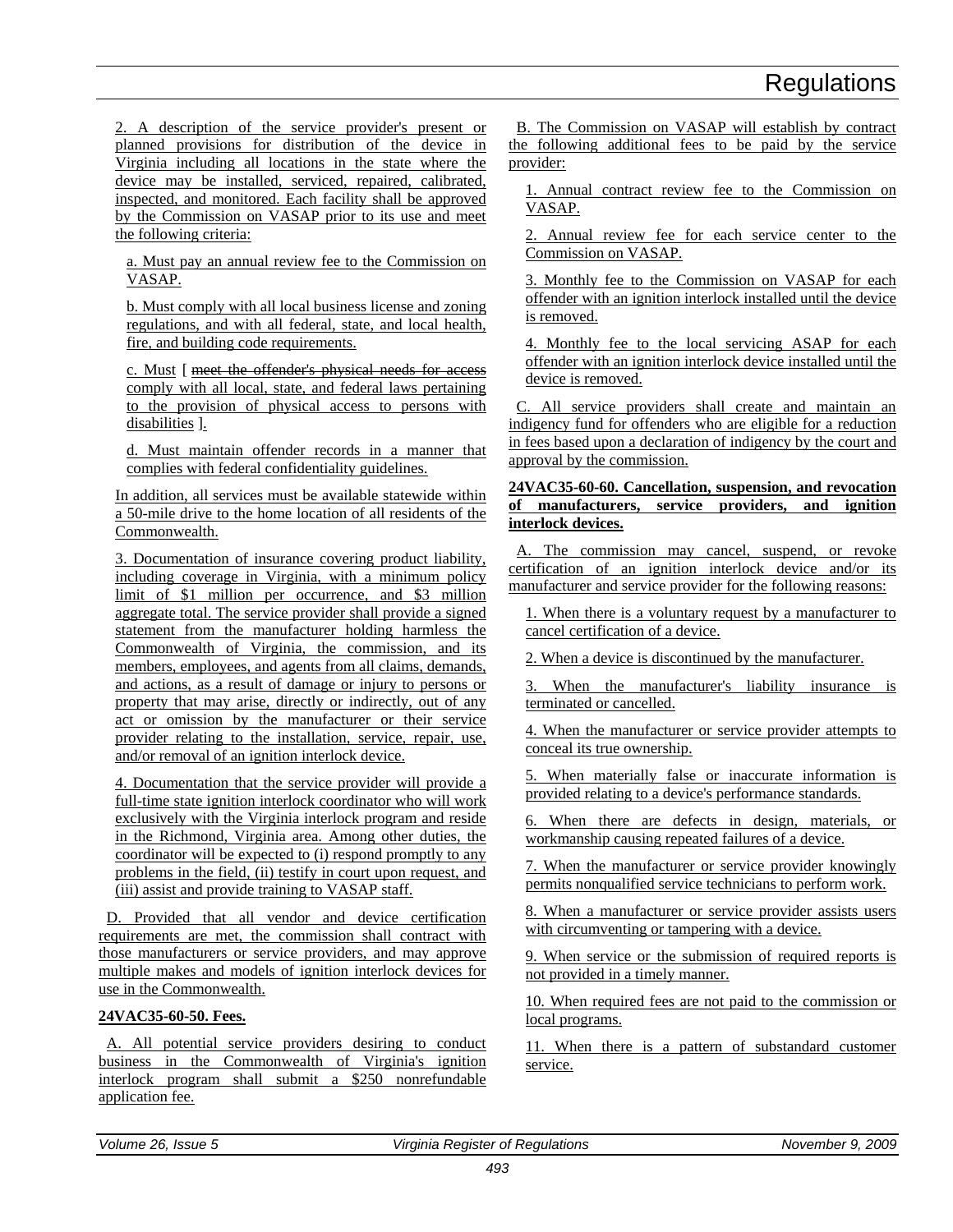12. When the manufacturer or service provider interferes with or obstructs a site review or investigation by the commission.

13. When there are any other violations of the provisions contained in the Code of Virginia, commission regulations, or the ignition interlock contract.

14. When a manufacturer or service provider solicits the employment of another manufacturer's or service provider's technician, facility manager, or state ignition interlock coordinator.

15. When a manufacturer or service provider solicits business outside of the VASAP, or otherwise solicits individual ASAP branches through operational incentives, gratuities, or any other personal incentives.

16. When a manufacturer or service provider solicits business via direct influence or marketing to judicial, court, or DMV personnel.

B. If such cancellation, suspension, or revocation occurs, the manufacturer or service provider may request (within 15 days of notification) a hearing with the commission to contest the decision. Should the cancellation, suspension, or revocation be upheld, the manufacturer or service provider shall remain responsible for removal of all devices from customers' motor vehicles, and will bear the costs associated with the required removal and installation of a new approved device.

#### **24VAC35-60-70. Ignition interlock device specifications.**

A. All ignition interlock devices used pursuant to §§ 18.2- 270.1 and 46.2-391.01 of the Code of Virginia must be approved by the commission. The commission shall maintain a list of approved ignition interlock devices.

B. Each service provider seeking to contract with the commission shall submit:

1. The name and address of the ignition interlock device manufacturer.

2. The name and model number of the ignition interlock device.

3. A detailed description of the device including drawings, schematics, wiring protocols, and instructions for its installation and operation.

C. The manufacturer or service provider shall provide to the commission, for distribution to the local ASAPs, literature promoting its device.

D. The manufacturer or service provider shall provide certification from an independent laboratory that its ignition interlock device has been tested in accordance with the [ $lates$ ] model specifications published in the Federal Register by the National Highway Traffic Safety Administration [ (57 FR 11772-11787 (April 7, 1992)) ], and that the ignition interlock device meets or exceeds those specifications. Included with the certification report should be the name and location of the testing laboratory, the address and phone number of the testing laboratory, a description of the tests performed, copies of the data and results of the testing procedures, and the names and qualifications of the individuals performing the tests.

E. If a device is submitted for approval by a service provider other than the manufacturer, the submitting party shall submit a notarized affidavit from the manufacturer of the device certifying that the submitting party is an authorized manufacturer's representative.

F. All ignition interlock devices will be required to meet the model specifications for Breath Alcohol Ignition Interlock Devices (BAIID) as set forth in the most recent model specifications published in the Federal Register by the National Highway Traffic Safety Administration (NHTSA). At a minimum, the following specifications will be met:

1. The ignition interlock device shall work accurately and reliably in an unsupervised environment, at minimal inconvenience to others, and without impeding the safe operation of the motor vehicle.

2. The ignition interlock device shall be able to analyze a specimen of alveolar breath for alcohol concentration, correlate accurately with established measures of blood alcohol concentration, and be calibrated according to the manufacturer's specifications.

3. The ignition interlock device shall be alcohol specific, using an electrochemical fuel cell that reacts to and measures ethanol, minimizing positive results from any other substance.

4. The ignition interlock device shall indicate when a sufficient sample of breath has been collected and shall indicate this by audible or visual means.

5. The ignition interlock device shall detect and record a BAC that is at or above the fail point for each ignition, attempted ignition, and rolling retest.

6. The results of the test shall be noted through the use of green, yellow, and red signals or similar pass/fail indicators. No digital blood alcohol concentration shall be indicated to the offender.

7. The ignition interlock device shall lock out an offender when a BAC at or above the fail point is detected.

8. The ignition interlock device shall have the ability to prevent the normal operation of the motor vehicle by an offender who fails to retest.

9. The ignition interlock device shall have the ability to perform a permanent lockout if the offender fails to appear for a scheduled monitoring appointment after the applicable five-day grace period.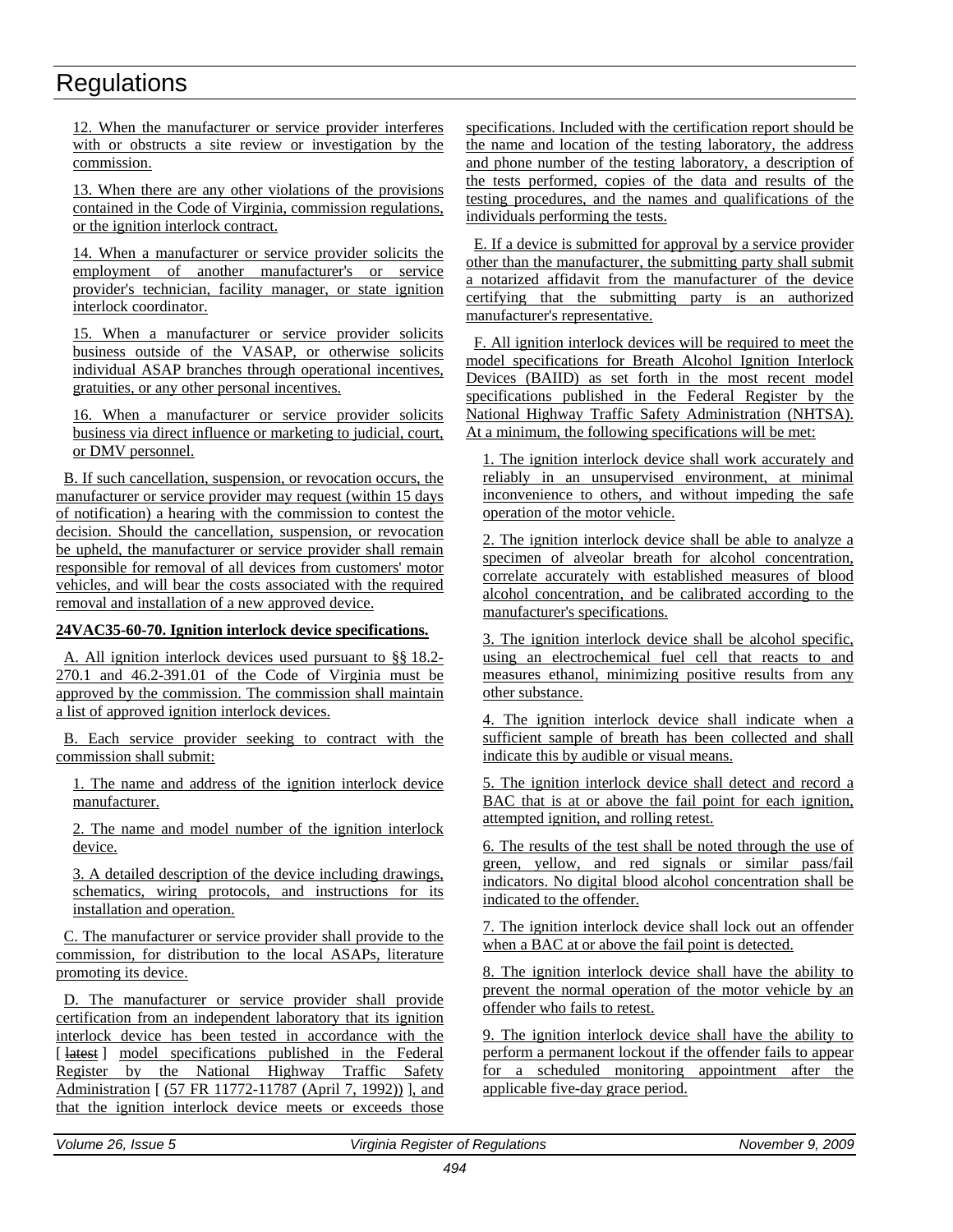10. The ignition interlock device shall automatically purge alcohol before allowing subsequent analyses.

11. The ignition interlock device shall issue a warning of an impending lockout.

12. The ignition interlock device shall be capable of random retesting and timed retesting.

13. The ignition interlock device shall warn the offender of upcoming service appointments for [ at least ] three days prior to the appointment. Should the offender fail to appear, the device shall lock out on the fifth day after the scheduled appointment, and the motor vehicle shall not be operable until the service provider has reset the device.

14. The internal memory of the ignition interlock device shall be capable of recording and storing a minimum of 500 interlock events and shall enter a service reminder if the memory reaches 90% of capacity.

15. The ignition interlock device shall be designed and installed in such manner as to minimize opportunities to be tampered with, altered, bypassed, or circumvented. The ignition interlock device shall not spontaneously bypass the ignition system nor shall it be able to be made operational by any mechanical means of providing air to simulate alveolar breath. Any bogus breath anticircumvention features used to pass laboratory testing of the ignition interlock device shall be turned on.

16. The ignition interlock device shall be capable of recording and providing evidence of any actual or attempted tampering, alteration, bypass, or circumvention.

17. The ignition interlock device must operate at temperatures between -20 and 70 degrees Celsius.

18. The ignition interlock device shall operate up to altitudes of 2.5 km above sea level.

19. The readings of the ignition interlock device shall not be affected by humidity, dust, electromagnetic interference, smoke, exhaust fumes, food substance, or normal automobile vibration.

20. The operation of the ignition interlock device shall not be affected by normal fluctuations of power source voltage.

G. All ignition interlock devices that have been approved by the commission shall have affixed a warning label with the following language: "Any person tampering with or attempting to circumvent this ignition interlock system shall be guilty of a Class 1 misdemeanor and, upon conviction, be subject to a fine or incarceration or both." The cost and supply of the warning labels to be affixed to the ignition interlock devices shall be borne by the manufacturer or service provider. The manufacturer or service provider shall submit to the commission a prototype of the warning label for approval.

H. For initial startup of the motor vehicle:

1. The ignition interlock device shall enable the ignition relay after the successful completion of a breath alcohol test.

2. The device shall allow two minutes to elapse between the time the ignition is enabled and the start of the motor vehicle.

3. The ignition interlock device shall allow the motor vehicle to be restarted within two minutes of the engine being stopped without requiring an additional test.

4. If the initial test results in a lockout due to the offender's BAC level, the ignition interlock device shall not allow an additional attempt for five minutes.

5. If the offender's BAC is at or above the fail point on the second retest, the machine shall lock out for an additional 15 minutes and shall do so thereafter for each failed retest. A violation reset message shall instruct the offender to return the ignition interlock device to the service provider for servicing within five days.

6. If the ignition interlock device is not reset within five days, a permanent lockout will occur.

I. A rolling retest feature is required for all ignition interlock devices.

1. An ignition interlock device shall require a rolling retest within the first 10 to 20 minutes after the start of the motor vehicle and randomly thereafter at least once every 20 to 40 minutes as long as the motor vehicle is in operation.

2. The ignition interlock device shall produce a visual and audible signal of the need to produce a breath sample for the rolling retest. The offender shall have six minutes in which to provide the required rolling retest breath sample.

3. A free restart shall not apply if the ignition interlock device was awaiting a rolling retest that was not delivered.

4. Any deep lung breath sample at or above the fail point or any failure to provide a rolling retest deep lung breath sample within the required time, shall activate the motor vehicle's horn and cause the motor vehicle's headlights, parking lights, or emergency lights to flash until the engine is shut off by the offender.

5. Once the vehicle has been turned off, all prestart requirements shall become applicable.

6. The violations reset message shall instruct the offender to return the ignition interlock device to the service provider for servicing within five days.

7. If the ignition interlock device is not reset within five days, a permanent lockout will occur.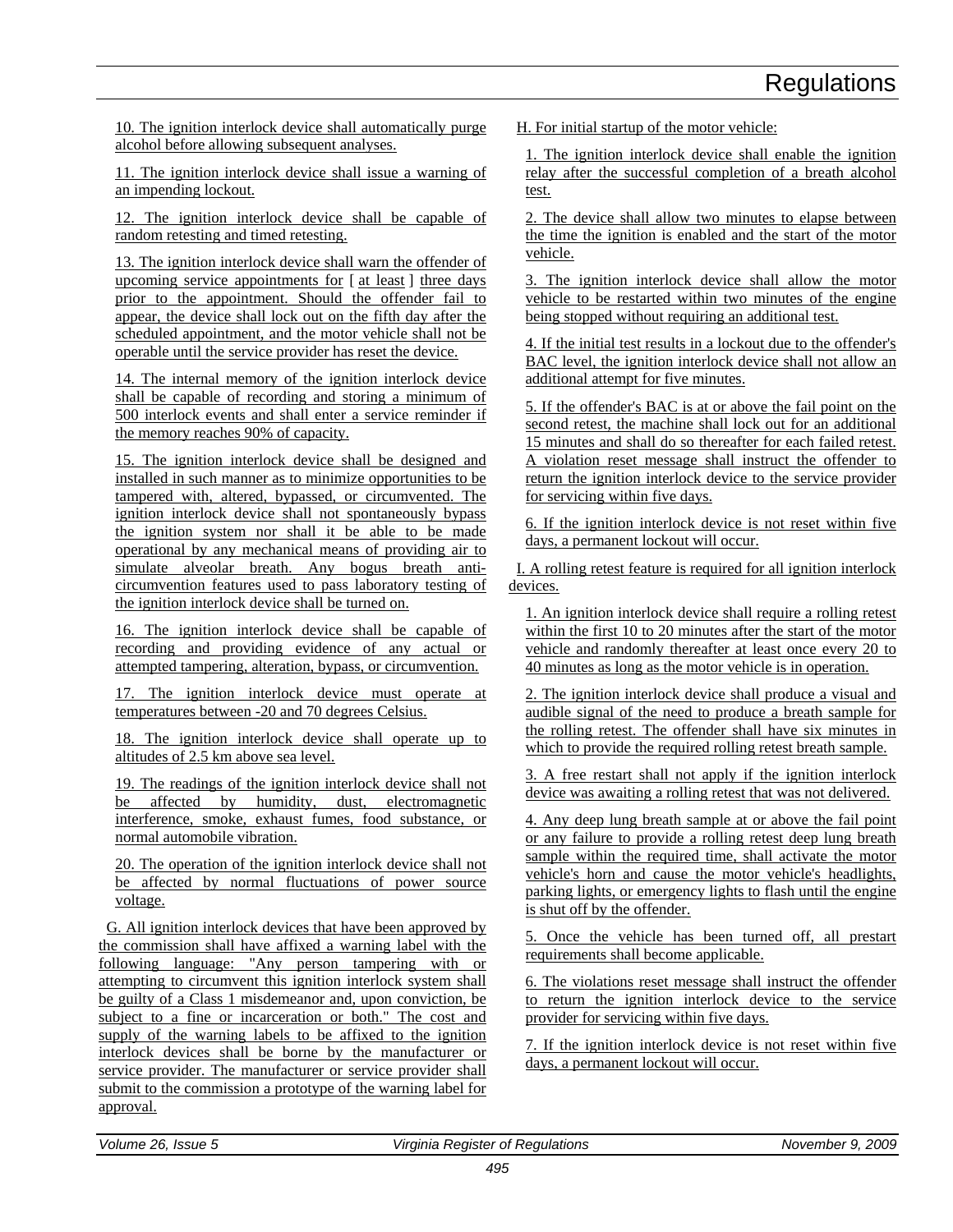J. Additional technical specifications for the operation and installation of the ignition interlock device may be described in the contract between the commission and the service provider.

#### **24VAC35-60-80. Ignition interlock device installation.**

A. No offender who has a case pending in the court system shall have an interlock installed in Virginia unless enrolled in, and monitored by, the ASAP program in the area where the case originated. This enables VASAP to maintain consistency in policy and use of ignition interlock devices in the Commonwealth, and allows for a consistent pattern of instruction to the service provider.

B. The ignition interlock device must be installed by a manufacturer or authorized service provider within 30 days of the date of the court order; if not, the service provider will notify the ASAP.

C. All agreements between the service provider and the offender shall be in the form of a contract and be signed by the service provider and the offender. Copies of the written contract shall be retained by the service provider with a copy given to the offender and the local ASAP office.

D. Prior to installation of the ignition interlock device, offenders must provide to the service provider:

1. Photo identification.

2. The name and policy number of their automobile insurance.

3. The vehicle identification number (VIN) of all motor vehicles owned or routinely driven by the offender, and a statement disclosing the names of all other operators of the motor vehicles owned or driven by the offender.

4. A notarized affidavit from the registered owner of the vehicle granting permission to install the device if the car is not registered to the offender.

5. Written authorization from the commission if the air volume requirement, blow pressure, or anti-circumvention features of the ignition interlock device are to be lowered or disabled in order to compensate for an offender's diminished lung capacity.

E. Under no circumstances shall an offender be permitted to observe the installation of the device.

F. The service provider must inspect all motor vehicles prior to installation of the device to ensure that they are in acceptable mechanical and electrical condition. Under no circumstances shall staff of the authorized service provider install any device until, and unless, the motor vehicle is approved following the inspection.

G. Each installation shall include all of the tamper-resistant features required by the service provider such as unique seals, epoxies, or resins at all openings and exposed electrical connections.

H. An oral, written, or video orientation to the ignition interlock device will be developed and delivered by the service provider to the offender and other persons who may drive the motor vehicle, including information on the use and maintenance of the device as well as all service center locations, and procedures for regular and emergency servicing. A demonstration interlock will be available at each installation site for use in the training of customers.

I. If, during the installation, the offender fails to pass the initial breath test, the installation will be halted and the ASAP notified.

J. The manufacturer and/or service provider must maintain a toll-free 24-hour emergency phone service that may be used to request assistance in the event of failure of the ignition interlock device or motor vehicle problems related to operation of the ignition interlock device. The assistance provided by the authorized service provider shall include technical information and aid in obtaining towing or roadside service. The expense of towing and roadside service shall be borne by the offender unless it is determined by the service center technician that the ignition interlock device failed through no fault of the offender, in which case the manufacturer or service provider will be responsible for applicable expenses. The ignition interlock device shall be made functional within 48 hours of the call for assistance or the ignition interlock device shall be replaced.

K. At the time of device installation, a service provider may charge an installation fee. The maximum permissible cost for installation shall be set by the Commission on VASAP through contract, and service providers will not be permitted to exceed the maximum fee established by the commission. A portion of these fees shall include costs for offender indigency funds. In addition to the maximum fee permitted, service providers may collect applicable taxes and charge for optional insurance to cover device theft or damage. No installation fees shall be collected from the user until such services have been provided.

L. The manufacturer or service provider must provide indigent service to those offenders who are eligible for a reduction in fees based upon a declaration of indigence by the court and approval by the commission.

M. No later than the first service appointment, the offender must provide to the service provider a statement from every licensed driver who will be driving the offender's motor vehicle acknowledging their understanding of the requirements of the use of the ignition interlock device.

#### **24VAC35-60-90. Calibration and monitoring visit.**

A. The offender must present photo identification to the service provider for all required services.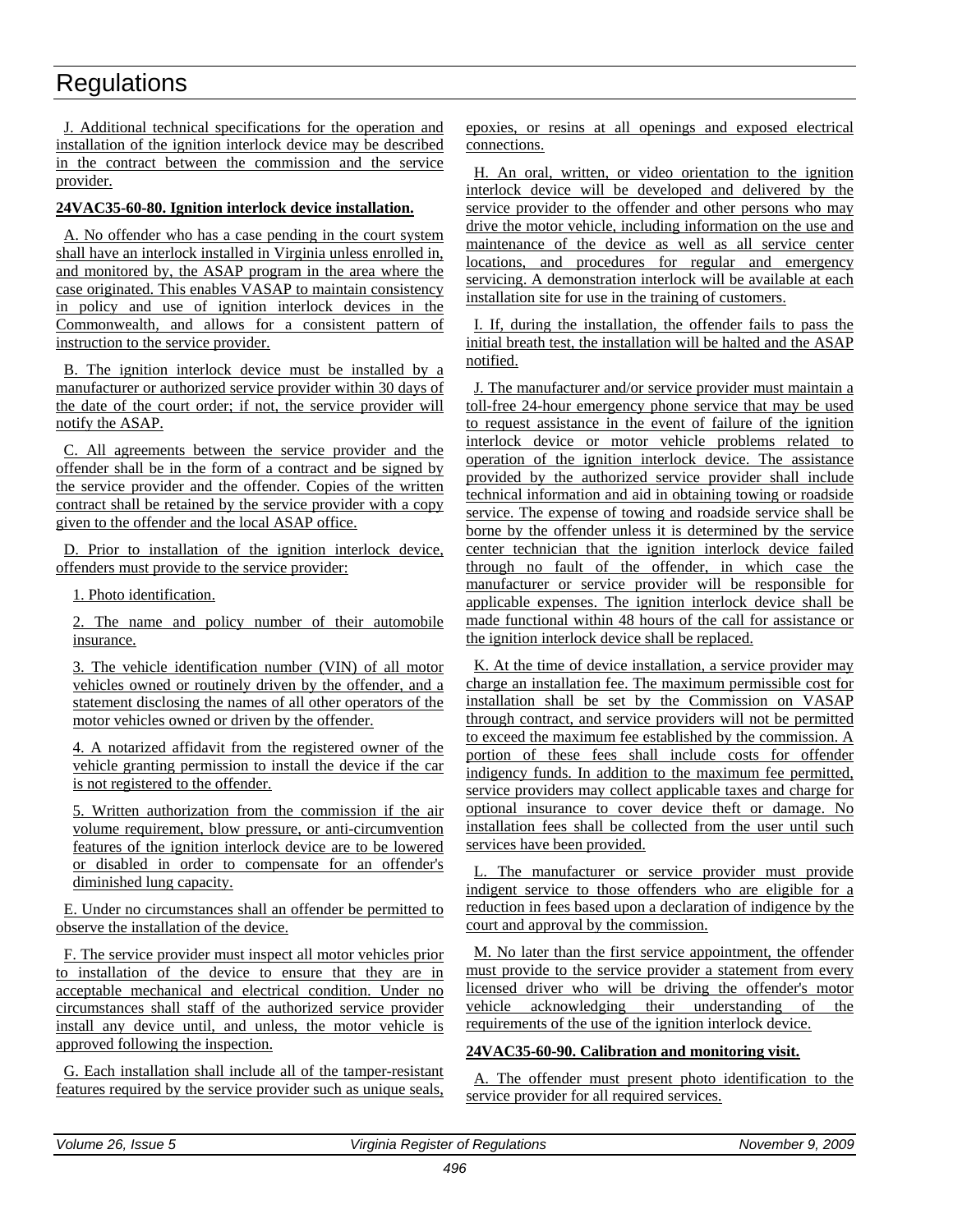B. The service provider must:

1. Provide service/monitoring of the ignition interlock device every 30 days; the offender will be given a five-day grace period to have the device inspected.

2. Calibrate the ignition interlock device at each service appointment using a dry gas reference sample.

3. Retrieve data from the ignition interlock device data log for the previous period and electronically submit it to the local ASAP within 24 hours of calibration.

4. Record the odometer reading of the motor vehicle in which the ignition interlock device is installed.

5. Check the ignition interlock device and wiring for signs of circumvention or tampering, and electronically report to the local ASAP any violation within 24 hours of servicing.

6. Collect the monthly monitoring fee from the offender.

C. All malfunctions of the ignition interlock device will be repaired or the ignition interlock device replaced by the service provider within 48 hours at no additional expense to the offender. If it is shown that the malfunction is due to mistreatment by the offender, and the offender has not purchased optional insurance, then the offender will be responsible for applicable repair fees.

D. A certified technician shall be available at the service center during specified hours to answer questions and to deal with any mechanical concerns that may arise with a motor vehicle as a result of the ignition interlock device.

E. The ignition interlock device shall record, at a minimum, the following data:

1. The time and date of each failed breath test;

2. The time and date of each passed breath test;

3. The breath alcohol level of each test; and

4. The time and date of any attempt to tamper or circumvent the ignition interlock device.

F. At the time of device calibration, a service provider may charge a monthly monitoring fee. The maximum permissible cost for monitoring and calibration shall be set by the Commission on VASAP through contract, and service providers shall not be permitted to exceed the maximum fee established by the commission. A portion of these fees shall include costs for VASAP administrative support and offender indigency funds. In addition to the maximum fee permitted, service providers may collect applicable taxes and charge for optional insurance to cover device theft or damage. Fees for the first monthly monitoring and calibration visit will be collected from the user in advance at the time of installation and monthly thereafter as such services are rendered.

#### **24VAC35-60-100. Ignition interlock device removal.**

A. Prior to removal of the ignition interlock device, the service provider must receive written authorization from the ASAP.

B. Offenders may not have their ignition interlock device removed or replaced by another manufacturer without written authorization from the ASAP.

C. If, at the time of removal, the service provider notices any failed tests that have not been backed up by a successful test within 10-15 minutes of the original test, the ASAP will be notified for approval before the removal is made.

D. Once the interlock has been removed, the service provider will send an authorized removal report to the ASAP via fax, email, or online database, documenting that the ignition interlock device has been removed and that all fees have been paid. Once verification of an authorized removal has been received by the ASAP, DMV will be notified that the offender has successfully completed the interlock requirements.

E. Whenever an ignition interlock device is removed, all components of the motor vehicle altered by the installation or servicing of the ignition interlock device must be restored to their original, preinstallation condition and removed in such a manner as not to impair the safe operation of the vehicle. All severed wires must be permanently reconnected (soldered) and insulated with heat shrink tubing or its equivalent.

F. No fee shall be charged to the offender for removal of the ignition interlock device.

#### **24VAC35-60-110. Records and reporting.**

A. The service provider shall be subject to announced or unannounced site reviews for the purpose of inspecting the facilities and offender records. Access to all service provider locations, records, and financial information shall be provided to any member of the commission staff for the purpose of verifying compliance with state law, commission regulations, and the service provider agreement.

B. In accordance with federal confidentiality guidelines, all personal and medical information provided to the service provider regarding offenders shall be kept confidential, maintained in individual offender files and secured within a lockable filing cabinet at the offender's service center. This filing cabinet shall remain locked during any period that the service center is unattended by a service provider employee.

C. Within 24 hours of installing an interlock, the service provider will provide the ASAP with an installation report that includes:

1. The name, address, and telephone number of the offender;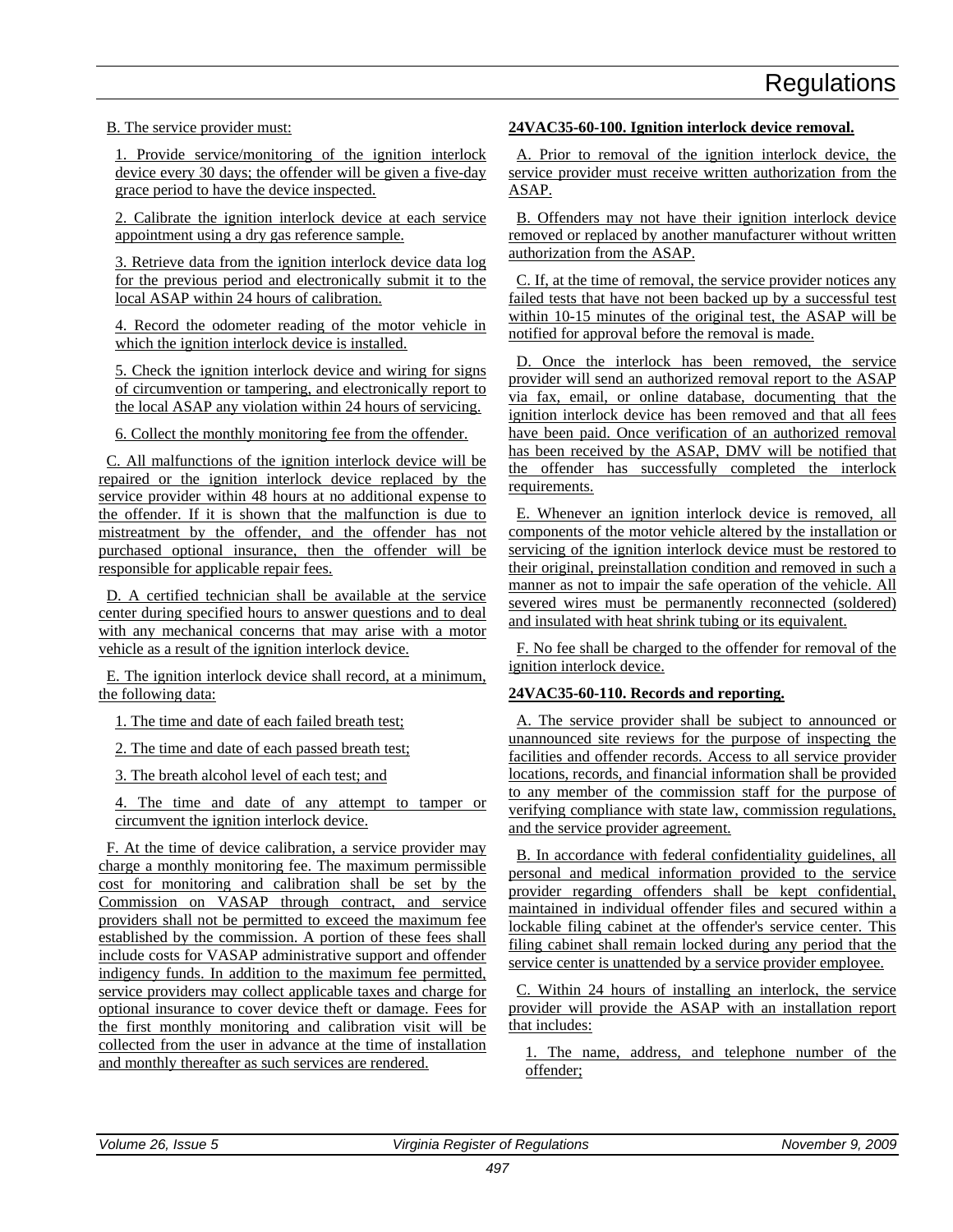2. The owner, make, model, year, vehicle identification number, license plate number, and registration information of the motor vehicle; and

3. The serial number of the ignition interlock device installed.

D. Within 24 hours after performing monitoring/calibration check, the service provider shall submit to the local ASAP all data generated to include:

1. Name of the offender whose device was monitored.

2. Name, address, and telephone number of the monitoring official.

3. Date of monitoring/calibration.

4. Motor vehicle make, model, year, identification number, and odometer.

5. Number of miles driven during the monitoring period.

6. Make, model, and serial number of the ignition interlock device.

7. Any change out of the device (handset and/or control box) and reason for the change out.

8. Any data indicating that the offender has attempted to start or drive the motor vehicle with a positive BAC at or above the fail point.

9. Any attempts to alter, tamper, circumvent, bypass, or otherwise remove the device.

10. Any noncompliance with conditions of the ASAP or interlock program.

11. Any offender concerns.

12. All charges incurred for the monitoring visit.

13. Date of next scheduled monitoring visit.

E. In addition, the service provider must have available monthly reports detailing:

1. All installations during the period covered.

2. All calibrations performed during the period, by date and offender name, detailing any unit replacements made during the monitoring period.

3. All datalogger information from each ignition interlock device.

4. Any evidence of misuse, abuse, or attempts to tamper with the ignition interlock device.

5. Any device failure due to material defect or improper installation.

6. A summary of all complaints received and corrective action taken.

F. The service provider shall be responsible for purchasing and providing necessary computer hardware and software to convey all data and information requested by the commission if such equipment is not already present at the commission office or local ASAP.

G. Reports shall be submitted to the local ASAP in the format specified by the Commission on VASAP.

VA.R. Doc. No. R09-1589; Filed October 16, 2009, 11:31 a.m.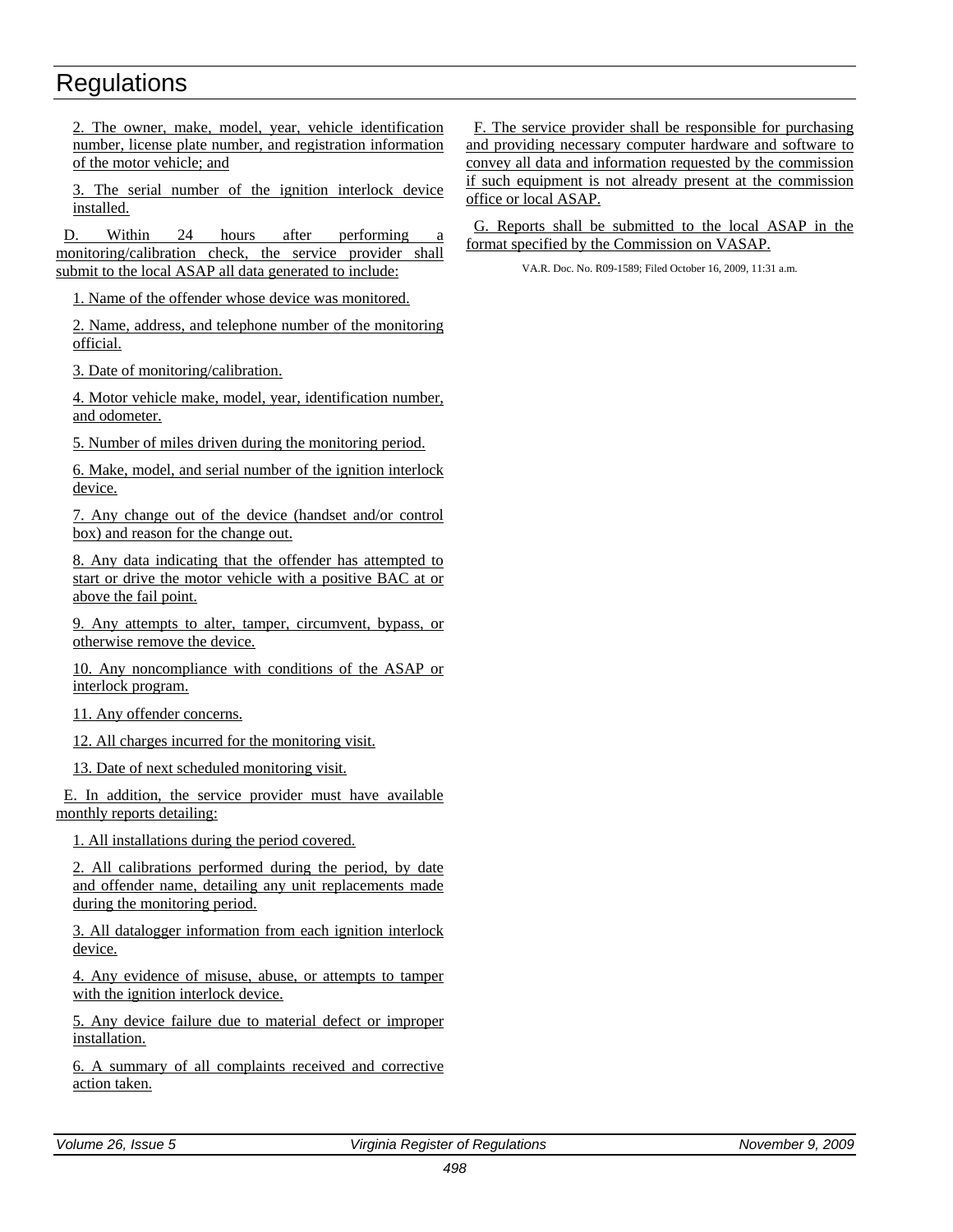### **GOVERNOR**

#### <span id="page-51-0"></span>EXECUTIVE ORDER NUMBER 95 (2009)

#### **ESTABLISHING THE HEALTH INFORMATION TECHNOLOGY ADVISORY COMMISSION**

#### **Importance of the Issue**

Building and improving our health information technology infrastructure is critical to providing quality health care. As the complexity of our health care system continues to grow, health care providers must leverage information technology to improve patient safety and health outcomes. It is critical that Virginia health care providers employ health information technology to provide the best care for patients. Improving health care technology infrastructure offers the potential for both improving the quality and safety of patient care and helping control costs.

To that end the American Recovery and Reinvestment Act of 2009 established state grants to promote health information technology and specifically Health Information Exchange. The U.S. Department of Health and Human Services through the Office of the National Coordinator for Health IT has created two collaborative programs: State Health Information Exchange Cooperative Agreement Program and Health Information Technology Extension Program.

The purpose of the Health Information Exchange (HIE) program is to continuously improve and expand health information exchange services over time and reach all health care providers in an effort to improve the quality and efficiency of health care. The program will build off of existing efforts to advance regional and state level HIE while moving towards nationwide interoperability. The purpose of the Regional Centers is to furnish assistance, defined as education, outreach, and technical assistance to help providers in their geographic service areas select, successfully implement, and meaningfully use certified EHR technology to improve the quality and value of health care.

#### **Establishing the Office of Health IT**

By virtue of the authority vested in me as Governor under Article V of the Constitution of Virginia and under the laws of the Commonwealth, including but not limited to Section 2.2.-104 of the Code of Virginia, and subject always to my continuing and ultimate authority and responsibility to act in such matters, I hereby direct the Virginia Department of Health to serve as the Commonwealth's Health Information Technology Lead through an Office of Health IT. The Office will consist of a director appointed by the Secretary of Health and Human Resources in consultation with the Commissioner of Health and additional professionals as the Secretary shall determine.

The director shall have the following responsibilities:

1. Serve as the Commonwealth's Health IT Lead to fulfill the responsibilities outlines in the American Recovery and Reinvestment Act of 2009 (ARRA).

2. Support the work of the Governor's Health Information Technology Advisory Commission.

3. Facilitate collaboration between the Commission and all appropriate stakeholders.

4. Ensure broadband and telemedicine initiatives are integrated into the Commission's planning and implementation process

5. Ensure VDH Health IT projects including the Advanced Directive Registry, the Immunization Registry, as well as any future Electronic Medical Record initiatives are appropriately aligned with the Commission's planning and aligned with ARRA-funded projects.

#### **Establishing the Commission**

By virtue of the authority vested in me as Governor under Article V of the Constitution of Virginia and under the laws of the Commonwealth, including but not limited to Section 2.2.-134 of the Code of Virginia, and subject always to my continuing and ultimate authority and responsibility to act in such matters, I hereby establish the Governor's Health Information Technology Advisory Commission.

The Commission shall have the following responsibilities:

6. Encourage public-private partnerships to increase adoption of electronic medical records for physicians in the Commonwealth.

7. Provide healthcare stakeholder input to build trust in and support for a statewide approach to HIE.

8. Ensure that an effective model for HIE governance and accountability is in place.

9. Examine and define an integrated approach with the Department of Medical Assistance Services and the Virginia Department of Health to enable information exchange and support monitoring of provider participation in HIE as required to qualify for Medicaid meaningful use incentives.

10. Develop and/or update privacy and security requirements for HIE within and across state borders.

11. Encourage and integrate the proliferation of telemedicine activities to support the Virginia healthcare improvement goals.

12. Monitor and support the activities of any Regional Extension Centers awarded in the Commonwealth.

13. Examine other health related issues as appropriate.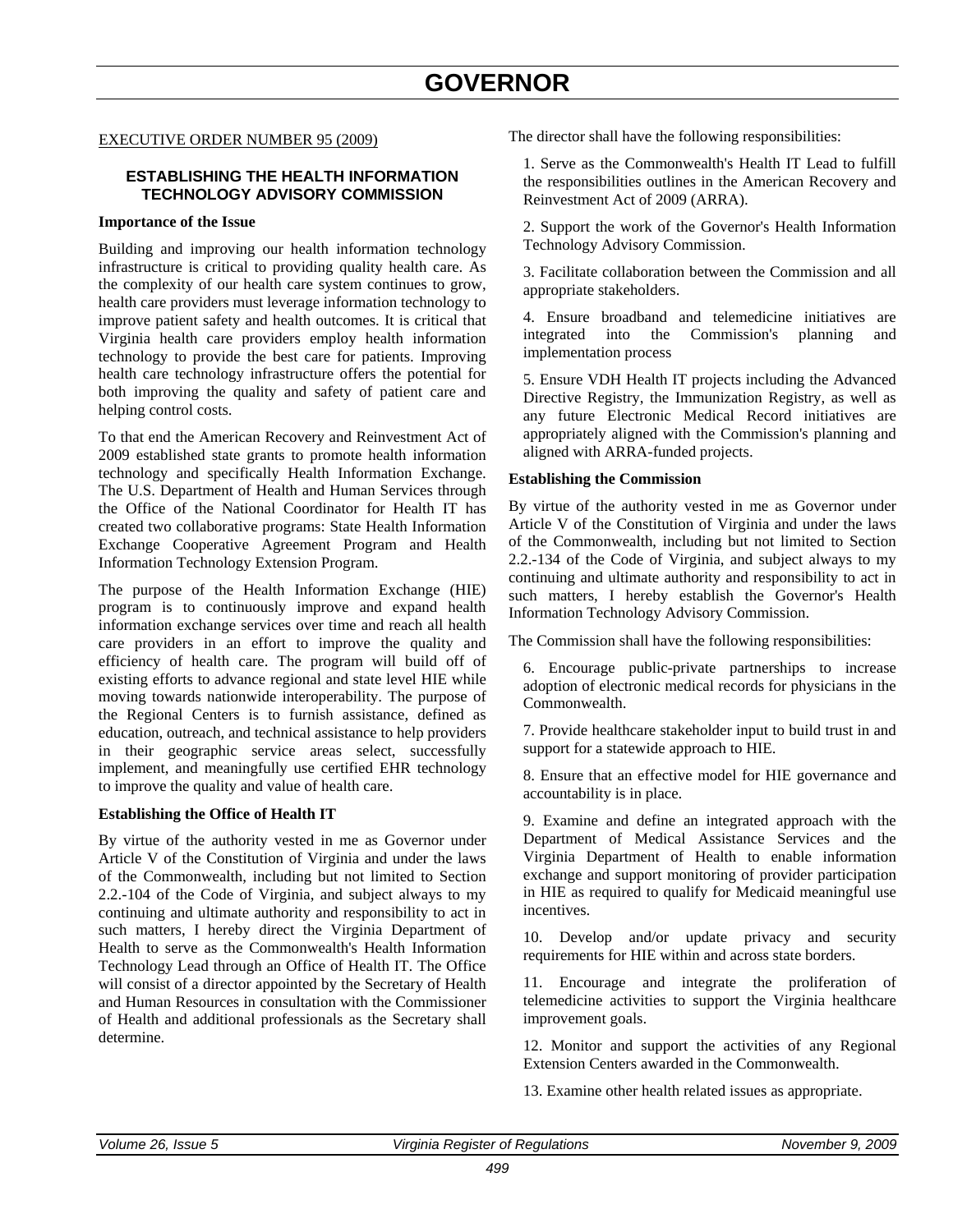### Governor

The Secretary of Health and Human Resources will chair the Commission and will be responsible for convening the Commission. The Commission shall consist of members appointed by the chair in consultation with the Secretary of Technology and representing broad stakeholder engagement in health information technology and exchange.

The Commission shall meet at the call of the chair to oversee the responsibilities as outlined above. Members of the Commission shall serve without compensation.

Staff support shall be provided through the Secretary of Health and Human Resources. Staff support from other agencies will be made available as the Secretary shall designate.

This Executive Order shall be effective upon its signing and shall remain in full force and effect, unless sooner amended or rescinded by further executive order.

Given under my hand and under the Seal of the Commonwealth of Virginia this 9th day of October 2009.

/s/ Timothy M. Kaine Governor

#### EXECUTIVE ORDER NUMBER 96 (2009)

#### **CREATING THE VIRGINIA CAREER PATHWAYS SYSTEM WORKING GROUP**

#### **Importance of the Initiative**

Growing pressure from international competition and the rapid pace of technological change have led to an increasing demand for highly skilled workers to satisfy labor market needs. As the economic recession has taken hold, Virginia must strengthen the link between and among levels of education and training and workforce needs at the state level and at a regional level in order to remain competitive. By bolstering the public education and training systems and by strengthening the links between levels of education and training, state and regional policymakers can provide the lifeblood for thriving economies in Virginia.

Virginia as a whole is well positioned to succeed in the increasingly talent-driven global economy, but not all regions and people within the Commonwealth are prepared to share in the success. On average, Virginia has a highly educated workforce and a growing segment of industries highly reliant on the skills and talents of their workforces. However, the distribution of the educated populace and thriving economic sectors is geographically uneven.

On state and regional levels, many of the pieces are in place for Virginia to train workers and to meet labor market needs across Virginia, including building many comprehensive onestop centers across the Commonwealth. However, in order to do so more effectively and efficiently, it is critical that all agencies that play a role in education, training, and economic development communicate with each other regularly and coordinate where appropriate. Virginia has an opportunity to streamline efforts by strengthening and formalizing this communication and coordination among agencies.

One important way to enable communication and coordination is through the development of a career pathways system and implementation of the recommendations laid out in the Career Pathways Strategic Plan (December 2008). A career pathways system is a series of connected education and training programs and support services that enable individuals to secure employment within a specific industry or occupational sector and to advance over time to successively higher levels of education or employment in that sector. Each step on a career pathway is designed explicitly to prepare for the next level of employment and education.

The career pathways system will provide the framework and program support for developing a high-skill workforce to support growing industries on the state, regional, and local levels. The system will necessarily draw from all aspects of workforce development - education, workforce training, and business and industry. All relevant state agencies and Cabinet secretaries will be actively engaged in the effort.

#### **Virginia Career Pathways System Working Group**

Virginia's approach to career pathways needs to be systemic, responsive to business and labor market needs, and characterized by five basic elements: state leadership, reliable and consistent use of data, flexibility, sustainability, and visibility. The system must be guided by state policy and coordinated at state agency levels so there is a clear understanding of direction, roles and responsibilities, processes and allowable use of funding as well as regular and ongoing communication between and among agencies.

The Virginia Career Pathways Working Group will ensure commitment and participation by agencies central to education, training and workforce needs as well as coordination with other entities. The Working Group will coordinate with the Virginia Workforce Council to provide leadership and advocacy at the state level as appropriate.

#### **Composition of the Working Group:**

Working Group members shall be appointed by their respective agency head or Cabinet Secretary. Recognizing the need for active participation by education and training agencies as well as business, industry, and employment agencies, Working Group membership shall include representatives from:

- Governor's Office
- Office of the Secretary of Education
- Office of the Secretary of Commerce and Trade
- The Chief Workforce Development Officer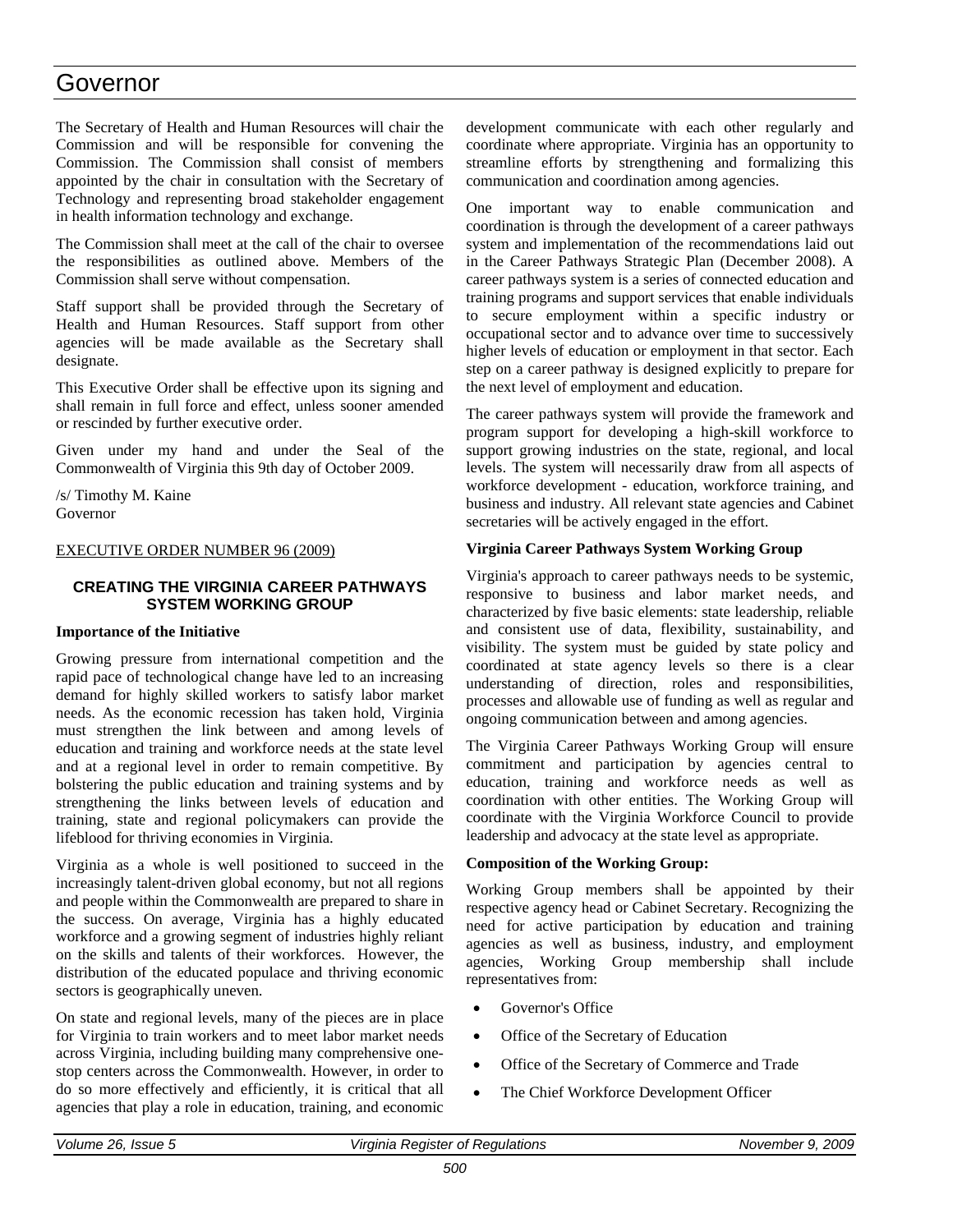- State Council of Higher Education for Virginia
- Virginia Community College System
- Virginia Department of Education
- Virginia Department of Labor and Industry
- Virginia Economic Development Partnership
- Department of Social Services
- Virginia Employment Commission
- Other agencies as decided upon by the Working Group and Career Pathways Lead

Additionally, an Advisory Group comprised of representatives from other agencies impacted by the Career Pathways System will provide guidance and participate as necessary. The Advisory Group will assist the Career Pathways Working Group as needed with issues that relate to Advisory Group members' agencies. Advisory Group members will not be required to regularly participate in meetings, but may be called upon as needed. Advisory Group membership could include representatives from the following agencies:

- Department of Juvenile Justice
- Department of the Aging
- Department of Correctional Education
- Department of Business Assistance
- Department of Rehabilitative Services

#### **Duties of the Working Group**

The Working Group will deliver on the five major recommendations of Virginia's career pathways strategic plan by establishing the means to:

- Encourage and facilitate the use of data to strengthen connections to business, inform program development, and measure success;
- Encourage transitions among education and employment systems, programs, and services while allowing for flexibility at regional and institutional levels;
- Expand the provision of supportive services including advising and coaching - to increase retention and completion rates among Virginians enrolled in workforce training and education programs;
- Establish sustainability of Virginia's career pathways system as an interagency and business priority across all relevant agencies and key industries; and
- Establish state and regional leadership and an operational framework to support regional action.

The Working Group is also responsible for:

- Working with the Career Pathways Lead to create policy, guidelines, and performance and progress measurement systems for implementation of the state career pathways system.
- Coordinating across state agencies to create and support the implementation of the statewide career pathways system.
- Advising the Virginia Workforce Council on career pathways related issues that may require state policy, communications, and advocacy.
- Advising the Career Pathways Lead on implementation of the career pathways system.
- Undertaking communications efforts within their agencies to support the adoption of, technical assistance for and implementation of career pathways activities.

#### **Working Group Leadership**

The Secretary of Education will Chair the Working Group. The Chair will be responsible for:

- Convening quarterly meetings of the Working Group.
- Providing strategic guidance for the Career Pathways Lead and the Working Group.
- Ensuring that the Governor and his Cabinet are apprised of activities of the Working Group.
- Promoting the policy goals of the Working Group with the Governor and his staff as well as members of the General Assembly.
- Liaising with other entities and stakeholders whose mission or interests align with the goals of the statewide career pathways system, including the Governor's Working Group on Early Childhood Initiatives, the P-16 Council, the Council on Virginia's Future, and the Virginia Workforce Council.

The Working Group will be assisted by the Career Pathways Lead (the Lead). The Lead shall be supported by all agencies represented on the Career Pathways Working Group through financial, in-kind, or other types of assistance for the role. The Lead's responsibilities will include:

- Ensuring all state level career pathways system efforts are implemented according to the direction and guidance provided by the Working Group.
- Working with the Working Group to ensure that the recommendations of the Career Pathways Strategic Plan are implemented in an appropriate and timely manner.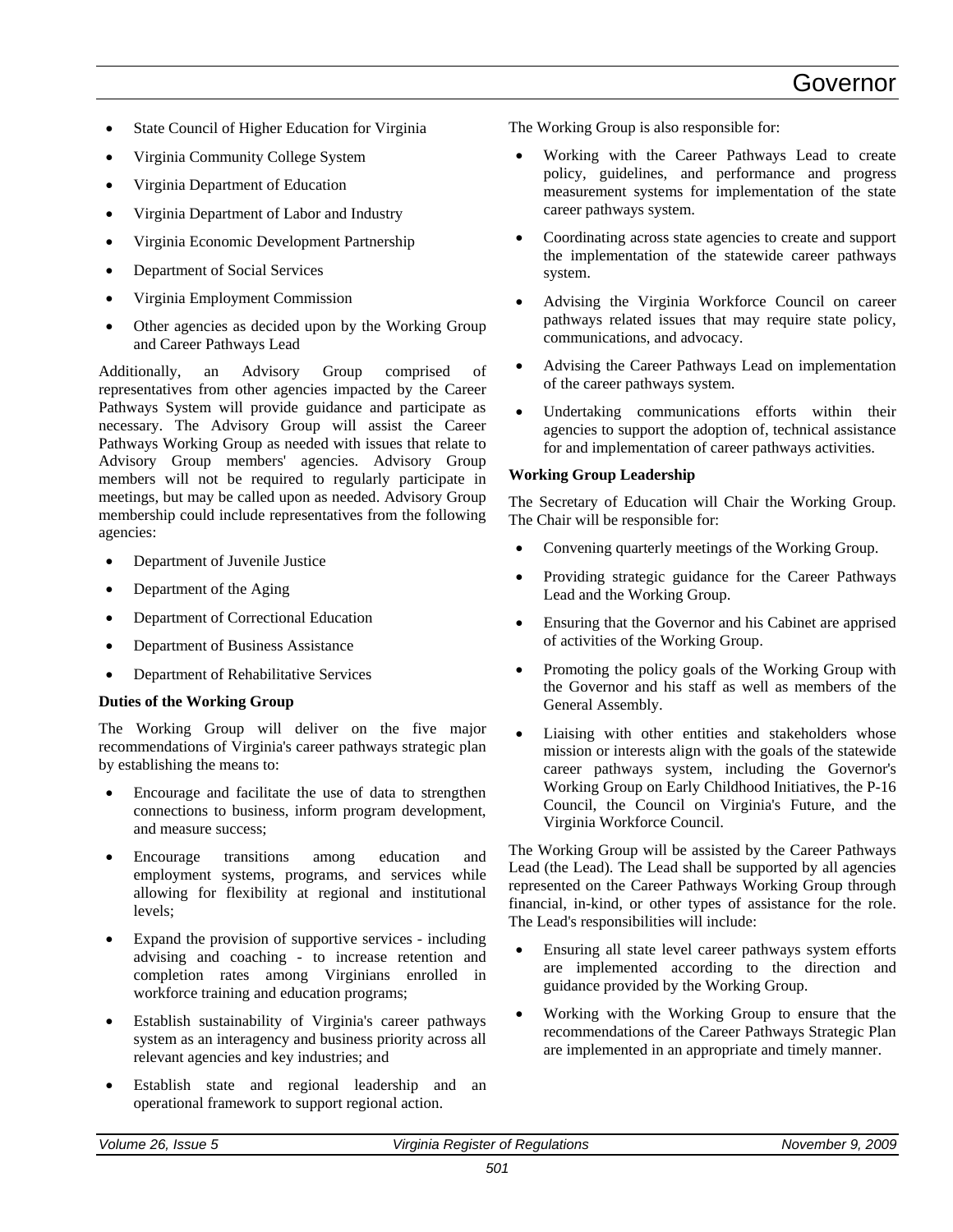### Governor

- Reporting progress, issues requiring action, and recommending action to the Working Group on a regular basis.
- Pursuing appropriate infrastructure and funding to support long-term sustainability of the statewide career pathways system.
- Convening a monthly conference call with agency staff supporting the work of the Working Group.

This Executive Order shall be effective upon its signing and shall remain in full force and effect until December 31, 2011, unless sooner amended or rescinded by further executive order.

Given under my hand and under the Seal of the Commonwealth of Virginia this 13th day of October 2009.

/s/ Timothy M. Kaine Governor

#### EXECUTIVE ORDER NUMBER 97 (2009)

#### **CONTINUING THE VIRGINIA PRISONER REENTRY POLICY ACADEMY**

#### **Importance of Issue**

Section 2.2-221.1 of the Code of Virginia directs the Secretary of Public Safety to establish an integrated system for coordinating the planning and provision of offender transitional and reentry services among and between state, local, and nonprofit agencies in order to prepare inmates for successful transition into their communities upon release from incarceration and for improving opportunities for treatment, employment, and housing while on subsequent probation, parole, or post-release supervision.

It is essential that Virginia continue with its efforts of fostering a successful transition of offenders into their communities, and reducing the rates at which they are returned to prison. In order to improve outcomes, we must ensure that those who are released have been prepared to find and maintain employment, receive treatment for mental health and substance abuse issues, and are able to live with their families or in other stable home environments. We can and must reduce recidivism and improve the safety and quality of life in those communities to which offenders return. Accordingly, I am taking the following measures.

#### **Continuing the Virginia Prisoner Reentry Policy Academy**

By virtue of the authority vested in me as Governor under Article V, Section 1 of the Constitution of Virginia, and Sections 2.2-103 and 2.2-104 of the Code of Virginia, I hereby direct the Office of the Secretary of Public Safety to maintain the Virginia Prisoner Reentry Policy Academy,

originally establish pursuant to Executive order 22 (2006), which expired December 31, 2008.

The Secretary of Public Safety, working with such other Cabinet Secretaries as he deems necessary, shall develop a long term strategic plan for achieving the goal of reducing offender recidivism for those released from incarceration. The plan shall contain measurable objectives, and shall comprehensively address strategies to be employed both while offenders are incarcerated and following their release back into their communities. Such a plan shall be submitted to me for my approval no later than December 31, 2009, and shall be updated by December 31 of each succeeding year.

The Reentry Policy Academy shall work in close collaboration with other Cabinet Secretaries, executive branch agencies and boards along with local governments, their agencies, and non-profit and faith-based organizations in the development and implementation of this plan, and shall prepare reports which identify initiatives and assess measurable outcomes as may be requested by me or by the General Assembly.

#### **Effective Date of the Executive Order**

This Executive Order will remain in effect until December 31, 2010.

Given under my hand and under the Seal of the Commonwealth of Virginia this 22nd day of October 2009.

/s/ Timothy M. Kaine Governor

#### EXECUTIVE ORDER NUMBER 98 (2009)

#### **CONTINUING THE COMMONWEALTH CONSORTIUM FOR MENTAL HEALTH/ CRIMINAL JUSTICE TRANSFORMATION**

National surveys have shown that 16% of all jail inmates have some form of mental illness. The 2005 Virginia Jail Survey yielded a similar prevalence in the Commonwealth of jail inmates with mental illness. These findings suggest that persons with mental illness are far too often subject to arrest and incarceration in Virginia for minor "nuisance" offenses related to their symptoms, and that many jail inmates with mental illness do not receive adequate mental health treatment in our jails, or when they return to the community. This lack of treatment access can lead to continuing acute illness or relapse, as well as engagement in criminal activity, including violent acts.

During the past decade, Virginia lawmakers and Executive Branch agencies have spearheaded efforts at identifying the needs of persons with mental illness who become involved with the criminal justice system. It is imperative that Virginia address the pressing public safety and treatment access challenges posed by the lack of adequate mental health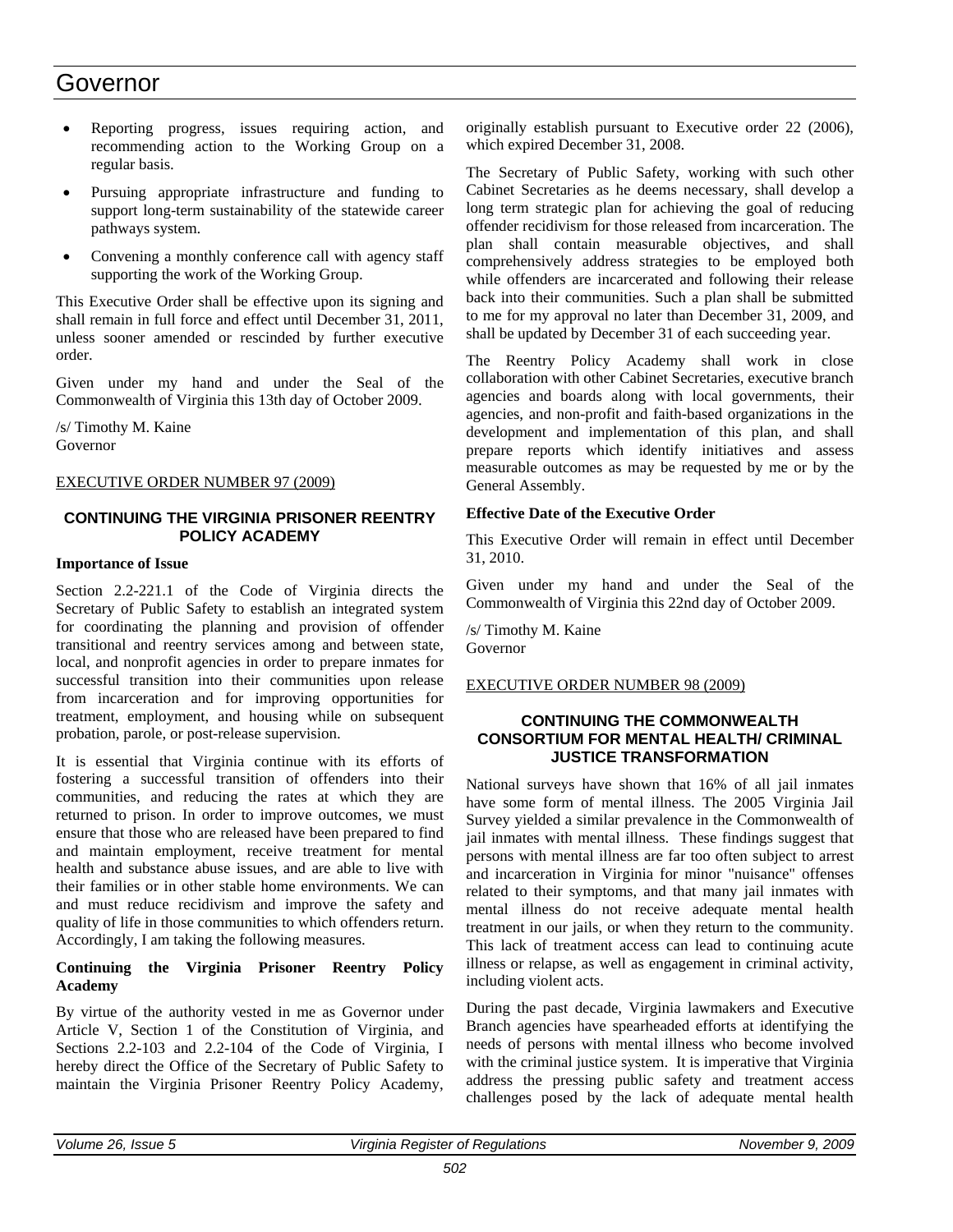treatment for persons with mental illness in the criminal justice system. Doing so will require that there be a coordinated effort across all branches of state government, as well as the active and direct development of communitybased solutions to this serious social problem.

By virtue of the authority invested in me by Article V of the Constitution of Virginia and Section 2.2-134 of the Code of Virginia, I hereby direct the Office of the Secretary of Health and Human Resources and the Office of the Secretary of Public Safety to lead the Commonwealth Consortium for Mental Health/Criminal Justice Transformation, with the dual purpose of preventing unnecessary involvement of persons with mental illness in the Virginia criminal justice system, and promoting public safety by improving access to needed mental health treatment for persons with mental illness for whom arrest and incarceration cannot be prevented.

The Commonwealth Consortium shall be chaired by the Secretary of Health and Human Resources and the Secretary of Public Safety, or their designees. The Office of the Attorney General and the Secretary of Finance shall provide key leadership and guidance to the Consortium. The Virginia General Assembly and the Supreme Court of Virginia have been invited to participate as partners in the Consortium. Membership of the Consortium shall include Commissioners or Directors of the following state government agencies (or their designees) that have a current or potential central role in improving access to treatment for persons with mental disorders in the criminal justice system:

- Board for People with Disabilities
- Commonwealth Attorney's Services Council
- Department of Corrections
- Department of Correctional Education
- Department of Education
- Department of Health
- Department of Housing & Community
- Department of Juvenile Justice
- Department of Medical Assistance Services
- Department of Planning & Budget
- Department of Health Professions
- Department of Rehabilitation Services
- Department of Social Services
- Department of Veterans Services
- Governor's Office for Substance Abuse Prevention
- Office of the Comprehensive Services Act (CSA)
- Virginia Criminal Sentencing Commission
- Virginia Employment Commission
- Virginia Indigent Defense Commission
- Virginia Office of Protection and Advocacy (VOPA)
- Virginia State Crime Commission
- Virginia State Police

The following additional organizations shall be invited to serve as members of the Commonwealth Consortium:

- Mental Health America of Virginia (MHAV)
- NAMI Virginia and its state regional affiliates
- University of Virginia, Institute of Law, Psychiatry and Public Policy
- Virginia Association of Chiefs of Police
- Virginia Association of Community Services Boards (VACSB)
- Virginia Association of Counties
- Virginia Association of Regional Jails
- Virginia Bar Association
- Virginia Community Criminal Justice Association (VCCJA)
- Virginia Council on Juvenile Detention
- Virginia Municipal League
- Virginia Sheriffs' Association
- Virginia Hospital and Healthcare Association
- VOCAL Virginia

The Consortium shall have the following goals:

Goal I: Transformation planning:

The Consortium shall evaluate the viability of jail diversion models for persons with mental illness, and develop recommendations for improving access to mental health treatment for persons with mental illness who cannot be diverted from arrest and incarceration. Representatives from relevant stakeholder groups in each locality, including Community Criminal Justice Boards, Law Enforcement, Local and Regional Jails, Community Services Boards and Local Community Corrections, Mental Health Services Consumers, and other public and private organizations shall be invited to participate in comprehensive transformation planning for their regions.

Goal II: Establish a Criminal Justice/Mental Health Training Academy for the Commonwealth: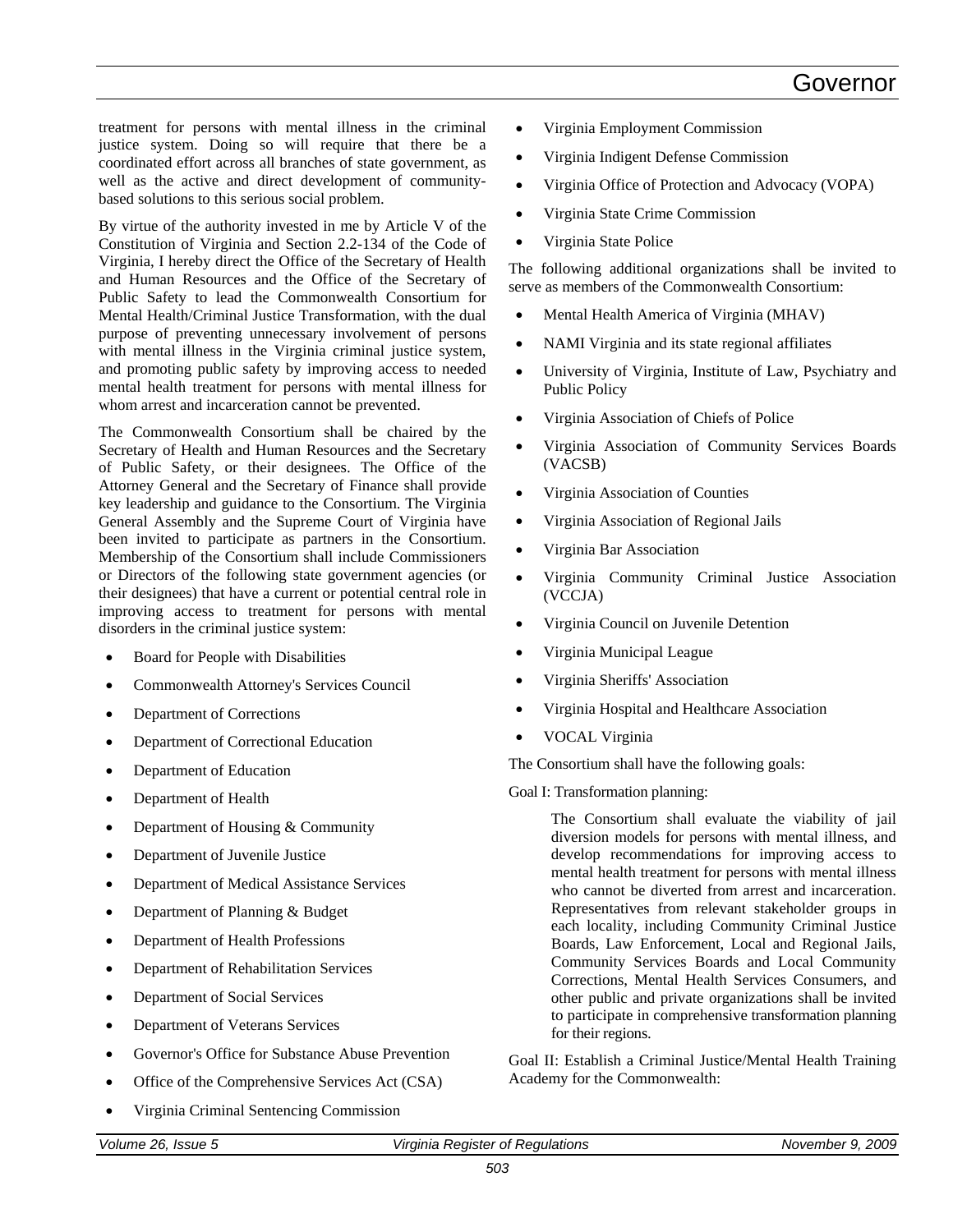### Governor

The Academy will provide an integrative locus for coordinating the training activities of currently disparate state and local, public and private organizations into a concerted program of crosstraining for criminal justice and mental health personnel.

This Executive Order shall be effective upon its signing and shall remain in full force and effect until July 1, 2010, unless sooner amended or rescinded by further executive order.

Given under my hand and under the Seal of the Commonwealth of Virginia this 22nd day of October 2009.

/s/ Timothy M. Kaine Governor

#### EXECUTIVE ORDER NUMBER 99 (2009)

#### **THE VIRGINIA COMPLETE COUNT COMMITTEE**

#### **Importance of the Issue**

The United States Constitution mandates a decennial count of all people living in the United States and its territories. This monumental task is one that affects the distribution of approximately \$400 billion dollars from the federal government to state and local governments as well as recognized tribal groups. It also affects the redistricting of legislative districts and reapportionment of seats that each state has at the U.S. House of Representatives. The 2010 Census is quickly approaching and all stakeholders should collectively support the efforts of the U.S. Census Bureau. The Governor's Complete Count Committee will maximize such efforts.

Historically, the U.S. Census Bureau has experienced low survey response rates from many communities across the Commonwealth. The Governor's Complete Count Committee was created to improve the participation and representation of all Virginians. It will consist of key community members and will represent the many geographic regions and diverse communities in the Commonwealth. The Committee will operate as a central conduit of information and facilitate the sharing of ideas and community resources regarding the 2010 Census. These efforts will improve collaboration between the Commonwealth and the U.S. Census Bureau and encourage all stakeholders to actively prepare for the 2010 Census

#### **Establishing the Committee**

By virtue of the authority vested in me as Governor under Article V of the Constitution of Virginia and under the laws of the Commonwealth, including but not limited to Section 2.2.-134 of the Code of Virginia, and subject always to my continuing and ultimate authority and responsibility to act in such matters, I hereby establish the Virginia Complete Count Committee.

The Committee is comprised of 29 members appointed by the Governor- many of whom are chairs of local complete count committees, representatives from organizations like the League of Women Voters, the Baptist General Convention, Veterans of Foreign Wars, Virginia Supportive Housing, the NAACP, the Urban League and leaders from various minority communities and such other members as may be appointed by the Governor. All Committee members shall serve without compensation.

The Committee shall have the following responsibilities:

1) Help ensure an accurate 2010 Census count in the Commonwealth of Virginia

2) Use their knowledge of the communities in the Commonwealth to share this message with as many individuals as possible

3) Share ideas and information that will benefit local Complete Count Committees and Community Partners

4) Encourage residents to complete and mail back their census questionnaires

5) Identify organizations in the community that can provide space for Questionnaire Assistance Centers

6) Encourage organizations to include 2010 Census on the agenda of their meetings, workshops or conferences

This Executive Order shall be effective upon its signing and shall remain in full force and effect until December 31, 2010, unless sooner amended or rescinded by further executive order.

Given under my hand and under the Seal of the Commonwealth of Virginia this 22nd day of October 2009.

/s/ Timothy M. Kaine Governor

#### EXECUTIVE ORDER NUMBER 100 (2009)

#### **ESTABLISHING THE VIRGINIA INDIAN COMMEMORATIVE COMMISSION**

#### **Importance of the Issue**

Native Americans have lived in the land now known as Virginia for thousands of years, their history having been and continuing to be documented. The historical record confirms that Virginia Indians provided aid and comfort to the British colonists in 1607 and were instrumental in the establishment of the first permanent English-speaking settlement in North America at Jamestown.

The legacy of the indigenous peoples of the Commonwealth has been recorded in the names of many Virginia locations and landmarks, such as the Cities of Chesapeake and Roanoke, the Counties of Accomack, Appomattox, and Powhatan, and the Chickahominy, Mattaponi, Pamunkey,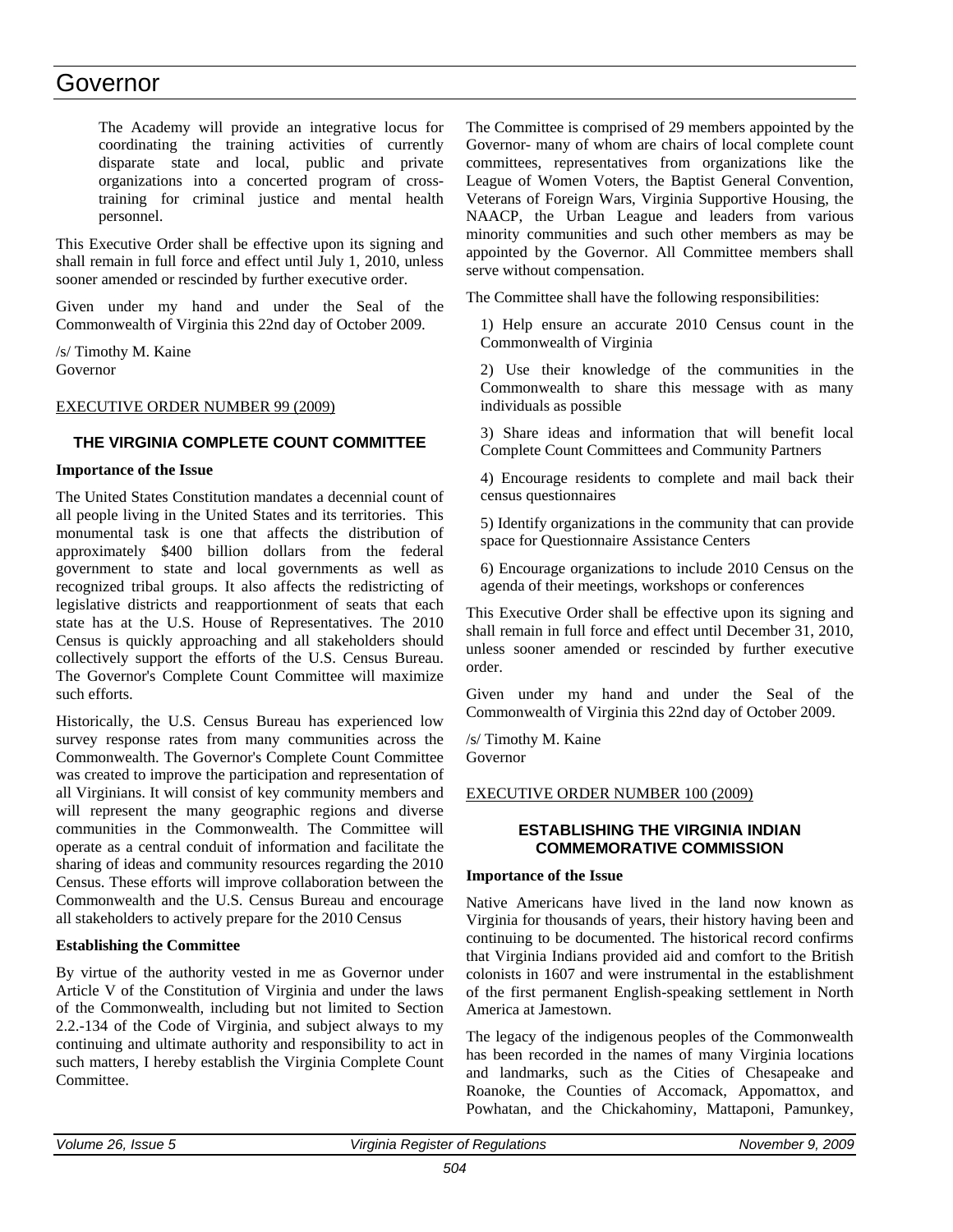### Governor

Potomac, Powhatan, and Rappahannock Rivers, as well as many other sites. Despite hardships brought about by the loss of lands, languages, and civil rights, American Indians in Virginia have persisted and continued to contribute to the Commonwealth through agriculture, land stewardship, teaching, military and civil service, the arts, and other avenues of productive citizenship.

#### **Establishment of the Commission**

In recognition that the courage, persistence, determination, and cultural values of Virginia's Indians have significantly enhanced and contributed to society, the General Assembly approved House Joint Resolution 680 (2009), requesting the creation of a commission to recommend an appropriate monument in Capitol Square to commemorate the life, achievements, and legacy of American Indians in the Commonwealth. Accordingly, by virtue of the authority vested in me as Governor under Article V of the Constitution of Virginia and under the laws of the Commonwealth, including but not limited to § 2.2-134 of the Code of Virginia, and subject to my continuing and ultimate authority and responsibility to act in such matters, there is hereby established the Virginia Indian Commemorative Commission.

#### **Composition of the Commission**

The Virginia Indian Commemorative Commission shall consist of the Governor of Virginia, who shall serve as Chairman thereof, the Lieutenant Governor of Virginia, the Speaker of the House of Delegates, three members of the House of Delegates appointed by the Speaker of the House of Delegates in accordance with the principles of proportional representation contained in the Rules of the House of Delegates, the Clerk of the House of Delegates, the Chairwoman of the Senate Committee on Rules, two citizen members of the Senate appointed by the Senate Committee on Rules, the Clerk of the Senate, the Executive Director of the Capitol Square Preservation Council, three members who shall be representatives of Virginia Indians to be appointed by the Governor, and the Executive Director of the Virginia Capitol Foundation who shall serve ex officio with nonvoting privileges. Additional members may be appointed at the Governor's discretion. The Virginia Council on Indians shall provide staff support for the Commission.

Members of the Commission shall serve without compensation, but they may receive reimbursement for expenses incurred in the discharge of their official duties.

#### **Charge for the Commission**

The Commission shall determine and recommend to the General Assembly an appropriate monument in Capitol Square to commemorate the life, achievements, and legacy of American Indians in the Commonwealth. The Commission shall seek private funding for the operation and support of the Commission and the erection of an appropriate monument. However, the costs of implementation of the Commission, its work, and the compensation and reimbursement of members shall be borne by the Commission from such private funds as it may acquire to cover the costs of its operation and work. The Commission may establish an organization with 501c(3) status for fundraising purposes. All agencies of the Commonwealth shall provide assistance to the Commission, upon request.

The Commission shall report annually the status of its work, including any findings and recommendations, to the General Assembly, beginning on December 1, 2009. The report shall also be posted on the General Assembly's website.

This Executive Order shall become effective upon its signing and shall remain in effect until the Commission submits a final report, unless amended or rescinded by further executive order.

Given under my hand and under the Seal of the Commonwealth of Virginia this 22nd day of October 2009.

/s/ Timothy M. Kaine Governor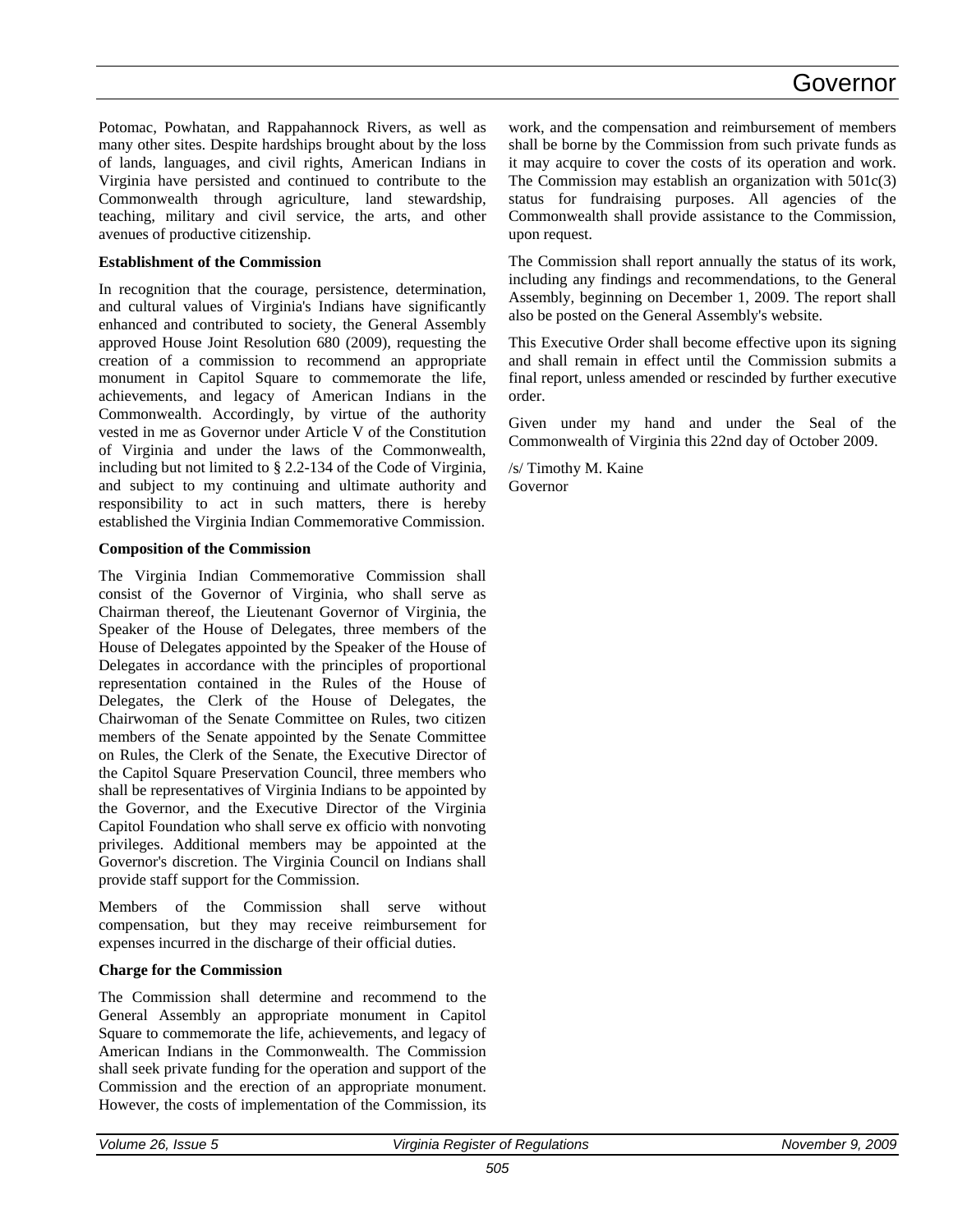### **GENERAL NOTICES/ERRATA**

#### <span id="page-58-0"></span>**STATE CORPORATION COMMISSION**

#### **Bureau of Insurance**

October 13, 2009

Administrative Letter 2009-10

To: All Insurers Licensed and Recognized in Virginia

Re: Premium Tax and Assessment Practices and Procedures

Pursuant to §§ 58.1-2526 and 38.2-406 of the Code of Virginia, the State Corporation Commission Bureau of Insurance has developed and requires the Virginia Tax Packet Payment Voucher (Payment Voucher) to be filed as part of the annual tax and assessment forms due March 1 of each year. The purpose of the Payment Voucher is to provide companies the ability to pay all amounts due with one check. Payments not submitted with the Payment Voucher will not be processed. Payments received without the Payment Voucher will be sent back to the insurer with instructions to file the Payment Voucher. Penalties and interest will apply to any payments made after the due date. The Payment Voucher must be downloaded from our website address at http://www.scc.virginia.gov/division/boi/webpages/boiinstaxi nsurancecoinfo.htm or requested from the Administrative Tax Unit at (804) 371-9096, if you do not have access to the website.

The State Corporation Commission Bureau of Insurance will no longer refund monies collected as a result of companies' failure to properly complete the Retaliatory Tax Report. Companies later determining that funds were paid in error will have to apply via a formal petition for the correction of taxes pursuant to § 58.1-2030 of the Code of Virginia. The application shall be by written petition, in duplicate and verified by affidavit.

Questions regarding this letter may be directed to: Brian P. Gaudiose, Deputy Insurance Commissioner, Administrative Division, State Corporation Commission, P.O. Box 1157, Richmond, VA 23218, telephone (804) 371-9078.

/s/ Alfred W. Gross Commissioner of Insurance

#### **DEPARTMENT OF ENVIRONMENTAL QUALITY**

#### **Proposed Consent Order for Wayne Freeze, Jr.**

An enforcement action has been proposed for Wayne Freeze, Jr. for alleged violations in Page County. Mr. Freeze is a poultry waste broker and failed to submit his poultry waste transfer records by February 15 for the calendar years 2007 and 2008. A consent order with Mr. Freeze will collect a civil charge and require timely submittal of his poultry waste transfer records for 2009. A description of the proposed action is available at the DEQ office named below or online

at www.deq.virginia.gov. David Robinett will accept comments by email at david.robinett@deq.virginia.gov, FAX (540) 574-7878 or postal mail at Department of Environmental Quality, Valley Regional Office, P.O. Box 3000, Harrisonburg, VA 22801, from November 9, 2009, to December 9, 2009.

#### **Proposed Consent Order for Galberry Corporation**

An enforcement action has been proposed for Galberry Corporation for alleged violations in Chesapeake, Virginia. A consent order describes a settlement to resolve unpermitted wetland impacts that occurred adjacent to and north of Willow Road and west of Lake Shore Drive in the Jolliff Woods subdivision. The order requires corrective action and payment of a civil charge. A description of the proposed order is available at the DEQ office named below or online at www.deq.virginia.gov. Daniel J. Van Orman will accept comments by email at daniel.vanorman@deq.virginia.gov, FAX (757) 518-2009, or postal mail at Department of Environmental Quality, Tidewater Regional Office, 5636 Southern Boulevard, Virginia Beach, VA 23462, from November 9, 2009, to December 9, 2009.

#### **Proposed Consent Order for Vitex Packaging, Inc.**

Purpose of notice: To seek public comment on a proposed consent order from the Department of Environmental Quality for a location in Suffolk, Virginia.

Public comment period: November 9, 2009, to December 9, 2009.

Consent order description: The State Water Control Board proposes to issue a consent order to Vitex Packaging, Inc., to address alleged violations of Virginia State Water Control Law. The location where the alleged violations occurred is 1137 Progress Road, Suffolk. The consent order describes a settlement to resolve alleged violations of the facility Virginia Pollutant Discharge Elimination System General Permit VAR05.

How to comment: DEQ accepts comments from the public by email, fax, or postal mail. All comments must include the name, address, and telephone number of the person commenting and be received by DEQ within the comment period. The public may review the proposed consent order at the DEQ office named below or on the DEQ website at www.deq.virginia.gov.

Contact for public comments, document requests, and additional information: Paul R. Smith, Department of Environmental Quality, Tidewater Regional Office, 5636 Southern Blvd., Virginia Beach, VA 23462, telephone (757) 518-2020, FAX (757) 518-2009, or email paul.smith@deq.virginia.gov.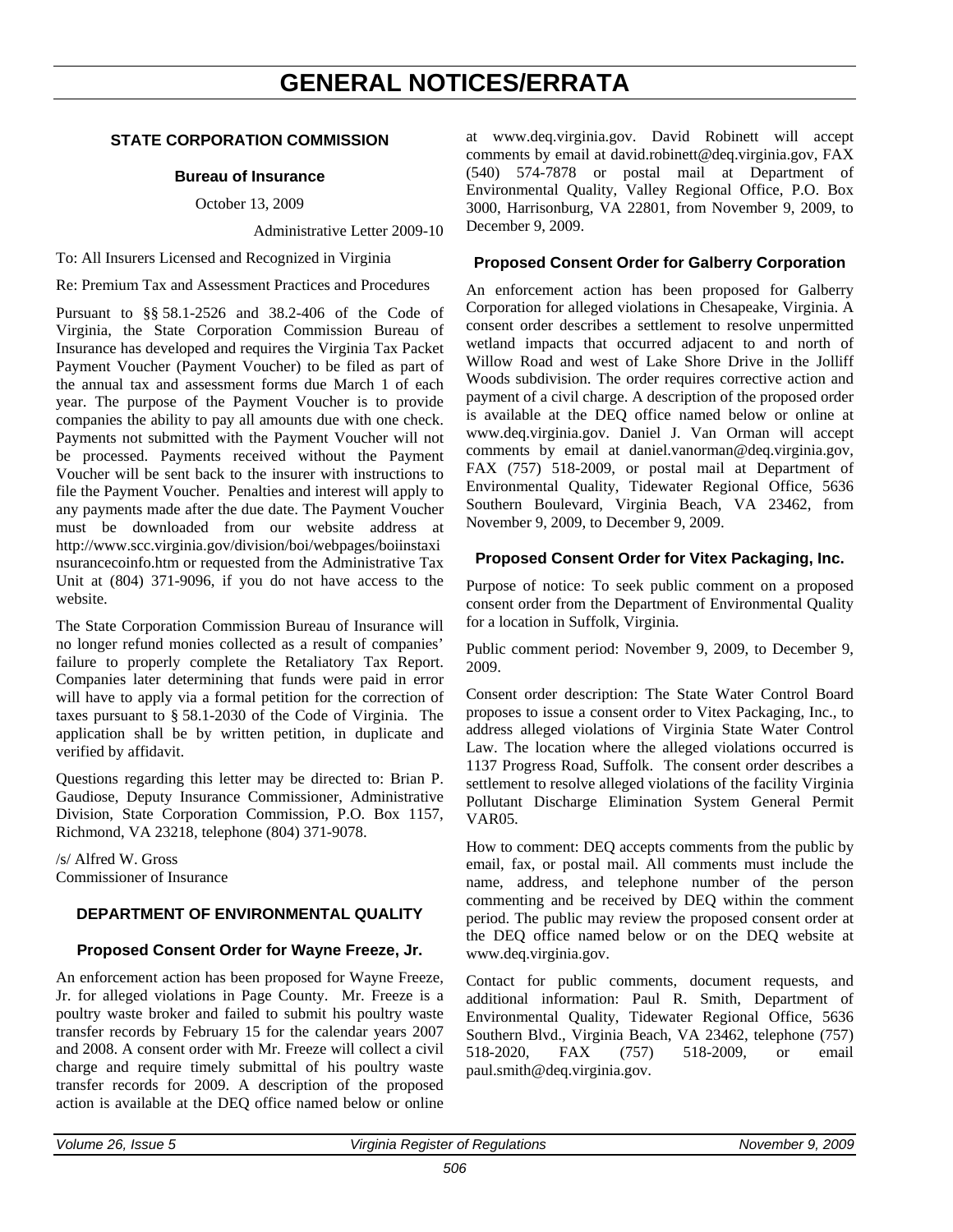### General Notices/Errata

#### **Proposed Action for Zotas Petroleums, LLC**

An enforcement action has been proposed for Zotas Petroleums, LLC for alleged violations at eight of its retail gasoline facilities in Chesterfield and Henrico counties. The action requires Zota to take corrective action and pay a civil charge. A copy of the proposed action is available at the DEQ office named below or online at www.deq.virginia.gov. Frank Lupini will accept comments by email at frank.lupini@deq.virginia.gov, FAX (804) 527-5106, or postal mail at Department of Environmental Quality, Piedmont Regional Office, 4949-A Cox Road, Glen Allen, VA 23060, from November 9, 2009, to December 10, 2009.

#### **Total Maximum Daily Load Studies in Chuckatuck Creek, Kings Creek and Ballard Marsh Creek, Isle of Wight and Suffolk Counties**

The Virginia Department of Environmental Quality will host a public meeting on water quality studies for Chuckatuck Creek, Kings Creek, and Ballard Marsh Creek located in Isle of Wight and Suffolk counties on Monday, November 9, 2009.

The meeting will start at 6:30 p.m. in the Oakland Elementary School cafeteria located at 5505 Godwin Blvd., Suffolk, Virginia. The purpose of the meeting is to provide information and discuss the study with interested local community members and local government.

Chuckatuck Creek (VAT-G11E-16) was identified in Virginia's 1998 § 303(d) TMDL Priority List and Report as impaired for not supporting the shellfishing use. The impairment is based on the shellfish harvesting condemnation of Growing Area 62 (062-080) imposed by the Virginia Department of Health - Division of Shellfish Sanitation.

Kings and Ballard Marsh Creeks (VAT-G11E-17) were also identified in Virginia's 1998 § 303(d) TMDL Priority List and Report as impaired for not supporting the shellfishing use. The impairment is based on the shellfish harvesting condemnation of Growing Area 62 (062-164) imposed by the Virginia Department of Health - Division of Shellfish Sanitation.

Section 303(d) of the Clean Water Act and § 62.1-44.19:7 C of the Code of Virginia require DEQ to develop TMDLs for pollutants responsible for each impaired water contained in Virginia's § 303(d) TMDL Priority List and Report and subsequent water quality assessment reports.

During the study, DEQ will develop a total maximum daily load for each impaired water. A TMDL is the total amount of a pollutant a water body can contain and still meet water quality standards. To restore water quality, pollutant levels have to be reduced to the TMDL amount.

The public comment period on materials presented at this meeting will extend from November 9, 2009, to December 8, 2009. For additional information or to submit comments, contact Jennifer Howell, Virginia Department of Environmental Quality, Tidewater Regional Office, 5636 Southern Blvd., Virginia Beach, VA 23462, telephone (757) 518-2111, or email jennifer.howell@deq.virginia.gov.

Additional information is also available on the DEQ website at www.deq.virginia.gov/tmdl.

#### **Total Maximum Daily Load for the Little Calfpasture River in Rockbridge County**

The Department of Environmental Quality (DEQ) and the Department of Conservation and Recreation (DCR) seek written and oral comments from interested persons on the development of a total maximum daily load (TMDL) for the Little Calfpasture River in Rockbridge County. The Little Calfpasture River was listed on the 1996 § 303(d) TMDL Priority List and Report as impaired due to violations of the state's general (benthic) standard for aquatic life. This impairment extends for 0.82 miles from the Lake Merriweather Dam to the confluence with the Maury River.

Section 303(d) of the Clean Water Act and § 62.1-44.19:7 C of the Code of Virginia require DEQ to develop TMDLs for pollutants responsible for each impaired water contained in Virginia's § 303(d) TMDL Priority List and Report.

The final public meeting on the development of this TMDL will be held on Thursday, November 19, 2009, 7 p.m. at the Rockbridge Baths Volunteer Fire Department, 5024 Maury River Rd., Rockbridge Baths, Virginia. The TMDL document will be available on the DEQ website on or before November 19, 2009, at www.deq.virginia.gov/TMDL.

The public comment period for the final public meeting and TMDL document will end on December 18, 2009, at 11:59 p.m. Written comments should include the name, address, and telephone number of the person submitting the comments and should be sent to Tara Sieber, Department of Environmental Quality, 4411 Early Road, P.O. Box 3000, Harrisonburg, VA 22801, telephone (540) 574-7870, FAX (540) 574-7878, or email tara.sieber@deq.virginia.gov.

#### **Total Maximum Daily Load Study in Mattawoman Creek, Northampton County**

The Virginia Department of Environmental Quality will host a public meeting on a water quality study for Mattawoman Creek, located in Northampton County, on Thursday, November 12, 2009.

The meeting will start at 7 p.m. in the Accomack-Northampton Planning District Commission office located at 23372 Front Street, Accomac, Virginia. The purpose of the meeting is to provide information and discuss the study with interested local community members and local government.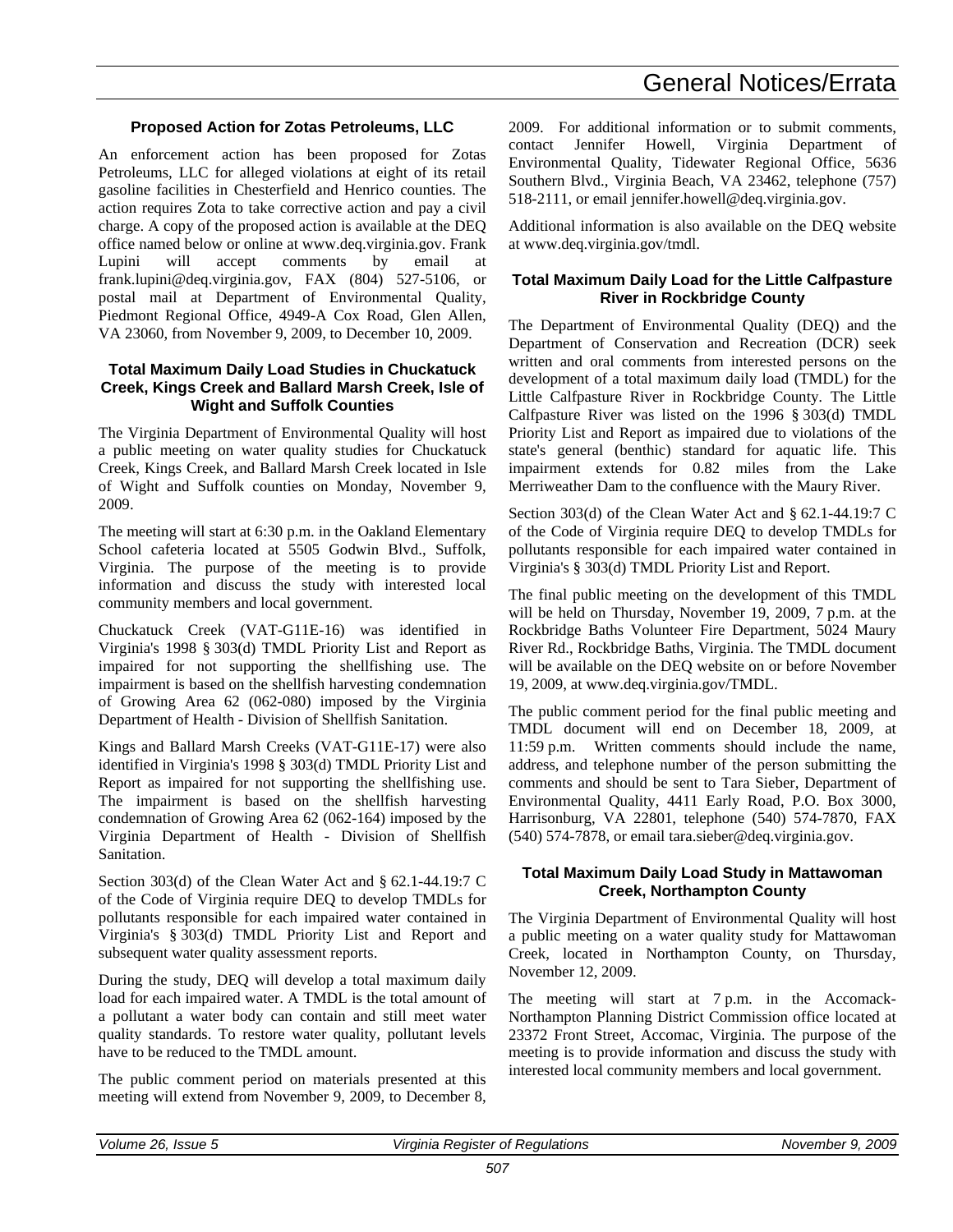### General Notices/Errata

Mattawoman Creek (VAT-C14E-13) was identified in Virginia's 1998 § 303(d) TMDL Priority List and Report as impaired for not supporting the shellfishing use. The impairment is based on the shellfish harvesting condemnation of Growing Area 86 imposed by the Virginia Department of Health-Division of Shellfish Sanitation.

Section 303(d) of the Clean Water Act and § 62.1-44.19:7 C of the Code of Virginia require DEQ to develop TMDLs for pollutants responsible for each impaired water contained in Virginia's § 303(d) TMDL Priority List and Report and subsequent water quality assessment reports.

During the study, DEQ will develop a total maximum daily load for the impaired water. A TMDL is the total amount of a pollutant a water body can contain and still meet water quality standards. To restore water quality, pollutant levels have to be reduced to the TMDL amount.

The public comment period on materials presented at this meeting will extend from November 12, 2009, to December 11, 2009. For additional information or to submit comments, contact Jennifer Howell, Department of Environmental Quality, Tidewater Regional Office, 5636 Southern Blvd., Virginia Beach, VA 23462, telephone (757) 518-2111, or email jennifer.howell@deq.virginia.gov.

Additional information is also available on the DEQ website at www.deq.virginia.gov/tmdl.

#### **Total Maximum Daily Load Study in Pettit Branch, Accomack County**

The Virginia Department of Environmental Quality will host a public meeting on a water quality study for Pettit Branch, located in Accomack County, on Thursday, November 12, 2009.

The meeting will start at 7 p.m. in the Accomack-Northampton Planning District Commission office located at 23372 Front Street, Accomac, Virginia. The purpose of the meeting is to provide information and discuss the study with interested local community members and local government.

Pettit Branch (VAT-D02R-01) was identified in Virginia's 1998 § 303(d) TMDL Priority List and Report as impaired for not supporting the aquatic life use. The impairment is based on biological monitoring data of the stream's benthic community. Virginia agencies are working to identify the stressors that are affecting the benthic communities in this creek.

Section 303(d) of the Clean Water Act and § 62.1-44.19:7 C of the Code of Virginia require DEQ to develop TMDLs for pollutants responsible for each impaired water contained in Virginia's 303(d) TMDL Priority List and Report and subsequent water quality assessment reports.

During the study, DEQ will develop a total maximum daily load for the impaired water. A TMDL is the total amount of a pollutant a water body can contain and still meet water quality standards. To restore water quality, pollutant levels have to be reduced to the TMDL amount.

The public comment period on materials presented at this meeting will extend from November 12, 2009, to December 11, 2009. For additional information or to submit comments, contact Jennifer Howell, Department of Environmental Quality, Tidewater Regional Office, 5636 Southern Blvd., Virginia Beach, VA 23462, telephone (757) 518-2111, or email jennifer.howell@deq.virginia.gov.

Additional information is also available on the DEQ website at www.deq.virginia.gov/tmdl.

### **STATE LOTTERY DEPARTMENT**

#### **Director's Orders**

The following Director's Orders of the State Lottery Department were filed with the Virginia Registrar of Regulations on October 13, 2009 and October 15, 2009. The orders may be viewed at the State Lottery Department, 900 East Main Street, Richmond, Virginia, or at the office of the Registrar of Regulations, 910 Capitol Street, 2nd Floor, Richmond, Virginia.

Final Rules for Game Operation:

Director's Order Number Seventy (09)

Virginia Lottery Retailer Cashing Bonus Program and Rules (effective 10/13/09)

#### Director's Order Number Seventy-Six (09)

Virginia's Instant Game Lottery 1042 "Lightning 7's" Final Rules for Game Operation (effective 10/8/09)

#### **DEPARTMENT OF MINORITY BUSINESS ENTERPRISE**

#### **Notice of Public Comment for Certification Regulations**

The Virginia Department of Minority Business Enterprise, pursuant to § 2.2-1403 of the Code of Virginia, is required to adopt regulations to implement certification programs for small, women- and minority-owned businesses. Such regulations are exempt from the Administrative Process Act  $(\S$  2.2-400 et seq.), pursuant to subdivision B 2 of  $\S$  2.2-4002 of the Code of Virginia.

As a courtesy to the public, however, the Department of Minority Business Enterprise is accepting public comments on the adoption of new regulations found in 7VAC10-21 of the Virginia Administrative Code. The purpose of this action is to revise the administrative regulations that govern the certification of eligible out-of-state business enterprises based on its principal place of business and to conform the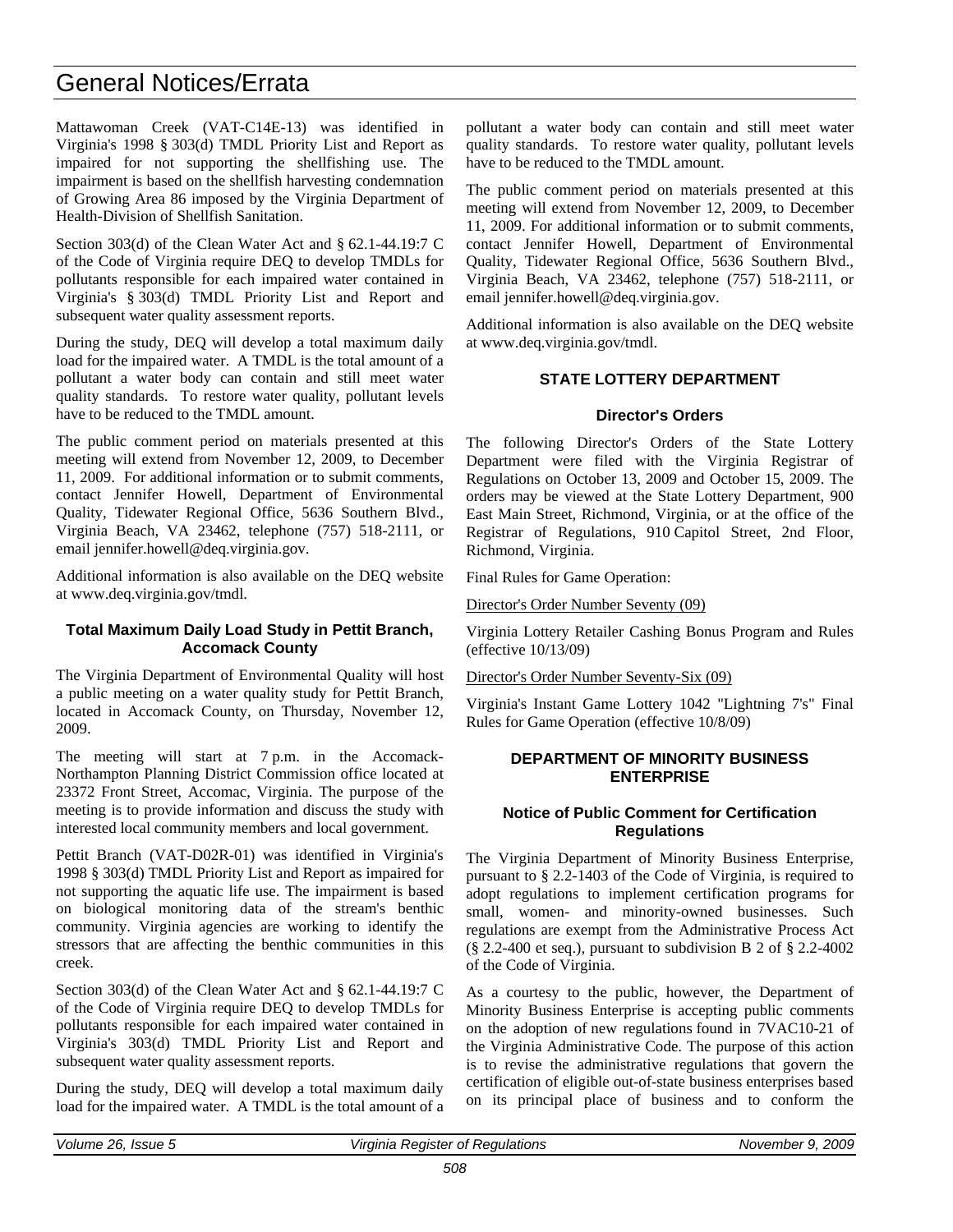definition of a Virginia-based business therewith. The draft regulations are available on the Commonwealth's Regulatory Town Hall at www.townhall.virginia.gov as well as on the agency's website at www.dmbe.virginia.gov.

Public comments may be submitted electronically or via first class mail until November 13, 2009, to Paula Gentius, Esq., Executive Policy Advisor, Department of Minority Business Enterprise, 1111 East Main Street, Suite 300, Richmond, VA 23219, or email paula.gentius@dmbe.virginia.gov.

Contact Information: Paula Gentius, Esq., Executive Policy Advisor, Department of Minority Business Enterprise, 1111 East Main Street, Suite 300, Richmond, VA 23219, telephone (804) 786-1616, FAX (804) 371-7359, or email paula.gentius@dmbe.virginia.gov.

#### **STATE WATER CONTROL BOARD**

#### **Proposed Action for City of Bedford**

An enforcement action has been proposed for the City of Bedford, regarding the city's sewage collection and transmission system for alleged violations of the State Water Control Law. The proposed enforcement action requires corrective action. A description of the proposed action is available at the DEQ office named below or online at www.deq.virginia.gov. Robert Steele will accept comments by email at robert.steele@deq.virginia.gov, FAX (540) 562- 6725, or postal mail at Department of Environmental Quality, 3019 Peters Creek Road, Roanoke, VA 24019, from November 9, 2009, to December 9, 2009.

#### **Proposed Action for Town of Farmville**

An enforcement action has been proposed for the Town of Farmville for alleged violations at the town wastewater treatment plant. The proposed enforcement action contains a schedule of compliance that details the corrective action required. A description of the proposed action is available at the DEQ office named below or online at www.deq.virginia.gov. G. Marvin Booth, III will accept comments by email at marvin.booth@deq.virginia.gov, FAX (434) 582-5125, or postal mail at Department of Environmental Quality, 7705 Timberlake Road, Lynchburg, VA 24502, from November 9, 2009, to December 10, 2009.

#### **Proposed Consent Order for HHHunt Corporation**

An enforcement action has been proposed for HHHunt Corporation for alleged violations at the Rutland development in Hanover County. The proposed consent order amendment extends the schedule for required stream restoration and requires additional stream mitigation. A description of the proposed action is available at the DEQ office named below or online at www.deq.virginia.gov. Allison Dunaway will accept comments by email at acdunaway@deq.virginia.gov, FAX (804) 527-5106 or postal mail at Department of

Environmental Quality, Piedmont Regional Office, 4949-A Cox Road, Glen Allen, VA 23060, from November 4, 2009, to December 9, 2009.

#### **Proposed Consent Order for W. Boutros & Company**

An enforcement action has been proposed for W. Boutros & Company for alleged violations in Augusta County. A proposed consent order describes a settlement to resolve alleged wetland mitigation violations at its Ana Marie Estates development. A description of the proposed action is available at the DEQ office named below or online at Steven W. Hetrick will accept comments by email steven.hetrick@deq.virginia.gov, FAX (540) 574-7878, or postal mail Department of Environmental Quality, Valley Regional Office, P.O. Box 3000, 4411 Early Road, Harrisonburg, VA 22801, from November 9, 2009, to December 9, 2009.

#### **Proposed Action for West Crossing, LLC**

An enforcement action has been proposed for West Crossing, LLC at a site in Bedford County, Virginia, for alleged violations of the State Water Control Law. The proposed enforcement action requires a civil charge. A description of the proposed action is available at the DEQ office named below or online at www.deq.virginia.gov. Robert Steele will accept comments by email at robert.steele@deq.virginia.gov, FAX (540) 562-6725, or postal mail at Department of Environmental Quality, 3019 Peters Creek Road, Roanoke, VA 24019, from November 10, 2009, to December 9, 2009.

#### **VIRGINIA CODE COMMISSION**

#### **Notice to State Agencies**

**Mailing Address:** Virginia Code Commission, 910 Capitol Street, General Assembly Building, 2nd Floor, Richmond, VA 23219.

#### **Cumulative Table of Virginia Administrative Code Sections Adopted, Amended, or Repealed**

Beginning with Volume 26, Issue 1 of the Virginia Register of Regulations dated September 14, 2009, the Cumulative Table of Virginia Administrative Code Sections Adopted, Amended, or Repealed will no longer be published in the Virginia Register of Regulations. The cumulative table may be accessed on the Virginia Register Online webpage at http://register.dls.virginia.gov/cumultab.htm.

#### **Filing Material for Publication in the Virginia Register of Regulations**

Agencies are required to use the Regulation Information System (RIS) when filing regulations for publication in the Virginia Register of Regulations. The Office of the Virginia